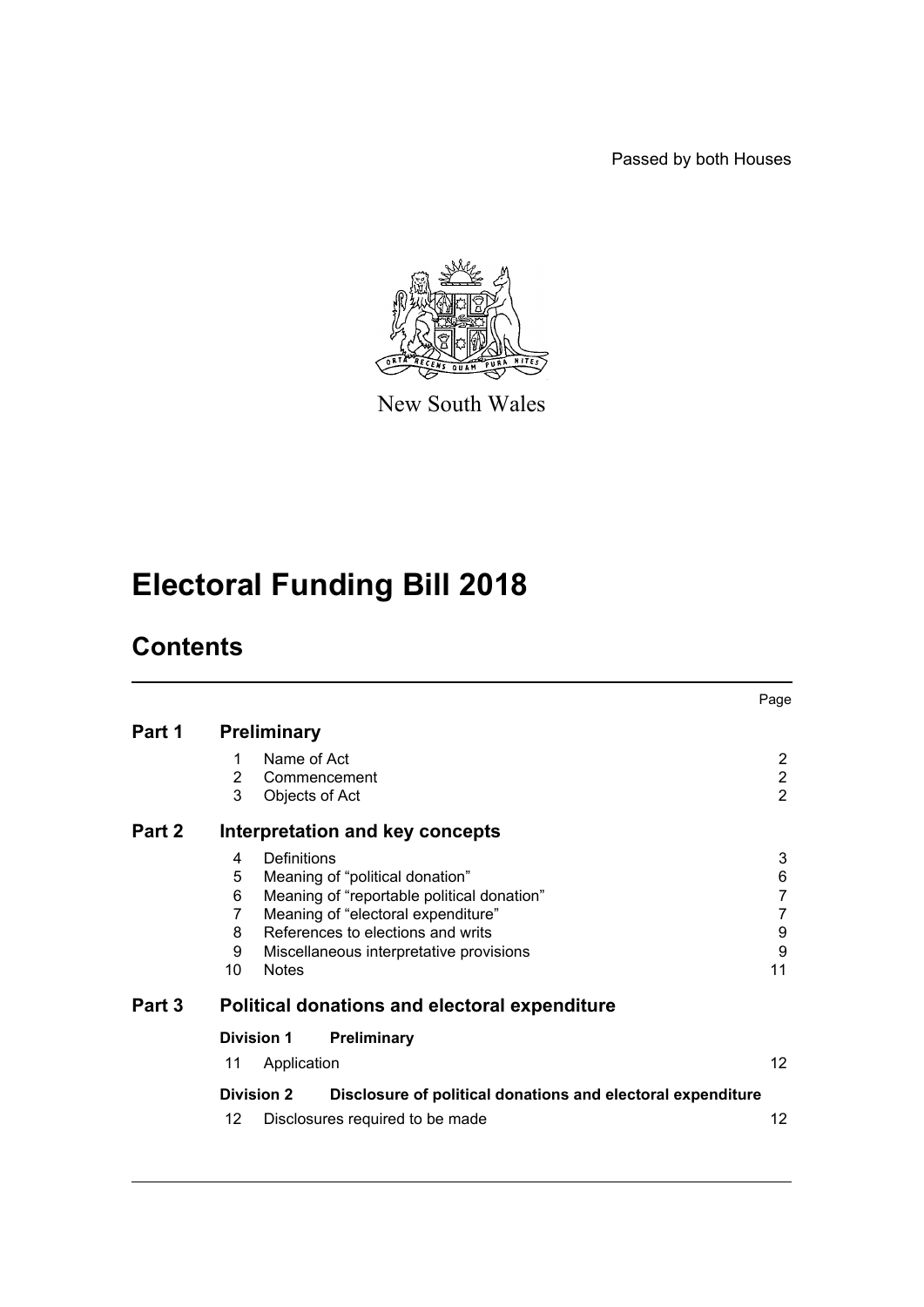|    |                                                                                                                                          | 13 |  |  |  |  |
|----|------------------------------------------------------------------------------------------------------------------------------------------|----|--|--|--|--|
| 13 | Relevant disclosure period                                                                                                               |    |  |  |  |  |
| 14 | Person responsible for making disclosures                                                                                                |    |  |  |  |  |
| 15 | When disclosures of political donations to be made                                                                                       |    |  |  |  |  |
| 16 | When disclosures of electoral expenditure to be made                                                                                     |    |  |  |  |  |
| 17 | How are disclosures to be made<br>15                                                                                                     |    |  |  |  |  |
| 18 | Disclosure of electoral expenditure—further requirements                                                                                 | 16 |  |  |  |  |
| 19 | Political donations required to be disclosed                                                                                             | 16 |  |  |  |  |
| 20 | Electoral expenditure required to be disclosed                                                                                           | 17 |  |  |  |  |
| 21 | Separate disclosures not required of same item                                                                                           | 18 |  |  |  |  |
| 22 | Public access to disclosures, expenditure etc                                                                                            | 18 |  |  |  |  |
|    | <b>Division 3</b><br>Caps on political donations                                                                                         |    |  |  |  |  |
| 23 | Applicable cap on political donations                                                                                                    | 19 |  |  |  |  |
| 24 | Prohibition on political donations that exceed applicable cap                                                                            | 20 |  |  |  |  |
| 25 | Prohibition on donations to more than 3 third-party campaigners                                                                          | 21 |  |  |  |  |
| 26 | Exemption from donation caps                                                                                                             | 21 |  |  |  |  |
|    | Division 4<br>Caps on electoral expenditure for election campaigns                                                                       |    |  |  |  |  |
| 27 | Capped State expenditure period                                                                                                          | 22 |  |  |  |  |
| 28 | Capped local government expenditure period                                                                                               | 22 |  |  |  |  |
| 29 | Applicable caps on electoral expenditure for State election campaigns                                                                    | 23 |  |  |  |  |
| 30 | Aggregation of applicable caps-State election campaigns                                                                                  | 24 |  |  |  |  |
| 31 | Applicable caps on electoral expenditure for local government election                                                                   |    |  |  |  |  |
|    | campaigns                                                                                                                                | 25 |  |  |  |  |
| 32 | Aggregation of applicable caps—local government election campaigns                                                                       | 27 |  |  |  |  |
| 33 | Prohibition on incurring electoral expenditure exceeding applicable cap<br>during State election campaigns and local government election | 28 |  |  |  |  |
| 34 | campaigns<br>When electoral expenditure is incurred                                                                                      | 28 |  |  |  |  |
|    |                                                                                                                                          |    |  |  |  |  |
| 35 | Limit on electoral expenditure-third-party campaigner acting in concert<br>with others                                                   | 28 |  |  |  |  |
|    | Division 5<br><b>Management of donations and expenditure</b>                                                                             |    |  |  |  |  |
|    | <b>Management requirements for parties</b><br><b>Subdivision 1</b>                                                                       |    |  |  |  |  |
| 36 | Requirements for parties                                                                                                                 | 29 |  |  |  |  |
| 37 | Campaign accounts of parties                                                                                                             | 29 |  |  |  |  |
|    | <b>Subdivision 2</b><br>Management requirements for elected members, groups<br>and candidates                                            |    |  |  |  |  |
| 38 | Requirements for political donations to, and electoral expenditure by,                                                                   |    |  |  |  |  |
|    | elected member, group or candidate—members of registered parties                                                                         | 31 |  |  |  |  |
| 39 | Requirements for political donations to, and electoral expenditure by,<br>elected member, group or candidate—independent                 |    |  |  |  |  |
| 40 | Requirements for political donations to, and electoral expenditure by,                                                                   | 32 |  |  |  |  |
|    | elected member, group or candidate-general provisions                                                                                    | 32 |  |  |  |  |
| 41 | Campaign accounts of elected members, groups or candidates                                                                               | 33 |  |  |  |  |
|    | <b>Subdivision 3</b><br>Management requirements for third-party campaigners<br>and associated entities                                   |    |  |  |  |  |
| 42 | Requirements for third-party campaigners                                                                                                 | 34 |  |  |  |  |
| 43 | Requirements for associated entities                                                                                                     |    |  |  |  |  |
|    |                                                                                                                                          | 35 |  |  |  |  |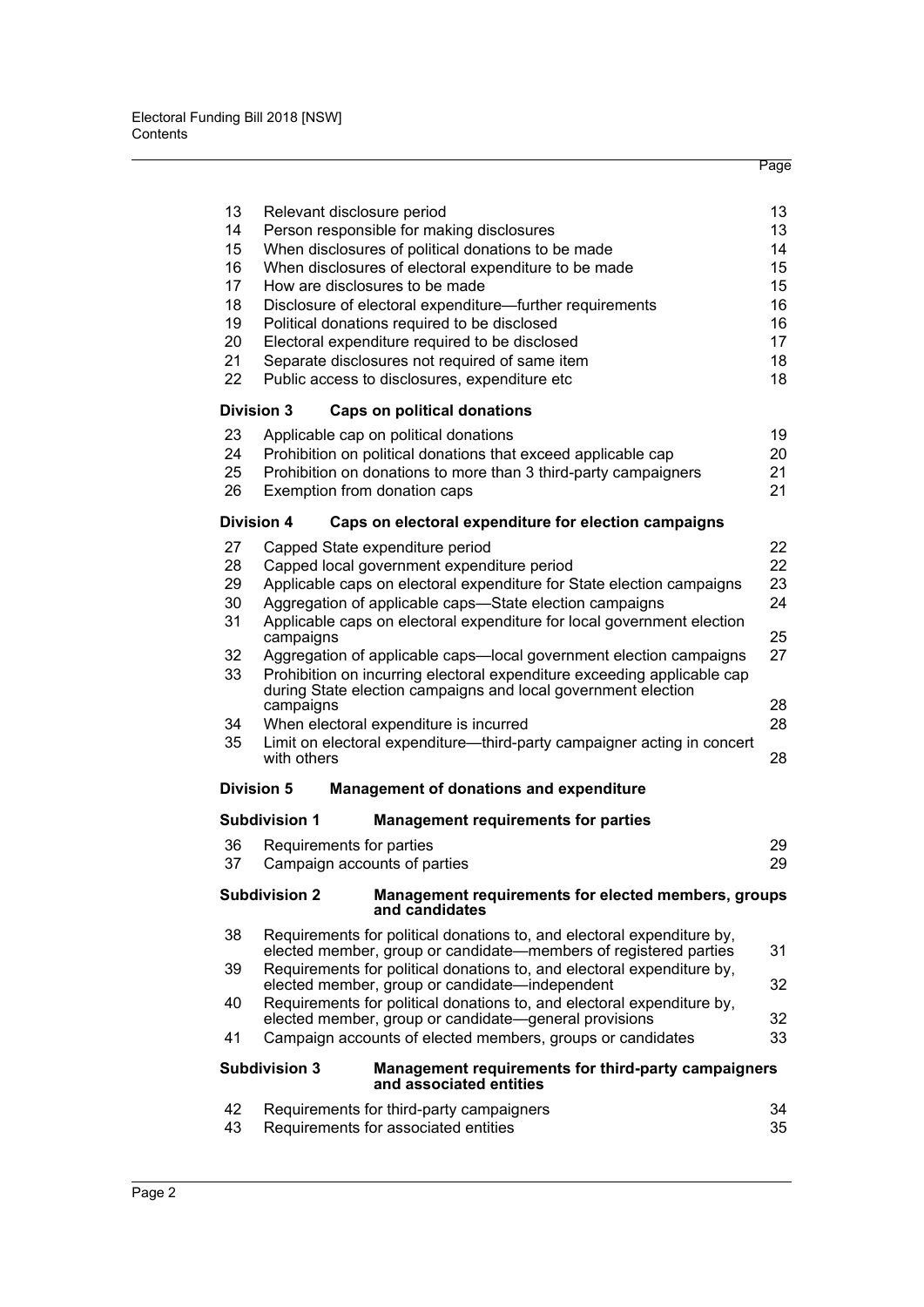| 44       |                                                                        | Campaign account of associated entities and third-party campaigners                              | 35       |  |  |
|----------|------------------------------------------------------------------------|--------------------------------------------------------------------------------------------------|----------|--|--|
|          | <b>Subdivision 4</b>                                                   | General                                                                                          |          |  |  |
| 45       |                                                                        | Person accepting reportable political donations to record details                                | 35       |  |  |
|          | Division 6                                                             | Prohibition of certain political donations etc                                                   |          |  |  |
| 46       |                                                                        | Identification of persons from whom donations can be accepted                                    | 36       |  |  |
| 47       |                                                                        | Prohibition on certain indirect campaign contributions                                           | 36       |  |  |
| 48       |                                                                        | Prohibition on political donations to independent candidates by parties                          |          |  |  |
| 49       |                                                                        | and associated entities and persons<br>Prohibition on receiving gifts of unknown source          | 37<br>37 |  |  |
| 50       |                                                                        | Prohibition on receiving loans unless details recorded                                           | 38       |  |  |
|          | <b>Division 7</b>                                                      | Prohibition of donations from property developers or tobacco,                                    |          |  |  |
|          |                                                                        | liquor or gambling industries                                                                    |          |  |  |
| 51       |                                                                        | Meaning of "prohibited donor"                                                                    | 38       |  |  |
| 52       |                                                                        | Political donations by prohibited donors unlawful                                                | 38       |  |  |
| 53       |                                                                        | Meaning of "property developer", "tobacco industry business entity" and                          |          |  |  |
|          |                                                                        | "liquor or gambling industry business entity"                                                    | 39       |  |  |
| 54<br>55 |                                                                        | Loans included as political donations<br>Exception for membership subscriptions                  | 40<br>40 |  |  |
| 56       |                                                                        | Determination by Electoral Commission that person not a prohibited                               |          |  |  |
|          | donor                                                                  |                                                                                                  | 41       |  |  |
|          | <b>Division 8</b>                                                      | <b>Miscellaneous</b>                                                                             |          |  |  |
| 57       | and functions                                                          | Exception to aggregation for small donations at fundraising ventures                             | 41       |  |  |
| 58       |                                                                        | Recovery of unlawful donations and expenditure and certain other<br>property developer donations | 42       |  |  |
| 59       |                                                                        | Electoral Commission may audit disclosures                                                       | 42       |  |  |
| 60       |                                                                        | Extension of due date for making disclosures                                                     | 43       |  |  |
| 61       |                                                                        | Amendment of disclosures                                                                         | 43       |  |  |
|          |                                                                        | <b>Public funding of State election campaigns</b>                                                |          |  |  |
|          | <b>Division 1</b>                                                      | Preliminary                                                                                      |          |  |  |
| 62       |                                                                        | Application to State elections only                                                              | 44       |  |  |
| 63       | Definition                                                             |                                                                                                  | 44       |  |  |
| 64       |                                                                        | Meaning of electoral expenditure for a State election                                            | 44       |  |  |
|          | <b>Division 2</b>                                                      | Public funding for electoral expenditure of parties and<br>candidates                            |          |  |  |
| 65       |                                                                        | Establishment of Election Campaigns Fund                                                         | 44       |  |  |
| 66       | Registered parties eligible for public funding of election campaigns   |                                                                                                  | 44       |  |  |
| 67       | Amount of public funding for eligible parties                          |                                                                                                  | 45       |  |  |
| 68       | Candidates eligible for public funding of election campaigns<br>45     |                                                                                                  |          |  |  |
| 69       |                                                                        | Amount of public funding for eligible independent candidates (or                                 |          |  |  |
|          |                                                                        | eligible candidates of parties not eligible for public campaign funding)                         | 46<br>46 |  |  |
| 70       | No public campaign funding for endorsed candidates of eligible parties |                                                                                                  |          |  |  |
| 71       |                                                                        | Payments to parties endorsing the same candidate or group                                        | 46<br>47 |  |  |
| 72       |                                                                        | Entitlements to advance payments                                                                 |          |  |  |

**Part 4**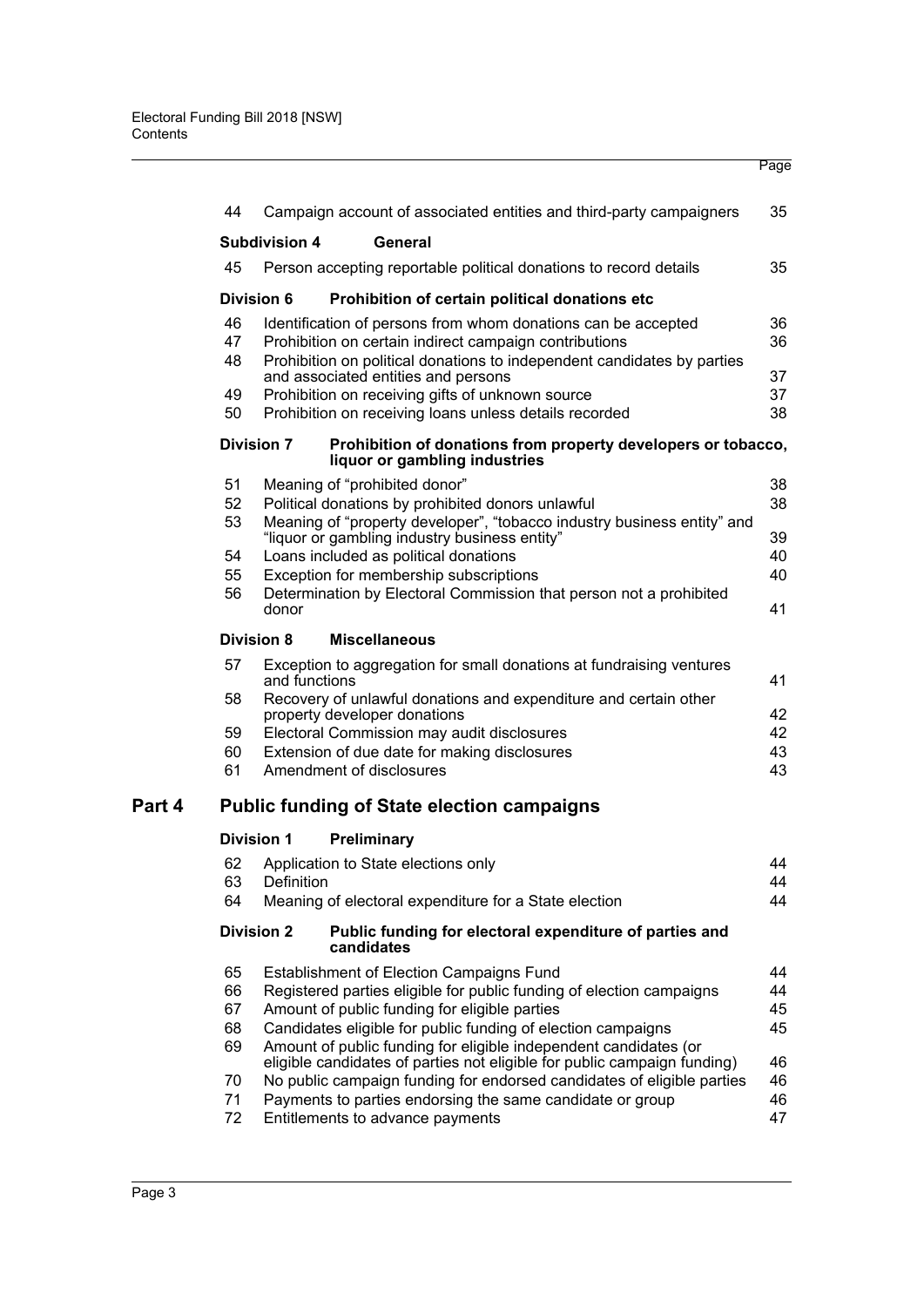# **[Division 3 General provisions relating to funding](#page-54-0)**

| 73 | Claims for, and approvals of, payments                        | 48 |
|----|---------------------------------------------------------------|----|
| 74 | Electoral Commission may audit claims                         | 48 |
| 75 | Expenditure to be vouched for                                 | 48 |
| 76 | Making of payments                                            | 49 |
| 77 | Prepayment on lodgment of claims                              | 49 |
| 78 | Payments conditional on disclosure of political donations etc | 50 |
| 79 | Death of a candidate                                          | 50 |
| 80 | Deductions from payment for debts owed                        | 50 |
| 81 | Special provisions relating to groups                         | 50 |
| 82 | Public access to claims and related documents                 | 50 |

# **[Part 5 Administrative and New Party policy development funding](#page-57-0)**

# **[Division 1 Preliminary](#page-57-1)**

|        | 83                                                          |                                                                            | Application to State members and parties only                                                           | 51 |  |  |  |
|--------|-------------------------------------------------------------|----------------------------------------------------------------------------|---------------------------------------------------------------------------------------------------------|----|--|--|--|
|        | 84                                                          |                                                                            | Administrative expenditure-payments from Administration Fund                                            | 51 |  |  |  |
|        | 85                                                          |                                                                            | Policy development expenditure-payments from New Parties Fund                                           | 52 |  |  |  |
|        |                                                             | <b>Division 2</b>                                                          | Administrative funding for parties and independent members                                              |    |  |  |  |
|        | 86                                                          |                                                                            | Establishment of Administration Fund                                                                    | 53 |  |  |  |
|        | 87                                                          |                                                                            | Public funding of eligible parties for administrative expenditure                                       | 53 |  |  |  |
|        | 88                                                          | 53<br>Public funding of independent members for administrative expenditure |                                                                                                         |    |  |  |  |
|        | 89                                                          |                                                                            | Parties with the same endorsed elected members                                                          | 54 |  |  |  |
|        | 90                                                          |                                                                            | Provisions relating to quarterly payments                                                               | 54 |  |  |  |
|        | 91                                                          |                                                                            | Quarterly advance payments                                                                              | 54 |  |  |  |
|        |                                                             | <b>Division 3</b>                                                          | Policy development funding for parties not entitled to<br>administrative funding                        |    |  |  |  |
|        | 92                                                          |                                                                            | Establishment of New Parties Fund                                                                       | 55 |  |  |  |
|        | 93                                                          |                                                                            | Public funding of eligible parties for policy development expenditure-<br>payment from New Parties Fund |    |  |  |  |
|        |                                                             | Division 4                                                                 | General provisions relating to funding                                                                  |    |  |  |  |
|        | 94                                                          |                                                                            | Claims for payment                                                                                      | 56 |  |  |  |
|        | 95                                                          |                                                                            | Declarations to be made and documents to be provided by agents<br>and elected members                   | 57 |  |  |  |
|        | 96                                                          | Act                                                                        | Payments conditional on compliance with other obligations under this                                    | 57 |  |  |  |
| Part 6 | Obligations of registered parties and senior office holders |                                                                            |                                                                                                         |    |  |  |  |
|        | Division 1                                                  |                                                                            | <b>Annual financial statements</b>                                                                      |    |  |  |  |
|        | 97                                                          |                                                                            | Annual financial statements of registered parties                                                       | 58 |  |  |  |
|        | <b>Division 2</b>                                           |                                                                            | Electoral Commission to be provided with list of senior office<br>holders                               |    |  |  |  |
|        | 98                                                          | holders                                                                    | Parties to provide Electoral Commission with list of senior office                                      | 58 |  |  |  |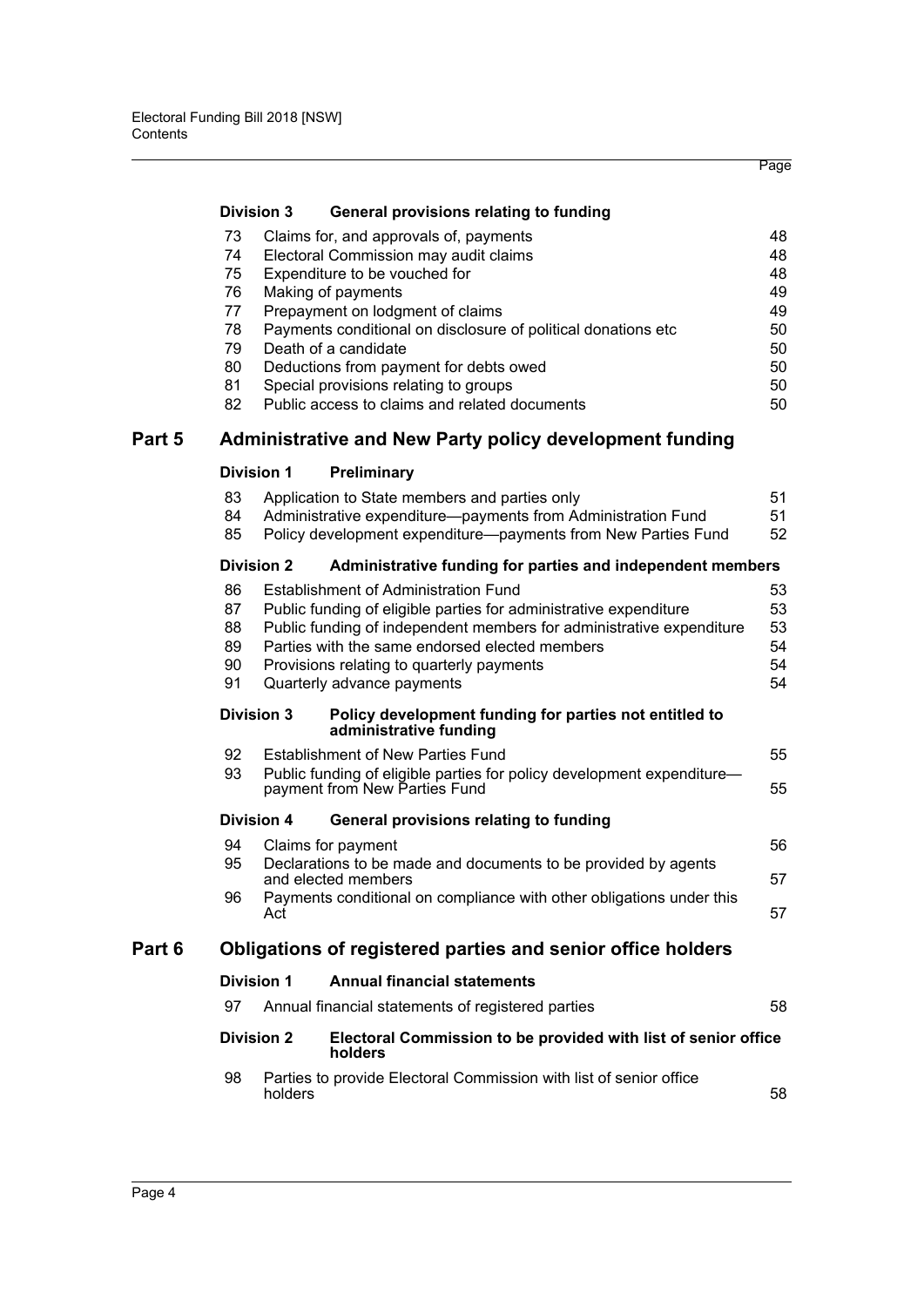|        |                                                                            | <b>Division 3</b>            | Duties of senior office holders of registered parties                                                                                        |          |  |  |  |
|--------|----------------------------------------------------------------------------|------------------------------|----------------------------------------------------------------------------------------------------------------------------------------------|----------|--|--|--|
|        | 99                                                                         | Definition                   |                                                                                                                                              | 59       |  |  |  |
|        | 100                                                                        |                              | Duties of senior office holders of registered parties to report alleged<br>contraventions of this Act                                        | 59       |  |  |  |
| Part 7 | <b>Registration of electoral participants</b>                              |                              |                                                                                                                                              |          |  |  |  |
|        |                                                                            | <b>Division 1</b>            | Preliminary                                                                                                                                  |          |  |  |  |
|        | 101<br>102                                                                 |                              | Application to registration for State and local government elections<br>Qualification of persons to be appointed as party or official agents | 60<br>60 |  |  |  |
|        |                                                                            | <b>Division 2</b>            | <b>Register of Candidates</b>                                                                                                                |          |  |  |  |
|        | 103                                                                        |                              | <b>Register of Candidates</b>                                                                                                                | 60       |  |  |  |
|        | 104                                                                        |                              | Deemed registration of nominated candidates and groups                                                                                       | 61       |  |  |  |
|        | 105                                                                        |                              | Applications for registration of candidates                                                                                                  | 61       |  |  |  |
|        | 106                                                                        |                              | Application for registration of groups                                                                                                       | 62       |  |  |  |
|        | 107                                                                        |                              | Determination of application to register candidates                                                                                          | 62       |  |  |  |
|        | 108                                                                        |                              | Determination of application to register groups                                                                                              | 63       |  |  |  |
|        | 109                                                                        | particulars                  | Requirement to notify Electoral Commission of changes in registered                                                                          | 63       |  |  |  |
|        | 110                                                                        |                              | Variation and cancellation of registration                                                                                                   | 64       |  |  |  |
|        |                                                                            | <b>Division 3</b>            | <b>Register of Associated Entities</b>                                                                                                       |          |  |  |  |
|        | 111                                                                        |                              | <b>Register of Associated Entities</b>                                                                                                       | 64       |  |  |  |
|        | 112                                                                        |                              | Applications for registration                                                                                                                | 64       |  |  |  |
|        | 113                                                                        |                              | Determination of application                                                                                                                 | 65       |  |  |  |
|        | 114                                                                        |                              | Requirement to notify Electoral Commission of changes in registered                                                                          |          |  |  |  |
|        | 115                                                                        | particulars                  | Variation and cancellation of registration                                                                                                   | 65<br>65 |  |  |  |
|        |                                                                            | <b>Division 4</b>            | <b>Register of Third-party Campaigners</b>                                                                                                   |          |  |  |  |
|        | 116                                                                        |                              | Register of Third-party Campaigners                                                                                                          | 66       |  |  |  |
|        | 117                                                                        |                              | Applications for registration                                                                                                                | 66       |  |  |  |
|        | 118                                                                        | Determination of application |                                                                                                                                              |          |  |  |  |
|        | Requirement to notify Electoral Commission of changes in registered<br>119 |                              |                                                                                                                                              |          |  |  |  |
|        |                                                                            | particulars                  |                                                                                                                                              | 67       |  |  |  |
|        | 120                                                                        |                              | Variation and cancellation of registration                                                                                                   | 67       |  |  |  |
|        |                                                                            | <b>Division 5</b>            | <b>Register of Party Agents</b>                                                                                                              |          |  |  |  |
|        | 121                                                                        |                              | <b>Register of Party Agents</b>                                                                                                              | 68       |  |  |  |
|        | 122                                                                        |                              | Appointment and revocation of appointment of party agents                                                                                    | 68       |  |  |  |
|        | 123                                                                        |                              | Procedure for appointing or revoking appointment of party agents                                                                             | 69       |  |  |  |
|        | 124                                                                        |                              | Amendment of Register                                                                                                                        | 69       |  |  |  |
|        |                                                                            | <b>Division 6</b>            | <b>Register of Official Agents</b>                                                                                                           |          |  |  |  |
|        | 125                                                                        |                              | Register of Official Agents                                                                                                                  | 69       |  |  |  |
|        | 126                                                                        |                              | Official agents of associated entities and third-party campaigners                                                                           | 70       |  |  |  |
|        | 127                                                                        |                              | Procedure for appointing or revoking appointment of official agents                                                                          | 70       |  |  |  |
|        | 128                                                                        |                              | Entries in register                                                                                                                          | 70       |  |  |  |
|        | 129                                                                        |                              | Amendment of Register                                                                                                                        | 71       |  |  |  |
|        |                                                                            |                              |                                                                                                                                              |          |  |  |  |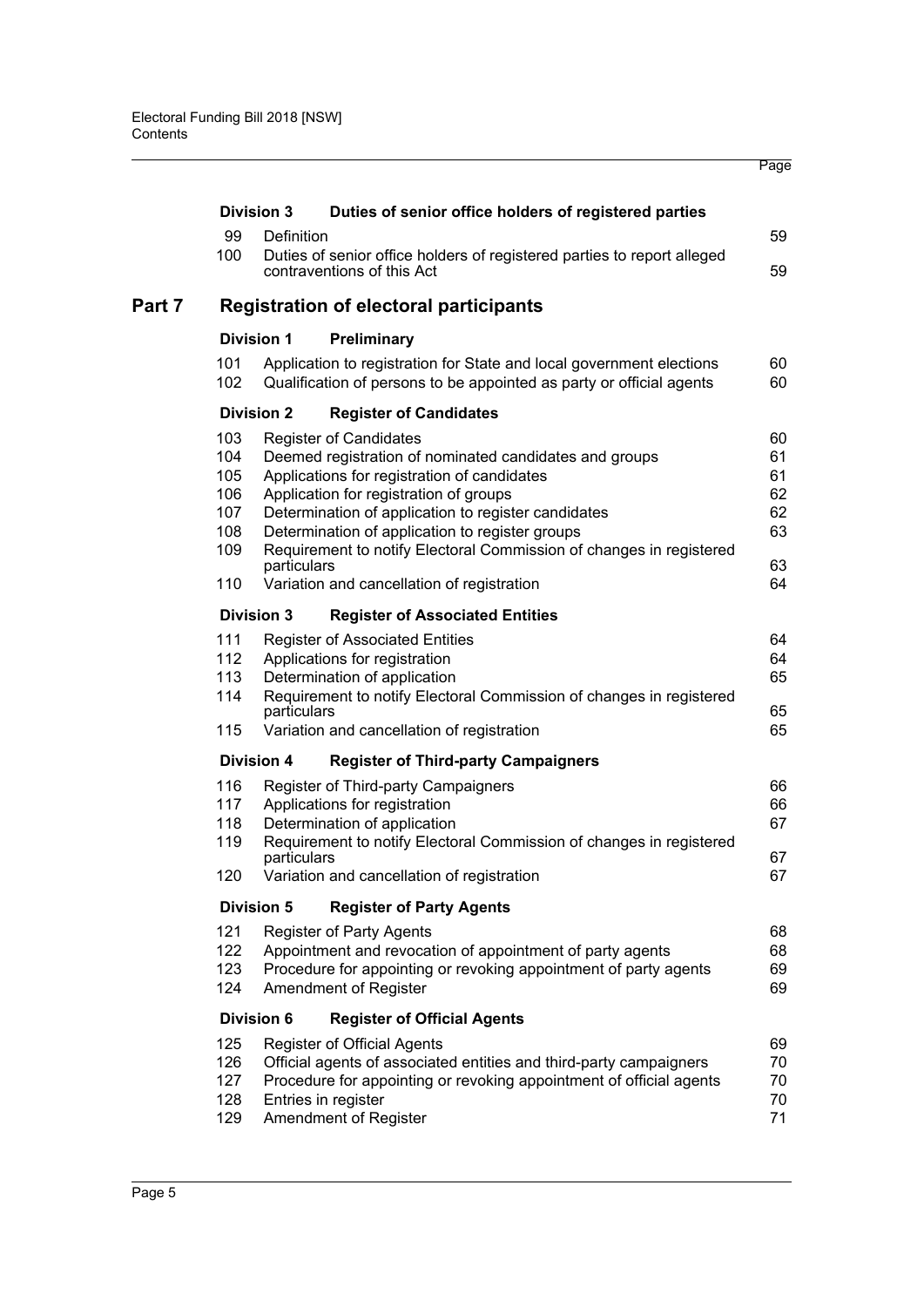|                   |                                       |                      |                                                                                                                      | Page     |  |  |
|-------------------|---------------------------------------|----------------------|----------------------------------------------------------------------------------------------------------------------|----------|--|--|
|                   |                                       | <b>Division 7</b>    | <b>Registers for by-elections</b>                                                                                    |          |  |  |
|                   | 130<br>131                            |                      | Application of this Division<br>Registers for by-elections                                                           | 71<br>71 |  |  |
|                   |                                       | <b>Division 8</b>    | <b>Miscellaneous</b>                                                                                                 |          |  |  |
|                   | 132                                   |                      | Public access to registers                                                                                           | 71       |  |  |
|                   | 133                                   |                      | <b>Statutory declarations</b>                                                                                        | 71       |  |  |
| Part 8            |                                       |                      | <b>Financial provisions</b>                                                                                          |          |  |  |
|                   | 134                                   |                      | Appropriation of Consolidated Fund for electoral funding                                                             | 72       |  |  |
|                   | 135                                   |                      | Money received by Electoral Commission                                                                               | 72       |  |  |
|                   | 136                                   |                      | Financial year of the Electoral Commission                                                                           | 72       |  |  |
| Part 9            |                                       |                      | <b>Investigation powers</b>                                                                                          |          |  |  |
|                   | 137                                   |                      | Inspection of documents                                                                                              | 73       |  |  |
|                   | 138                                   |                      | Power to require provision of documents and information                                                              | 73       |  |  |
|                   | 139                                   |                      | Appointment and identification of inspectors                                                                         | 74       |  |  |
|                   | 140                                   |                      | Arrangements with NSW Police Force                                                                                   | 74       |  |  |
| Part 10           | <b>Criminal and other proceedings</b> |                      |                                                                                                                      |          |  |  |
|                   |                                       | <b>Division 1</b>    | <b>Offences</b>                                                                                                      |          |  |  |
|                   | 141                                   | expenditure          | Offences relating to disclosures of political donations and electoral                                                | 75       |  |  |
|                   | 142                                   |                      | Offences relating to assisting others lodging claims or disclosures                                                  | 75       |  |  |
|                   | 143                                   |                      | Offences relating to caps on donations and expenditure                                                               | 75       |  |  |
|                   | 144                                   |                      | Offence relating to scheme to circumvent political donation or                                                       | 76       |  |  |
|                   | 145                                   |                      | expenditure prohibitions or restrictions<br>Other offences relating to political donations and electoral expenditure | 76       |  |  |
|                   | 146                                   |                      | False or misleading information                                                                                      | 76       |  |  |
|                   |                                       | <b>Division 2</b>    | <b>Proceedings generally</b>                                                                                         |          |  |  |
|                   | 147                                   |                      | Nature of proceedings for offences                                                                                   | 77       |  |  |
|                   | 148                                   |                      | Penalty notices                                                                                                      | 77       |  |  |
|                   | 149                                   | associations         | Civil and criminal proceedings against parties that are unincorporated                                               |          |  |  |
|                   | 150                                   | Evidence             |                                                                                                                      | 77<br>78 |  |  |
| Part 11           |                                       | <b>Miscellaneous</b> |                                                                                                                      |          |  |  |
|                   | 151                                   | candidates           | Electoral Commission may educate and inform elected members and                                                      | 79       |  |  |
|                   | 152                                   | Guidelines           |                                                                                                                      | 79       |  |  |
|                   | 153                                   |                      | <b>Extensions of time</b>                                                                                            | 79       |  |  |
|                   | 154                                   |                      | Reports to Parliament                                                                                                | 79       |  |  |
|                   | 155                                   |                      | Compliance agreements                                                                                                | 79       |  |  |
|                   | 156                                   | Regulations          |                                                                                                                      | 80<br>81 |  |  |
|                   | 157<br>Repeal                         |                      |                                                                                                                      |          |  |  |
| <b>Schedule 1</b> |                                       |                      | Adjustment for inflation of monetary caps                                                                            | 82       |  |  |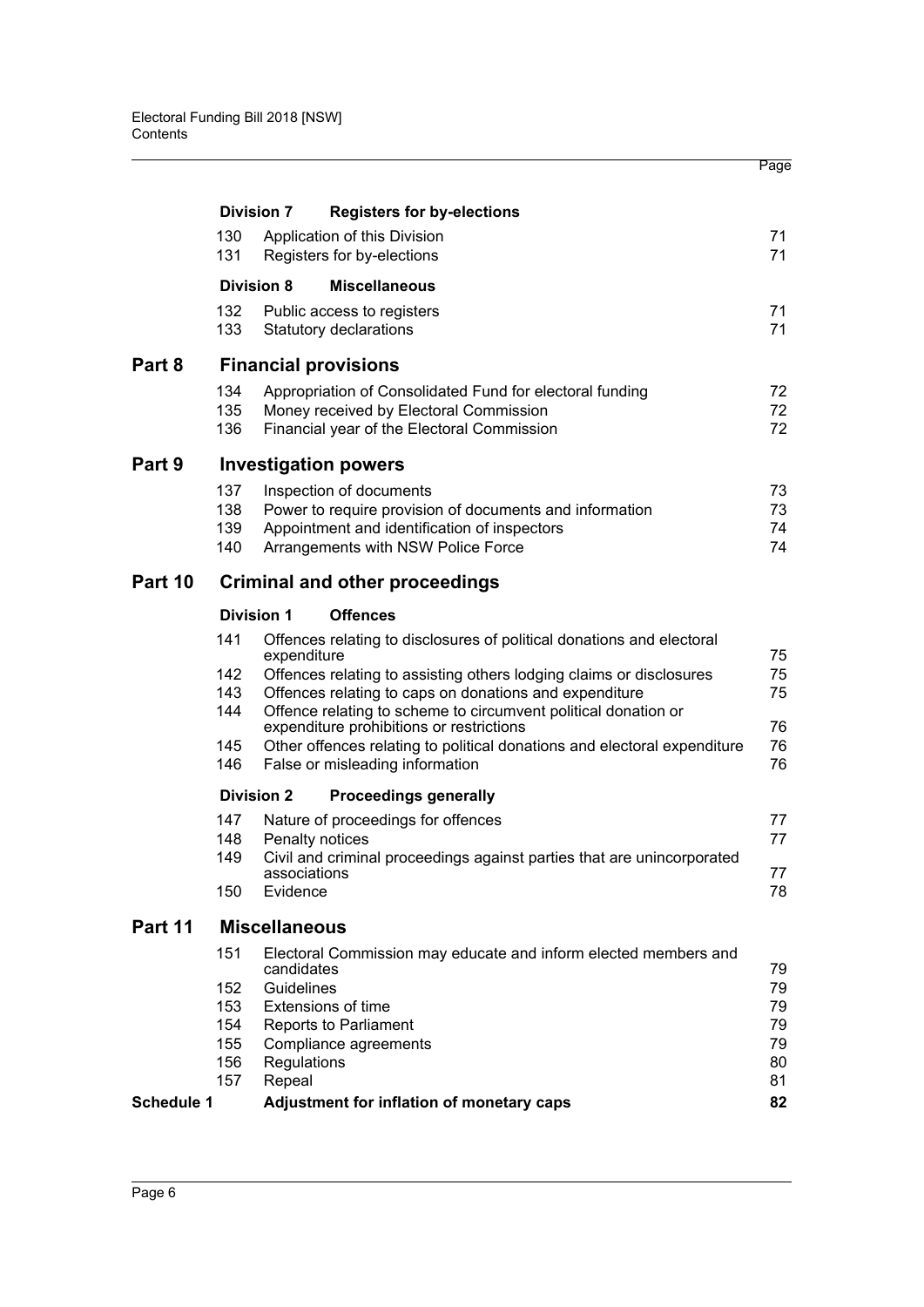| <b>Schedule 2</b> | Savings, transitional and other provisions | 85 |
|-------------------|--------------------------------------------|----|
|                   |                                            |    |
| Schedule 3        | Amendment of other legislation             | 87 |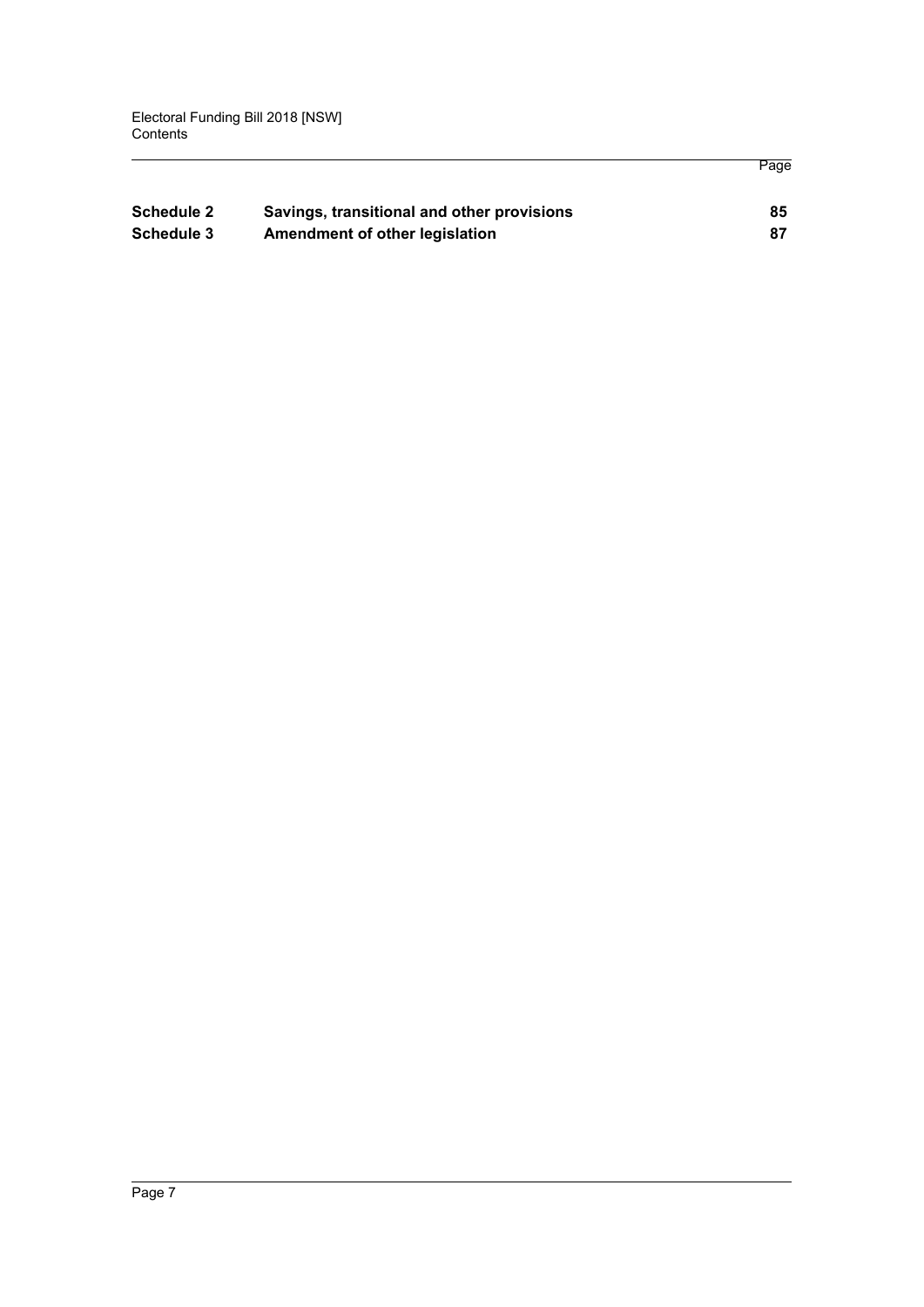*I certify that this public bill, which originated in the Legislative Assembly, has finally passed the Legislative Council and the Legislative Assembly of New South Wales.*

> *Clerk of the Legislative Assembly. Legislative Assembly, Sydney, , 2018*



New South Wales

# **Electoral Funding Bill 2018**

Act No , 2018

An Act to make provision for the disclosure, capping and prohibition of certain political donations and electoral expenditure for parliamentary and local government election campaigns; to make provision for the public funding of parliamentary election campaigns and other activities; and for other purposes.

*I have examined this bill and find it to correspond in all respects with the bill as finally passed by both Houses.*

*Assistant Speaker of the Legislative Assembly.*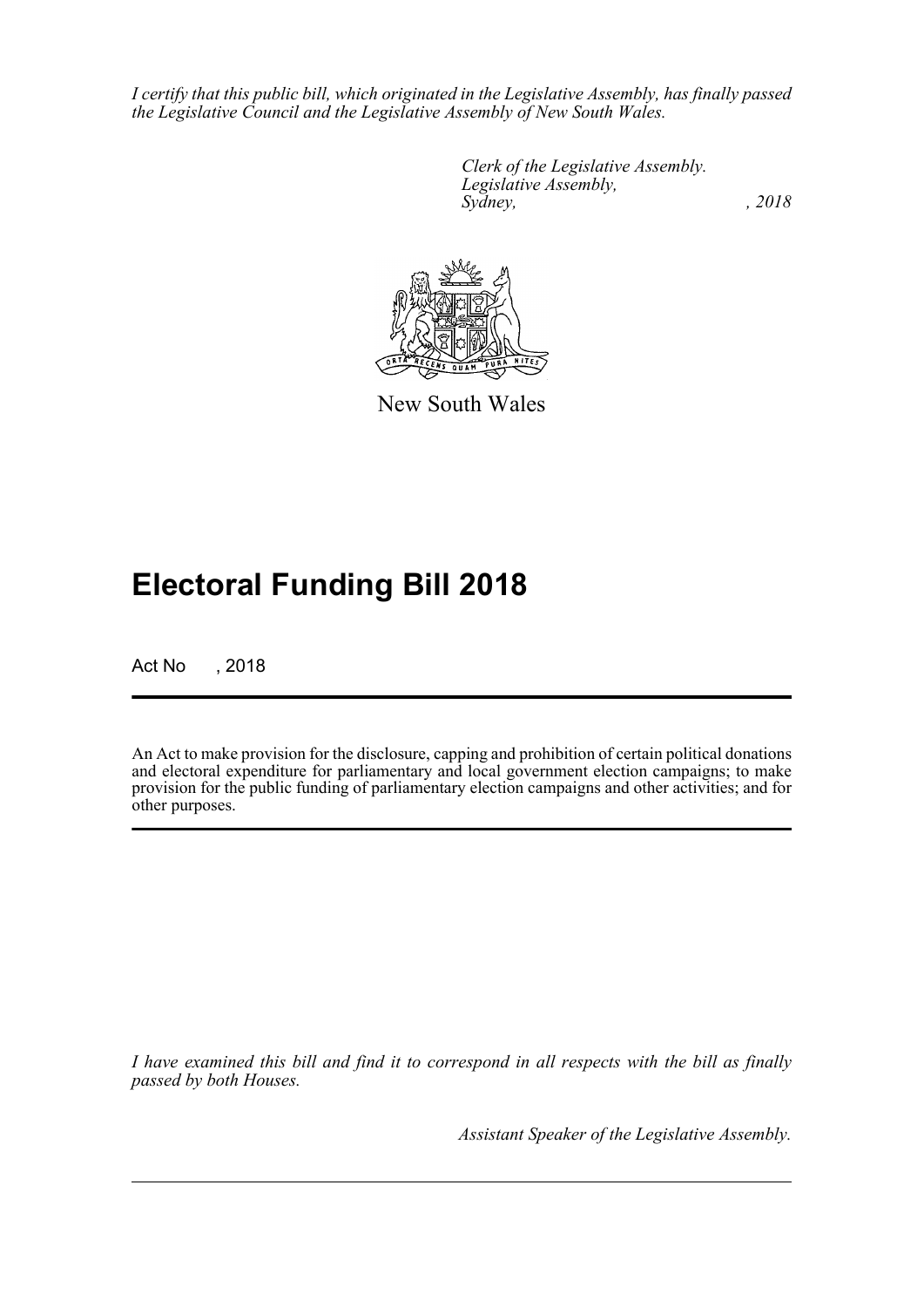# **The Legislature of New South Wales enacts:**

# <span id="page-8-1"></span><span id="page-8-0"></span>**Part 1 Preliminary**

**1 Name of Act**

This Act is the *Electoral Funding Act 2018*.

# <span id="page-8-2"></span>**2 Commencement**

This Act commences on a day or days to be appointed by proclamation.

# <span id="page-8-3"></span>**3 Objects of Act** (cf section 4A EFED Act)

The objects of this Act are as follows:

- (a) to establish a fair and transparent electoral funding, expenditure and disclosure scheme,
- (b) to facilitate public awareness of political donations,
- (c) to help prevent corruption and undue influence in the government of the State or in local government,
- (d) to provide for the effective administration of public funding of elections, recognising the importance of the appropriate use of public revenue for that purpose,
- (e) to promote compliance by parties, elected members, candidates, groups, agents, third-party campaigners and donors with the requirements of the electoral funding, expenditure and disclosure scheme.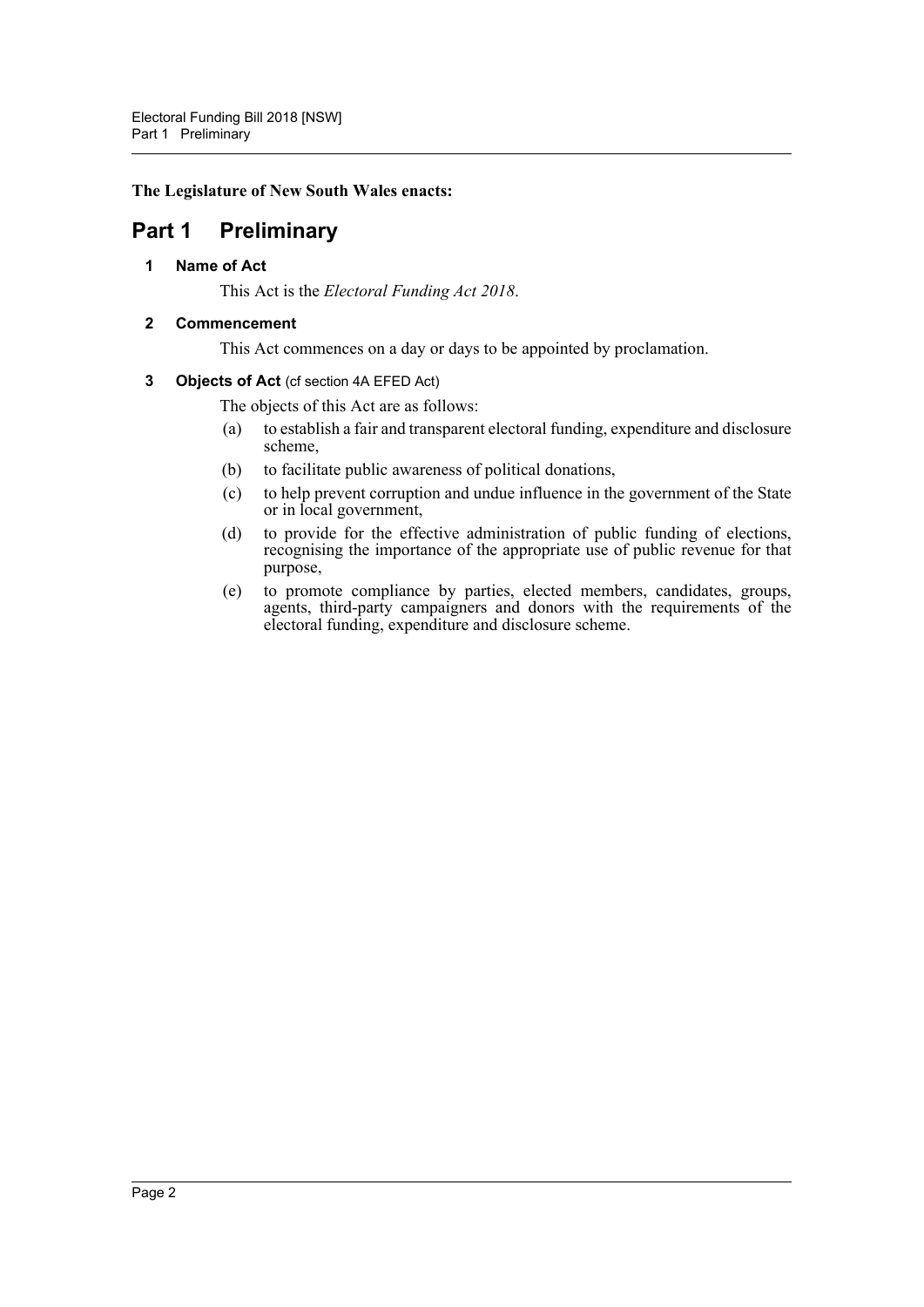# <span id="page-9-1"></span><span id="page-9-0"></span>**Part 2 Interpretation and key concepts**

- **4 Definitions** (cf sections 4 and 84 EFED Act)
	- In this Act:

*Administration Fund* means the fund established under Division 2 of Part 5.

*agent* means a party agent or official agent.

*applicable cap on electoral expenditure*—see Division 4 of Part 3.

*applicable cap on political donations*—see Division 3 of Part 3.

*Assembly* means the Legislative Assembly of New South Wales.

*Assembly general election* means an election held for the return of members of the Assembly pursuant to writs issued by the Governor upon the dissolution or expiry of the Assembly.

*associated entity* means a corporation or another entity that operates solely for the benefit of one or more registered parties or elected members.

*auditor* means a registered company auditor within the meaning of the *Corporations Act 2001* of the Commonwealth.

*by-election* means:

- (a) in relation to State elections—a by-election for the Assembly, or
- (b) in relation to local government elections—a by-election for a councillor (including the mayor) of the council of a local government area.

*candidate*, in relation to an election, means a person nominated as a candidate at the election in accordance with the *Electoral Act 2017* or in accordance with the *Local Government Act 1993* (as the case requires) and includes a person applying for registration as, or registered as, a candidate in the Register of Candidates for the election.

*capped expenditure period* means a capped local government expenditure period or a capped State expenditure period.

*capped local government expenditure period*—see section 28.

*capped State expenditure period*—see section 27.

*Council* means the Legislative Council of New South Wales.

*day of nomination*, in relation to an election, means the day by which all nominations in the election must be made.

*disposition of property* means any conveyance, transfer, assignment, settlement, delivery, payment or other alienation of property, and includes:

- (a) the allotment of shares in a company, and
- (b) the creation of a trust in property, and
- (c) the grant or creation of any lease, mortgage, charge, servitude, licence, power, partnership or interest in property, and
- (d) the release, discharge, surrender, forfeiture or abandonment, at law or in equity, of any debt, contract or chose in action, or of any interest in property, and
- (e) the exercise by a person of a special or general power of appointment of property in favour of any other person (or a hybrid of both), and
- (f) any transaction entered into by any person with intent to diminish, directly or indirectly, the value of the person's own property and to increase the value of the property of any other person.

**Note.** Property includes money.

*donor* means a person who or an entity that makes a gift.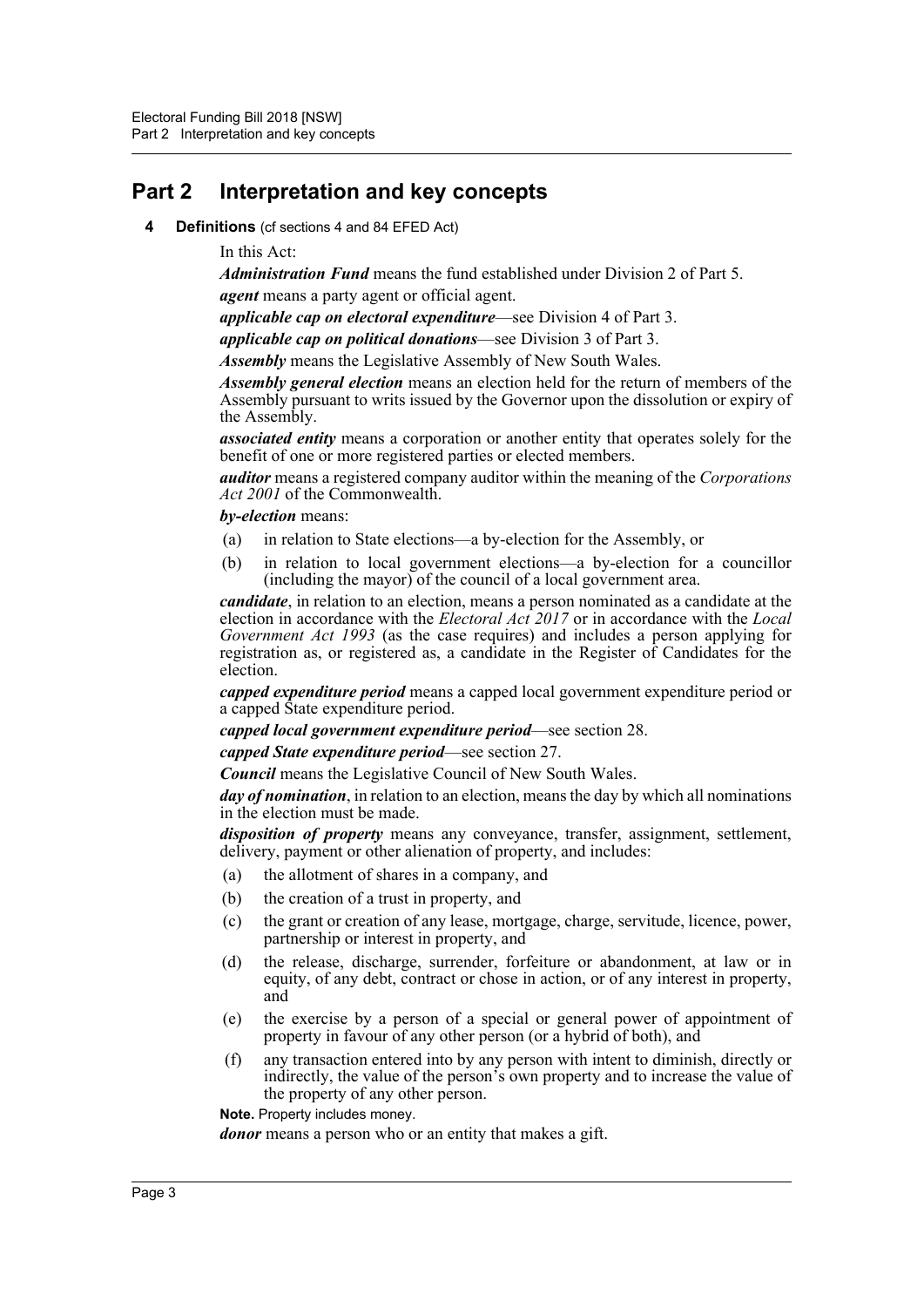*elected member* means:

- (a) a member of Parliament, or
- (b) a councillor (including the mayor) of the council of a local government area,

and includes a person who, during any period after ceasing to be a member of Parliament or a councillor, is entitled to remuneration as such a member or councillor.

*election* means a State election or a local government election.

*Election Campaigns Fund* means the fund established under Division 2 of Part 4. *election day* means the day appointed for the taking of the polls at the election.

*Electoral Commission* means the New South Wales Electoral Commission constituted under the *Electoral Act 2017*.

*electoral district* means a district for the election of a member to serve in the Assembly.

*electoral expenditure*—see section 7.

*endorsed*, in relation to a party, means endorsed, selected or otherwise accredited to stand as a representative of the party.

*entity* means:

- (a) an incorporated or unincorporated body, or
- (b) the trustee of a trust.

*expenditure* includes any disposition of property.

*financial year*, subject to section 136 (Financial year of the Electoral Commission), means the period of 12 months commencing on 1 July.

*first preference votes* means the first preference votes recorded for a candidate that are not rejected as informal at the election.

*function* includes a power, authority or duty, and *exercise* a function includes perform a duty.

#### *general election* means:

- (a) in relation to State elections—an Assembly general election and a periodic Council election held or to be held concurrently, or
- (b) in relation to local government elections—a local government election other than a by-election.

*gift* means any disposition of property made by a person to another person, otherwise than by will, being a disposition made without consideration in money or money's worth or with inadequate consideration, and includes the provision of a service for no consideration or for inadequate consideration, other than:

- (a) the provision of voluntary labour, and
- (b) the provision of voluntary professional services to a party by an officer or an elected member of the party.

# *group* means:

- (a) in relation to State elections—a group of candidates, or part of a group of candidates, for a periodic Council election, or
- (b) in relation to local government elections—a group of candidates, or part of a group of candidates, for a local government election.

*half-year* means a period of 6 months ending on 30 June or 31 December.

*inspector* means a person appointed by the Electoral Commission under section 139. *interest in property* means any estate, interest, right or power whatever, whether at law or in equity, in, under or over any property.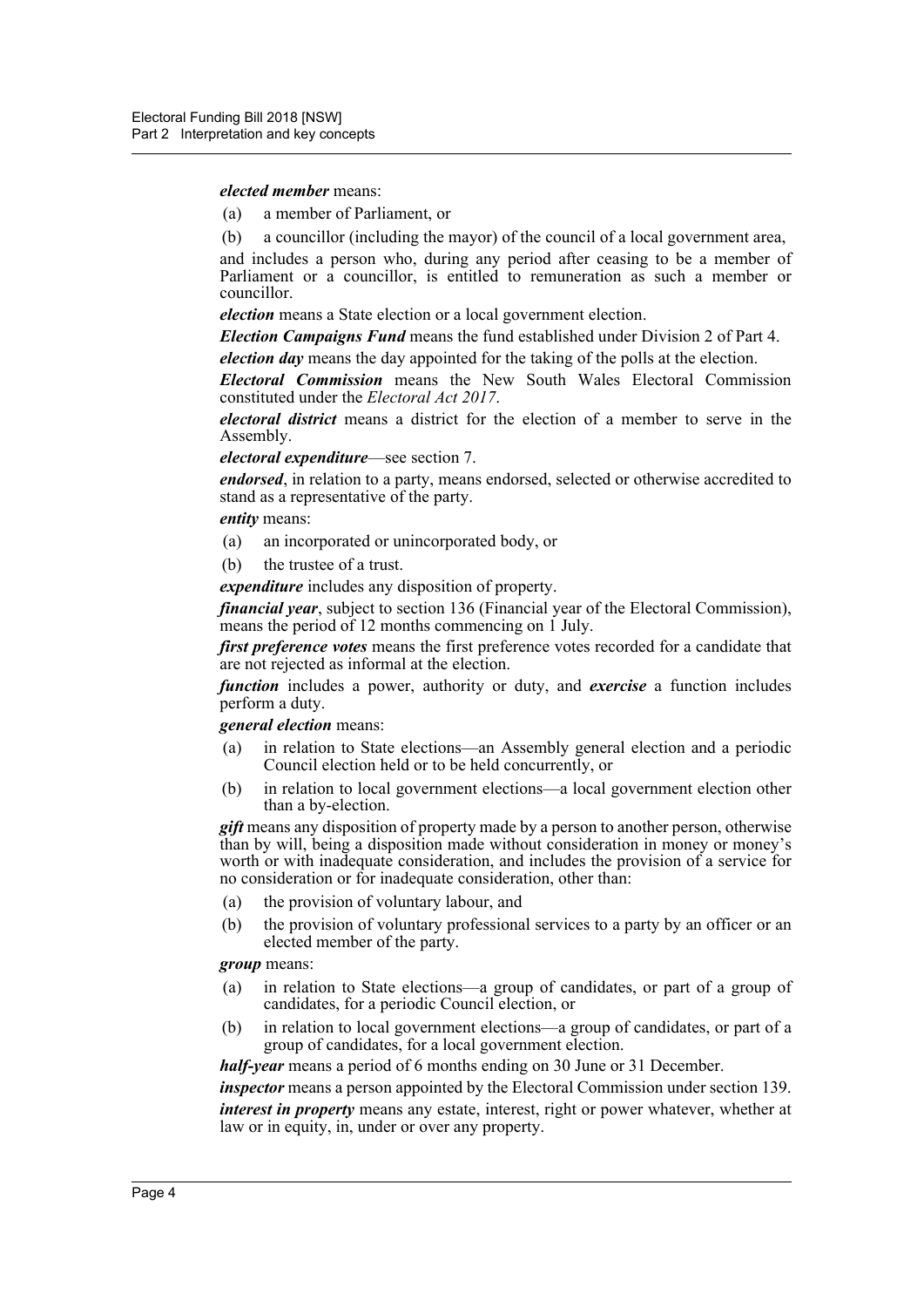*local government election* means an election under the *Local Government Act 1993* for the office of councillor or mayor under that Act (other than an election of mayor by councillors).

*major political donor* means an entity or other person (not being a party, elected member, group or candidate) who makes a reportable political donation.

*New Parties Fund* means the fund established under Division 3 of Part 5.

*officer*, in relation to a party, means a person who is occupying or acting in an office or position concerned with the management of the party.

#### *official agent* means:

- (a) in relation to an associated entity or a third-party campaigner for whom an official agent, appointed by the entity or campaigner under Division 6 of Part 7, is registered in the Register of Official Agents—that official agent, or
- (b) in any other case—a person (including the associated entity or third-party campaigner concerned) designated by the Electoral Commission.

*Parliament* means the Parliament of New South Wales.

*party* means a body or organisation, incorporated or unincorporated, having as one of its objects or activities the promotion of the election to Parliament or a local council of a candidate or candidates endorsed by it or by a body or organisation of which it forms a part.

*party agent* means:

- (a) a party agent appointed under Division 5 of Part 7, and
- (b) in relation to a group where some of the candidates in the group are members of one registered party and other candidates in the group are members of another registered party—the party agent of one of those parties as designated by those candidates.

*payment* includes a loan, advance or deposit.

*periodic Council election* has the same meaning as it has in section 3 of the *Constitution Act 1902*.

*political donation*—see section 5.

*property* includes money.

*quarter* means a period of 3 months ending on 31 March, 30 June, 30 September or 31 December.

*registered*, except in the case of a party, means registered in accordance with this Act.

*registered party* means a party registered under the *Electoral Act 2017*.

*relevant disclosure period*—see section 13.

*reportable political donation*—see section 6.

*senior office holder*, of a party, means a person involved in the management or control of the party or the operations of the party.

*State election* means an Assembly general election, a periodic Council election or a by-election for the Assembly.

*third-party campaigner* means the following:

- (a) for a State election—a person or another entity (not being an associated entity, party, elected member, group or candidate) who incurs electoral expenditure for a State election during a capped State expenditure period that exceeds \$2,000 in total,
- (b) for a local government election—a person or another entity (not being an associated entity, party, elected member, group or candidate) who incurs electoral expenditure for a local government election during a capped local government expenditure period that exceeds \$2,000 in total,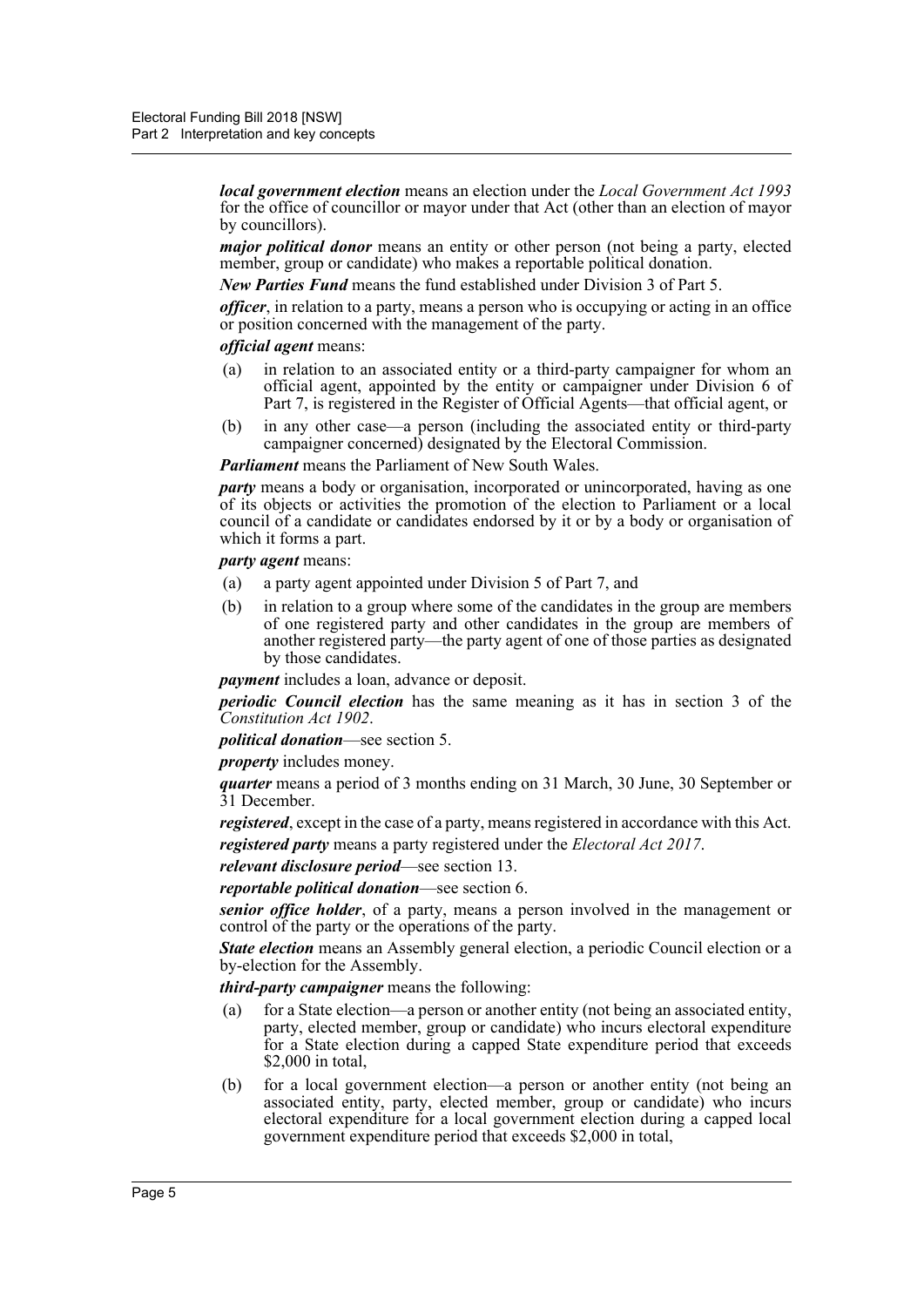(c) a registered third-party campaigner for an election for which it is registered. **Note.** The *Interpretation Act 1987* contains definitions and other provisions that affect the interpretation and application of this Act.

- <span id="page-12-0"></span>**5** Meaning of "political donation" (cf section 85 EFED Act)
	- (1) For the purposes of this Act, a *political donation* is:
		- (a) a gift made to or for the benefit of a party or a group of candidates, or
		- (b) a gift made to or for the benefit of an elected member, the whole or part of which was used or is intended to be used by the elected member:
			- (i) solely or substantially for a purpose related to an election or to the elected member's duties as an elected member, or
			- (ii) to enable the elected member to make, directly or indirectly, a political donation or to incur electoral expenditure, or
			- (iii) to reimburse the elected member for making, directly or indirectly, a political donation or incurring electoral expenditure, or
		- (c) a gift made to or for the benefit of a candidate, the whole or part of which was used or is intended to be used by the candidate:
			- (i) solely or substantially for a purpose related to an election, or
			- (ii) to enable the candidate to make, directly or indirectly, a political donation or to incur electoral expenditure, or
			- (iii) to reimburse the candidate for making, directly or indirectly, a political donation or incurring electoral expenditure, or
		- (d) a gift made to or for the benefit of an entity or other person (not being a party, elected member, group or candidate), the whole or part of which was used or is intended to be used by the entity or person:
			- (i) to enable the entity or person to make, directly or indirectly, a political donation or to incur electoral expenditure, or
			- (ii) to reimburse the entity or person for making, directly or indirectly, a political donation or incurring electoral expenditure.
	- (2) An amount paid by a person as a contribution, entry fee or other payment to entitle that or any other person to participate in or otherwise obtain any benefit from a fundraising venture or function (being an amount that forms part of the gross proceeds of the venture or function) is taken to be a gift for the purposes of this section.
	- (3) An annual or other subscription paid to a party by:
		- (a) a member of the party, or
		- (b) a person or entity (including an associated entity or industrial organisation) for affiliation with the party,

is taken to be a gift to the party for the purposes of this section.

**Note.** Unless details of any such subscription are required to be disclosed because it is a reportable political donation of or exceeding \$1,000, the total amount of subscriptions and other details are required to be disclosed under section 19 (4).

- (4) The following dispositions of property are taken to be a gift for the purposes of this section:
	- (a) a disposition of property to a NSW branch of a party from the federal branch of the party,
	- (b) a disposition of property to a NSW branch of a party from another State or Territory branch of the party,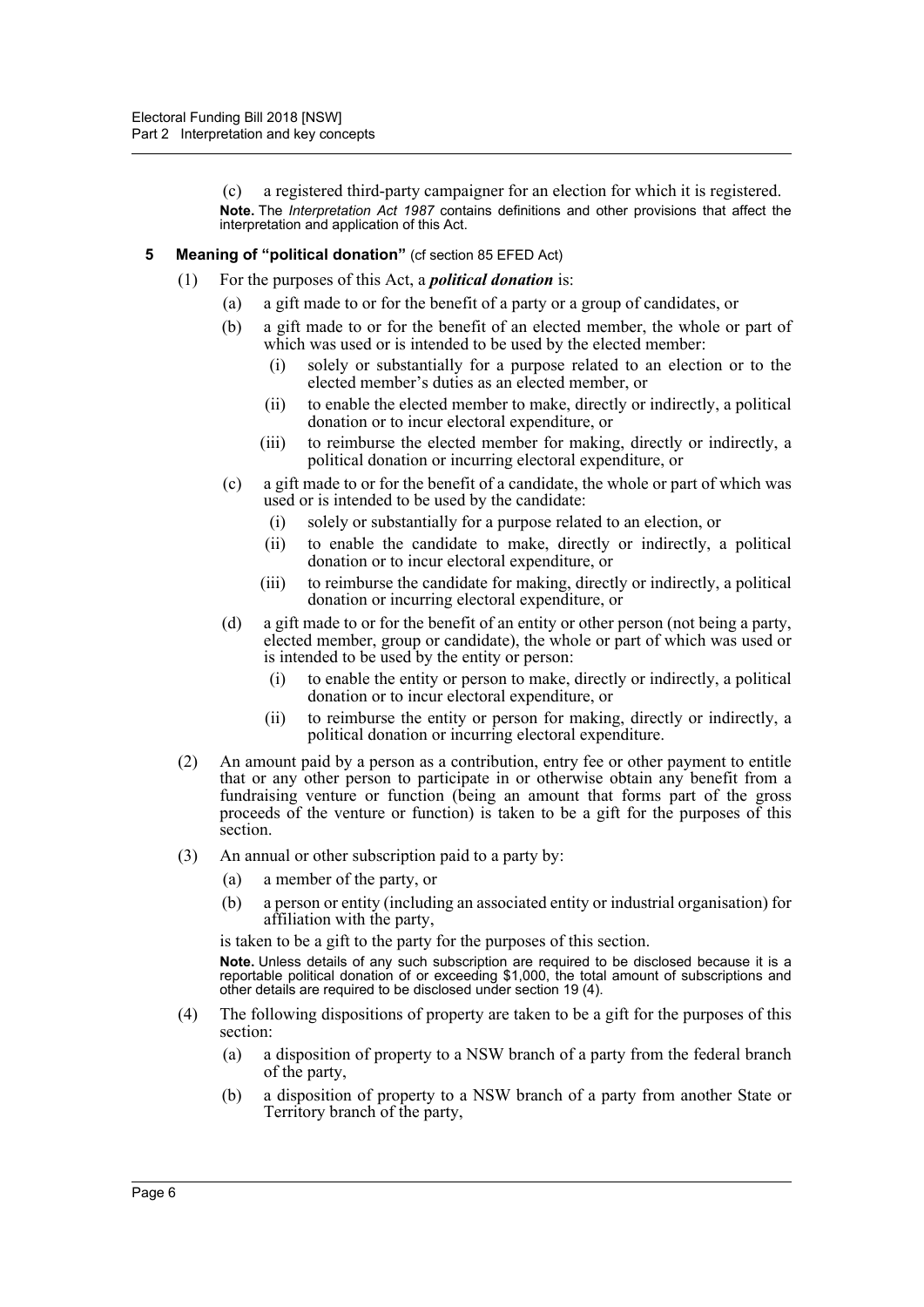(c) a disposition of property from a party to another party.

**Note.** Any such disposition will be a political donation that is required to be disclosed and subject to the caps on political donations under Part 3. Any such donation paid into (or held against the assets of) a federal election campaign account is not subject to the cap on donations—see section 24 (2).

- (5) Uncharged interest on a loan to an entity or other person is taken to be a gift to the entity or person for the purposes of this section. Uncharged interest is the additional amount that would have been payable by the entity or person if:
	- (a) the loan had been made on terms requiring the payment of interest at the generally prevailing interest rate for a loan of that kind, and
	- (b) any interest payable had not been waived, and
	- (c) any interest payments were not capitalised.
- (6) A payment under Part 4 (Public funding of State election campaigns) or Part 5 (Administrative and New Party policy development funding) is not a political donation.

**Note.** Even though an electoral funding payment to a candidate is not a donation required to be disclosed, the amount is required to be paid into the separate campaign account that is established for donations to and electoral expenditure by the candidate—see section 76 (3).

- (7) However, if any part of a gift that is not a political donation pursuant to subsection (1) (b)–(d) is subsequently used to incur electoral expenditure, that part of the gift becomes a political donation.
- (8) For the purposes of this Act, a political donation made to or for the benefit of a party, third-party campaigner or associated entity is a *political donation for a local government election* if:
	- (a) in relation to a donation to a party—the donation is paid into (or held as an asset of) the local government campaign account of the party under Subdivision 1 of Division 5 of Part 3, and
	- (b) in relation to a donation to a third-party campaigner or associated entity—the third-party campaigner or associated entity establishes that the donation was made solely for the purposes of a local government election campaign.
- <span id="page-13-0"></span>**6 Meaning of "reportable political donation"** (cf section 86 EFED Act)
	- (1) For the purposes of this Act, a *reportable political donation* is:
		- (a) in the case of disclosures under this Act by a party, elected member, group, candidate, associated entity or third-party campaigner—a political donation of or exceeding \$1,000 made to or for the benefit of the party, elected member, group, candidate, associated entity or third-party campaigner, or
		- (b) in the case of disclosures under this Act by a major political donor—a political donation of or exceeding \$1,000 made by the major political donor to or for the benefit of a party, elected member, group, candidate, associated entity or third-party campaigner.
	- (2) A political donation of less than an amount specified in subsection (1) made by an entity or other person is to be treated as a reportable political donation if that and other earlier, separate political donations made by that entity or other person to the same party, elected member, group, candidate, associated entity, third-party campaigner or person within the same financial year (ending 30 June) would, if aggregated, constitute a reportable political donation under subsection (1).
- <span id="page-13-1"></span>**7 Meaning of "electoral expenditure"** (cf section 87 EFED Act)
	- (1) For the purposes of this Act, *electoral expenditure* is expenditure for or in connection with promoting or opposing, directly or indirectly, a party or the election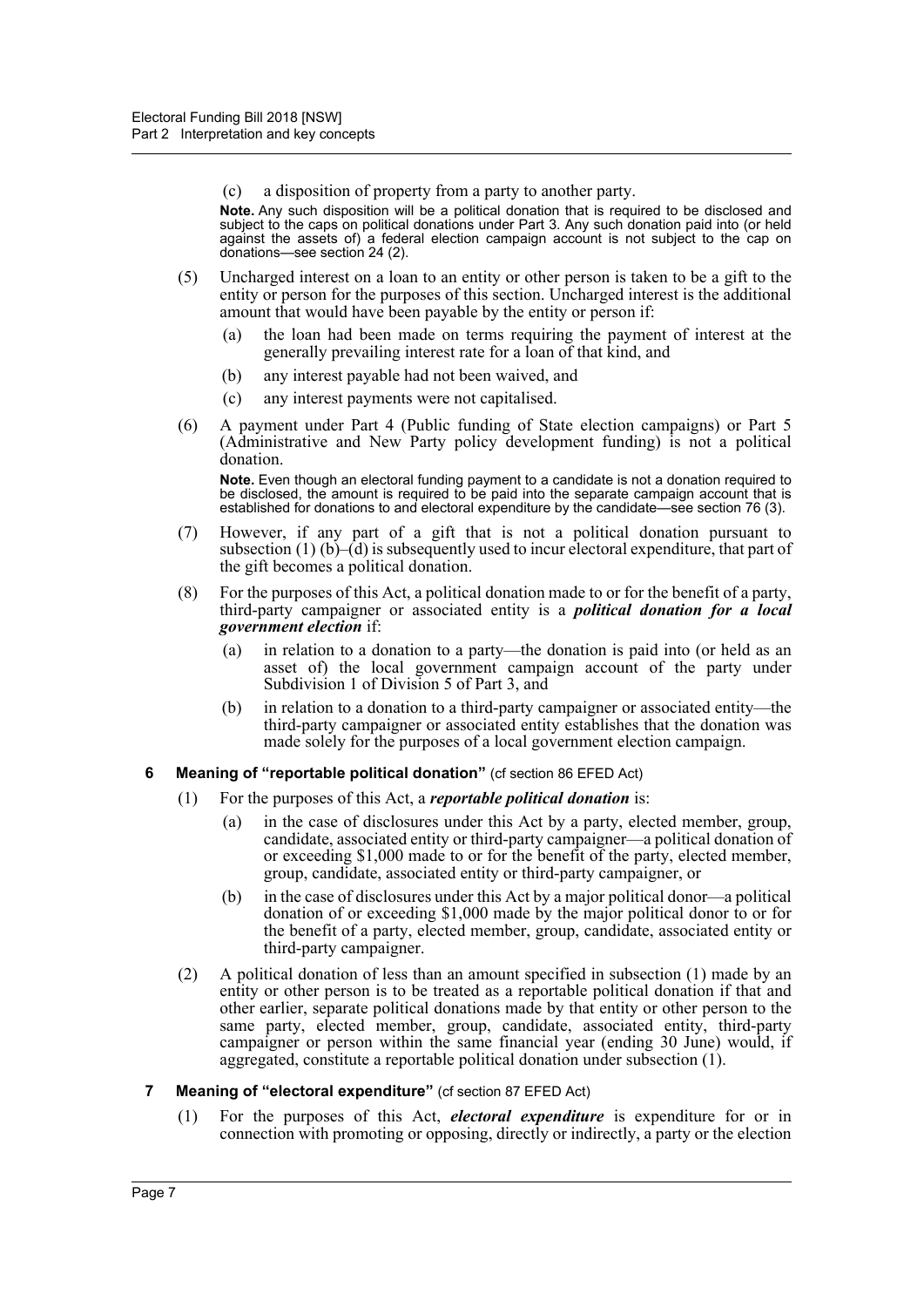of a candidate or candidates or for the purpose of influencing, directly or indirectly, the voting at an election, and which is expenditure of one of the following kinds:

- (a) expenditure on advertisements in radio, television, the internet, cinemas, newspapers, billboards, posters, brochures, how-to-vote cards and other election material,
- (b) expenditure on the production and distribution of election material,
- (c) expenditure on the internet, telecommunications, stationery and postage,
- (d) expenditure incurred in employing staff engaged in election campaigns,
- (e) expenditure incurred for office accommodation for any such staff and candidates (other than for the campaign headquarters of a party or for the electorate office of an elected member),
- (f) expenditure on travel and travel accommodation for candidates and staff engaged in electoral campaigning,
- (g) expenditure on research associated with election campaigns (other than in-house research),
- (h) expenditure incurred in raising funds for an election or in auditing campaign accounts,
- (i) expenditure of a kind prescribed by the regulations.
- (2) Electoral expenditure does not include:
	- (a) expenditure incurred substantially in respect of an election of members to a Parliament other than the NSW Parliament, or
	- (b) expenditure on factual advertising of:
		- (i) meetings to be held for the purpose of selecting persons for nomination as candidates for election, or
		- (ii) meetings for organisational purposes of parties, branches of parties or conferences, committees or other bodies of parties or branches of parties, or
		- (iii) any other matter involving predominantly the administration of parties or conferences, committees or other bodies of parties or branches of parties, or
	- (c) expenditure of a kind prescribed by the regulations.
- (3) Electoral expenditure does not include expenditure incurred by an entity or other person (not being a party, an associated entity, an elected member, a group or a candidate) if the expenditure is not incurred for the dominant purpose of promoting or opposing a party or the election of a candidate or candidates or influencing the voting at an election.
- (4) For the purposes of Division 4 (Caps on electoral expenditure for election campaigns) of Part 3 (Political donations and electoral expenditure), electoral expenditure does not include expenditure incurred in raising funds for an election or in auditing campaign accounts.
- (5) For the purposes of Division 4 (Caps on electoral expenditure for election campaigns) of Part 3 (Political donations and electoral expenditure), electoral expenditure does not include expenditure of amounts of additional entitlements within the meaning of *Parliamentary Remuneration Act 1989*.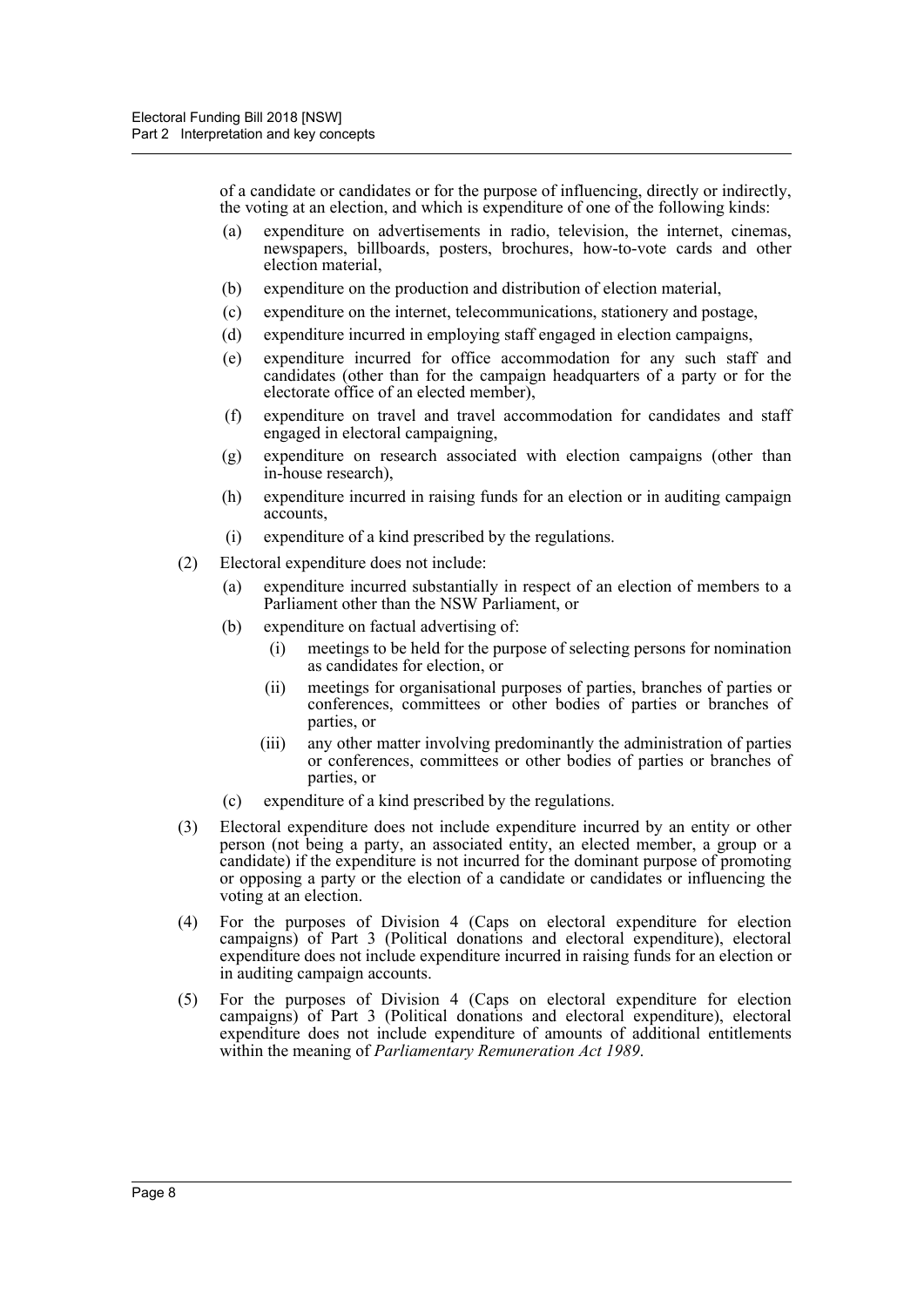(6) Without limiting subsection (1) (i) or (2) (c), a regulation made for the purposes of either of those paragraphs may provide that electoral expenditure of the kind prescribed is or is not electoral expenditure (as the case requires) only for the purposes of one or more specified provisions of this Act.

**Note.** Division 4 of Part 3 caps electoral expenditure during an election campaign for State and local government elections (and Part 4 limits public funding for such expenditure at State election campaigns to part of that capped amount). Division 2 of Part 3 requires disclosure of the above electoral expenditure incurred at any time for State and local government elections.

#### <span id="page-15-0"></span>**8 References to elections and writs** (cf sections 4 and 84 EFED Act)

- (1) For the purposes of this Act, an Assembly general election and a periodic Council election are held or are to be held concurrently if the day for the taking of the polls for each of the elections named in the writs for the elections is the same day, whether or not the taking of any such poll is adjourned.
- (2) For the purposes of this Act, where the writs for a general election for a State election are issued on different days, the day of the issue of the writs for the general election is taken to be the day on which the writ for the periodic Council election is issued.
- (3) For the purposes of this Act, where the days for the return of the writs for a general election for a State election are different, the day for the return of the writs is taken to be the day for the return of the writ for the periodic Council election.
- (4) A reference in this Act to the day for the return of a writ is a reference to the day specified in the writ as the day for the return of the writ.
- (5) A reference in this Act, in relation to a general election, to the periodic Council election is (except in so far as the context or subject matter otherwise indicates or requires) a reference to the periodic Council election that forms part of the general election.

# <span id="page-15-1"></span>**9 Miscellaneous interpretative provisions** (cf sections 4 and 84 EFED Act)

# (1) **Parts of parties (such as branches, groups, subdivisions, controlled entities)**

For the purposes of this Act, where anything is done by, on behalf of or for the benefit of, or any property is held by, or in trust for, or for the members of, a body or organisation, incorporated or unincorporated, being a body or organisation that:

- (a) forms part of a party, or
- (b) is established by or under the constitution of a party, or
- (c) has functions conferred by or under the constitution of a party, or
- (d) is controlled (within the meaning of section 50AA of the *Corporations Act 2001* of the Commonwealth) by a party,

the thing is taken to be done by, on behalf of or for the benefit of that party or the property is taken to be held by that party, as the case may be.

#### (2) **Proposed candidates accepting gifts**

An individual who, or a group of individuals that, accepts a gift for use solely or substantially for a purpose related to the proposed candidacy of the individual or individuals at a future election is taken to be a candidate or group when accepting the gift.

**Note.** Section 38 (3) makes it unlawful for any such political donations to be accepted unless the individual or group is registered as a candidate or group under this Act.

#### (3) **Proposed candidates making payments for electoral expenditure**

An individual who, or a group of individuals that, makes a payment for electoral expenditure for the election of the individual or individuals at a future election is taken to be a candidate or group when making the payment. The guidelines of the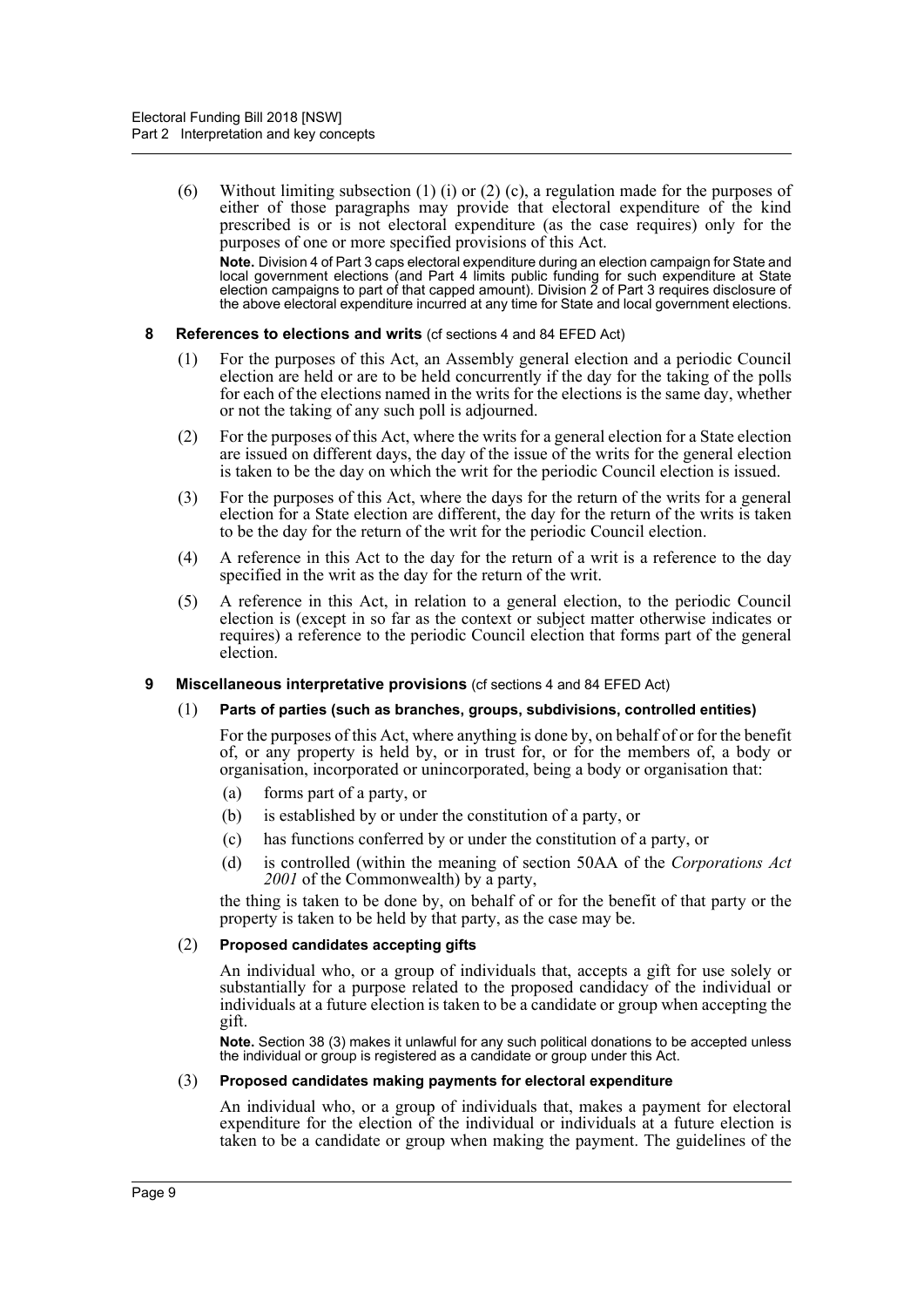Electoral Commission may exclude minor payments from the operation of this subsection.

**Note.** Section 39 (4) makes it unlawful for any such electoral expenditure to be incurred unless the individual or group is registered as a candidate or group under this Act.

#### (4) **End of period of candidature**

For the purposes of this Act:

- (a) a person who is a candidate in an election, or
- (b) a group of candidates in an election,

is taken to remain a candidate or group for 30 days after the election day for the election.

**Note.** A disclosure is still required to be made by candidates and groups after they cease to be candidates or groups following the election if they were a candidate or group during any part of the relevant disclosure period for the disclosure—see section 12 (4).

(5) Subsection (4) does not apply to a candidate at a time when the candidate is an elected member.

#### (6) **Value of donations or expenditures other than money**

For the purposes of this Act:

- (a) the amount of a donation or expenditure consisting of a disposition of property other than money is taken to be the amount equal to the value of the property disposed of, and
- (b) the value of property disposed of or the value of a gift may, if the Electoral Commission so requires, be determined by valuers appointed or approved by the Electoral Commission in accordance with the regulations.

**Note.** The regulations may make provision for requiring persons to obtain valuations from a valuer approved by the Electoral Commission of political donations that are not gifts of money (or enabling the Electoral Commission to obtain any such valuations)—see  $sec$  (3) (b)).

#### (7) **Name and address when donation or loan made by unincorporated association, trust fund or foundation**

A reference in this Act to the name and address of a person making a donation or loan is:

- (a) in the case of a donation or loan made by an unincorporated association—a reference to the name of the association and the names and addresses of the members of the executive committee (however described) of the association, and
- (b) in the case of a donation or loan purportedly made out of a trust fund or out of the funds of a foundation—a reference to the names and addresses of the trustees of the fund or of the funds of the foundation and the title or other description of the trust fund or the name of the foundation.

#### (8) **Related corporations**

For the purposes of this Act, corporations that are related to each other (as determined in accordance with the *Corporations Act 2001* of the Commonwealth) are taken to be a single corporation.

#### (9) **Electoral expenditure of endorsed Assembly candidate includes electoral expenditure incurred by party for, and invoiced to, candidate**

For the purposes of this Act, an amount of electoral expenditure by a candidate for election to the Assembly includes, if the candidate is the endorsed candidate of a registered party, any amount of electoral expenditure that is: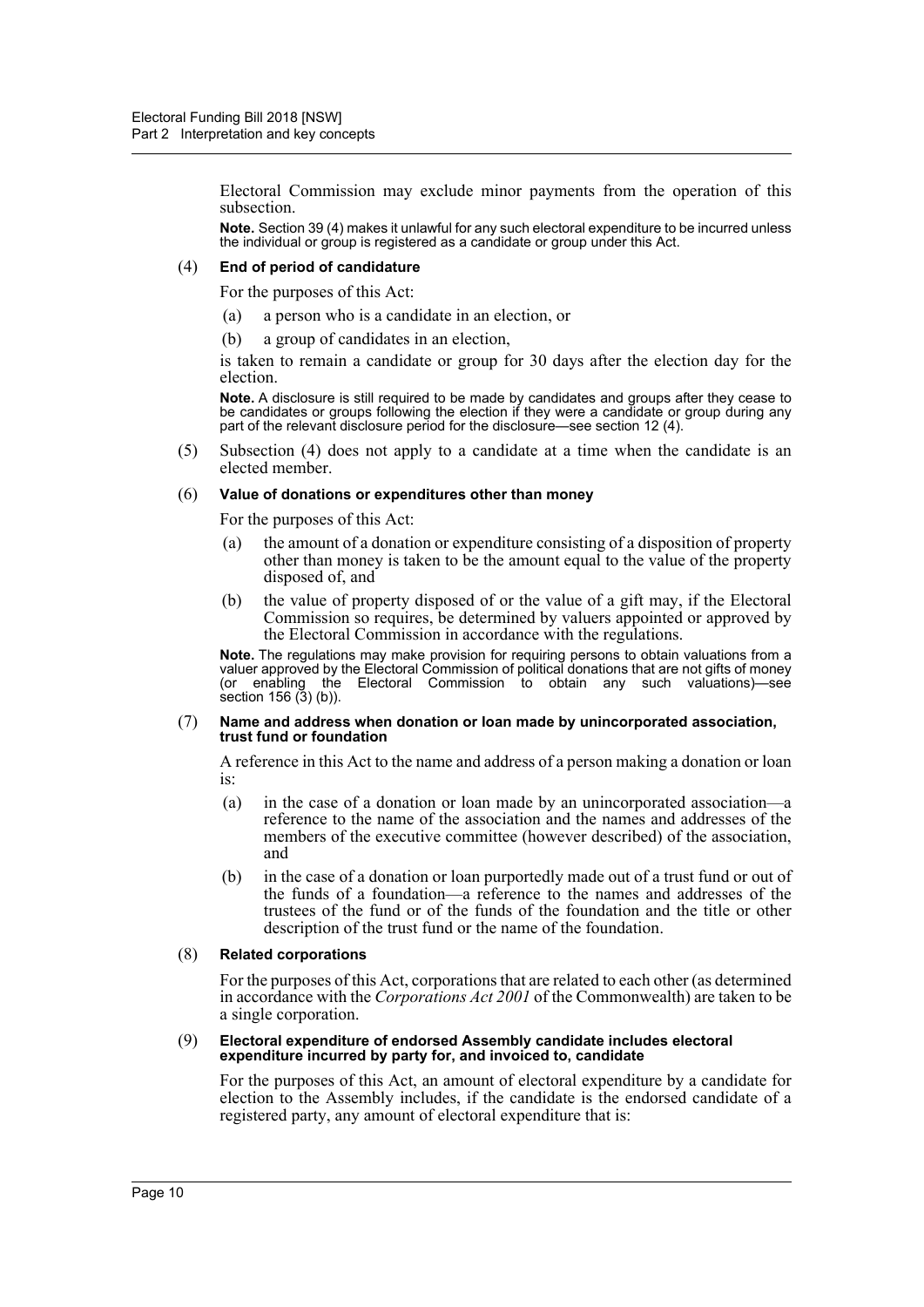- (a) incurred by that party for the direct or indirect benefit of the candidate or for the direct or indirect benefit of the candidate and other candidates endorsed by the party at the election (whether or not as an agent for the candidate), and
- (b) invoiced by that party to the candidate for payment (whether or not the candidate has a legal liability to pay to the party the amount invoiced).

Such an amount of electoral expenditure is taken, for the purposes of this Act, not to be an amount of electoral expenditure by that party.

#### (10) **Political donation made for benefit of a campaign before candidate selection**

For the purposes of this Act and despite section 38 (3) (a):

- (a) a political donation may be made to a party agent on behalf of a future candidate for election in an Assembly electoral district before the candidate has been identified, selected or otherwise endorsed by the party, and
- (b) it is unlawful for such a political donation to be used otherwise than to incur electoral expenditure for or on behalf of the candidate endorsed by the party for election in that electoral district.

**Note.** The party agent is responsible for disclosures under Part 3 of this Act for any such political donation and electoral expenditure.

#### <span id="page-17-0"></span>**10 Notes**

Notes included in this Act do not form part of this Act.

**Note.** For the purposes of comparison, a number of provisions of this Act contain bracketed notes in headings drawing attention ("cf") to equivalent or comparable (though not necessarily identical) provisions of the *Election Funding, Expenditure and Disclosures Act 1981* (as in force immediately before the enactment of this Act). The *Election Funding, Expenditure and Disclosures Act 1981* is abbreviated in these notes as "**EFED Act**".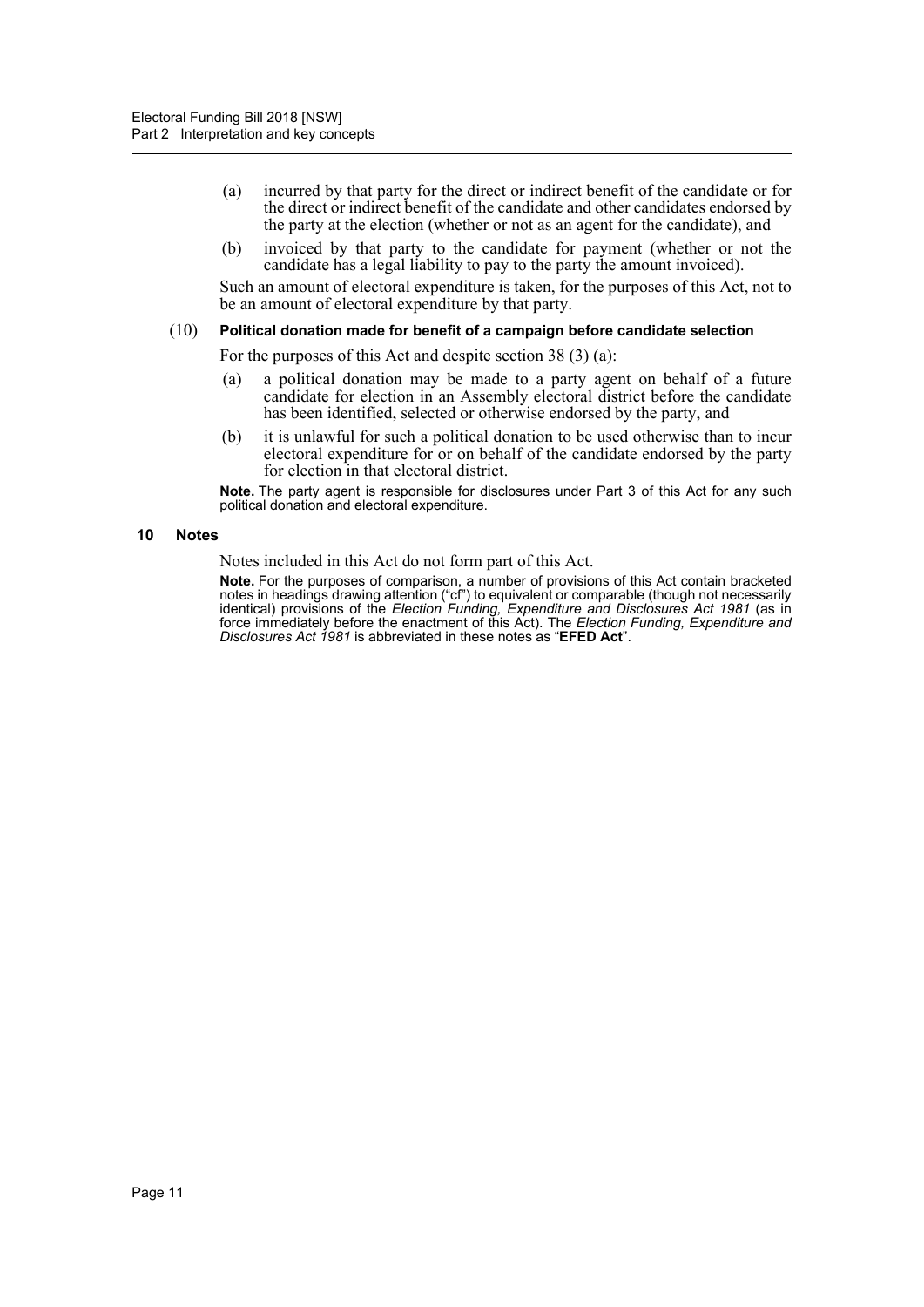# <span id="page-18-0"></span>**Part 3 Political donations and electoral expenditure**

(cf Part 6 EFED Act)

# <span id="page-18-1"></span>**Division 1 Preliminary** (cf Division 1, Part 6 EFED Act)

# <span id="page-18-2"></span>**11 Application** (cf section 83 EFED Act)

- (1) This Part applies in relation to:
	- (a) State elections and elected members of Parliament, and
	- (b) local government elections and elected members of councils.

**Note.** Political donations and electoral expenditure are required to be disclosed in connection with both State and local government elections and members. Caps apply to political donations and electoral expenditure in connection with State and local government elections, but public funding of election campaigns only applies to State elections.

(2) In this Part, *registered party* includes a party registered under the *Local Government Act 1993*.

# <span id="page-18-3"></span>**Division 2 Disclosure of political donations and electoral expenditure**  (cf Division 2, Part 6 EFED Act)

<span id="page-18-4"></span>**12 Disclosures required to be made** (cf section 88 EFED Act)

#### (1) **Parties, elected members, candidates, groups and associated entities**

Disclosure is required under this Part of political donations received or made, and electoral expenditure incurred, by or on behalf of the following:

- (a) a party (whether or not a registered party),
- (b) an elected member,
- (c) a candidate,
- (d) a group,
- (e) an associated entity.

# (2) **Third-party campaigners**

Disclosure is required under this Part of:

- (a) electoral expenditure incurred by a third-party campaigner in a capped State expenditure period or capped local government expenditure period, and
- (b) political donations received by the third-party campaigner for the purposes of incurring that expenditure.

# (3) **Major political donors**

Disclosure is required under this Part of reportable political donations made by a major political donor who has, during the relevant disclosure period, made a reportable political donation of or exceeding \$1,000.

(4) Disclosure is required even if the entity or person has ceased to be a party, elected member, candidate, group or associated entity (as the case requires) at the time the disclosure is required to be made, so long as the entity or person was a party, elected member, candidate, group or associated entity at any time during the relevant disclosure period.

**Note.** See section 9 (2) for extension of disclosure and other requirements to individuals who, and groups of individuals that, accept donations before they nominate or register as candidates or groups.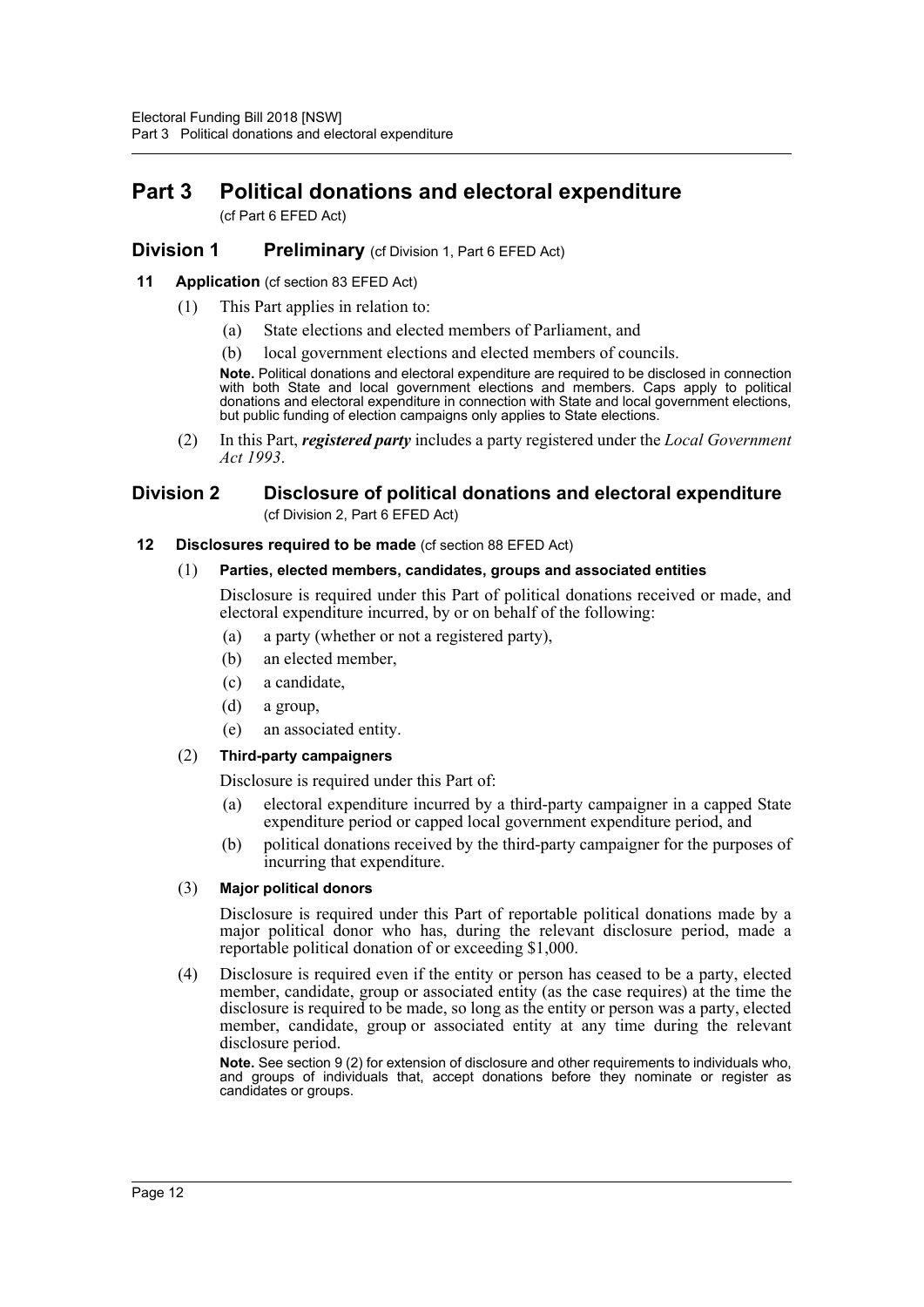# <span id="page-19-0"></span>**13 Relevant disclosure period** (cf section 89 EFED Act)

For the purposes of this Act, the *relevant disclosure period* is each 12-month period ending on  $30$  June.

# <span id="page-19-1"></span>**14 Person responsible for making disclosures** (cf section 90 EFED Act)

- (1) The person who is responsible for making a disclosure required under this Part is as follows:
	- (a) in the case of a party—the party agent of that party,
	- (b) in the case of an elected member who is a member of a registered party—the party agent of that registered party,
	- (c) in the case of an elected member who is not a member of a registered party the elected member,
	- (d) in the case of a candidate who is a member of a registered party—the party agent of that registered party,
	- (e) in the case of a candidate who is not a member of a registered party—the candidate,
	- (f) in the case of a group where all the members of the group are members of the same registered party—the party agent of that registered party,
	- (g) in the case of a group where one or more members of the group are members of a registered party and one or more other members of the group are members of another registered party—the party agent of the registered party of the lead candidate of the group,
	- (h) in the case of any other group—the lead candidate of the group,
	- (i) in the case of an associated entity—the official agent of the associated entity,
	- (j) in the case of a third-party campaigner—the official agent of the third-party campaigner,
	- (k) in the case of a major political donor—the major political donor.
- (2) Despite subsection (1), the following persons are responsible for making a disclosure required under this Part:
	- (a) in the case of an elected member who is a councillor (including the mayor) of a local government area who is a member of a registered party—the elected member,
	- (b) in the case of a candidate in a local government election who is a member of a registered party—the candidate,
	- (c) in the case of a group in a local government election where all (or one or more) of the members of the group are members of a registered party—the lead candidate of the group.
- (3) However, if a party agent consents in accordance with this section to be the person responsible for making any such disclosure, the party agent is the person responsible for making such disclosures for the elected member, candidate or the group concerned.
- (4) A party agent of the registered party may, by notice in writing given to the Electoral Commission in an approved manner and form, with the agreement of the elected member, candidate or group concerned, consent to be the person who is responsible for making a disclosure required under this Part for the elected member, candidate or group.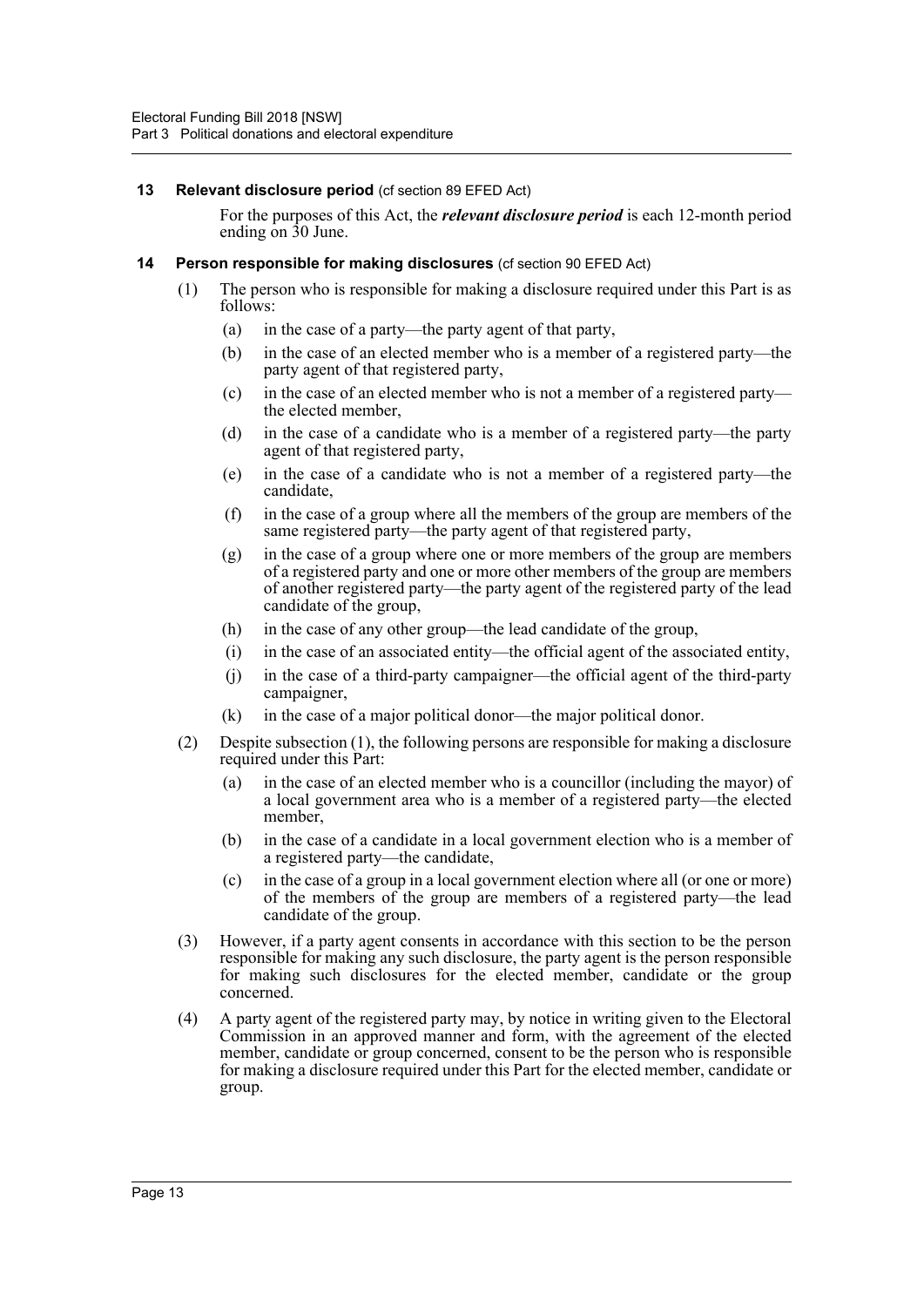- (5) A party agent, elected member, candidate or group may withdraw such a consent or agreement (as the case requires) by a notice in writing given to the Electoral Commission in an approved manner and form.
- (6) The regulations may make further provision dealing with the consequences of the giving or withdrawal of notices by persons under this section.
- (7) In this section, *lead candidate of a group* means:
	- (a) the candidate in the group whose name is first in the order of names of candidates specified in the relevant claim made under section 86 (Grouping of periodic Council election candidates) of the *Electoral Act 2017* or section 308A (Grouping of candidates) of the *Local Government Act 1993*, as the case requires, or
	- (b) if a group has been registered under Division 2 of Part 7 before any such claim has been made, the candidate whose name is first in the order of names specified in the Register of Candidates in relation to the group.

#### <span id="page-20-0"></span>**15 When disclosures of political donations to be made** (cf section 91 (1) EFED Act)

- (1) Disclosures under this Part of political donations received or made are to be made:
	- (a) in relation to a disclosure of a reportable political donation received or made during the pre-election period for an Assembly general election—within 21 days of the political donation being received or made (or within such shorter period as may be prescribed by the regulations), and
	- (b) in any other case—within 4 weeks after the end of the half-year within which the political donation was received or made (or within such longer period as may be prescribed by the regulations).

**Note 1.** See section 60 for the extension of the due date for making disclosures in particular cases and section 61 for the amendment of disclosures that have been made.

**Note 2.** While certain small political donations are not reportable under this Part if made once in a financial year, section 6 (2) provides that such a political donation is a reportable political donation if it and other earlier, separate political donations made by the donor to the same donee within the same financial year would, if aggregated, total an amount that constitutes a reportable political donation.

See also section 19 (2) (g) specifying that the disclosure is to include details that separately identify that reportable political donation and the earlier political donation or donations with which it is aggregated.

- (2) Despite subsection (1):
	- (a) disclosures of reportable political donations required to be made by major political donors are to be made within 4 weeks after the end of the relevant disclosure period within which the political donation was received or made (or within such longer period as may be prescribed by the regulations), and

**Note.** A disclosure by the person or entity who received the reportable political donation may be required at an earlier time under subsection (1).

(b) disclosures of reportable political donations that are political donations for a local government election are to be made within 4 weeks after the end of the half-year within which the political donation was received or made (or within such longer period as may be prescribed by the regulations).

**Note.** See section 5 (8) for the meaning of a *political donation for a local government election*.

- (3) The regulations may make provision for determining, for the purposes of this section, the date on which a political donation is taken to have been received or made.
- (4) For the purposes of this section, the *pre-election period for an Assembly general election* means the following: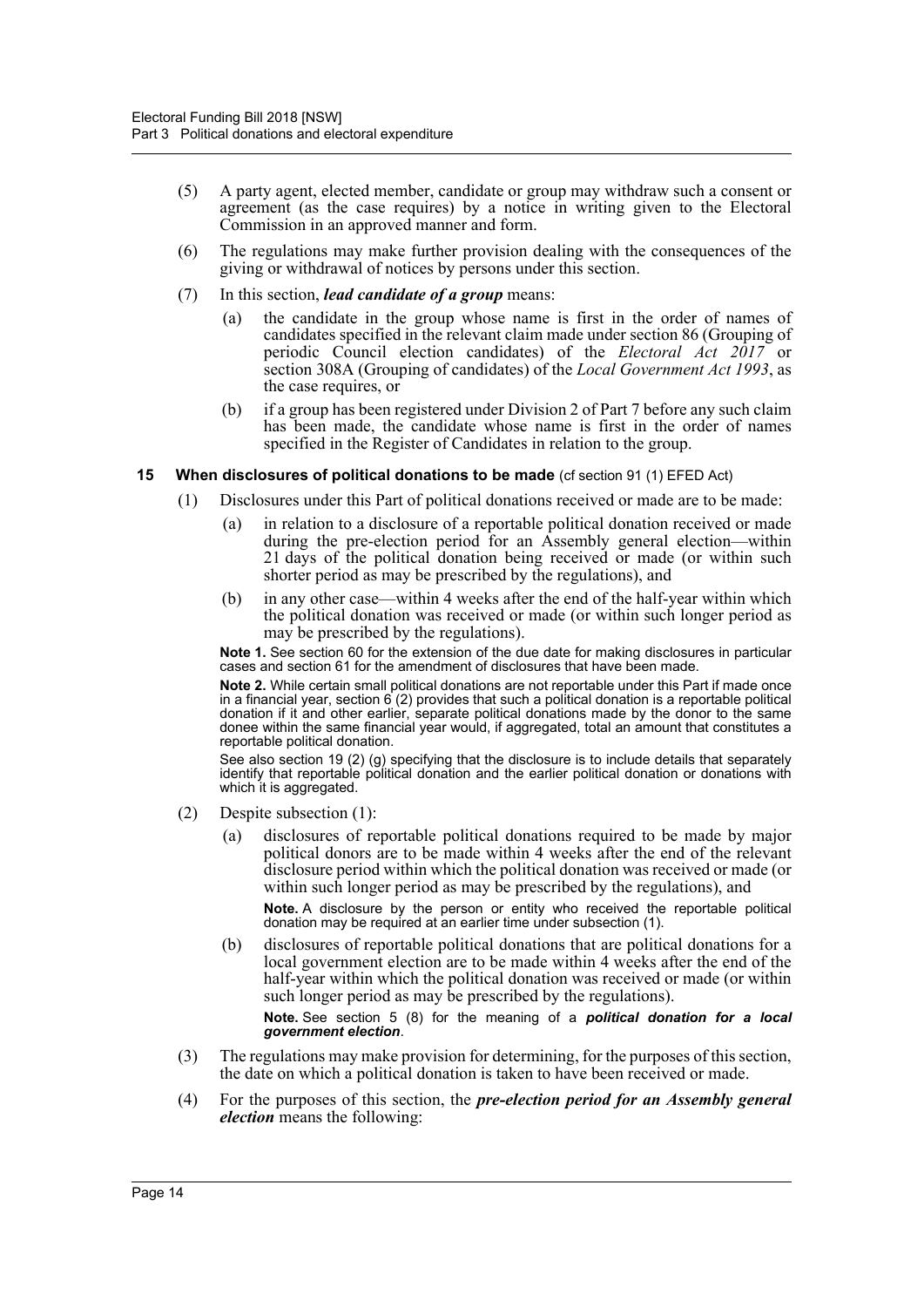- (a) in the case of a general election to be held following the expiry of the Assembly by the effluxion of time—the period from and including 1 October in the year before which the election is to be held to the end of the election day for the election,
- (b) in any other case—the period from and including the day of the issue of the writ or writs for the election to the end of the election day for the election.

#### <span id="page-21-0"></span>**16 When disclosures of electoral expenditure to be made** (cf section 91(1) EFED Act)

Disclosures under this Part of electoral expenditure incurred are to be made within 12 weeks after the end of each relevant disclosure period (or within such longer period as may be prescribed by the regulations).

**Note.** Unless otherwise prescribed, disclosures are to be made on or before 22 September for the period ending on 30 June in that year. See section 60 for the extension of the due date for making disclosures in particular cases, and section 61 for the amendment of disclosures that have been made.

#### <span id="page-21-1"></span>**17 How are disclosures to be made** (cf section 91(2)–(6) EFED Act)

- (1) Disclosures are to be made in a declaration lodged with the Electoral Commission in a manner and form:
	- (a) determined by the regulations (if any), and
	- (b) subject to the regulations, approved by the Electoral Commission.
- (2) Without limiting subsection (1), the regulations or an approval by the Electoral Commission may make provision for an electronic or internet-based system of lodgment of declarations of disclosures.
- (3) If all the members of a group are required to lodge a declaration of disclosures under this Part, any one member of the group may lodge the declaration on behalf of the group.
- (4) A declaration lodged under this section in relation to a relevant disclosure period or a half-yearly period is to contain a statement to the effect that all disclosures required to be made in relation to the period:
	- (a) have been made, and
	- (b) are true and correct.
- (5) A declaration is required to be lodged under this section in relation to a relevant disclosure period or half-yearly period even if it does not contain any disclosures.
- (6) For the purposes of this Act (including this section and sections 14, 22 and 141):
	- (a) the declaration is taken to be the making of a disclosure required by this Part, and
	- (b) the time required by this Part for lodging the declaration is taken to be the time prescribed by sections 15 and 16 for the making of disclosures under this Part.
- (7) The regulations may provide for a single declaration of disclosures by the following:
	- (a) a person or other entity who, in a relevant disclosure period or half-yearly period or in relation to any particular political donations or electoral expenditure, qualifies as more than one of the following:
		- (i) an associated entity,
		- (ii) a third-party campaigner,
		- (iii) a major political donor,
	- (b) a party agent of a registered party in relation to:
		- (i) the party, and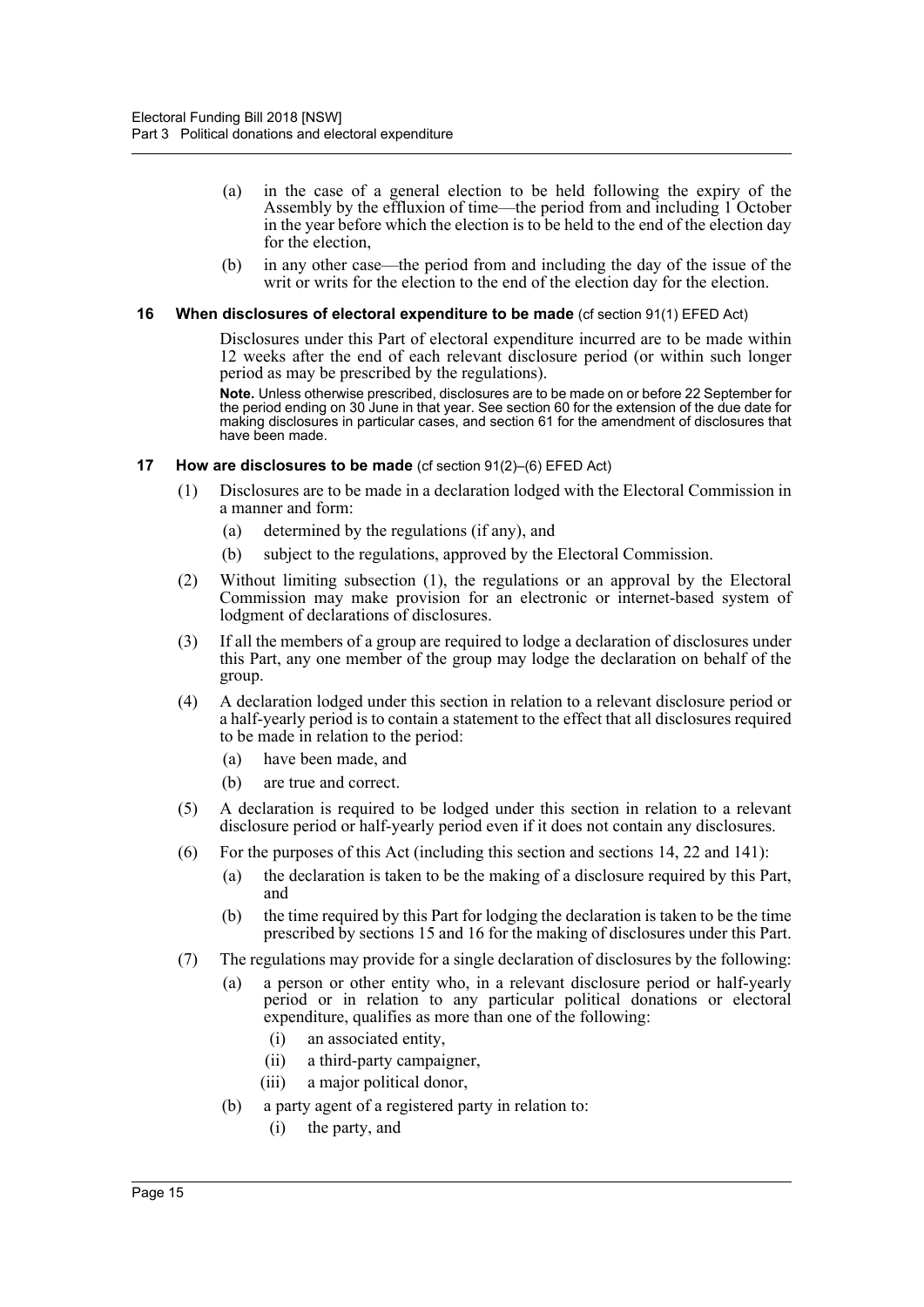- (ii) elected members, candidates and groups of candidates who are members of the party, and
- (iii) associated entities of the party.

The single declaration of disclosures referred to in paragraph (b) is to separately identify the disclosures relating to the party and to each member, candidate, group or associated entity.

(8) Disclosures in a declaration lodged under this section are required to be vouched for in the manner prescribed by the regulations.

# <span id="page-22-1"></span><span id="page-22-0"></span>**18 Disclosure of electoral expenditure—further requirements**

- (1) A disclosure under this Part by a party or a candidate of electoral expenditure incurred during a capped State expenditure period or a capped local government expenditure period is to separately identify expenditure incurred in any category of expenditure specified in the regulations in the manner prescribed by the regulations.
- (2) A disclosure of electoral expenditure under this Part by a party in relation to an Assembly general election is to include, as far as possible, details of electoral expenditure incurred substantially for the purposes of the election in a particular electoral district.
- (3) For the purposes of subsection (2), electoral expenditure is only incurred for the purposes of the election in a particular electoral district if the expenditure is for advertising or other material that:
	- (a) explicitly mentions the name of a candidate in the election in that electoral district or the name of the electoral district, and
	- (b) is communicated to electors in that electoral district, and
	- (c) is not mainly communicated to electors outside that electoral district.

# <span id="page-22-2"></span>**19 Political donations required to be disclosed** (cf section 92 EFED Act)

(1) **General**

Political donations are to be disclosed in accordance with this section.

(2) **Reportable political donations**

Disclosure of reportable political donations is to include disclosure of the following details of each such donation made during the relevant disclosure period:

- (a) the party, elected member, group or candidate to or for whose benefit the donation was made (or, if the case requires, the third-party campaigner or associated entity to whom the donation was made),
- (b) the date on which the donation was made,
- (c) the name of the donor,
- (d) the residential address of the donor (in the case of an individual) or the address of the registered or other official office of the donor (in the case of an entity),
- (e) the amount of the donation,
- (f) in the case of a donor that is an entity and not an individual—the relevant business number of the entity referred to in section 46,
- $(g)$  in relation to the disclosure of a political donation that is a reportable political donation by operation of section 6 (2)—details that separately identify that political donation and the earlier political donation or donations with which it is aggregated.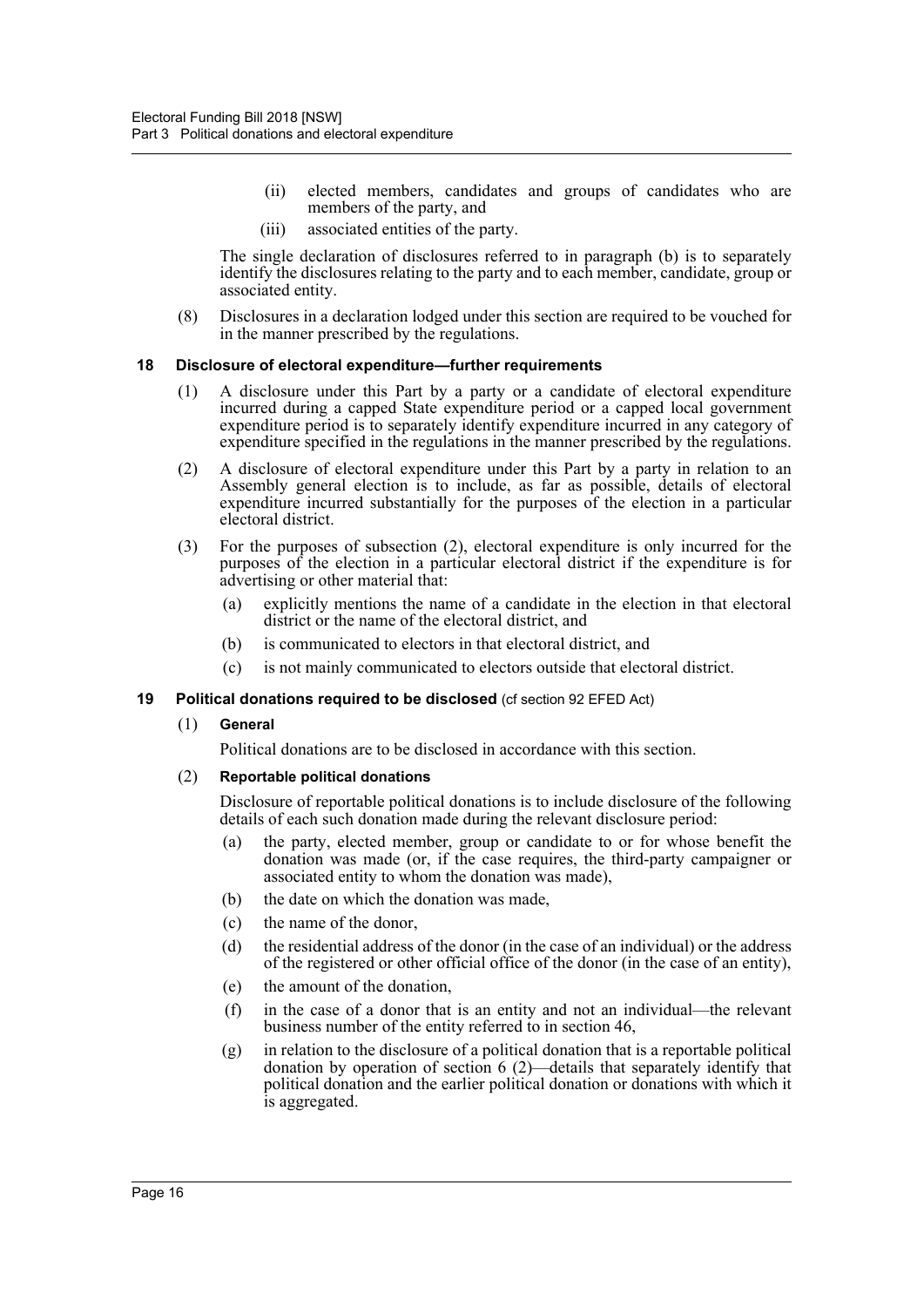# (3) **Small donations**

Disclosure of political donations (that are not reportable political donations) is to include disclosure of:

- (a) the total amount of those donations during the relevant disclosure period, and
- (b) the total number of persons who made those donations.

This subsection does not apply to disclosures by third-party campaigners or major political donors.

# (4) **Annual party membership or affiliation subscriptions**

Disclosure by a party of political donations is to include disclosure of:

- (a) the total amount of annual or other subscriptions paid to the party by members or affiliates of the party during the relevant disclosure period, and
- (b) each subscription rate, and
- (c) the number of members who paid the subscriptions at each of those subscription rates.

Disclosure of a subscription under this subsection is not required if it is disclosed as a reportable political donation.

# (5) **Fundraising ventures or functions**

Disclosure of political donations is to include, in connection with fundraising ventures or functions during the relevant disclosure period:

- (a) either the net or gross proceeds of each such venture or function (together with a disclosure as to whether the amount is the net or gross proceeds), and
- (b) details of each such venture or function (including a brief description of its nature and the date on which or period in which it was held),

but not including any amount of those proceeds that is separately disclosed as a political donation.

# (6) **Loans**

Disclosure of reportable political donations is to include disclosure of the following information in relation to any reportable loan under section 50:

- (a) the amount of the loan,
- (b) the name and address of the entity or other person making the loan,
- (c) the terms and conditions of the loan,
- (d) the total loan repayments made under the loan during the relevant disclosure period.

# (7) **Discretionary disclosures**

Details of a political donation may be disclosed under this Part even if they are not required to be disclosed under this section.

# <span id="page-23-0"></span>**20 Electoral expenditure required to be disclosed** (cf section 93 EFED Act)

- (1) All electoral expenditure is required to be disclosed under this Part (whether or not it is incurred during the capped State expenditure period or capped local government expenditure period for an election).
- (2) Subject to subsection (3), the obligation under this Part to disclose any such expenditure of a party in relation to a relevant disclosure period can be complied with by lodging with the Electoral Commission a copy of a return furnished to the Australian Electoral Commission by the agent of the party under section 314AB of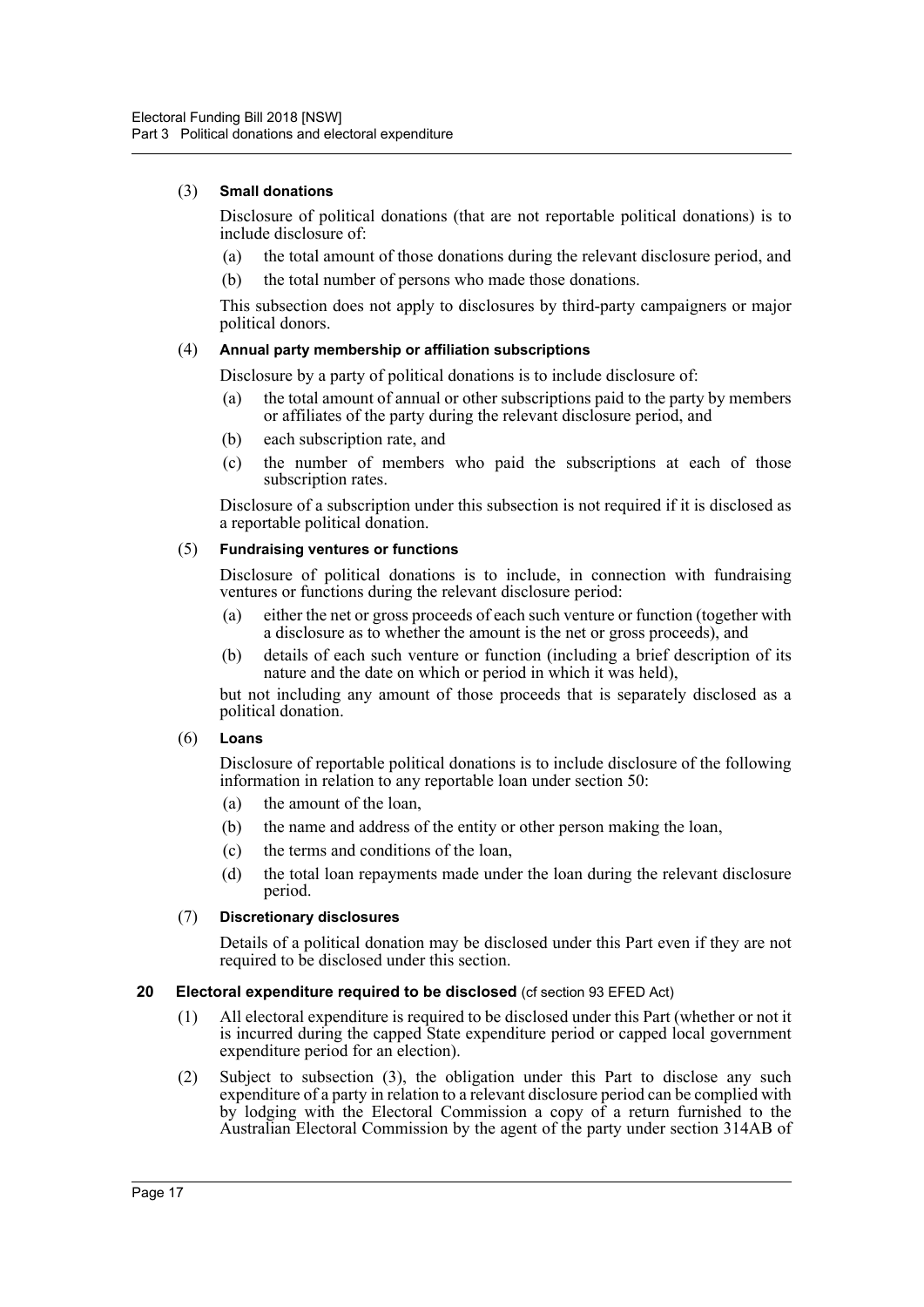the *Commonwealth Electoral Act 1918* of the Commonwealth in respect of that period.

(3) Subsection (2) has effect only if the return furnished to the Australian Electoral Commission contains the information required by section 18 (1) and (2).

**Note.** Section 18 (1) contains a requirement that a disclosure of electoral expenditure under this Part must separately identify, and provide details of, each individual item of expenditure. Section 18 (2) contains a requirement that a disclosure of electoral expenditure under this Part, in relation to an Assembly general election, is to include, as far as possible, details of electoral expenditure incurred substantially for the purposes of the election in a particular electoral district.

# <span id="page-24-0"></span>**21 Separate disclosures not required of same item** (cf section 94 EFED Act)

An item disclosed under this Part:

- (a) in relation to an elected member—need not also be disclosed in the member's capacity as a candidate or as a member of a group, and
- (b) in relation to a candidate or a group that includes the candidate—need not also be disclosed in the candidate's capacity as an elected member, and
- (c) in relation to a group—need not also be disclosed in relation to a member of the group, and
- (d) in relation to a candidate—need not also be disclosed in relation to the group of which the candidate is a member.

# <span id="page-24-1"></span>**22 Public access to disclosures, expenditure etc** (cf section 95 EFED Act)

- (1) The Electoral Commission is to publish on a website maintained by the Electoral Commission:
	- (a) the disclosures of reportable political donations and electoral expenditure under this Part, and
	- (b) any other information it considers relevant.
- (2) The disclosures are to be published on the website as soon as practicable after the due date for the making of the disclosures.
- (3) The Electoral Commission may decline to publish on the website, or may remove from the website, any disclosure of political donations that the Electoral Commission has reason to suspect is vexatious, false or misleading.
- (4) Copies of disclosures made in a declaration under this Part are to be kept by the Electoral Commission for at least 6 years after the period to which they relate and are to be available for public inspection during ordinary office hours.
- (5) The Electoral Commission may, on application made to it and the payment of a reasonable fee determined by the Electoral Commission, provide copies of or extracts from any such disclosures kept by the Electoral Commission.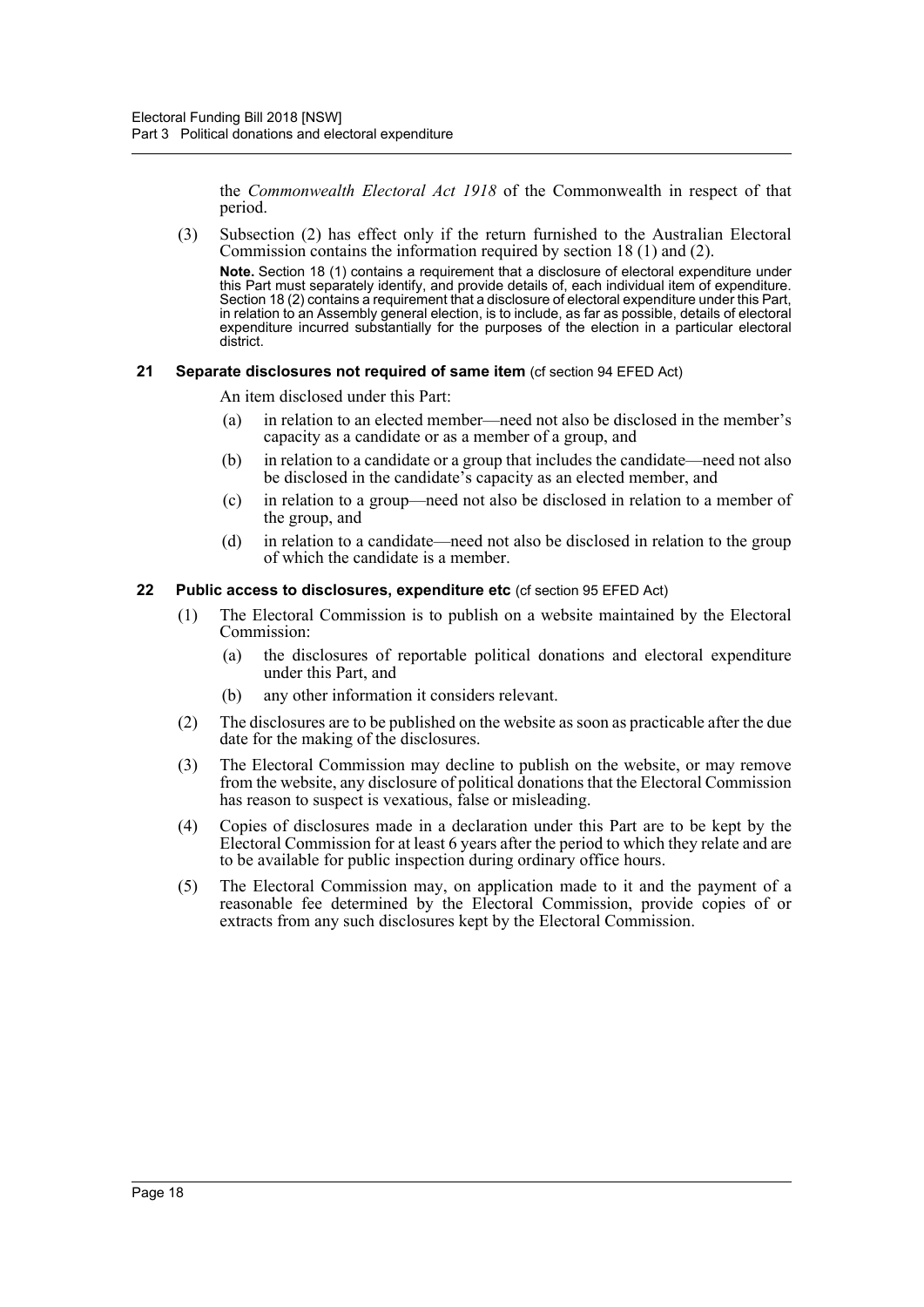# <span id="page-25-0"></span>**Division 3** Caps on political donations (of Division 2A, Part 6 EFED Act)

#### <span id="page-25-1"></span>**23 Applicable cap on political donations** (cf section 95A EFED Act)

**Note.** The dollar amounts set out in this section are the adjusted amounts for the financial year beginning 1 July 2017 (see the *Election Funding, Expenditure and Disclosures (Adjustable Amounts) Notice* under the *Election Funding, Expenditure and Disclosures Act 1981*). These dollar amounts are to be adjusted for inflation for the financial year beginning 1 July 2018 by Schedule 1.

# (1) **General cap**

The applicable cap on political donations is as follows:

- (a) \$6,100 in the case of any such political donation to or for the benefit of a registered party or of a group,
- (b) \$2,700 in the case of any such political donation to or for the benefit of:
	- (i) a party that is not a registered party, or
	- (ii) an elected member, or
	- (iii) a candidate, or
	- (iv) a third-party campaigner, or
	- (v) an associated entity.

In this subsection, in relation to political donations for local government elections, *registered party* includes a party registered under the *Local Government Act 1993*. **Note.** The applicable caps are adjusted for inflation under Schedule 1.

#### (2) **Aggregation of donations during financial year**

A political donation of or less than an amount specified in subsection (1) made by an entity or other person is to be treated as a donation that exceeds the applicable cap on political donations if that and other separate political donations made by that entity or other person to the same party, elected member, group, candidate, third-party campaigner or associated entity within the same financial year would, if aggregated, exceed the applicable cap on political donations referred to in subsection  $(1)$ .

# (3) **Aggregation of donations to elected members, groups or candidates of same party**

A political donation of or less than an amount specified in subsection (1) made by an entity or other person to an elected member, group or candidate is to be treated as a donation that exceeds the applicable cap on political donations if that and other separate political donations made by that entity or other person to elected members, groups or candidates of the same party within the same financial year would, if aggregated, exceed the applicable cap on political donations to a group referred to in subsection (1).

**Note.** Political donations in relation to separately registered parties that are in coalition or otherwise associated are not aggregated and, accordingly, the applicable cap applies separately in relation to each such registered party.

#### (4) **Separate aggregation in relation to local government elections**

The provisions of subsections (2) and (3) are to be applied separately to political donations for local government elections and to other political donations.

#### (5) **Non-aggregation of contributions to candidate's own campaign**

For the avoidance of doubt, a candidate's contribution to finance the candidate's own election campaign is not a political donation and is not included in the applicable cap on political donations to the candidate.

**Note.** Although there is no applicable political donations cap on a candidate's contribution to finance the candidate's own election campaign, Division 4 of this Part still operates to make it unlawful for such a candidate to incur electoral expenditure that exceeds the applicable cap on electoral expenditure set out in that Division.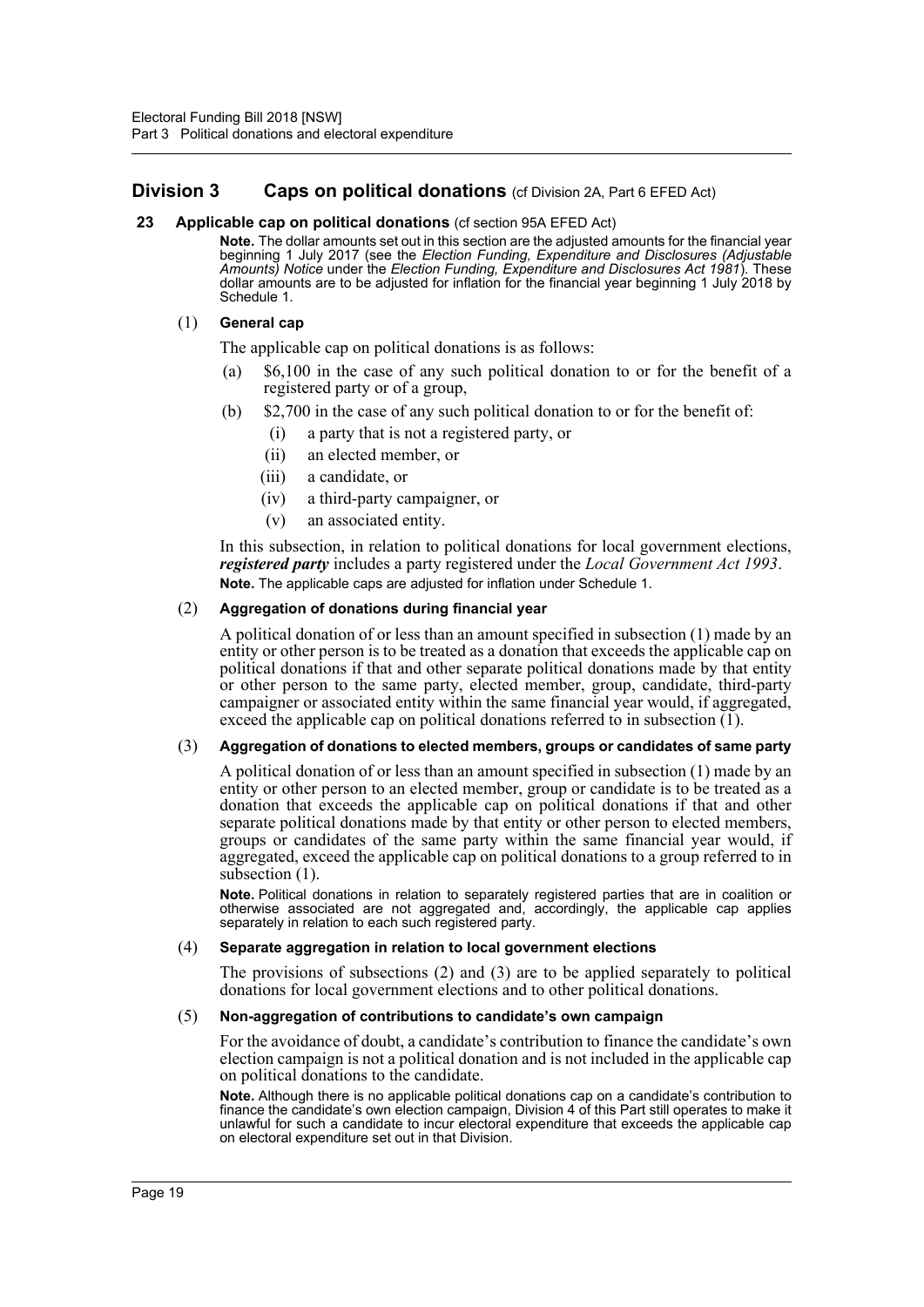#### (6) **Indexation of capped amounts**

Each of the amounts referred to in subsection (1) is an adjustable amount that is to be adjusted for inflation as provided by Schedule 1.

#### (7) **Meaning of candidates etc of same party**

For the purposes of this section, elected members, groups and candidates are of the same party if the same party endorsed the elected members, members of the group or candidates at the last election (including any subsequent by-election) or are to be endorsed by the same party at the next election. If any such person ceases to be a member of that party after being elected or endorsed as a candidate, the person ceases to be of the same party for the purposes of this section.

# <span id="page-26-0"></span>**24 Prohibition on political donations that exceed applicable cap** (cf section 95B EFED Act)

# (1) **General prohibition**

It is unlawful (subject to this section) for a person to accept a political donation to a party, elected member, group, candidate, third-party campaigner or associated entity if the donation exceeds the applicable cap on political donations.

#### (2) **Exception—federal campaign donations**

It is not unlawful for a person to accept a political donation that exceeds the applicable cap if the donation (or that part of the donation that exceeds the applicable cap) is to be paid into (or held as an asset of) an account kept exclusively for the purposes of federal election campaigns.

(3) A political donation of property (not being money) that is held as an asset of an account kept for federal election campaigns ceases to be excluded by subsection (2) from the prohibition under this section if the proceeds of the disposal of the property are paid into any other account.

# (4) **Exception for third-party campaigner**

It is not unlawful for a person to accept a political donation to a third-party campaigner that exceeds the applicable cap if the donation (or that part of the donation that exceeds the applicable cap) is not to be paid into (or held as an asset of) the campaign account of the third-party campaigner under Subdivision 3 of Division<sub>5</sub>.

#### (5) **Defence—aggregation**

If a political donation to a person exceeds the applicable cap because of the aggregation of political donations made to other persons, the acceptance of the donation is not unlawful if the person did not know and could not reasonably have known of the political donations made to the other persons.

# (6) **Donors required to disclose related corporation donors**

It is unlawful for an individual to make a political donation on behalf of a corporation that is related to another corporation (as referred to in section  $9(8)$ ) that has made a political donation to the same party, elected member, group, candidate, third-party campaigner or associated entity in the same financial year, unless the individual complies with the requirements of the regulations relating to the disclosure to the person accepting the donation of particulars of the other corporation and its political donations.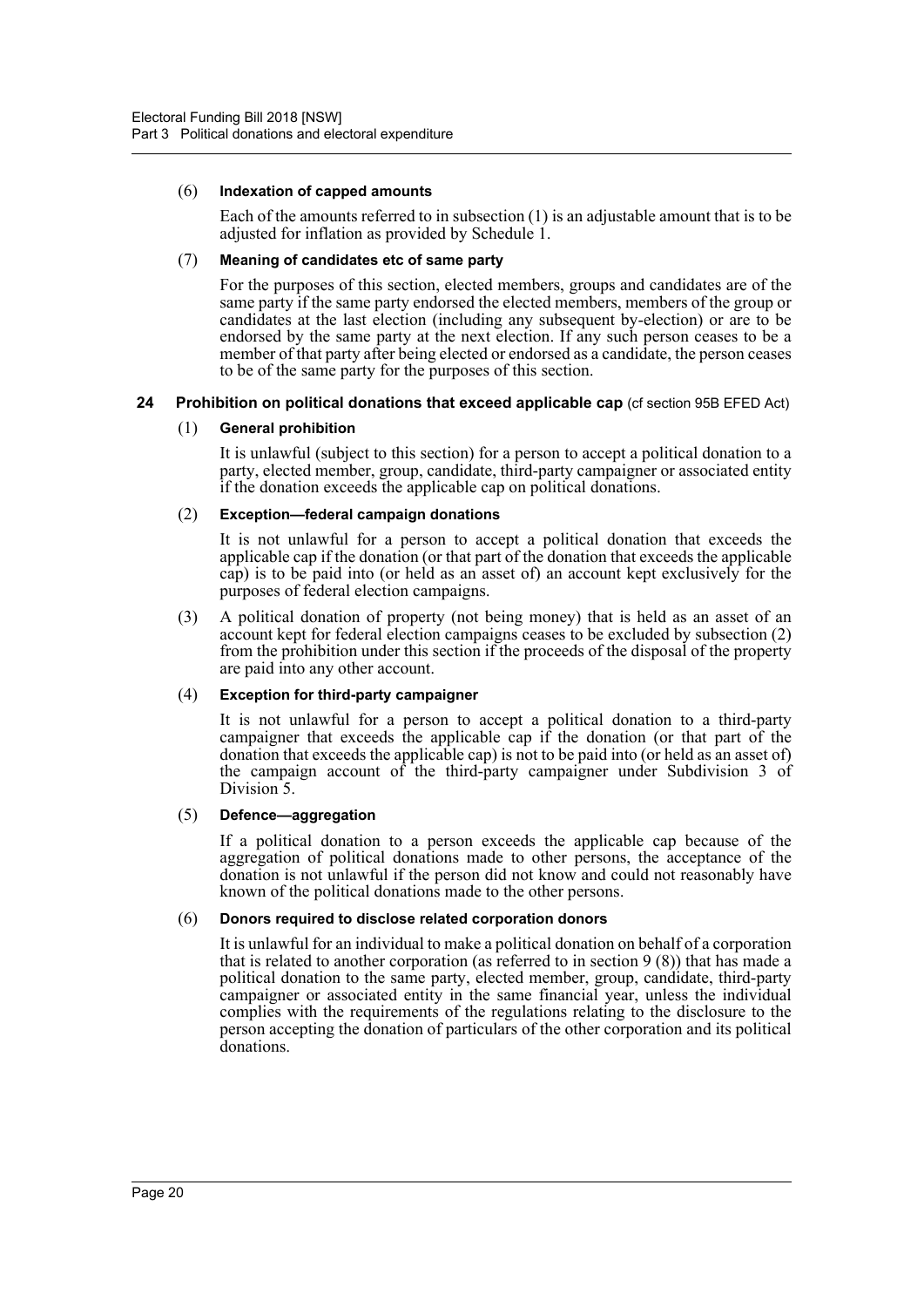#### <span id="page-27-0"></span>**25 Prohibition on donations to more than 3 third-party campaigners**  (cf section 95C EFED Act)

- (1) It is unlawful for a person to make or accept political donations (whether for a State or local government election) to more than 3 third-party campaigners in the same financial year.
- (2) This section applies only to a political donation to a third-party campaigner that is to be paid into (or held as an asset of) the campaign account of the third-party campaigner under Subdivision 3 of Division 5.
- (3) A political donation to a third-party campaigner in contravention of this section is not unlawful if the person making or accepting the donation did not know and could not reasonably have known of the political donations to which this section applies made to the other third-party campaigners.

# <span id="page-27-1"></span>**26 Exemption from donation caps** (cf section 95D EFED Act)

- (1) A party subscription paid to a party is to be disregarded for the purposes of this Division, except so much of the amount of the subscription as exceeds the relevant maximum subscription under subsection (8).
- (2) A party levy paid to a party by an elected member or a candidate who is a member of the party is to be disregarded for the purposes of this Division.
- (3) An amount paid, during a financial year in which an Assembly general election or Assembly by-election is conducted, to a party by a candidate in that election who is a member of the party is to be disregarded for the purposes of this Division, except so much of the amount as exceeds the amount of the applicable cap referred to in section 29 (12) (a) (as adjusted for inflation by section  $29(14)$  and Schedule 1). **Note.** The applicable cap under section 29 (12) (a) (Additional cap for individual Assembly seats) for the 2019 State general election is \$61,500.
- (4) For the avoidance of doubt, it not unlawful for a candidate for election to the Assembly who is a member of a registered party, during a financial year in which the election is conducted, to make:
	- (a) contributions to the party agent for payment into the State Campaign account of the party to finance the candidate's own election campaign, and
	- (b) political donations to the party, being:
		- (i) political donations subject to the general applicable cap in section 23, and
		- (ii) political donations that are disregarded for the purposes of this Division by subsection (3).

**Note.** The applicable caps on electoral expenditure under section 29 for the 2019 State general election limit electoral expenditure by a candidate endorsed by a party to \$122,900. Therefore, such a candidate could self fund and make a contribution of that amount to the party agent and also make political donations to the party, during the financial year of the election, of \$67,600 (being the sum of \$6,100 and \$61,500).

- (5) An amount paid, during a financial year in which a periodic Council election is conducted, to a party by a candidate in that election, who is a member of the party is to be disregarded for the purposes of this Division, except so much of the amount as exceeds \$50,000.
- (6) An amount paid, during a financial year in which a periodic Council election is conducted, to a group by a candidate in that election, who is a member of the group but is not a member of a party is to be disregarded for the purposes of this Division, except so much of the amount as exceeds \$50,000.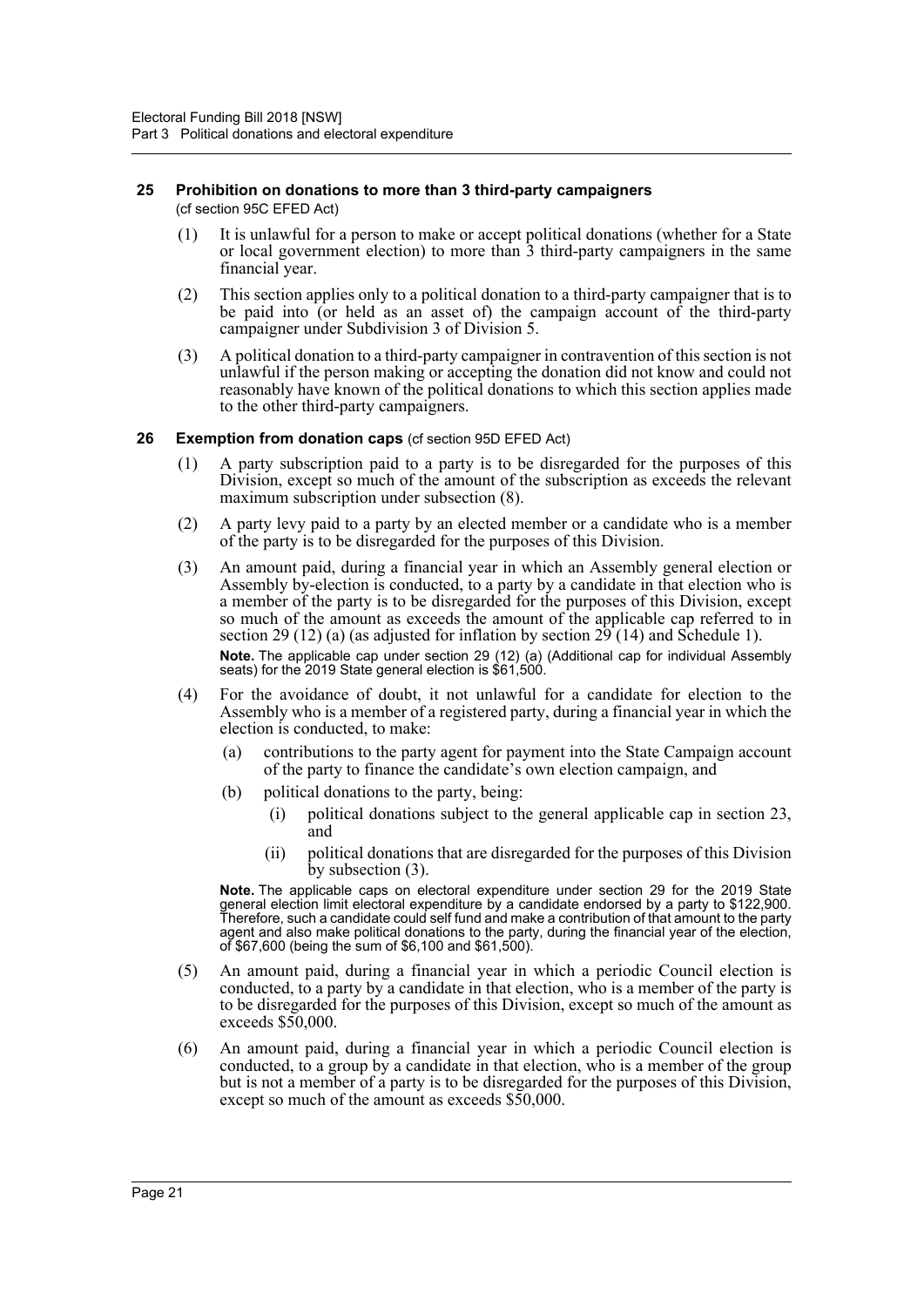- (7) A *party subscription* is:
	- (a) an annual or other subscription paid to the party by a member of the party, or
	- (b) an annual or other subscription paid to the party by an entity or other person (including an industrial organisation) for affiliation with the party.
- (8) For the purposes of this section:
	- (a) the maximum subscription in respect of membership of a party is \$2,000, and
	- (b) the maximum subscription in respect of affiliation with a party is:
		- (i) if the amount of the subscription is not calculated by reference to the number of members of the affiliate—\$2,000, or
		- (ii) if the amount of the subscription is calculated by reference to the number of members of the affiliate—\$2,000 multiplied by the number of those members of the affiliate.
- (9) Each of the amounts referred to in subsections (5) and (6) is an adjustable amount that is to be adjusted for inflation as provided by Schedule 1.

**Note.** Bequests are not donations for the purposes of this Part (see the definition of *gift* in section 4) and accordingly are not subject to the political donation cap.

# <span id="page-28-0"></span>**Division 4 Caps on electoral expenditure for election campaigns**

#### (cf Division 2B, Part 6 EFED Act)

**Note.** Under section 7 (4) and (5) certain types of expenditure are taken not to be electoral expenditure for the purposes of this Division (for example, expenditure incurred in raising funds for an election or in auditing campaign accounts).

#### <span id="page-28-1"></span>**27 Capped State expenditure period** (cf section 95H EFED Act)

The applicable cap on electoral expenditure for a State election applies to electoral expenditure during each of the following periods (the *capped State expenditure period*):

- (a) in the case of a general election to be held following the expiry of the Assembly by the effluxion of time—the period from and including 1 October in the year before which the election is to be held to the end of the election day for the election,
- (b) in any other case—the period from and including the day of the issue of the writ or writs for the election to the end of the election day for the election.

# <span id="page-28-2"></span>**28 Capped local government expenditure period**

The applicable cap on electoral expenditure for a local government election applies to electoral expenditure during each of the following periods (the *capped local government expenditure period*):

- (a) in the case of an ordinary election of the councillors under section 287 (1) of the *Local Government Act 1993*—the period from and including 1 July in the year in which the election is to be held to the end of the election day for the election,
- (b) in the case of an election of councillors under section 287 (2) of the *Local Government Act 1993*—the period commencing on the later of the following:
	- (i) the day that is 3 months before the election day for the election,
	- (ii) the day that the proclamation was made under that subsection determining the election day for the election,

and concluding at the end of the election day for the election,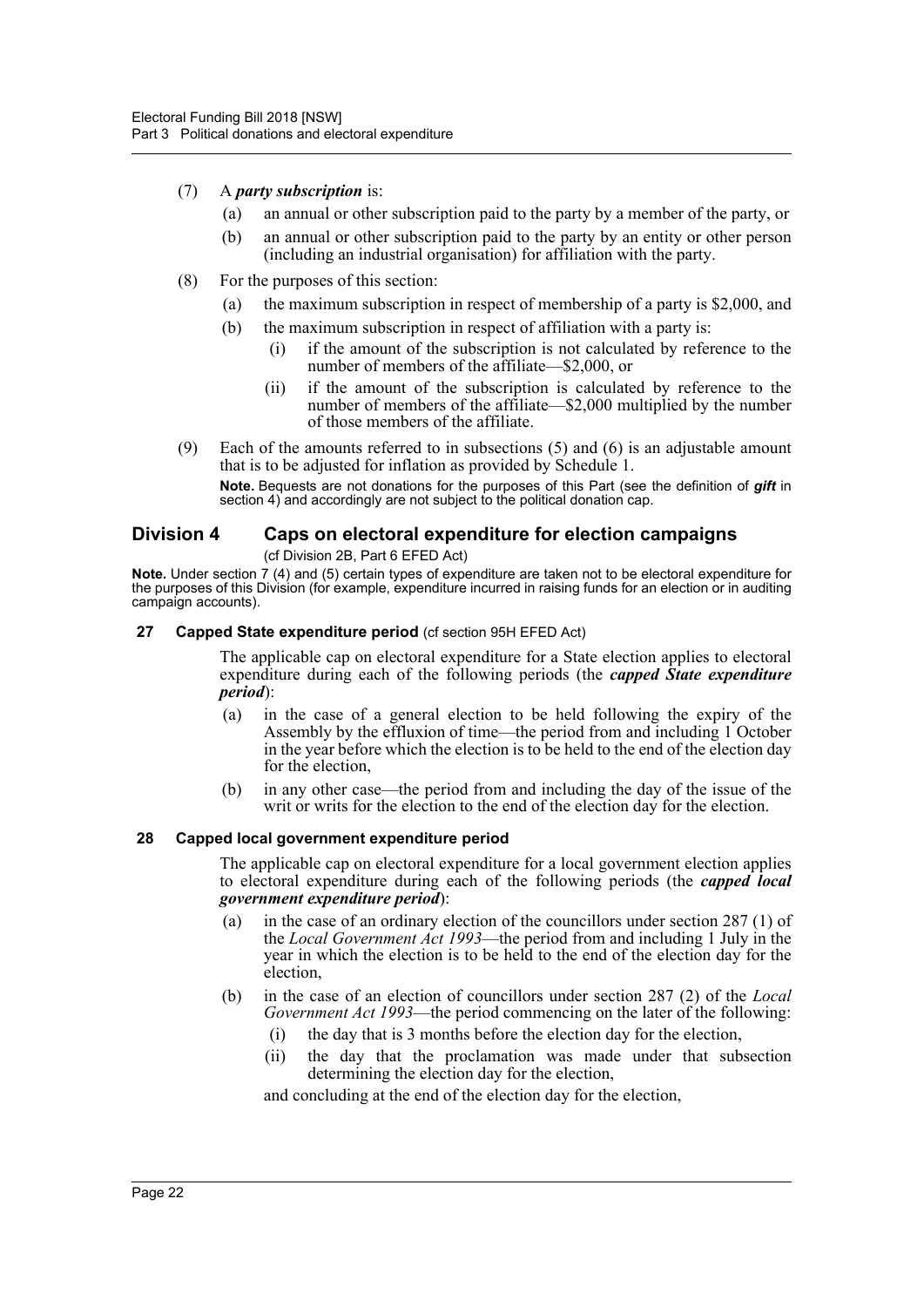(c) in any other case—the period from and including the day on which the date of the election is publicly notified by the person conducting the election to the end of the election day for the election.

#### <span id="page-29-0"></span>**29 Applicable caps on electoral expenditure for State election campaigns**

(cf section 95F EFED Act)

#### (1) **General**

The applicable caps on electoral expenditure for a State election campaign are as provided by this section, as modified by section 30 (Aggregation of applicable caps—State election campaigns).

#### (2) **Parties with Assembly candidates in a general election**

For a State general election, the applicable cap for a party that endorses candidates for election to the Assembly is \$122,900 multiplied by the number of electoral districts in which a candidate is so endorsed.

**Note.** Under section 9 (9) any amount of electoral expenditure incurred by a party for the benefit of a candidate endorsed by the party and invoiced by that party to the candidate for payment is the electoral expenditure of the candidate (that is subject to the applicable cap). Therefore it is not electoral expenditure of the party that is subject to the applicable cap under this subsection.

(3) Subsection (2) does not apply to a party that endorses candidates in a group for election to the Council and endorses candidates for election to the Assembly in not more than 10 electoral districts.

**Note.** The total cap for a party that endorses candidates in all 93 electoral districts at a general election is \$11,429,700.

#### (4) **Other parties with Council candidates in a general election**

For a State general election, the applicable cap for a party that endorses candidates in a group for election to the Council, but does not endorse any candidates for election to the Assembly or does not endorse candidates in more than 10 electoral districts, is \$1,288,500.

#### (5) **Independent groups of candidates in Council general elections**

For a periodic Council election, the applicable cap for a group of candidates who are not endorsed by any party is \$1,288,500.

#### (6) **Party candidates in Assembly general election**

For a State general election, the applicable cap for a candidate endorsed by a party for election to the Assembly is \$122,900.

#### (7) **Independent candidates in Assembly general election**

For a State general election, the applicable cap for a candidate not endorsed by any party for election to the Assembly is \$184,200.

#### (8) **Non-grouped candidates in Council general election**

For a periodic Council election, the applicable cap for a candidate who is not included in a group is \$184,200.

#### (9) **Candidates in Assembly by-election**

For a by-election for the Assembly, the applicable cap for a candidate (whether or not endorsed by a party) is \$245,600.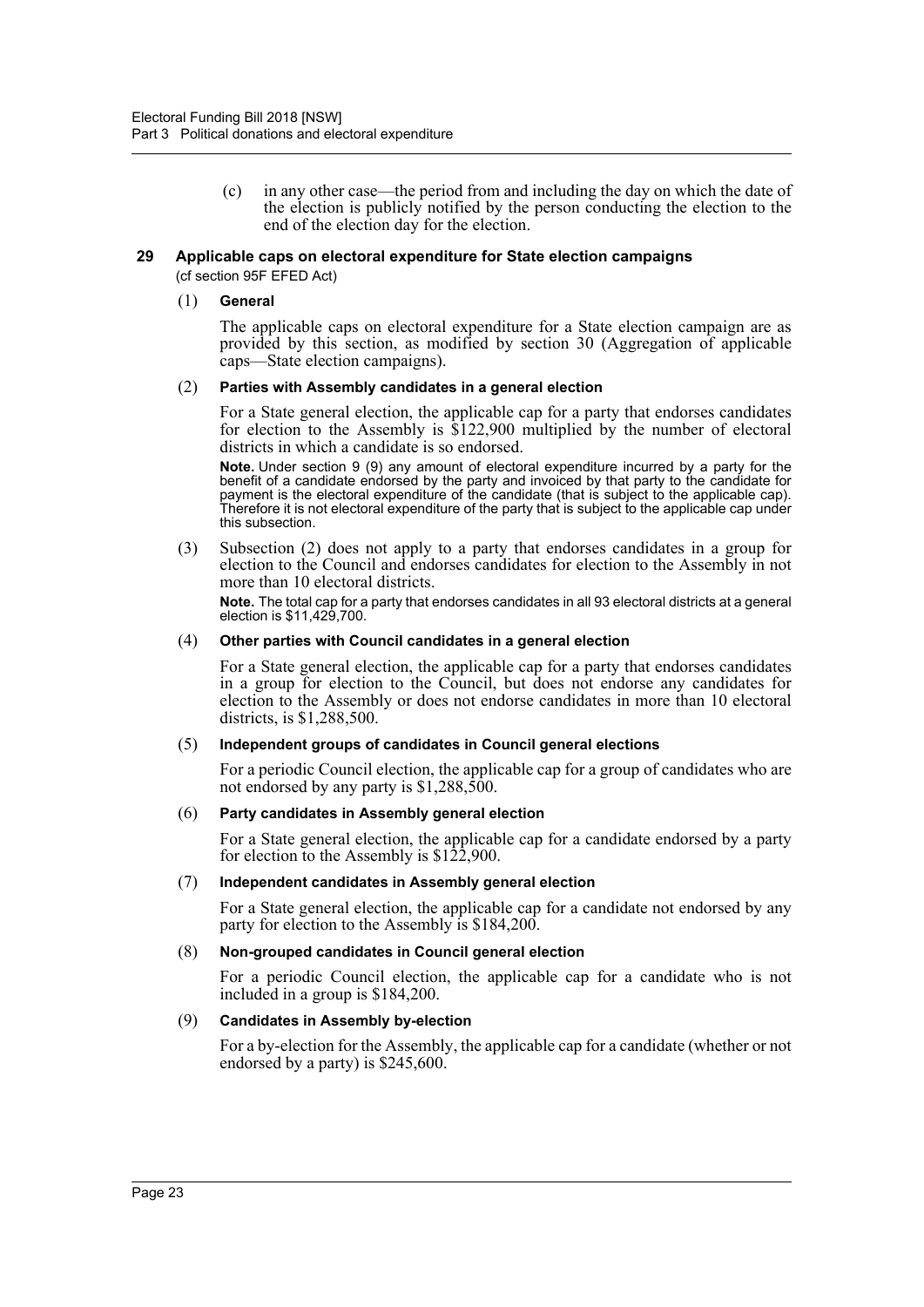# (10) **Third-party campaigners**

For a State general election, the applicable cap for a third-party campaigner is:

- (a) \$500,000 if the third-party campaigner was registered under this Act before the commencement of the capped State expenditure period for the election, or
- (b) \$250,000 in any other case.
- (11) For a by-election for the Assembly, the applicable cap for a third-party campaigner is \$20,000 for each by-election.

# (12) **Additional cap for individual Assembly seats**

The applicable cap for parties and third-party campaigners is subject to an additional cap (within the overall applicable cap) in relation to State general elections, or by-elections in more than one electoral district, for electoral expenditure incurred substantially for the purposes of the election in a particular electoral district, being:

- (a) in the case of a party—\$61,500 in respect of each such electoral district, or
- (b) in the case of a third-party campaigner—\$24,700 in respect of each such electoral district.
- (13) For the purposes of subsection (12), electoral expenditure is only incurred for the purposes of the election in a particular electoral district if the expenditure is for advertising or other material that:
	- (a) explicitly mentions the name of a candidate in the election in that electoral district or the name of the electoral district, and
	- (b) is communicated to electors in that electoral district, and
	- (c) is not mainly communicated to electors outside that electoral district.

# (14) **Indexation of capped amounts**

Each of the amounts referred to in this section is an adjustable amount that is to be adjusted for inflation as provided by Schedule 1.

# <span id="page-30-0"></span>**30 Aggregation of applicable caps—State election campaigns** (cf section 95G EFED Act)

#### (1) **Aggregation of expenditure of multiple endorsed candidates in Assembly electoral district**

The amount of \$122,900 of electoral expenditure in respect of an election in an electoral district in which there are 2 or more candidates endorsed by the same party is, for the purpose of calculating the applicable cap on electoral expenditure by the candidates under section 29 ( $\vec{6}$ ), to be shared by those candidates (and is not a separate amount for each of those candidates).

# (2) **Aggregation of expenditure of parties and endorsed Council candidates**

Electoral expenditure incurred by a party for a State election campaign that is of or less than the amount specified in section 29 for the party is to be treated as expenditure that exceeds the applicable cap if that expenditure and any other electoral expenditure incurred by a candidate or a group for election to the Council who or that is endorsed by the party exceed the applicable cap so specified for the party.

#### (3) **Aggregation of expenditure of endorsed candidates and parties for Assembly by-elections**

Electoral expenditure incurred by a candidate endorsed by a party for an Assembly by-election that is of or less than the amount specified in section 29 for the candidate is to be treated as expenditure that exceeds the applicable cap if that expenditure and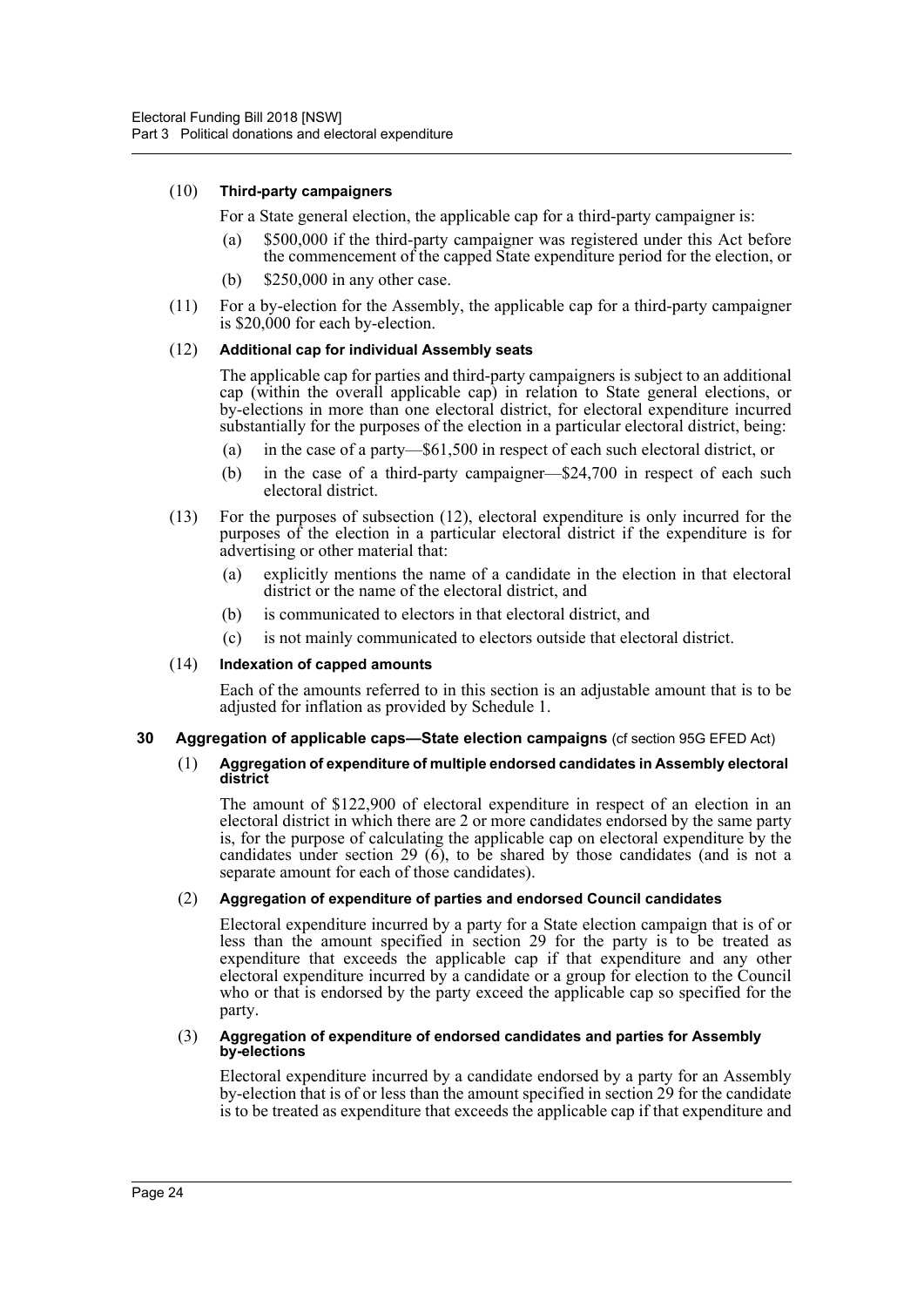any other electoral expenditure incurred by the party for that by-election exceed the applicable cap so specified for the candidate.

#### (4) **Aggregation of expenditure of parties, elected members and associated entities**

Electoral expenditure incurred by a party or an elected member for a State election campaign that is of or less than the amount specified in section 29 for the party is to be treated as expenditure that exceeds the applicable cap if that expenditure and any other electoral expenditure incurred by an associated entity of the party or elected member exceed the applicable cap so specified for the party or elected member.

# (5) **Aggregation of expenditure of elected members not contesting election**

Electoral expenditure incurred by a party for a State election campaign that is of or less than the amount specified in section 29 for the party is to be treated as expenditure that exceeds the applicable cap if that expenditure and any other electoral expenditure incurred by an elected member (being a member of Parliament) who is not a candidate at the State general election, but is a member of the party, exceed the applicable cap so specified for the party.

**Note.** A member of Parliament may not be a candidate at a State general election because the member is retiring or is a member of the Legislative Council whose term of office does not expire until the following State general election.

# <span id="page-31-0"></span>**31 Applicable caps on electoral expenditure for local government election campaigns**

#### (1) **General**

The applicable caps on electoral expenditure for a local government election campaign are as provided by this section, as modified by section 32 (Aggregation of applicable caps—local government election campaigns).

**Note.** This Act does not apply to an election of mayor by councillors—see the definition of *local government election* in section 4.

#### (2) **Parties with candidates in a general election**

For a local government general election, the applicable cap for a party that endorses candidates for election is the sum of the following:

- (a) \$5,000 multiplied by the number of wards (in local government areas divided into wards) in which the party has endorsed candidates,
- (b) \$5,000 multiplied by the number of local government areas not divided into wards in which the party has endorsed candidates.

# (3) **Party (ungrouped) candidates in general election**

For a local government general election, the applicable cap for a candidate for election (other than a candidate who is a member of a group or a candidate for mayor) endorsed by a party is:

- (a) \$20,000—where the number of enrolled electors at the previous general election for the local government area or ward concerned was 200,000 or fewer, and
- (b) \$30,000—where the number of enrolled electors at the previous general election for the local government area or ward concerned was more than 200,000.

#### (4) **Independent (ungrouped) candidates in general election**

For a local government general election, the applicable cap for a candidate (other than a candidate who is a member of a group or a candidate for mayor) not endorsed by any party is: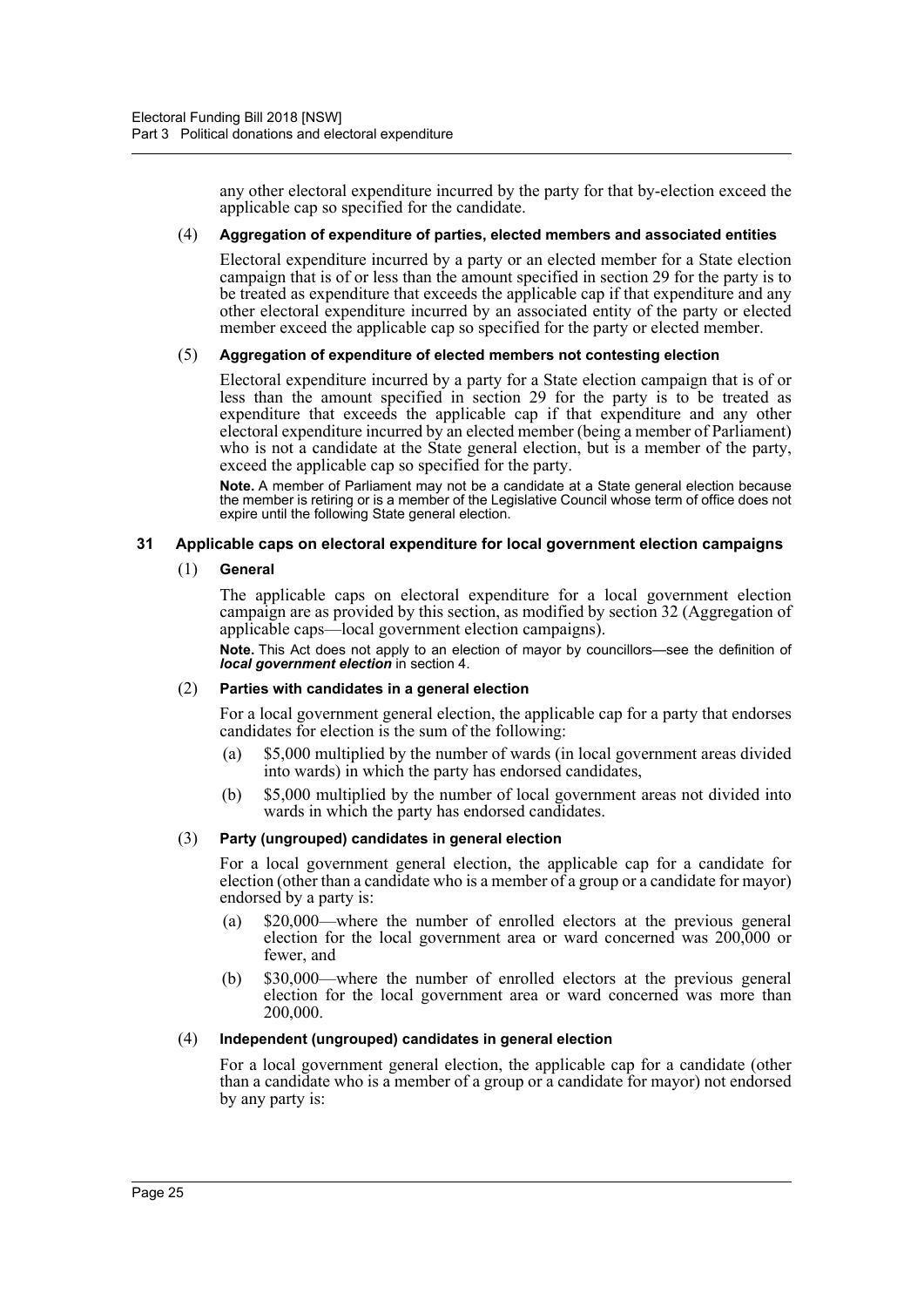- (a) \$25,000—where the number of enrolled electors at the previous general election for the local government area or ward concerned was 200,000 or fewer, and
- (b) \$35,000—where the number of enrolled electors at the previous general election for the local government area or ward concerned was more than 200,000.

# (5) **Party groups of candidates in general elections**

For a local government general election, the applicable cap for a group of candidates who are endorsed by a party is:

- (a) \$30,000—where the number of enrolled electors at the previous general election for the local government area or ward concerned was 200,000 or fewer, and
- (b) \$40,000—where the number of enrolled electors at the previous general election for the local government area or ward concerned was more than 200,000.

# (6) **Independent groups of candidates in general elections**

For a local government general election, the applicable cap for a group of candidates who are not endorsed by any party is:

- (a) \$35,000—where the number of enrolled electors at the previous general election for the local government area or ward concerned was 200,000 or fewer, and
- (b) \$45,000—where the number of enrolled electors at the previous general election for the local government area or ward concerned was more than 200,000.

# (7) **Grouped mayoral candidates in general election**

For a local government general election, the applicable cap for a candidate for mayor who is a member of a group participating in the general election is:

- (a) \$15,000—where the number of enrolled electors at the previous general election for the local government area concerned was 200,000 or fewer, and
- (b) \$20,000—where the number of enrolled electors at the previous general election for the local government area concerned was more than 200,000.

# (8) **Ungrouped mayoral candidates in general election**

For a local government general election, the applicable cap for a candidate for mayor who is not a member of a group participating in the general election is:

- (a) \$30,000—where the number of enrolled electors at the previous general election for the local government area concerned was 200,000 or fewer, and
- (b) \$40,000—where the number of enrolled electors at the previous general election for the local government area concerned was more than 200,000.

# (9) **Candidates in by-elections**

For a by-election for a local government area or ward, the applicable cap for a candidate (whether or not endorsed by a party) is:

- (a) \$40,000—where the number of enrolled electors at the previous general election for the local government area concerned was 200,000 or fewer, and
- (b) \$60,000—where the number of enrolled electors at the previous general election for the local government area concerned was more than 200,000.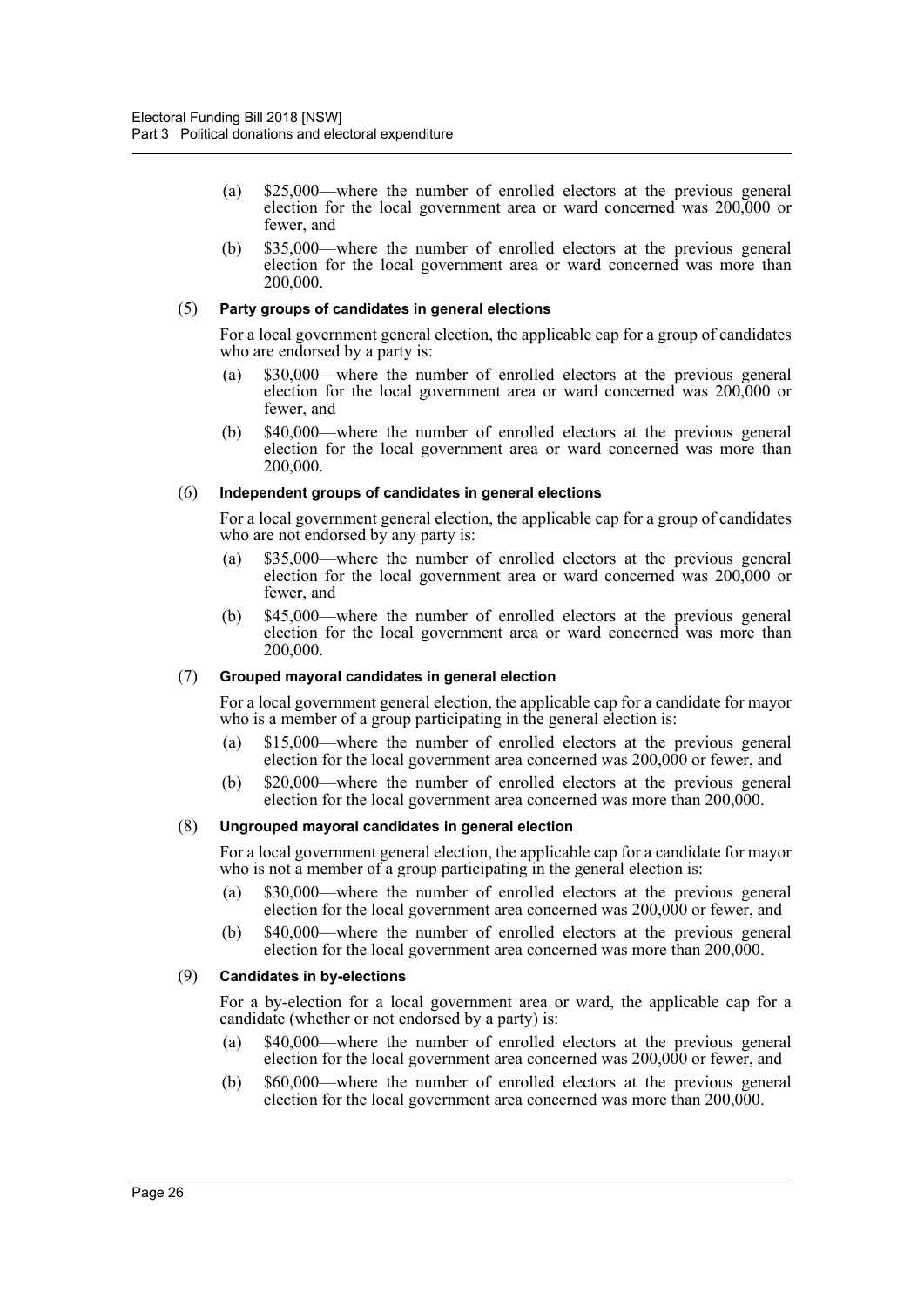#### (10) **Third-party campaigners**

For a local government general election, the applicable cap for a third-party campaigner is \$2,500 multiplied by the number of local government areas for which the third-party campaigner incurs electoral expenditure.

(11) For a by-election for councillor (including mayor), the applicable cap for a third-party campaigner is \$2,500 for each by-election.

#### (12) **Additional cap for individual areas or wards**

The applicable cap for parties and third-party campaigners is subject to an additional cap (within the overall applicable cap) in relation to local government general elections, or by-elections in more than one local government area or ward, for electoral expenditure incurred substantially for the purposes of the election in a particular local government area or ward, being:

- (a) in the case of a party—\$5,000 in respect of each such local government area or ward, or
- (b) in the case of a third-party campaigner—\$2,500 in respect of each such local government area or ward.
- (13) For the purposes of subsection (12), electoral expenditure is only incurred for the purposes of the election in a particular local government area or ward if the expenditure is for advertising or other material that:
	- (a) explicitly mentions the name of a candidate in the election in that local government area or ward or the name of the area or ward, and
	- (b) is communicated to electors in that local government area or ward, and
	- (c) is not mainly communicated to electors outside that local government area or ward.

#### (14) **Candidate running for mayor and councillor at same time**

For the avoidance of doubt, if a person is a candidate for election as mayor and a candidate for election as a councillor (other than mayor) at the same general election, the applicable cap for the person is the relevant applicable cap for a candidate for mayor.

#### (15) **Indexation of capped amounts**

Each of the amounts referred to in this section is an adjustable amount that is to be adjusted for inflation as provided by Schedule 1.

# <span id="page-33-0"></span>**32 Aggregation of applicable caps—local government election campaigns**

# (1) **Aggregation of expenditure of parties, elected members and associated entities**

Electoral expenditure incurred by a party or an elected member that is of or less than the amount specified in section 31 for the party is to be treated as expenditure that exceeds the applicable cap if that expenditure and any other electoral expenditure incurred by an associated entity of the party or elected member exceed the applicable cap so specified for the party or elected member.

# (2) **Aggregation of expenditure of groups and candidates within the group**

Electoral expenditure incurred by a group of candidates for a local government election campaign that is of or less than the amount specified in section 31 for the group is to be treated as expenditure that exceeds the applicable cap if that expenditure and any other electoral expenditure incurred by a candidate who is a member of the group (other than a member of the group who is a candidate for mayor) exceed the applicable cap so specified for the group.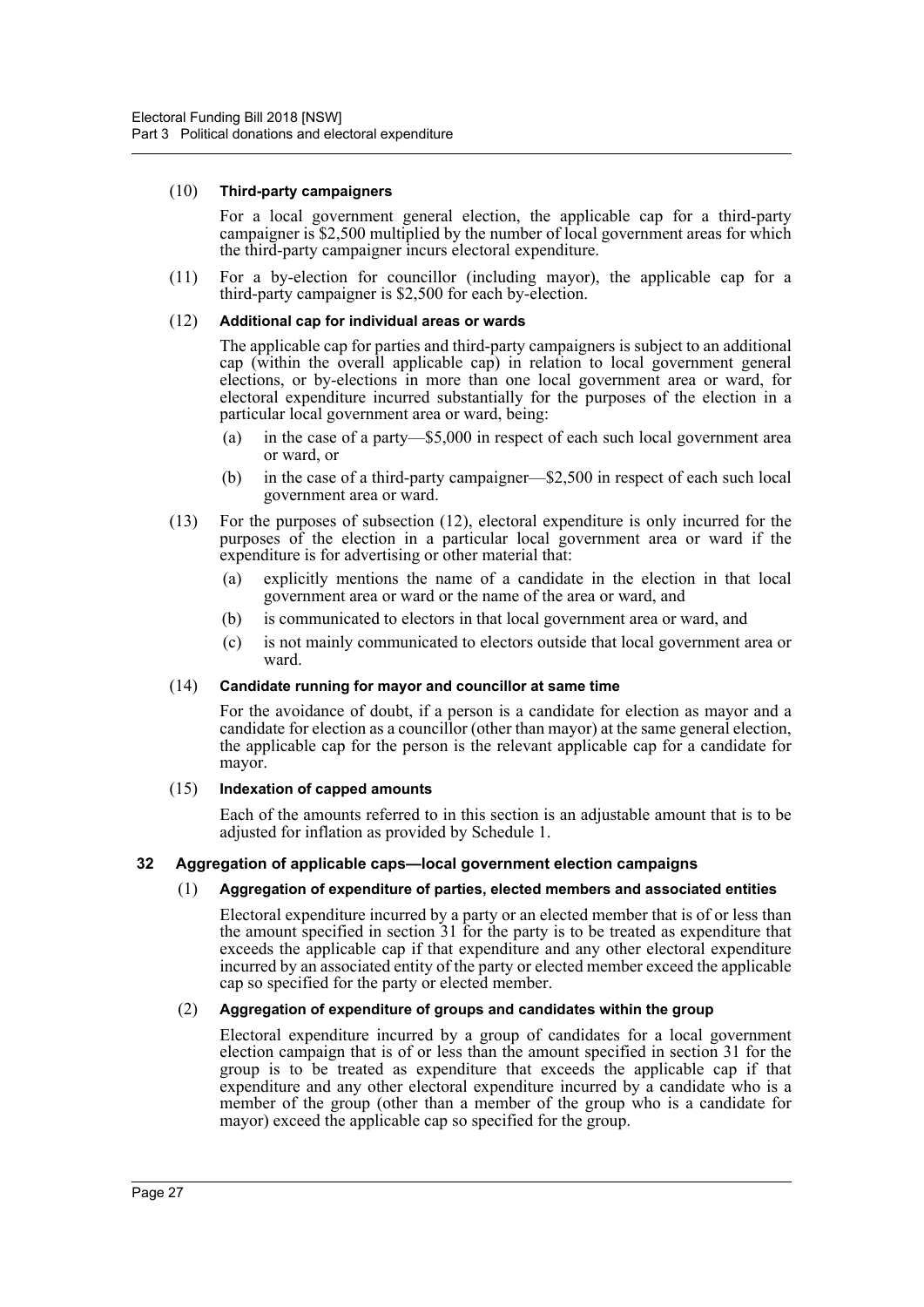#### (3) **Aggregation of expenditure of parties and councillors not contesting election**

Electoral expenditure incurred by a party for a local government election campaign that is of or less than the amount specified in section  $\overline{3}1$  for the party is to be treated as expenditure that exceeds the applicable cap if the total of the following expenditure exceeds the applicable cap specified for the party:

- (a) the electoral expenditure incurred by the party for the local government election campaign,
- (b) any other electoral expenditure incurred by an elected member, being a councillor (including a mayor) of the council of the local government area, who is:
	- (i) a member of the party, and
	- (ii) not a candidate at the local government election.

**Note.** A retiring councillor or mayor is not a candidate at a local government general election.

#### <span id="page-34-0"></span>**33 Prohibition on incurring electoral expenditure exceeding applicable cap during State election campaigns and local government election campaigns** (cf section 95I EFED Act)

- (1) It is unlawful for a party, group, candidate, third-party campaigner or associated entity to incur electoral expenditure for a State election campaign during the capped State expenditure period for the election if it exceeds the applicable cap on electoral expenditure.
- (2) It is unlawful for a party, group, candidate, third-party campaigner or associated entity to incur electoral expenditure for a local government election campaign during the capped local government expenditure period for the election if it exceeds the applicable cap on electoral expenditure.
- (3) If the electoral expenditure of any party, group, candidate, third-party campaigner or associated entity is less than the applicable cap, the balance is not transferable so as to increase the applicable cap of any other party or person.
- (4) The applicable cap for a candidate or group of candidates is for electoral expenditure directed at the election of the candidate or group.
- <span id="page-34-1"></span>**34 When electoral expenditure is incurred** (cf section 95J EFED Act)
	- (1) For the purposes of this Division, electoral expenditure is taken to be incurred when the services for which the expenditure is incurred are actually provided or the goods for which the expenditure is incurred are actually delivered.
	- (2) In particular:
		- (a) expenditure on advertising is incurred when the advertising is broadcast or published, and
		- (b) expenditure on the production and distribution of election material is incurred when the material is distributed, and
		- (c) expenditure on the employment of staff is incurred during the period of their employment, and
		- (d) expenditure of a class prescribed by the regulations is incurred at the time so prescribed.
- <span id="page-34-2"></span>**35 Limit on electoral expenditure—third-party campaigner acting in concert with others**  (cf section 205H (repealed) of Electoral Act 1992 (A.C.T.))
	- (1) It is unlawful for a third-party campaigner to act in concert with another person or other persons to incur electoral expenditure in relation to an election campaign during the capped expenditure period for the election that exceeds the applicable cap for the third-party campaigner for the election.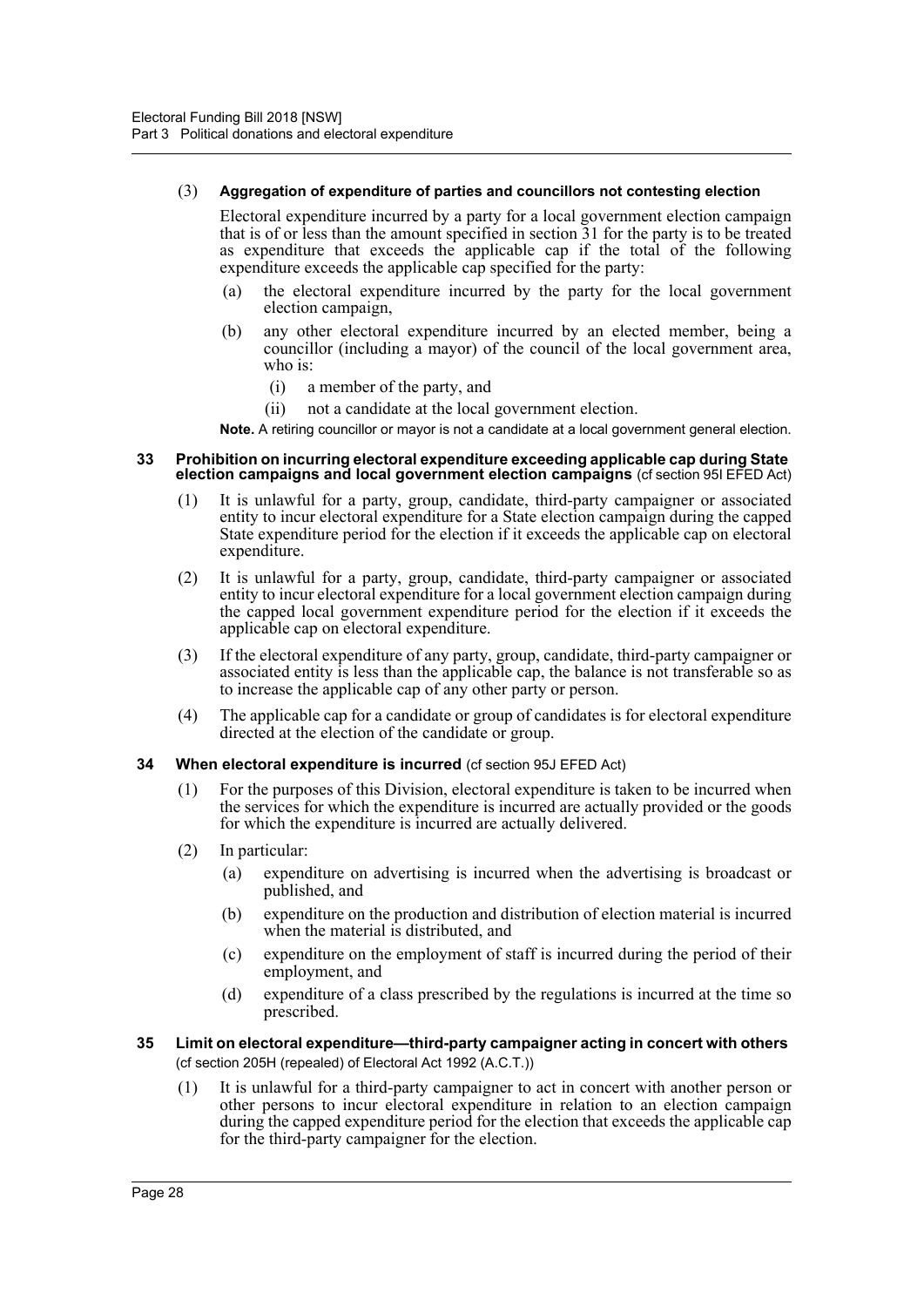- (2) In this section, a person *acts in concert* with another person if the person acts under an agreement (whether formal or informal) with the other person to campaign with the object, or principal object, of:
	- (a) having a particular party, elected member or candidate elected, or
	- (b) opposing the election of a particular party, elected member or candidate.

**Note.** See also section 58 (5) (Recovery of unlawful donations and expenditure and certain other property developer donations).

# <span id="page-35-0"></span>**Division 5 Management of donations and expenditure**

(cf Division 3, Part 6 EFED Act)

# <span id="page-35-1"></span>**Subdivision 1 Management requirements for parties**

# <span id="page-35-2"></span>**36 Requirements for parties** (cf section 96 EFED Act)

- (1) It is unlawful for political donations to a party to be used otherwise than for the objects and activities of the party, including the following:
	- (a) the administration of the party and community activities,
	- (b) electoral expenditure for State elections and local government elections,
	- (c) electoral expenditure for or on behalf of elected members, candidates or groups of candidates who are members of the party.
- (2) In particular, it is unlawful for political donations to be used for the personal use of an individual acting in a private capacity.
- (3) It is unlawful for a party to make payments for electoral expenditure:
	- (a) for a State election campaign unless the payment is made from the State campaign account of the party kept in accordance with this Subdivision, or
	- (b) for a local government election campaign unless the payment is made from the local government campaign account of the party kept in accordance with this Subdivision.

# <span id="page-35-3"></span>**37 Campaign accounts of parties** (cf section 96 EFED Act)

- (1) The State campaign account and the local government campaign account of a party are each to be separate accounts with an authorised deposit-taking institution denominated in Australian dollars.
- (2) The following may be paid into the State campaign account of a party:
	- (a) political donations made to the party (including the proceeds of the investment or disposal of any political donation of property that is held as an asset of the account) other than political donations (or the proceeds of political donations) paid into a local government or federal campaign account,
	- (b) political donations paid to a party agent of the party on behalf of an elected member, candidate or group,
	- (c) contributions by candidates to finance the candidates' own election campaigns,
	- (d) payments made to the party under Part 4 (Public funding of State election campaigns) at any time,
	- (e) money borrowed by the party at any time (other than money borrowed for a local government or federal election),
	- (f) a bequest to the party,
	- (g) money belonging to the party on 1 January 2011,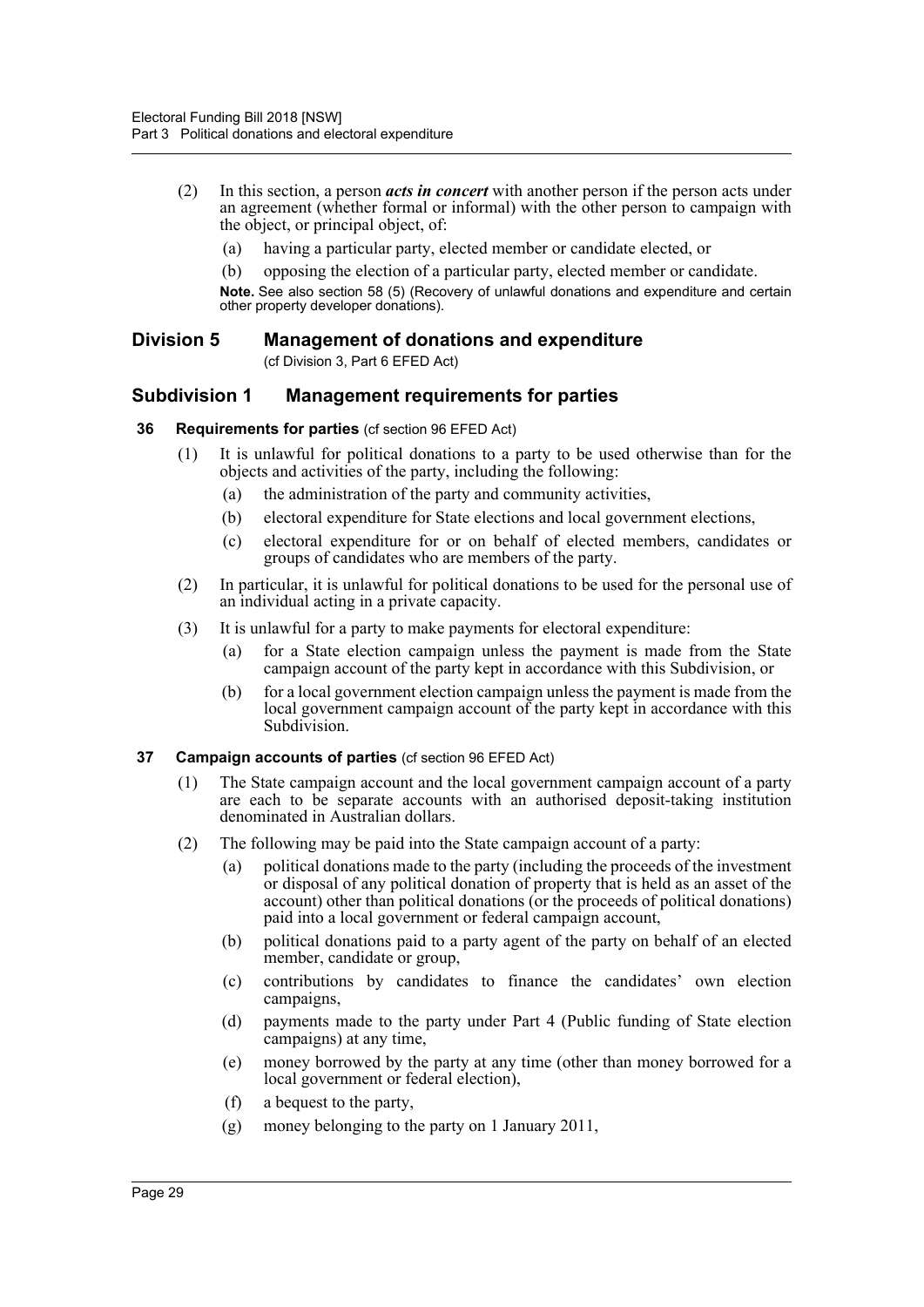- (h) the proceeds of the investment or disposal of any other property belonging to the party on or before 1 January 2011,
- (i) the proceeds of an investment made, or disposal of property purchased, after 1 January 2011 from money or proceeds of the kind referred to in paragraphs (g) and (h),
- (j) any other money of a kind that is prescribed by the regulations for the purposes of this subsection.
- (3) However, the following may not be paid into the State campaign account of a party:
	- (a) a party subscription referred to in section 26, other than any amount that exceeds the maximum subscription referred to in that section and that constitutes a political donation to the party,
	- (b) any amount of a political donation to the party that exceeds the applicable cap on political donations to the party, elected member, candidate or group under section 23,
	- (c) any money paid to the party under Part 5 (Administrative and New Party policy development funding),
	- (d) any other money of a kind that is prescribed by the regulations for the purposes of this subsection.
- (4) The following may be paid into the local government campaign account of a party:
	- (a) political donations made to the party that do not exceed the applicable cap on political donations to the party for a local government election (including the proceeds of the investment or disposal of any political donation of property for a local government election that is held as an asset of the account),
	- (b) political donations paid to a party agent of the party on behalf of an elected member, candidate or group,
	- (c) contributions by candidates to finance the candidates' own election campaigns,
	- (d) money borrowed by the party at any time for a local government election,
	- (e) any other money of a kind that is prescribed by the regulations for the purposes of this subsection.
- (5) However, the following may not be paid into the local government campaign account of a party:
	- (a) a party subscription referred to in section 26,
	- (b) any amount of a political donation to the party that exceeds the applicable cap on political donations to the party, elected member, candidate or group under section 23,
	- (c) any other money of a kind that is prescribed by the regulations for the purposes of this subsection.
- (6) This section does not prevent payments being made out of the State campaign account, or the local government campaign account, of a party that are in addition to the payments for electoral expenditure referred to in section 36.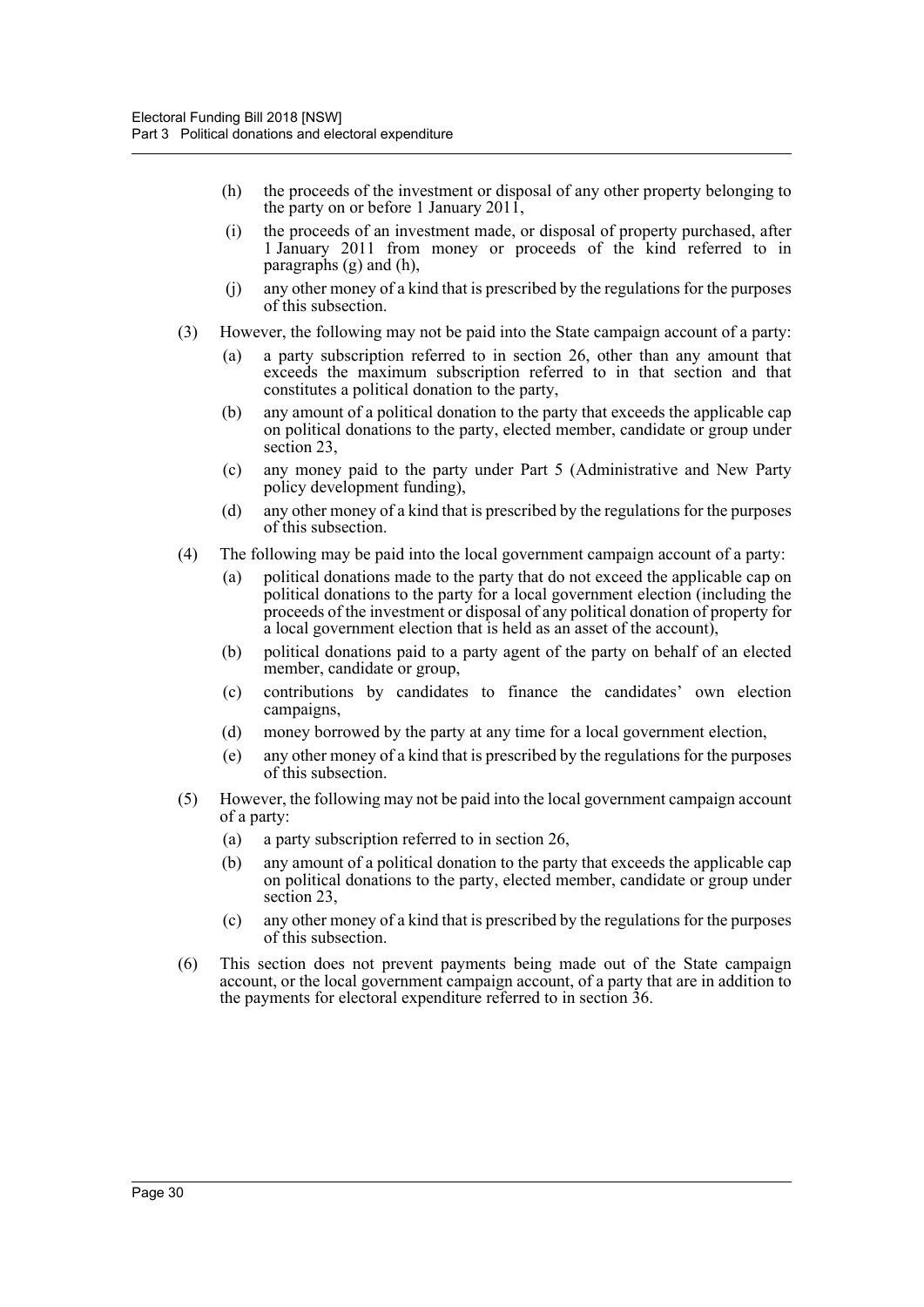(7) For the avoidance of doubt, an amount of a political donation to a party, elected member, candidate or group that exceeds the applicable cap on political donations under section 23 may be paid into a campaign account of the party despite subsections (3) (b) and (5) (b) if that part of the donation that exceeds the applicable cap is immediately then paid out of the campaign account and paid into an account kept exclusively for the purposes of federal election campaigns.

**Note.** Section 24 (2) provides that it is not unlawful for a person to accept a political donation that exceeds the applicable cap if the donation (or that part of the donation that exceeds the applicable cap) is to be paid into an account kept exclusively for the purposes of federal election campaigns.

- (8) If political donations are required to be paid to party agent on behalf of an elected member, group or candidate and paid into a campaign account of the party, the funds of (and relevant transactions relating to) each member, group or candidate are to be accounted for separately.
- (9) Any amount standing to the account of an elected member, group or candidate that remains in a campaign account after the elected member, group or candidate ceases to be an elected member, group or candidate becomes the property of the party.
- (10) The regulations may make provision for or with respect to campaign accounts (including the control of accounts, separately accounting for amounts held for elected members, groups and candidates and the provision of information to and the audit of accounts by the Electoral Commission).

## **Subdivision 2 Management requirements for elected members, groups and candidates**

### **38 Requirements for political donations to, and electoral expenditure by, elected member, group or candidate—members of registered parties** (cf section 96A EFED Act)

- (1) This section applies to an elected member, group or candidate if a party agent is, under section 14, the person responsible for making a disclosure required under this Part on behalf of the elected member, group or candidate.
- (2) It is unlawful for political donations to an elected member to be accepted unless the donations are paid to the party agent.
- (3) It is unlawful for political donations to a group or candidate to be accepted unless:
	- (a) the group or candidate is registered under this Act, and
	- (b) the donations are paid to the party agent.
- (4) It is unlawful for political donations to an elected member, group or candidate to be used to incur electoral expenditure or reimburse a person for incurring electoral expenditure unless:
	- (a) the donations were paid by the party agent into the campaign account of the party of the party agent kept in accordance with this Division, and
	- (b) the payment for that electoral expenditure is made by that party agent from that campaign account.
- (5) It is unlawful for a party agent or any person authorised to operate a campaign account under this section to make payments for electoral expenditure for an elected member's election or re-election unless the payments are made from the campaign account of the elected member's party kept in accordance with this Division. The guidelines of the Electoral Commission may exclude minor payments from the operation of this subsection.
- (6) It is unlawful for a party agent or any person authorised to operate a campaign account under this section to make payments for electoral expenditure for a candidate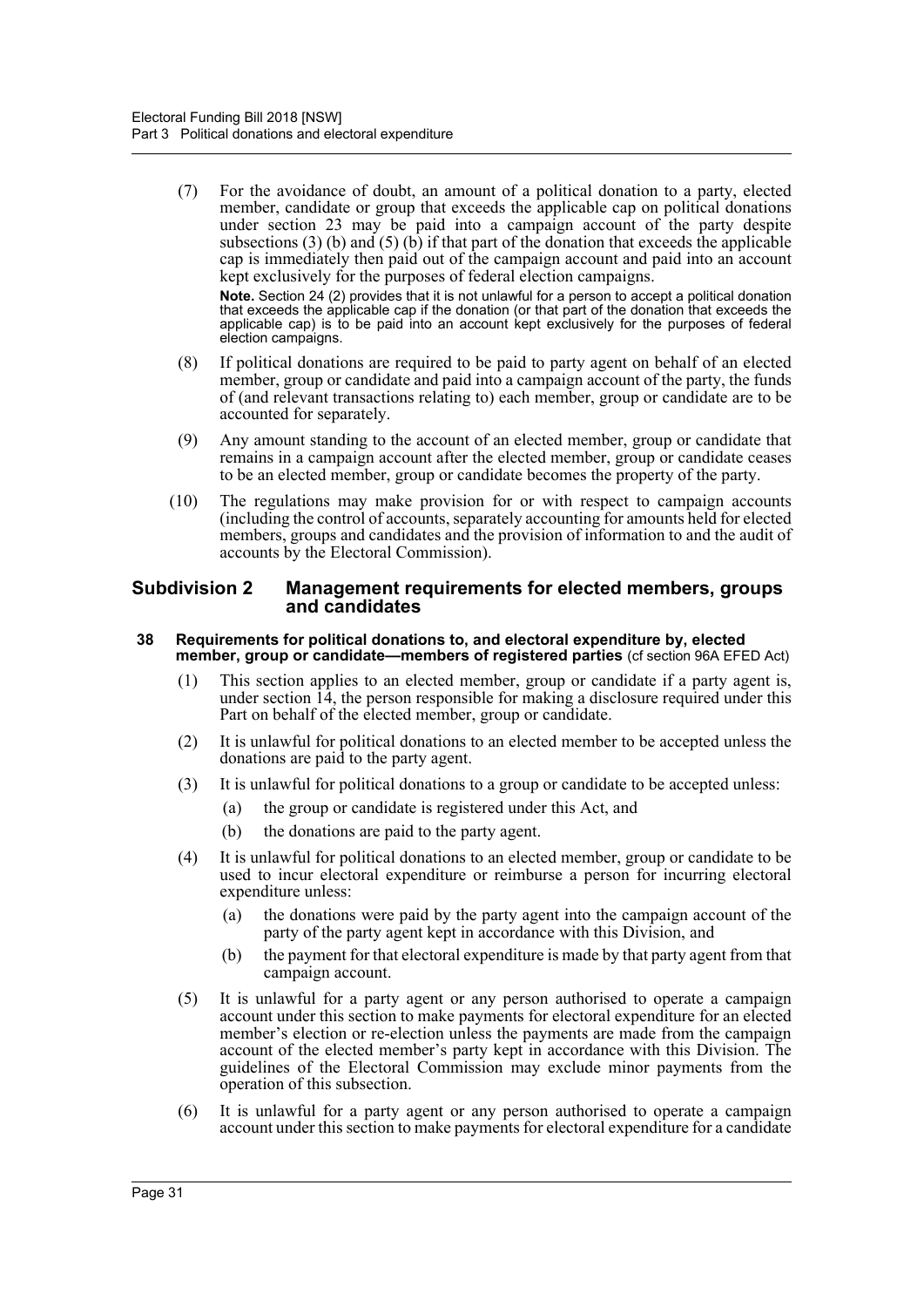or group's election or re-election unless the group or candidate is registered under this Act and the payments are made from the campaign account of the candidate or group's party kept in accordance with this Division. The guidelines of the Electoral Commission may exclude minor payments from the operation of this subsection.

- (7) Subject to the regulations, if this section applies to an elected member, group or candidate:
	- (a) the party agent concerned is to be authorised to operate the relevant campaign account of the party and is to operate the account, and
	- (b) the party agent concerned may appoint in writing a person to operate such a campaign account of the party in order to make payments for electoral expenditure from a campaign account on behalf of the party agent for an elected member, group or candidate.

#### **39 Requirements for political donations to, and electoral expenditure by, elected member, group or candidate—independent** (cf section 96A EFED Act)

- (1) This section applies to an elected member, group or candidate to which section 38 does not apply.
- (2) It is unlawful for political donations to a group or candidate to be accepted unless the group or candidate is registered under this Act.
- (3) It is unlawful for political donations to an elected member, group or candidate to be used to incur electoral expenditure or reimburse a person for incurring electoral expenditure unless:
	- (a) the donations were paid by the elected member, group or candidate into a campaign account of the member, group or candidate kept in accordance with this Division, and
	- (b) the payment for that electoral expenditure is made by that elected member, group or candidate from that campaign account.
- (4) It is unlawful for an elected member to make payments for electoral expenditure for the elected member's own election or re-election unless the payments are made from the elected member's campaign account kept in accordance with this Division. The guidelines of the Electoral Commission may exclude minor payments from the operation of this subsection.
- (5) It is unlawful for a candidate or group to make payments for electoral expenditure for the candidate or group's own election or re-election unless the group or candidate is registered under this Act and the payments are made from the candidate or group's campaign account kept in accordance with this Division. The guidelines of the Electoral Commission may exclude minor payments from the operation of this subsection.
- (6) Subject to the regulations, an individual (other than an elected member or candidate) may be appointed in writing by an elected member, group or candidate to accept political donations to be made to the elected member, group or candidate or to make payments for electoral expenditure from a campaign account by the elected member, group or candidate, or both.

#### **40 Requirements for political donations to, and electoral expenditure by, elected member, group or candidate—general provisions**

- (1) It is unlawful for political donations to an elected member, group or candidate to be used otherwise than:
	- (a) to incur electoral expenditure or reimburse a person for incurring electoral expenditure, or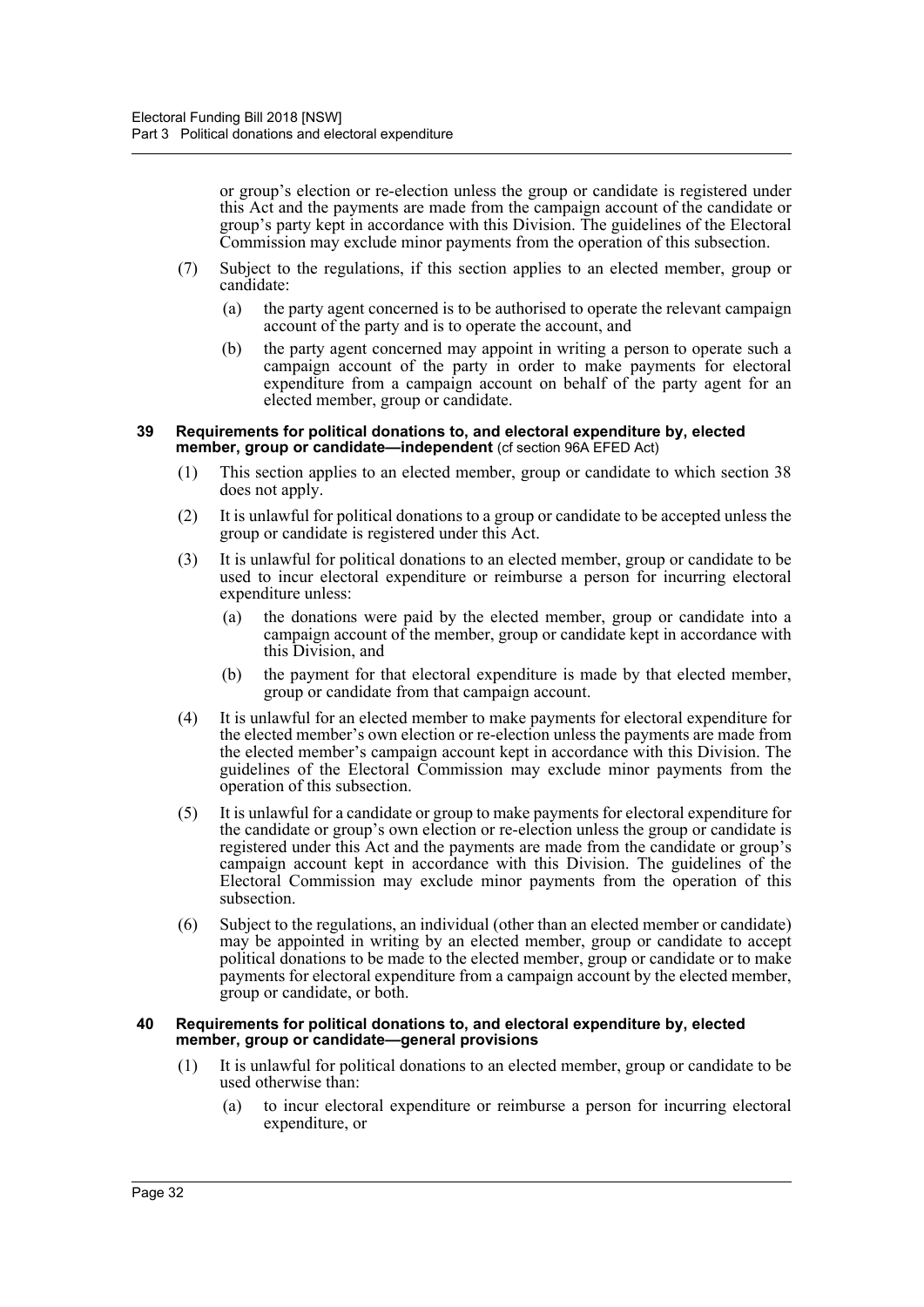(b) for any other purpose authorised by this Act.

- **Note.** See section 41 (6).
- (2) Despite anything to the contrary in this Division, it is not unlawful for an elected member, group or candidate to accept political donations and incur electoral expenditure without a campaign account if:
	- (a) the political donations are not reportable political donations and the total amount of those donations for the election period is less than \$1,000, or
	- (b) the political donations are not reportable political donations and the total amount of electoral expenditure for the election period is less than \$1,000, or
	- (c) the regulations authorise the member, group or candidate to do so.

The election period includes the period ending 30 days after the election day for the election and also includes the period commencing 30 days after the election day for the previous general election for the State or local government area, as the case requires.

## **41 Campaign accounts of elected members, groups or candidates**

(cf section 96B EFED Act)

- (1) This section applies to an elected member, group or candidate to which section 38 does not apply.
- (2) The campaign account of an elected member, group or candidate is to be a separate account with an authorised deposit-taking institution denominated in Australian dollars.
- (3) The elected member or candidate for whom the account is operated is to be authorised to operate the account and is to operate the account.
- (4) The lead candidate of the group (within the meaning of section 14) for whom the account is operated is to be authorised to operate the account and is to operate the account.
- (5) In addition to political donations, money may be paid into a campaign account by the elected member, group or candidate for whom the account is operated. In that case, the amount paid and the terms on which the payment was made are to be disclosed in the relevant declaration lodged under this Part.

**Note.** Section 76 (3) requires electoral funding payments under Part 4 (Public funding of State election campaigns) for a candidate to be paid into the relevant campaign account.

- (6) Payments out of a campaign account may only be made:
	- (a) for the purposes of electoral expenditure incurred by or on behalf of the elected member, group or candidate for whom the account is operated, or
	- (b) with the approval of the elected member, group or candidate for whom the account is operated, for the purposes of lawful expenditure referred to in section 36 incurred by or on behalf of the party of which they are a member, or
	- (c) to reimburse the elected member, group or candidate for money paid into the account by the member, group or candidate, or
	- (d) for the purpose of the elected member, group or candidate for whom the account is operated to make political donations to elected members, groups or candidates who are members of the same party, or
	- (e) for the purposes of expenditure incurred in connection with parliamentary or council duties of the person for whom the account is operated or in connection with community activities.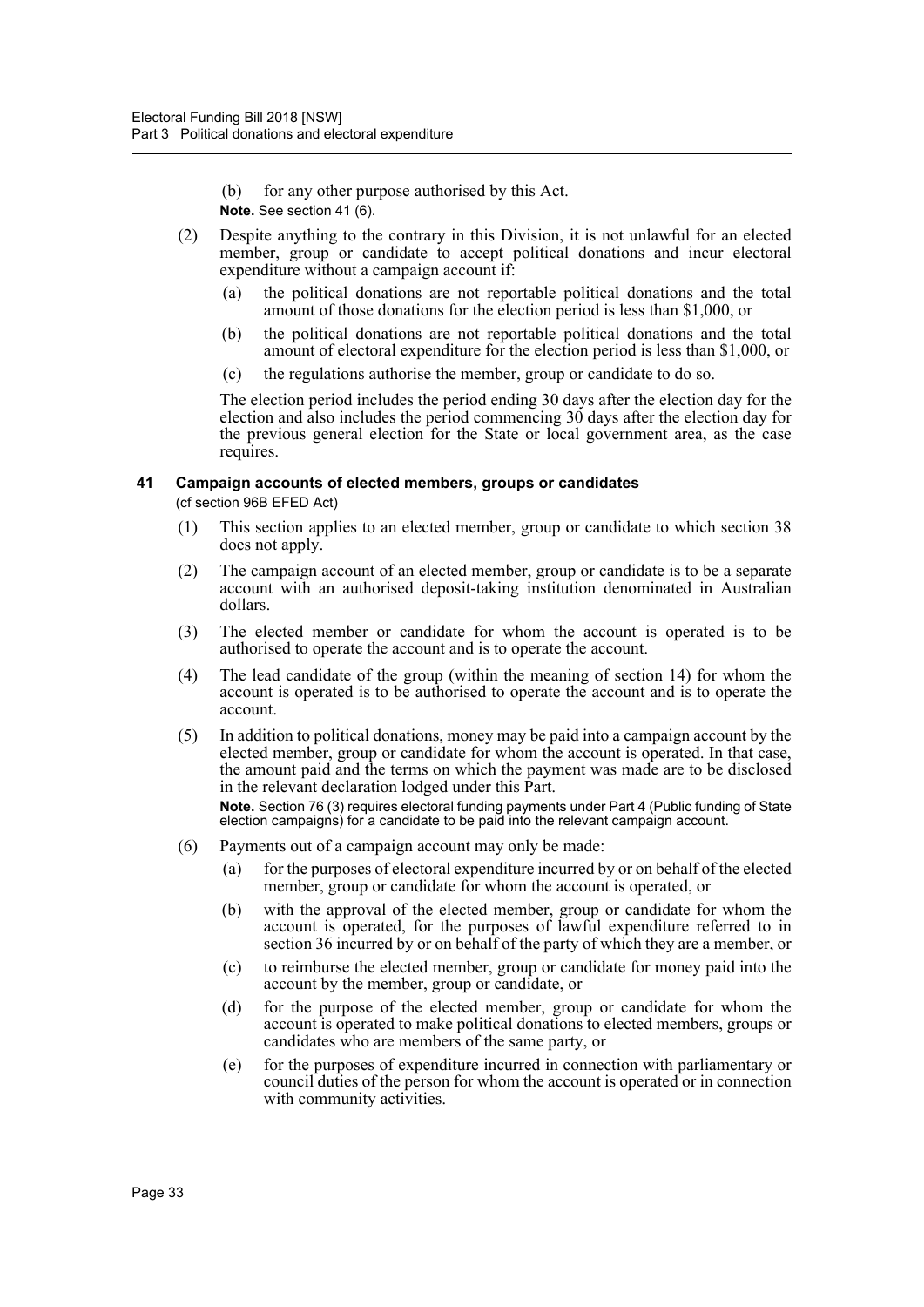- (7) Any amount remaining in a campaign account after the elected member, group or candidate for whom the account is operated ceases to be an elected member, group or candidate and no longer requires the account is to be paid:
	- (a) to any party of which any such person was a member at the time the person last became an elected member or last contested an election to become an elected member, or
	- (b) in the case of a group—to the campaign accounts (if any) operated for the candidates who were members of the group (the amount being divided equally among the candidates), or
	- (c) subject to paragraphs (a) and (b)—to a charity nominated by the person or by the Electoral Commission (if the person cannot be contacted after due inquiry).
- (8) The regulations may make provision for or with respect to campaign accounts (including the control of accounts, the keeping of joint accounts and the provision of information to and the audit of accounts by the Electoral Commission).

### **Subdivision 3 Management requirements for third-party campaigners and associated entities**

## **42 Requirements for third-party campaigners** (cf section 96AA EFED Act)

- (1) It is unlawful for a third-party campaigner to make payments for electoral expenditure incurred for a State election during a capped State expenditure period, or to accept political donations for the purposes of incurring that expenditure, unless:
	- (a) the third-party campaigner is registered under this Act in the State Register of Third-party Campaigners, and
	- (b) the third-party campaigner has an official agent, and
	- (c) the payments are made by, and the donations are made to, that agent.

**Note.** Section 117 prevents registration of third-party campaigners in the period of 7 days before any State general election.

- (2) It is unlawful for a third-party campaigner to make payments for electoral expenditure incurred for a local government election during a capped local government expenditure period, or to accept political donations for the purposes of incurring that expenditure, unless:
	- (a) the third-party campaigner is registered under this Act in the Local Government Register of Third-party Campaigners, and
	- (b) the third-party campaigner has an official agent, and
	- (c) the payments are made by, and the donations are made to, that agent.

**Note.** Section 117 prevents registration of third-party campaigners in the period of 7 days before any local government general election.

- (3) It is unlawful for third-party campaigners to make payments for any such electoral expenditure, or to use political donations for any such purpose, unless:
	- (a) the payments for that expenditure are made by the official agent of the third-party campaigner from a campaign account of the third-party campaigner kept in accordance with this Division, and
	- (b) the donations were paid by the official agent into the campaign account of the third-party campaigner kept in accordance with this Division.
- (4) Subject to the regulations, a person may be appointed in writing by the official agent of a third-party campaigner to make payments for electoral expenditure from a campaign account by the official agent or to accept political donations to be made to the official agent, or both.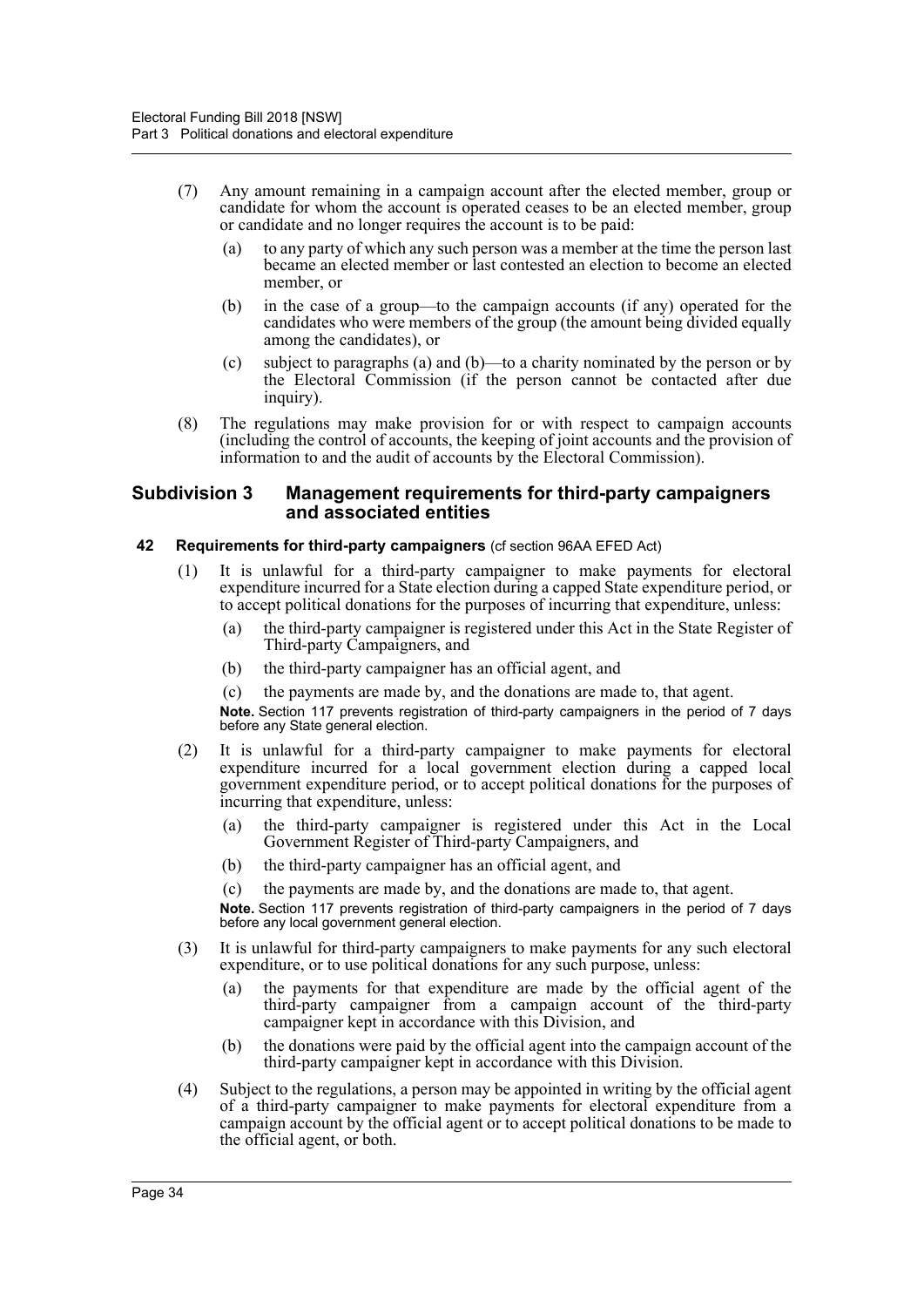### **43 Requirements for associated entities**

- (1) It is unlawful for an associated entity to make payments for electoral expenditure incurred during a capped expenditure period, or to accept political donations for the purposes of incurring that expenditure, unless:
	- (a) the associated entity is registered under this Act in the Register of Associated Entities, and
	- (b) the associated entity has an official agent, and
	- (c) the payments are made by, and the donations are made to, that agent.
- (2) It is unlawful for an associated entity to make payments for any such electoral expenditure, or to use political donations for any such purpose, unless:
	- (a) the payments for that expenditure are made by the official agent of the associated entity from a campaign account of the associated entity kept in accordance with this Division, and
	- (b) the donations were paid by the official agent into the campaign account of the associated entity kept in accordance with this Division.
- (3) Subject to the regulations, a person may be appointed in writing by the official agent of an associated entity to make payments for electoral expenditure from a campaign account by the official agent or to accept political donations to be made to the official agent, or both.
- (4) The regulations may prescribe amounts of a kind that must not be paid into the campaign account of an associated entity.

### **44 Campaign account of associated entities and third-party campaigners**

- (1) The campaign account of an associated entity or third-party campaigner is to be a separate account with an authorised deposit-taking institution denominated in Australian dollars.
- (2) The following may not be paid into the campaign account of a third-party campaigner:
	- (a) any amount of a political donation to the third-party campaigner that exceeds the applicable cap on political donations to the campaigner under Division 3,
	- (b) any other amount of a kind that is prescribed by the regulations.
- (3) This Subdivision does not prevent payments being made out of the campaign account of an associated entity or a third-party campaigner that are in addition to the payments for electoral expenditure referred to in this Subdivision.

## **Subdivision 4 General**

# **45 Person accepting reportable political donations to record details**

(cf section 96C EFED Act)

- (1) It is unlawful for a person to accept a reportable political donation that is required to be disclosed under this Part unless the person:
	- (a) makes a record of the details required to be disclosed under this Part in relation to the donation, and
	- (b) provides a receipt for the donation (being a receipt that includes a statement required by the regulations as to the circumstances in which the donor is obliged to disclose the donation under this Part).
	- **Note.** Section 145 requires the record to be kept for at least 3 years.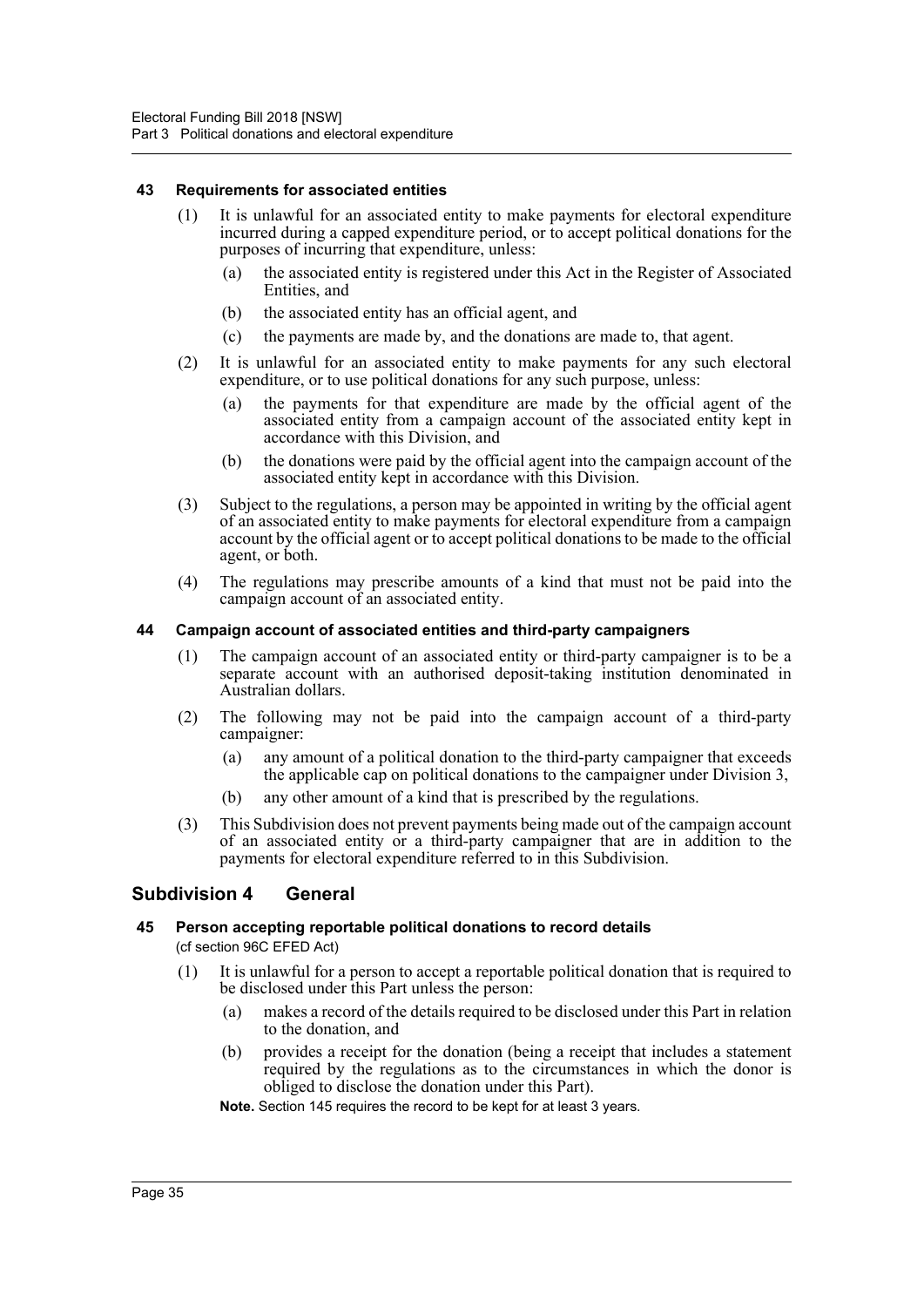(2) This section does not apply to a political donation that is not a reportable political donation at the time it is made. **Note.** Political donations of less than \$1,000 may become reportable political donations if separate donations by the same person in the same financial year equal or exceed \$1,000.

## **Division 6 Prohibition of certain political donations etc**

(cf Division 4, Part 6 EFED Act)

- **46 Identification of persons from whom donations can be accepted** (cf section 96D EFED Act)
	- (1) It is unlawful for a political donation to a party, elected member, group, candidate, associated entity or third-party campaigner to be accepted unless the donor is:
		- (a) an individual who:
			- (i) is enrolled (within the meaning of the *Electoral Act 2017*), or
			- (ii) is enrolled on the roll of electors for federal elections, or
			- (iii) is enrolled on the roll of electors for a local government election, or
			- (iv) if not so enrolled, has supplied to the Electoral Commission identification that is acceptable to the Electoral Commission showing the individual's full name and an Australian residential address, or
		- (b) an entity that has a relevant business number or a principal or executive officer of which has supplied to the Electoral Commission identification that is acceptable to the Electoral Commission showing the principal or officer's full name and an Australian residential address.

### (2) A *relevant business number* is:

- (a) an Australian Business Number (ABN), or
- (b) any other number allocated or recognised by the Australian Securities and Investments Commission for the purposes of identifying the entity.
- (3) The regulations may make provision as to what identification is acceptable for the purposes of this section.
- (4) The objects of this section are:
	- (a) to create certainty about who is making a political donation, by requiring the donor to be properly identified, and
	- (b) to remove a perception that certain foreign donors could exert influence over the Australian political process, by requiring a donor to have a legitimate link with Australia, either through residence of the donor or its principal or executive officer or by being registered in Australia.

### **47 Prohibition on certain indirect campaign contributions** (cf section 96E EFED Act)

**Note.** The dollar amounts set out in this section are amounts equivalent to the applicable cap on political donation amounts for the financial year beginning 1 July 2017 (see the *Election Funding, Expenditure and Disclosures (Adjustable Amounts) Notice* under the *Election Funding, Expenditure and Disclosures Act 1981*). These dollar amounts are to be adjusted for inflation for the financial year beginning 1 July 2018 by Schedule 1.

- (1) It is unlawful for a person to make any of the following indirect campaign contributions to a party, elected member, group or candidate:
	- (a) the provision of office accommodation, vehicles, computers or other equipment for no consideration or inadequate consideration for use solely or substantially for election campaign purposes,
	- (b) the full or part payment by a person other than the party, elected member, group or candidate of electoral expenditure for advertising or other purposes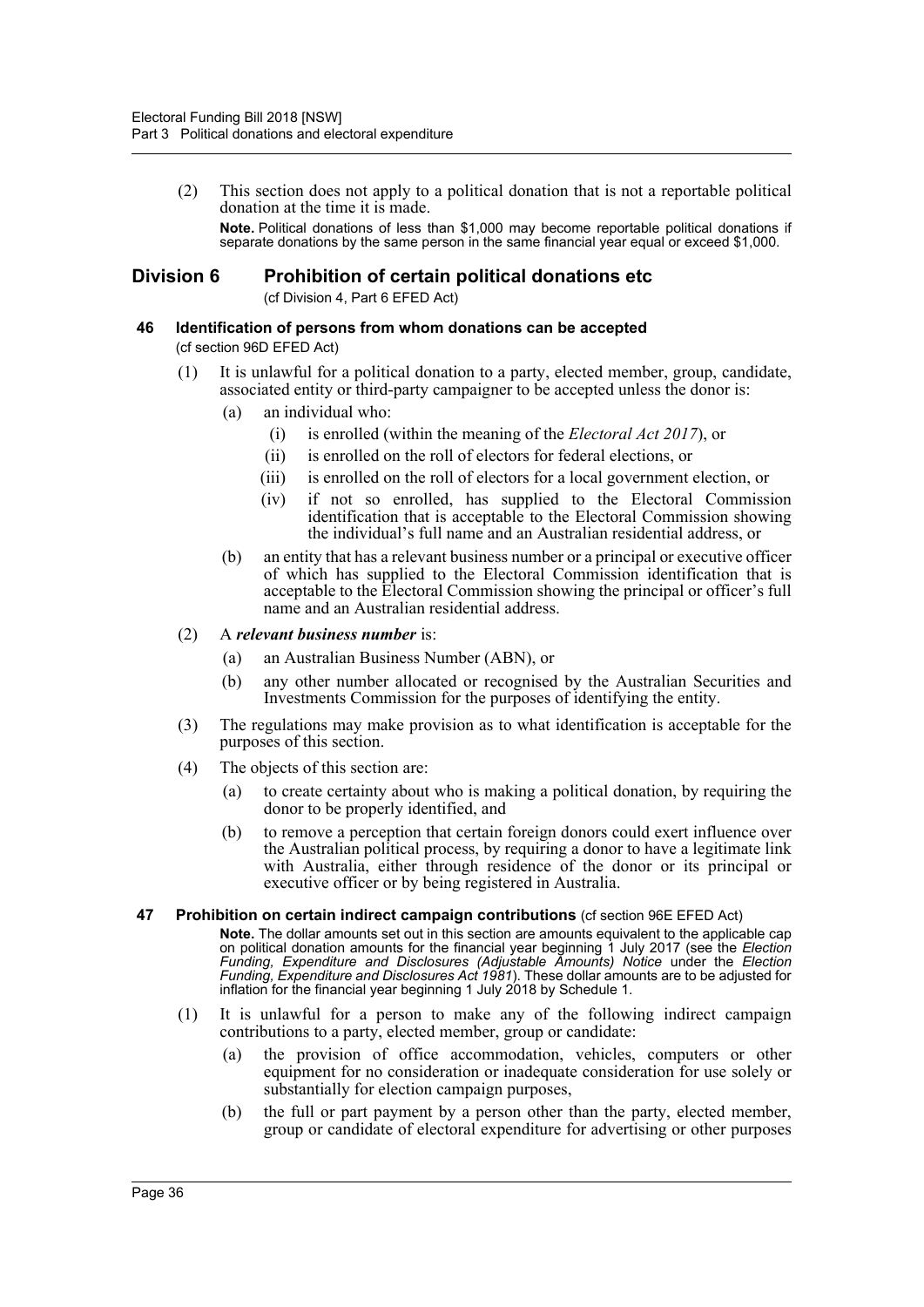incurred or to be incurred by the party, elected member, group or candidate (or an agreement to make such a payment),

- (c) the waiving of all or any part of payment to the person by the party, elected member, group or candidate of electoral expenditure for advertising incurred or to be incurred by the party, elected member, group or candidate,
- (d) any other goods or services of a kind prohibited by the regulations.

Electoral expenditure for advertising is taken to be incurred by a party, elected member, group or candidate if the advertising is authorised by the party, elected member, group or candidate.

- (2) It is unlawful for a person to accept any such indirect campaign contribution.
- (3) However, an *indirect campaign contribution* prohibited by this section does not include:
	- (a) the provision of volunteer labour or the incidental or ancillary use of vehicles or equipment of volunteers or other things authorised by the guidelines of the Electoral Commission, or
	- (b) anything provided or done by a party for the candidates endorsed by the party in accordance with arrangements made by the party agent of the party, or
	- (c) anything provided to or done for the benefit of a registered party or a group whose value as a gift does not exceed \$6,100, unless the total value of all such things provided or done by the same person over the same financial year (ending 30 June) exceeds \$6,100, or
	- (d) anything provided to or done for the benefit of the following whose value as a gift does not exceed \$2,700, unless the total value of all such things provided or done by the same person over the same financial year (ending 30 June) exceeds \$2,700:
		- (i) a party that is not a registered party,
		- (ii) an elected member,
		- (iii) a candidate, or
	- (e) a payment under Part 4 (Public funding of State election campaigns) or Part 5 (Administrative and New Party policy development funding), or
	- (f) any other thing of a kind permitted by the regulations.
- (4) Each of the amounts referred to in subsection (3) (c) and (d) is an adjustable amount that is to be adjusted for inflation as provided by Schedule 1.

#### **48 Prohibition on political donations to independent candidates by parties and associated entities and persons** (cf section 96EA EFED Act)

- (1) It is unlawful for a party, or a candidate or elected member endorsed by a party or an associated entity of a party, to make a political donation to a candidate, or a group of candidates, not endorsed by that or any other party.
- (2) It is unlawful for such a candidate or candidates to accept the political donation.

### **49 Prohibition on receiving gifts of unknown source** (cf section 96F EFED Act)

It is unlawful for a person to accept a reportable political donation that is required to be disclosed under this Part unless:

- (a) the name and address of the person who made the donation are known to the person accepting the donation, and
- (b) when the donation is made, the person making the donation gives to the person accepting the donation the donor's name and address, and the person accepting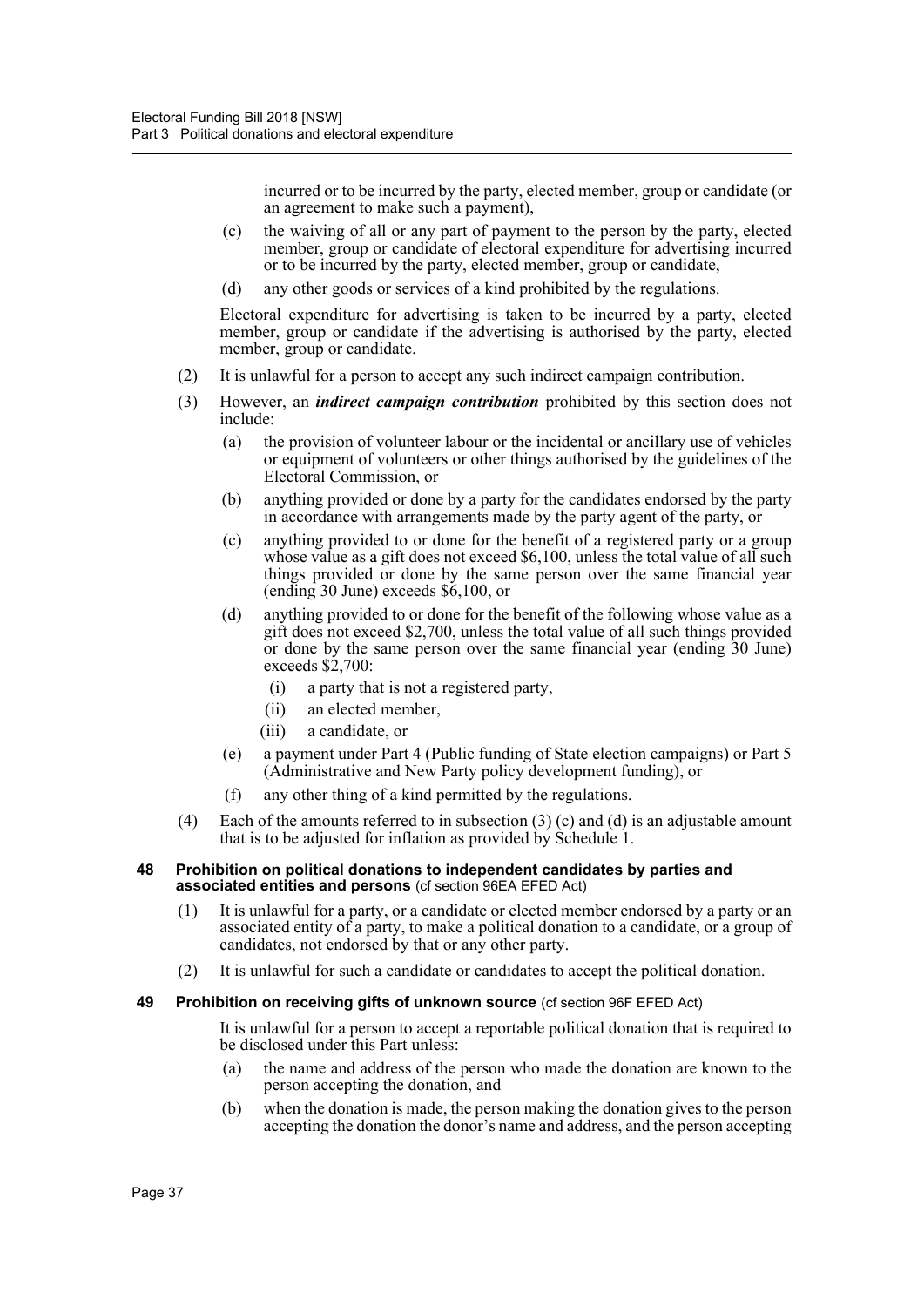the donation has no grounds to believe that the name and address so given are not the true name and address of the donor.

### **50 Prohibition on receiving loans unless details recorded** (cf section 96G EFED Act)

- (1) It is unlawful for a person to receive a reportable loan (other than a loan from a financial institution), unless the person makes a record of the following:
	- (a) the terms and conditions of the loan,
	- (b) the name and address of the entity or other person making the loan.
- (2) For the purposes of this section:
	- (a) separate loans made by one entity or other person to the same party, elected member, group, candidate or person within a relevant disclosure period are to be aggregated and treated as a single loan, and
	- (b) each transaction in which credit is provided by the use of a credit card is taken to be a separate loan.
- (3) In this section:

*financial institution* means an entity whose principal business is the provision of financial services or financial products, and includes an authorised deposit-taking institution.

*loan* means an advance of money, the provision of credit or any other transaction that in substance effects a loan of money.

*reportable loan* means a loan that, if it had been a gift, would be a reportable political donation that is required to be disclosed under this Part.

## **Division 7 Prohibition of donations from property developers or tobacco, liquor or gambling industries**

(cf Division 4A, Part 6 EFED Act)

### **51 Meaning of "prohibited donor"** (cf section 96GAA EFED Act)

For the purposes of this Division, a *prohibited donor* is:

- (a) a property developer, or
- (b) a tobacco industry business entity, or
- (c) a liquor or gambling industry business entity,

and includes any industry representative organisation if the majority of its members are such prohibited donors.

### **52 Political donations by prohibited donors unlawful** (cf section 96GA EFED Act)

- (1) It is unlawful for a prohibited donor to make a political donation.
- (2) It is unlawful for a person to make a political donation on behalf of a prohibited donor.
- (3) It is unlawful for a person to accept a political donation that was made (wholly or partly) by a prohibited donor or by a person on behalf of a prohibited donor.
- (4) It is unlawful for a prohibited donor to solicit another person to make a political donation.
- (5) It is unlawful for a person to solicit another person on behalf of a prohibited donor to make a political donation.

**Note.** Section 145 makes it an offence for a person to do any act that is unlawful under this Division if the person is, at the time of the act, aware of the facts that result in the act being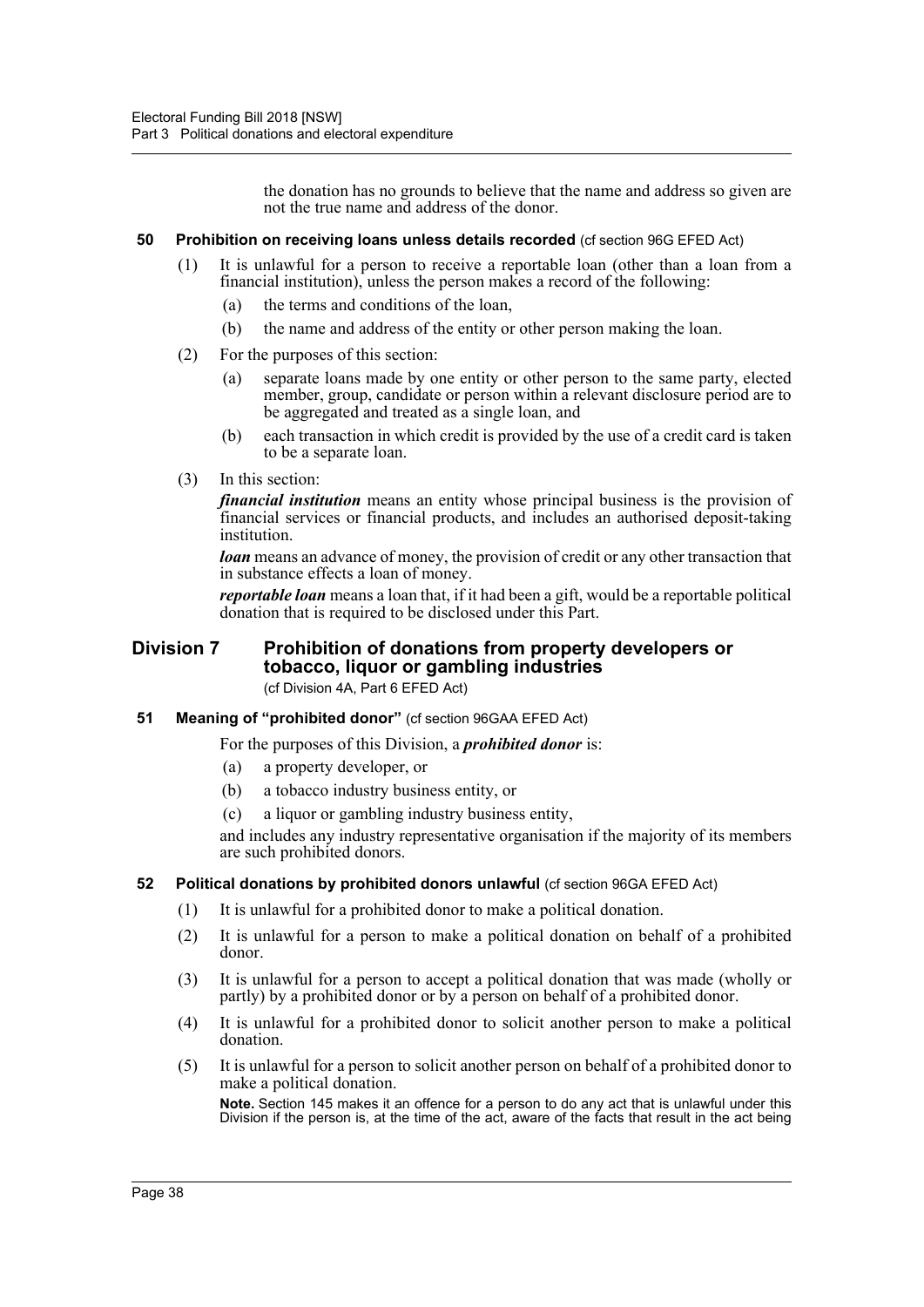unlawful. Section 58 also provides for the recovery by the Electoral Commission of unlawful political donations.

- **53 Meaning of "property developer", "tobacco industry business entity" and "liquor or gambling industry business entity"** (cf section 96GB EFED Act)
	- (1) Each of the following persons is a *property developer* for the purposes of this Division:
		- (a) an individual or a corporation if:
			- (i) the individual or a corporation carries on a business mainly concerned with the residential or commercial development of land, with the ultimate purpose of the sale or lease of the land for profit, and
			- (ii) in the course of that business:
				- (A) 1 relevant planning application has been made by or on behalf of the individual or corporation and is pending, or
				- (B) 3 or more relevant planning applications made by or on behalf of the individual or corporation have been determined within the preceding 7 years,
		- (b) a person who is a close associate of an individual or a corporation referred to in paragraph (a).

**Note.** If a person makes a political donation within 12 months before becoming a property developer, the person must pay double that amount to the State—see section  $58(3)$ .

- (2) Any activity engaged in by an individual or corporation for the dominant purpose of providing commercial premises at which the individual or corporation, or a related body corporate of the corporation, will carry on business is to be disregarded for the purpose of determining whether the individual or corporation is a property developer unless that business involves the sale or leasing of a substantial part of the premises.
- (3) Each of the following persons is a *tobacco industry business entity*:
	- (a) a corporation engaged in a business undertaking that is mainly concerned with the manufacture or sale of tobacco products,
	- (b) a person who is a close associate of a corporation referred to in paragraph (a).
- (4) Each of the following persons is a *liquor or gambling industry business entity*:
	- (a) a corporation engaged in a business undertaking that is mainly concerned with either or a combination of the following, but only if it is for the ultimate purpose of making a profit:
		- (i) the manufacture or sale of liquor products,
		- (ii) wagering, betting or other gambling (including the manufacture of machines used primarily for that purpose),
	- (b) a person who is a close associate of a corporation referred to in paragraph (a).
- (5) In this section:

*close associate* of a corporation means each of the following:

- (a) a director or officer of the corporation or the spouse of such a director or officer,
- (b) a related body corporate of the corporation,
- (c) a person whose voting power in the corporation or a related body corporate of the corporation is greater than 20% or the spouse of such a person,
- (d) if the corporation or a related body corporate of the corporation is a stapled entity in relation to a stapled security—the other stapled entity in relation to that stapled security,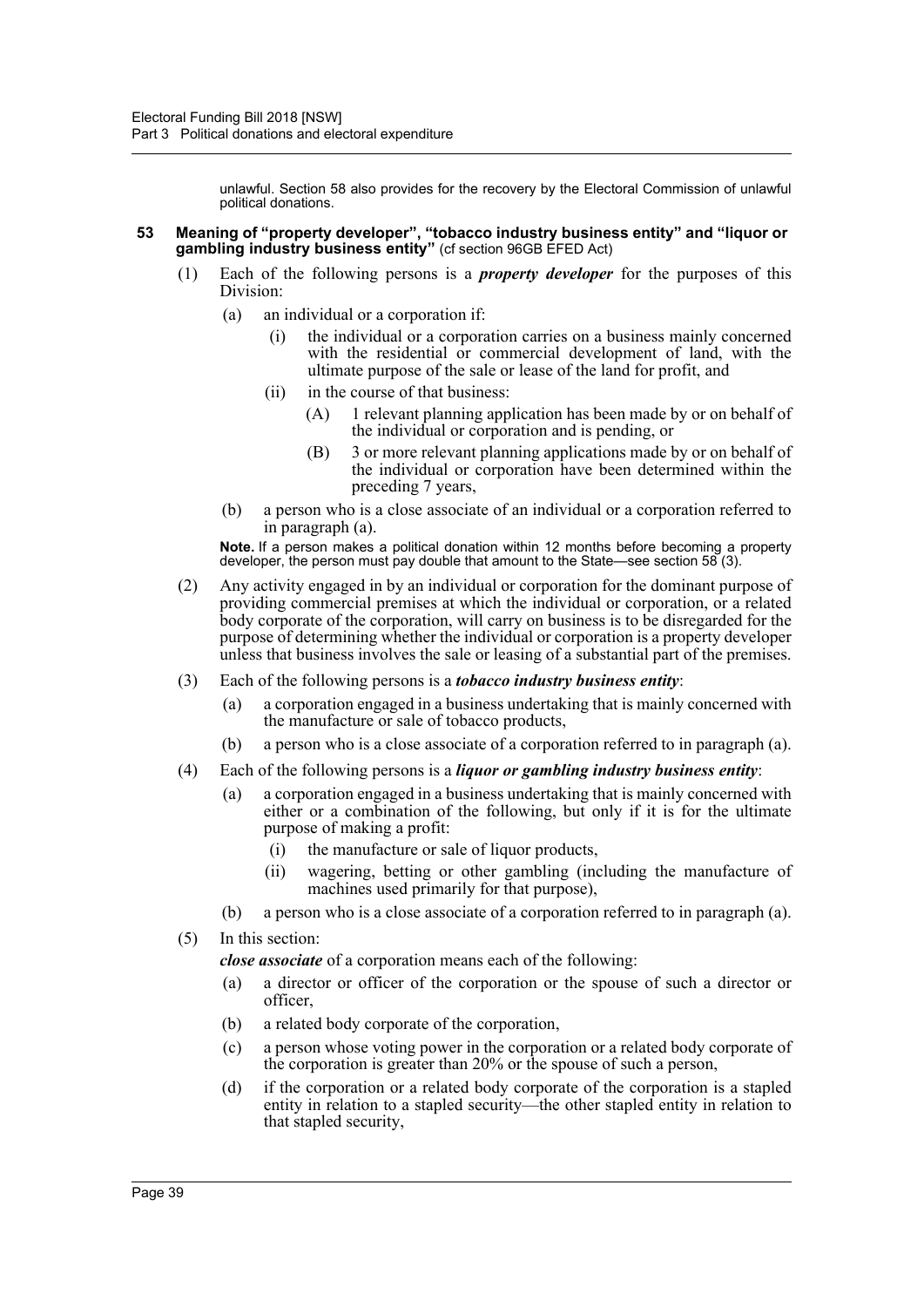- (e) if the corporation is a trustee, manager or responsible entity in relation to a trust—a person who holds more than 20% of the units in the trust (in the case of a unit trust) or is a beneficiary of the trust (in the case of a discretionary trust),
- (f) in relation to a corporation that is a property developer referred to in subsection  $(1)$  (a)—a person in a joint venture or partnership with the property developer in connection with a relevant planning application made by or on behalf of the property developer who is likely to obtain a financial gain if development that would be or is authorised by the application is authorised or carried out.

*close associate* of an individual means each of the following:

- (a) the spouse of the individual,
- (b) in relation to an individual who is a property developer referred to in subsection  $(1)$  (a)—a person in a joint venture or partnership with the property developer in connection with a relevant planning application made by or on behalf of the property developer who is likely to obtain a financial gain if development that would be or is authorised by the application is authorised or carried out.

*officer* has the same meaning as in the *Corporations Act 2001* of the Commonwealth. *related body corporate* has the same meaning as in the *Corporations Act 2001* of the Commonwealth.

*relevant planning application* has the same meaning as in section 10.4 (Disclosure of political donations and gifts) of the *Environmental Planning and Assessment Act 1979*.

*spouse* of a person includes a de facto partner of that person.

**Note.** "De facto partner" is defined in section 21C of the *Interpretation Act 1987*.

*stapled entity* means an entity the interests in which are traded along with the interests in another entity as stapled securities and (in the case of a stapled entity that is a trust) includes any trustee, manager or responsible entity in relation to the trust. *voting power* has the same meaning as in the *Corporations Act 2001* of the Commonwealth.

### **54 Loans included as political donations** (cf section 96GC EFED Act)

(1) A loan that, if it had been a gift, would be a political donation is to be regarded as a political donation for the purposes of this Division unless the loan is from a financial institution.

### (2) In this section:

*financial institution* means an entity whose principal business is the provision of financial services or financial products, and includes an authorised deposit-taking institution.

*loan* means an advance of money, the provision of credit or any other transaction that in substance effects a loan of money.

### **55 Exception for membership subscriptions** (cf section 96GD EFED Act)

An annual or other subscription paid to a party by an individual as a member of the party or for the individual's affiliation with the party is not a political donation for the purposes of this Division unless it is a reportable political donation.

**Note.** A political donation of \$1,000 or more is a reportable political donation—see section 6.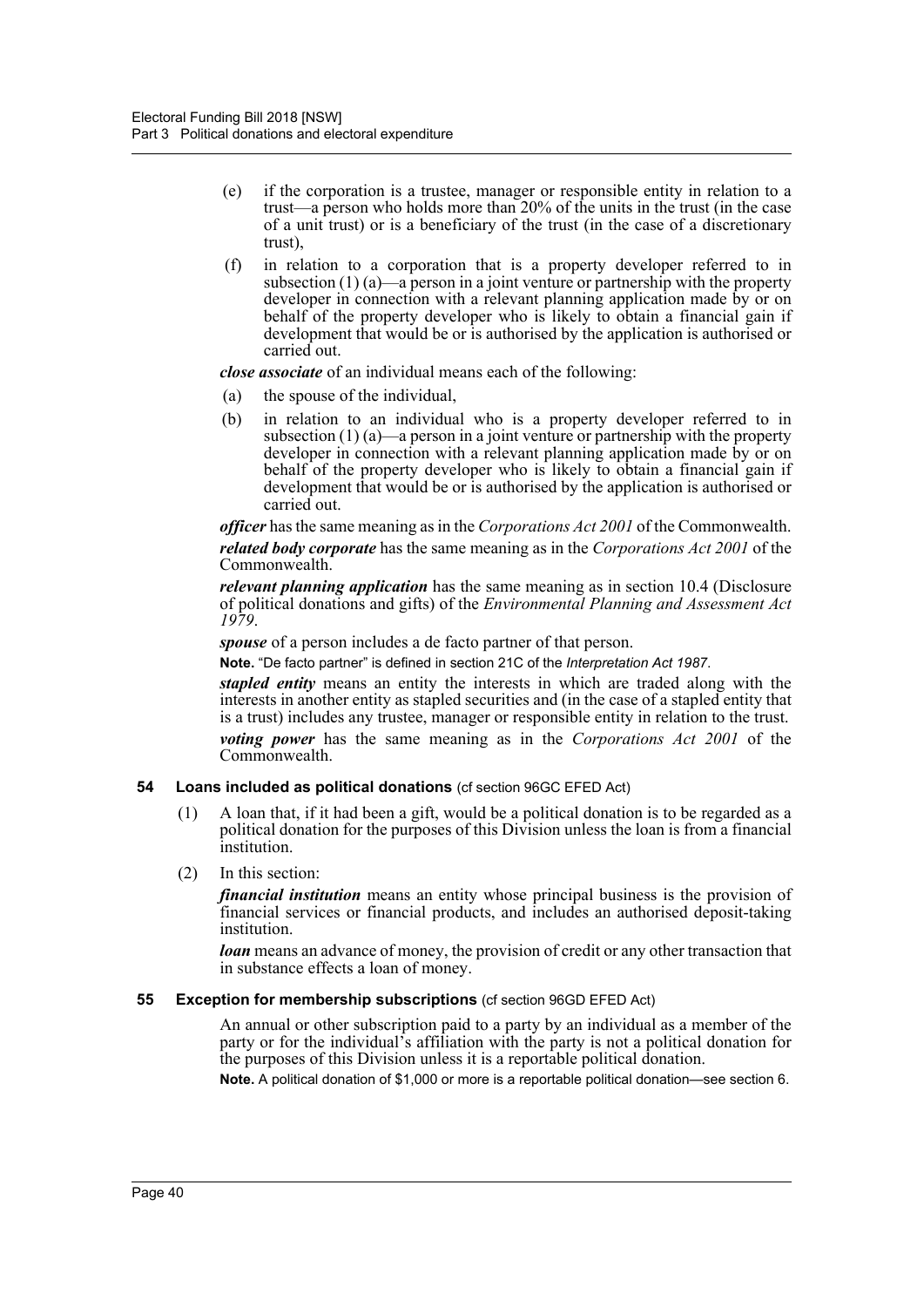### **56 Determination by Electoral Commission that person not a prohibited donor**  (cf section 96GE EFED Act)

- (1) A person (*the applicant*) may apply to the Electoral Commission for a determination by the Electoral Commission that the applicant or another person is not a prohibited donor for the purposes of this Division.
- (2) The Electoral Commission is authorised to make such a determination if the Electoral Commission is satisfied that it is more likely than not that the person is not a prohibited donor. The Electoral Commission is to make its determination solely on the basis of information provided by the applicant.
- (3) The Electoral Commission's determination remains in force for 12 months after it is made but can be revoked by the Electoral Commission at any time by notice in writing to the applicant.
- (4) The Electoral Commission's determination is conclusively presumed to be correct in favour of any person for the purposes of a political donation that the person makes or accepts while the determination is in force (even if the determination is subsequently found to be incorrect).
- (5) The Electoral Commission's determination is not presumed to be correct in favour of any person who makes or accepts a political donation knowing that information provided to the Electoral Commission in connection with the making of the determination was false or misleading in a material particular.
- (6) The Electoral Commission is to maintain a public register of the determinations made under this section and is to publish the register on a website maintained by the Electoral Commission.
- (7) The Electoral Commission may establish and publicise policies as to how the Electoral Commission will deal with applications for determinations under this section.

### **Division 8 Miscellaneous** (cf Division 5, Part 6 EFED Act)

### **57 Exception to aggregation for small donations at fundraising ventures and functions**

- (1) This section applies to a political donation that:
	- (a) is of an amount of \$50 or less, and
	- (b) was made by a person at a fundraising venture or function, and
	- (c) was the only such donation made by that person at that venture or function.
- (2) The provisions of sections 6 and 23 relating to the aggregation of political donations:
	- (a) do not apply in relation to the acceptance of a political donation to which this section applies by a party, elected member, group, candidate, associated entity or third-party campaigner, and
	- (b) do apply in relation to the making of a political donation to which this section applies.

**Note.** Section 19 (3) (Small donations) requires disclosure of political donations (that are not reportable political donations) to include disclosure of:

- (a) the total amount of those donations during the relevant disclosure period, and
- (b) the total number of persons who made those donations.

Section 19 (5) (Fundraising ventures or functions) requires disclosure of political donations in connection with fundraising ventures or functions to include:

(a) either the net or gross proceeds of each such venture or function (together with a disclosure as to whether the amount is the net or gross proceeds), and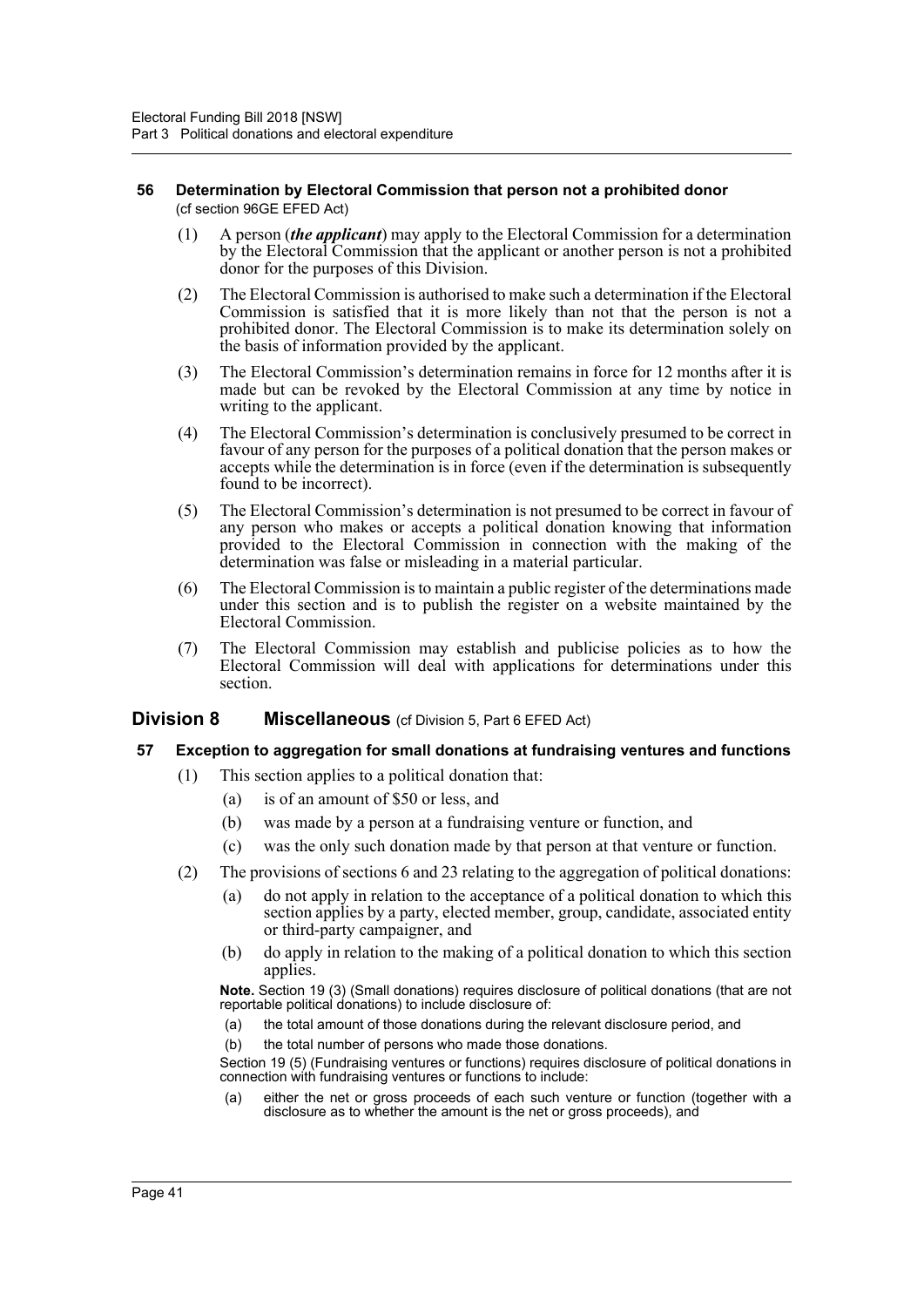(b) details of each such venture or function (including a brief description of its nature and the date on which or period in which it was held),

but not any amount of those proceeds that is separately disclosed as a political donation.

#### **58 Recovery of unlawful donations and expenditure and certain other property developer donations** (cf section 96J EFED Act)

- (1) If a person accepts a political donation, loan or indirect campaign contribution that is unlawful because of this Part, an amount equal to the amount or value of the donation, loan or contribution (or double that amount if the person knew that it was unlawful) is payable by that person to the State and may be recovered by the Electoral Commission as a debt due to the State from:
	- (a) in the case of a donation, loan or contribution received by a party—the party, or
	- (b) in any other case—the person who received the donation, loan or contribution or the official agent of the person.
- (2) Subsection (1) extends to a political donation that would be unlawful under this Part but for section 24 (5) or 25 (3).
- (3) If:
	- (a) a person makes a political donation, and
	- (b) within 12 months of making that donation the person becomes a property developer (within the meaning of Division 7),

the person must pay an amount that is double the amount or value of the donation to the State and that amount may be recovered by the Electoral Commission as a debt due to the State.

- (4) If a person incurs electoral expenditure that is unlawful because of this Part, an amount equal to double the amount or value of the expenditure is payable by that person to the State and may be recovered by the Electoral Commission as a debt due to the State.
- (5) If a third-party campaigner incurs electoral expenditure in contravention of section 35 (Limit on electoral expenditure—third-party campaigner acting in concert with others), an amount equal to double the amount or value by which that electoral expenditure exceeds the third-party campaigner's expenditure cap for the election is payable by the third-party campaigner to the State and may be recovered by the Electoral Commission as a debt due to the State.

**Note.** Section 78 provides that if the Electoral Commission is authorised under this section to recover an amount from a party or candidate (or from the party agent of the party), the Electoral Commission may deduct the amount from any payment (other than an advance payment) under Part 4 (Public funding of State election campaigns).

Section 94 provides that the Electoral Commission may deduct from any payment due under Part 5 (Administrative and New Party policy development funding) in respect of a party or elected member any amount that the Electoral Commission is authorised by this Part to recover as a debt from the party or elected member or agent of the party or elected member.

Section 96 provides that if the Electoral Commission is authorised under this section to recover an amount from a party or elected member (or from the party agent of the party or member), the Electoral Commission may deduct the amount from any payment under Part 5 (Administrative and New Party policy development funding).

### **59 Electoral Commission may audit disclosures** (cf section 96K EFED Act)

- (1) The Electoral Commission may audit a declaration of disclosures under this Part (other than a declaration lodged by a major political donor).
- (2) A party, elected member, group, candidate, third-party campaigner or associated entity must assist the Electoral Commission by: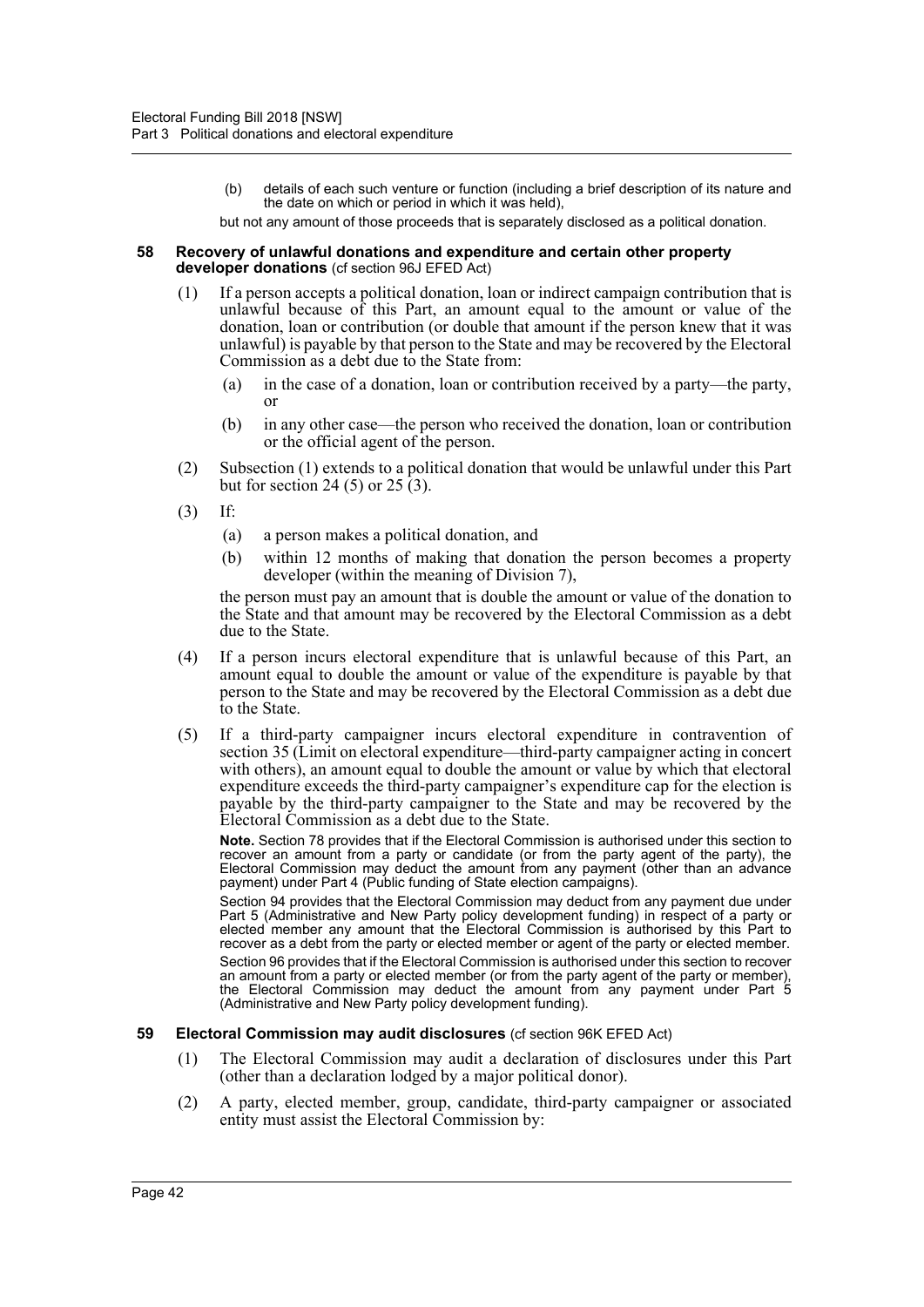- (a) giving the Electoral Commission full and free access at all reasonable times to all accounts and documents of the person responsible for lodging the declaration and of the party, elected member, group, candidate, third-party campaigner or associated entity (as the case requires) relating directly or indirectly to any matter required to be disclosed under this Part, and
- (b) giving the Electoral Commission all information and explanations that the Electoral Commission reasonably asks for with respect to any matter required to be set out in the declaration.
- (3) The Electoral Commission may appoint an auditor to audit declarations of disclosures on its behalf.
- (4) For the purposes of subsection (3), the auditor has and may exercise the same functions as the Electoral Commission has under this section in relation to an audit of a declaration of disclosures.
- (5) An audit under this section is to be conducted in the manner specified in the regulations (if any).

### **60 Extension of due date for making disclosures** (cf section 96L EFED Act)

- (1) A person who is required to lodge a declaration of disclosures under this Part but who is unable to lodge a complete declaration by the due date may, before that date, request the Electoral Commission to extend the due date for lodging the declaration.
- (2) The Electoral Commission may, if satisfied that there is good cause to do so, extend the due date for the lodging of the declaration to a date that the Electoral Commission considers appropriate in the circumstances.
- (3) The due date for lodging a declaration cannot be extended or further extended under this section by more than 8 weeks in total.
- (4) The Electoral Commission may, as a condition of extending the due date, require the person to lodge a declaration containing disclosures that the person is in a position to make at that time.

### **61 Amendment of disclosures** (cf section 96M EFED Act)

- (1) The person who lodged a declaration under this Part (or that person's successor as the agent of the party, elected member, group, candidate, third-party campaigner or associated entity concerned) may amend the declaration by lodging an amended declaration with the Electoral Commission.
- (2) The amended declaration is to be in the manner and form approved by the Electoral Commission.
- (3) The obligations under section 22 (Public access to disclosures, expenditure etc) extend to both the original and any amended declaration.
- (4) This section does not affect the liability for an offence in connection with the declaration that is amended.
- (5) In this section:
	- *amend* includes alter, omit, add or substitute. *declaration* includes a disclosure made in accordance with this Part.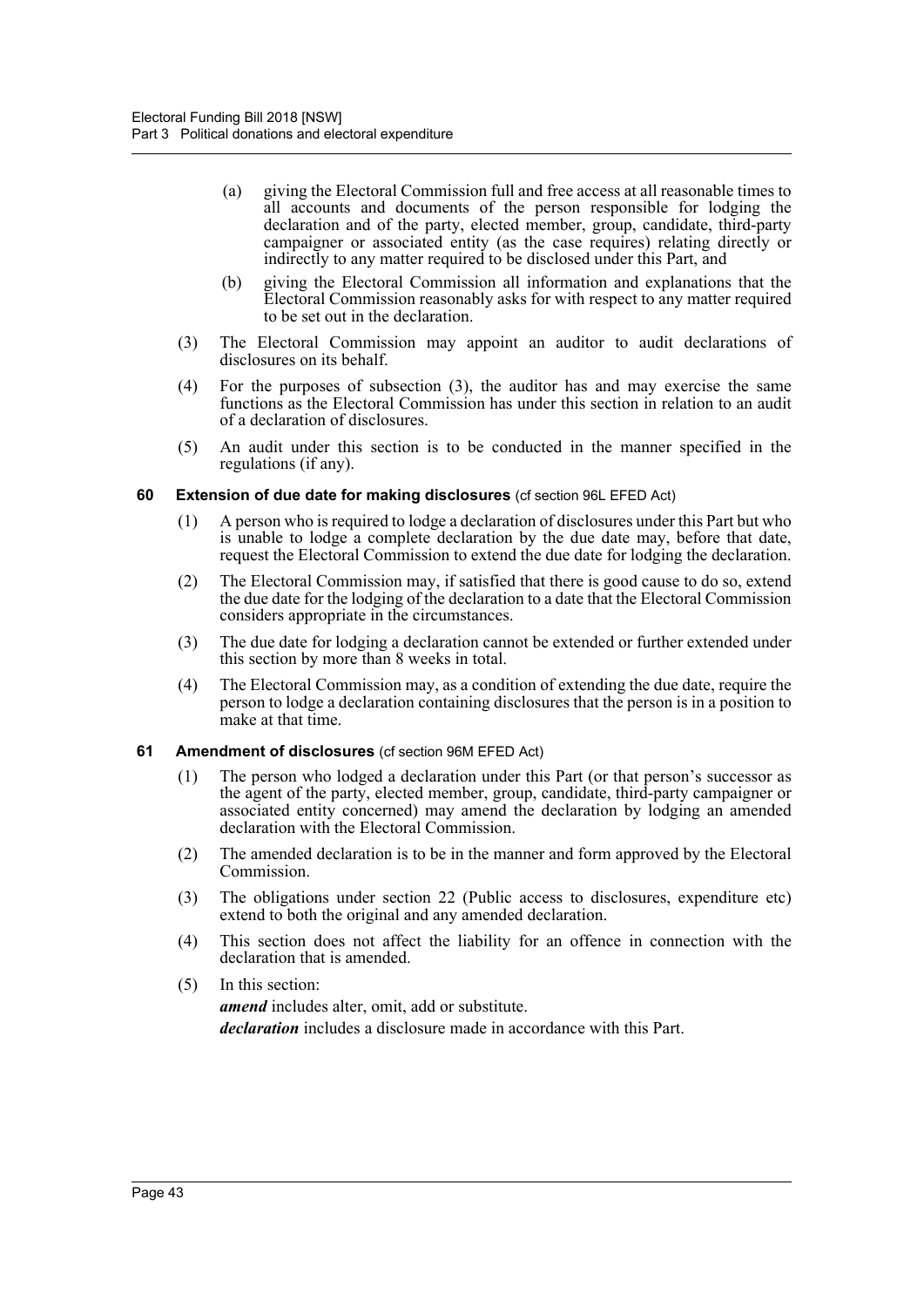# **Part 4 Public funding of State election campaigns**

(cf Part 5 EFED Act)

## **Division 1 Preliminary** (cf Division 1, Part 5 EFED Act)

### **62 Application to State elections only** (cf section 54A EFED Act)

- (1) This Part does not apply in relation to local government elections.
- (2) Accordingly, a reference in this Part to an election is a reference to a State election.

## **63 Definition**

## In this Part:

## *actual campaign expenditure*:

- (a) of a party or candidate in relation to a State general election—means the total actual electoral expenditure incurred by the party or candidate in connection with a State election during the period from and including 1 July preceding the election to the end of the election day for the election (and in the case of expenditure from and including 1 October preceding the election, being expenditure that is within the applicable campaign expenditure cap for the party or candidate), and
- (b) of a candidate in relation to a by-election for the Assembly—means the total actual electoral expenditure incurred by the candidate in connection with the by-election during the 3-month period preceding the election day for the by-election.

### **64 Meaning of electoral expenditure for a State election** (cf section 55 EFED Act)

- (1) For the purposes of this Part, electoral expenditure for a State election is electoral expenditure incurred during the capped State expenditure period for the election.
- (2) The decision of the Electoral Commission as to whether any expenditure is or is not electoral expenditure in accordance with this Act, the regulations and the guidelines determined under section 152 is final.
- (3) The Auditor-General or an auditor is, for the purposes of this Act, entitled to rely on any such decision of the Electoral Commission.

## **Division 2 Public funding for electoral expenditure of parties and candidates** (cf Division 2, Part 5 EFED Act)

**Note.** The dollar amounts set out in this Division are the amounts specified for the 2015 State general election (see the sections 103C and 103D of the *Election Funding, Expenditure and Disclosures Act 1981*). These dollar amounts are to be adjusted for inflation for the 2019 State general election by Schedule 1.

### **65 Establishment of Election Campaigns Fund** (cf section 56 EFED Act)

- (1) There is to be an Election Campaigns Fund to be kept by the Electoral Commission in respect of State elections.
- (2) Payments from the Election Campaigns Fund are to be distributed in accordance with this Part.

### **66 Registered parties eligible for public funding of election campaigns**

(cf section 57 EFED Act)

(1) Parties are, subject to and in accordance with this Act, eligible for payments from the Election Campaigns Fund in respect of a State election (other than a by-election for the Assembly).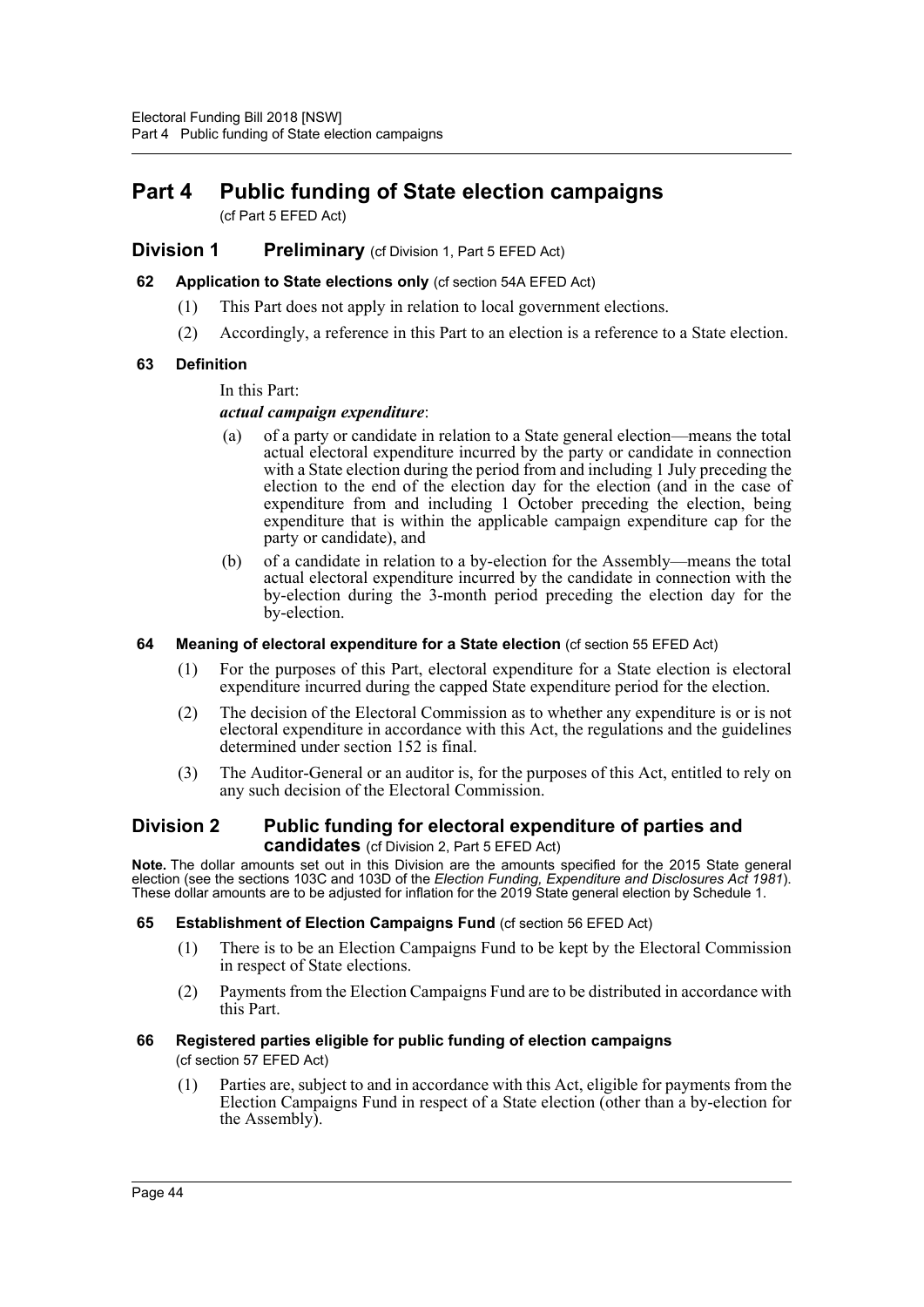- (2) A party is eligible for payments from the Election Campaigns Fund in respect of any such State election if:
	- (a) it is a registered party on the election day for the State election, and
	- (b) it endorses candidates who are duly nominated for the State election and the Electoral Commission is satisfied that the candidates claim to be endorsed by the party, and
	- (c) it satisfies at least one of the party eligibility criteria.
- (3) The party eligibility criteria are as follows:
	- (a) in the case of an Assembly general election—the total number of first preference votes received by all those candidates endorsed by a party is at least 4% of the total number of first preference votes in all electoral districts in which the candidates were duly nominated for election,
	- (b) in the case of a periodic Council election—the total number of first preference votes received by all those candidates endorsed by a party (and by all other candidates included in the same group) is at least 4% of the total number of first preference votes in that election,
	- (c) in the case of any election—at least one of those candidates endorsed by a party is elected at the State election.

## **67 Amount of public funding for eligible parties** (cf sections 58 and 103C EFED Act)

- (1) The amount to be distributed from the Election Campaigns Fund to a party eligible for payments from the Fund in respect of a State election is (subject to subsection (2)):
	- (a) \$4 for each first preference vote received by an endorsed candidate of the party in the Assembly general election and \$3 for each first preference vote received by an endorsed candidate of the party in the periodic Council election, or
	- (b) the total amount of the actual campaign expenditure of the party and of those endorsed candidates of the party,

whichever is the lesser.

- (2) If a party is under section 66 eligible for payments from the Election Campaigns Fund because it meets the eligibility criteria in the periodic Council election but not the Assembly general election:
	- (a) in the case of a party that had 10 or more endorsed candidates in the Assembly general election—the amount under subsection  $(1)$  (a) is to include \$4 for each first preference vote in relation to the Assembly general election (in addition to \$3 for each first preference vote in relation to the periodic Council election), or
	- (b) in any other case—the amount under subsection (1) (a) is to be calculated at the rate of \$4.50 (instead of \$3) for each first preference vote in relation to the periodic Council election (and by excluding any votes received in the Assembly general election).
- (3) Each of the amounts referred to in subsections (1) and (2) is an adjustable amount that is to be adjusted for inflation as provided by Schedule 1.
- **68 Candidates eligible for public funding of election campaigns** (cf section 59 EFED Act)
	- (1) Candidates are, subject to and in accordance with this Act, eligible for payments from the Election Campaigns Fund in respect of a State election.
	- (2) A candidate who is duly nominated for a State election is eligible for payments from the Election Campaigns Fund in respect of the election if: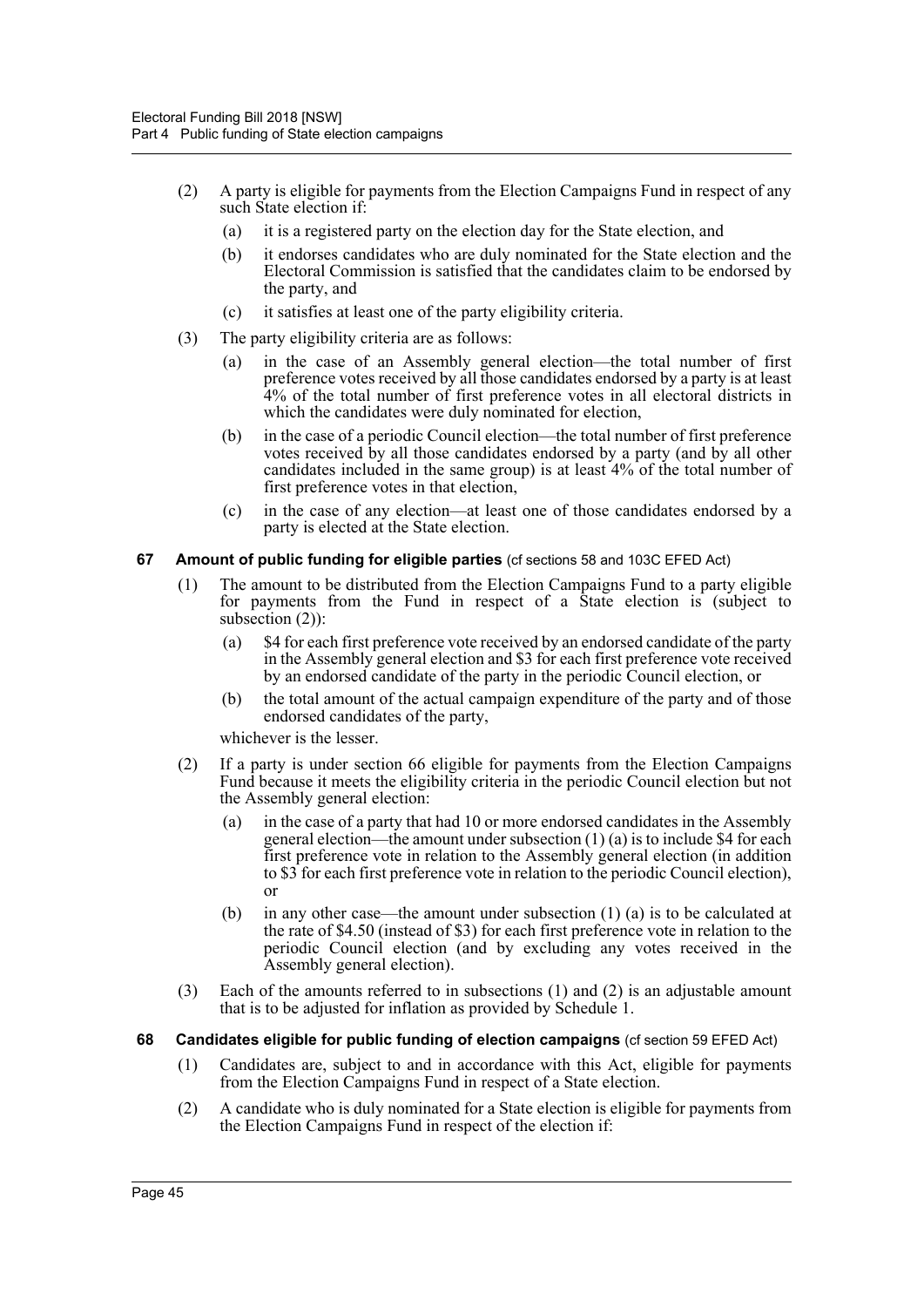- (a) the candidate is registered in the Register of Candidates for the election on the election day for the election, and
- (b) in the case of a candidate for a periodic Council election, the candidate was not included in a group, or was included in a group none of whose members were endorsed by a party, and
- (c) the candidate satisfies at least one of the candidate eligibility criteria.
- (3) The candidate eligibility criteria are as follows:
	- (a) in the case of an Assembly general election or by-election for the Assembly the candidate is elected or the total number of first preference votes received by the candidate is at least 4% of the total number of first preference votes in the electoral district in which the candidate was duly nominated for election,
	- (b) in the case of a periodic Council election—the candidate is elected or the total number of first preference votes received by the candidate (and, if included in a group, by all other candidates included in the same group) is at least 4% of the total number of first preference votes in the election.

#### **69 Amount of public funding for eligible independent candidates (or eligible candidates of parties not eligible for public campaign funding)** (cf sections 60 and 103D EFED Act)

- (1) This section applies in relation to candidates who are (under section 68) eligible for payments from the Election Campaigns Fund, other than endorsed candidates of a party excluded by section 70.
- (2) The amount to be distributed from the Election Campaigns Fund to any such candidate is:
	- (a) \$4 for each first preference vote received in the Assembly general election by any such candidate in that election or \$4.50 for each first preference vote received in the periodic Council election by any such candidate in that election, or
	- (b) the total amount of the actual campaign expenditure of the candidate,
	- whichever is the lesser.
- (3) Each of the amounts referred to in subsection (2) is an adjustable amount that is to be adjusted for inflation as provided by Schedule 1.

#### **70 No public campaign funding for endorsed candidates of eligible parties**  (cf section 103E EFED Act)

- (1) This section applies in relation to candidates who are duly nominated for a State general election and who are endorsed by a party that is eligible for payments from the Election Campaigns Fund under section 66.
- (2) Payments from the Election Campaigns Fund are not to be made to any such candidate in respect of such a State general election.
- (3) Despite subsection (2), a party may direct in writing that a part of the amount that is to be distributed to the party under section 67 be paid to any such candidate.
- (4) This section applies despite section 68.

### **71 Payments to parties endorsing the same candidate or group** (cf section 62 EFED Act)

(1) If the Electoral Commission is satisfied that 2 or more registered parties endorse the same candidate or same group of candidates for a State election and that the candidate or candidates each claim to be endorsed by those parties: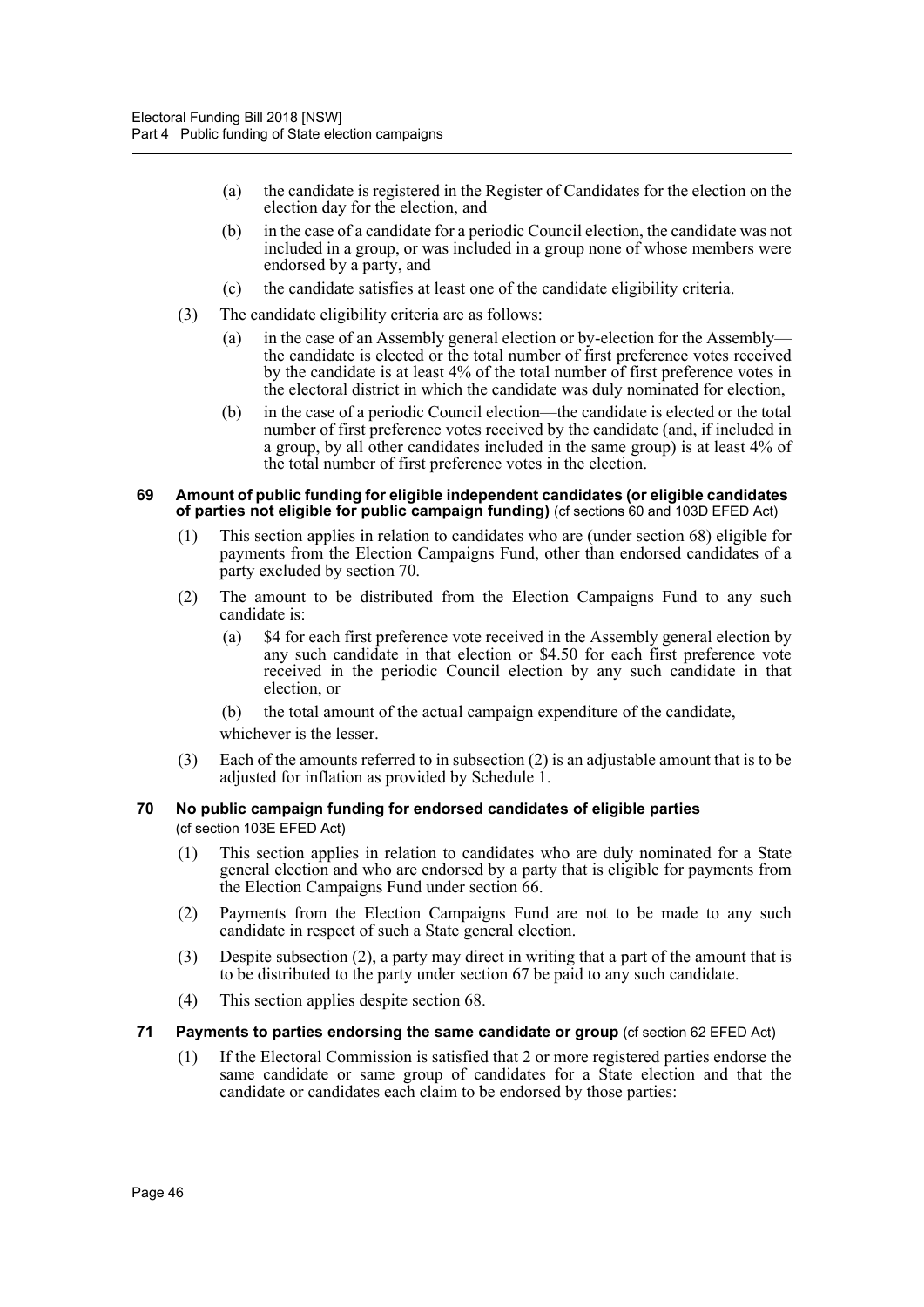- (a) those parties are taken, for the purposes of this Part, to constitute one registered party instead of 2 or more registered parties in relation to the candidate or candidates at that election, and
- (b) the amount that would otherwise be payable from the Election Campaigns Fund to that one registered party in respect of the election is payable instead to those 2 or more registered parties as shared funding.
- (2) An amount payable to 2 or more parties as shared funding is payable to them:
	- (a) in equal shares, or
	- (b) in such other shares as the party agents of those parties agree on and as are specified in a direction in writing (a *shared funding direction*) signed by them and served on the Electoral Commission.
- (3) If a registered party would, but for this subsection, be entitled to be paid 2 or more amounts by virtue of subsection (1), the party is entitled to be paid only one of those amounts, being the largest amount.
- (4) A shared funding direction remains effective until revoked by the party agents of the parties concerned and notice in writing of the revocation is served on the Electoral Commission.
- **72 Entitlements to advance payments** (cf section 63 EFED Act)
	- (1) A registered party is, subject to and in accordance with this Act, eligible for an advance payment from the Election Campaigns Fund for electoral expenditure incurred in connection with a general election of an amount determined in accordance with subsection (2).
	- (2) The amount payable, by way of advance payment, is an amount equal to 50% of the total amount to which the party was entitled under this Part in respect of the previous general election.
	- (3) The amount payable by way of an advance payment under this section may be paid, as a lump sum or by way of instalments, at any time after the commencement of the capped State expenditure period for the election.
	- (4) Any amount paid to a party by way of advance payment under this section in respect of a general election is to be deducted from the amount payable under this Part to the party from the Election Campaigns Fund in respect of that general election.
	- (5) If a party receives amounts by way of advance payment under this section in respect of a general election in excess of the amount (if any) to which it becomes entitled under this Part from the Election Campaigns Fund in respect of that general election, the amount of the excess must be repaid to the Electoral Commission within 60 days after the day for the return of the writs for that general election.
	- (6) Any amount received by a party by way of advance payment under this section in respect of a general election must be repaid, on demand by the Electoral Commission, to the Electoral Commission if:
		- (a) the party does not contest the general election, or
		- (b) before the election day for the general election, the party ceases to operate or be registered or it has been, or is being, dissolved or wound up.
	- (7) Any amount required to be repaid under this section may be recovered by the Electoral Commission as a debt in any court of competent jurisdiction.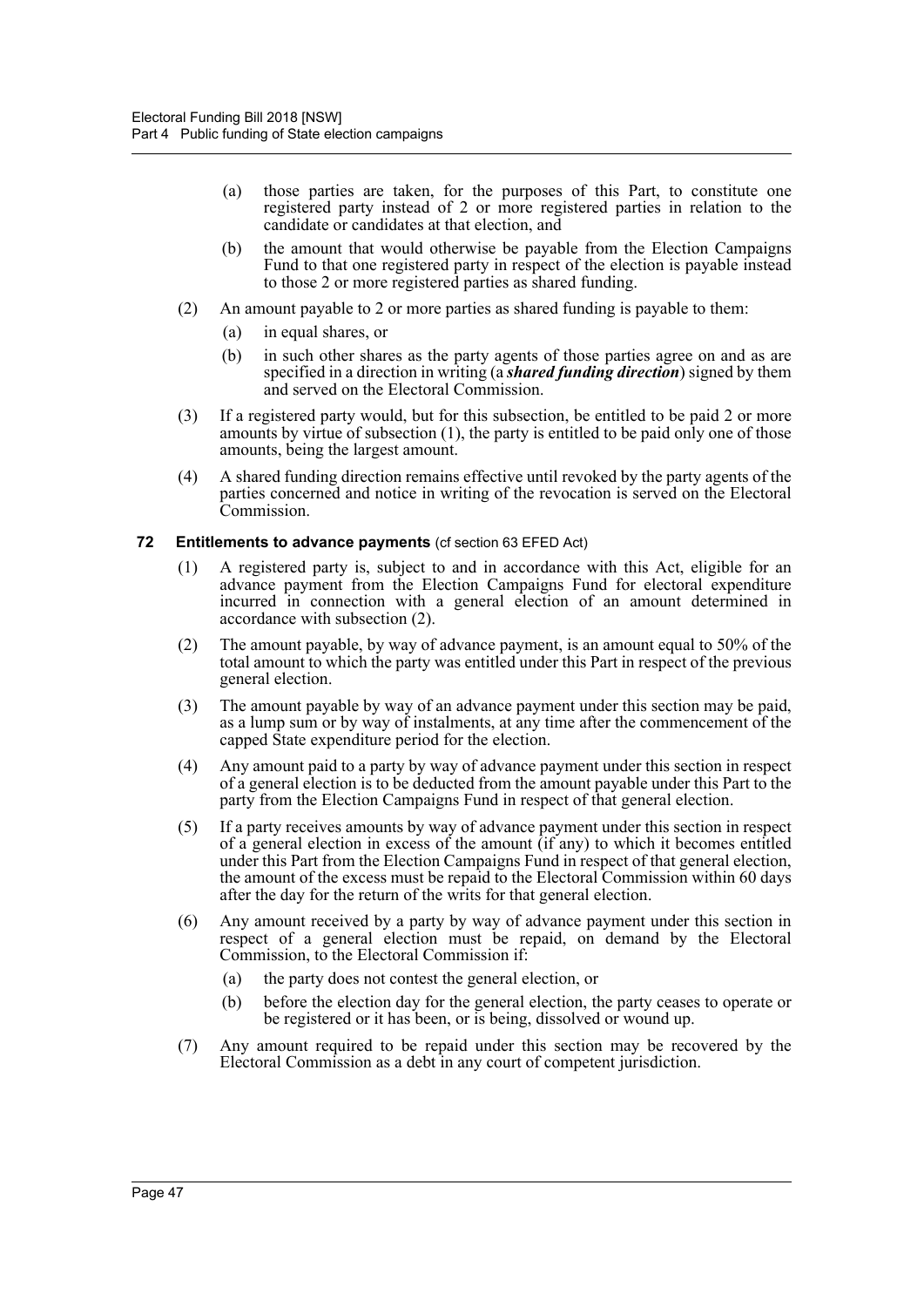## **Division 3 General provisions relating to funding**

(cf Division 3, Part 5 EFED Act)

- **73 Claims for, and approvals of, payments** (cf section 64 EFED Act)
	- (1) A claim for payment under this Part (other than an advance payment) in respect of a State election must be lodged with the Electoral Commission before the expiration of 120 days after the day for the return of the writs for the election. **Note.** Section 153 authorises the Electoral Commission to extend the time for lodging a claim for payment.
	- (2) Subject to this Act, the Electoral Commission must:
		- (a) approve the making of the payment under this Part if:
			- (i) a claim for the payment is made by the party or party agent for the party, or by the candidate, in the manner and form approved by the Electoral Commission, and
			- (ii) the Electoral Commission is satisfied that the party or candidate is eligible for the payment, or
		- (b) refuse to approve the making of the payment under this Part to the extent that the payment would exceed the amount of electoral expenditure for which payment may be made under this Part.
	- (3) In assessing a claim for payment under this Part, the Electoral Commission may require the applicant to provide the Electoral Commission with further or other information relative to the assessment.
	- (4) If the Electoral Commission is satisfied that it is proper to do so, it may disallow, wholly or in part, any items of expenditure covered by a claim under this Part.

### **74 Electoral Commission may audit claims** (cf section 65 EFED Act)

- (1) The Electoral Commission may audit claims under this Part.
- (2) A party agent, party or candidate must assist the Electoral Commission by:
	- (a) giving the Electoral Commission full and free access at all reasonable times to all accounts, records, documents and papers of the agent by whom the claim is to be lodged, and of the party or candidate, as the case may require, relating directly or indirectly to the expenditure referred to in the claim, and
	- (b) giving the Electoral Commission all information and explanations that the Electoral Commission reasonably asks for with respect to the expenditure referred to in the claim.

Maximum penalty: 100 penalty units.

- (3) The Electoral Commission may appoint an auditor to audit claims under this Part.
- (4) For the purposes of subsection (3), the auditor has and may exercise the same functions as the Electoral Commission has under this section in relation to an audit of claims under this Part.
- (5) An audit under this section is to be conducted in the manner specified in the regulations (if any).

### **75 Expenditure to be vouched for** (cf section 66 EFED Act)

A claim under this Part is not validly lodged with the Electoral Commission unless all expenditure specified in the claim is vouched for in the manner prescribed by the regulations.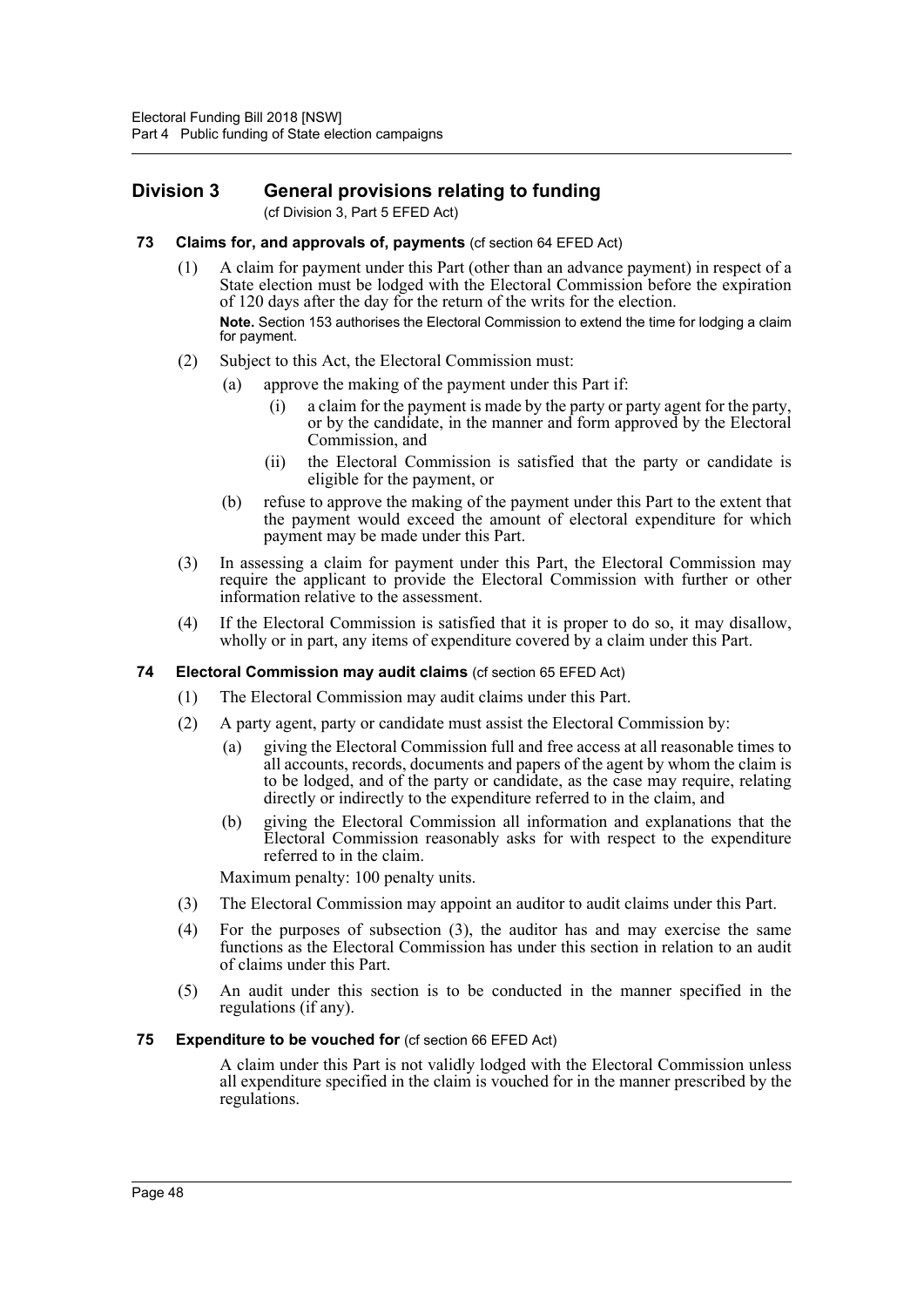### **76 Making of payments** (cf section 68 EFED Act)

- (1) Subject to this Act, a payment to be made to a party or candidate under this Part is to be made to the party or party agent of the party or to the candidate (as the case requires).
- (2) The Electoral Commission may instead, if it thinks it proper to do so in the circumstances, direct that the whole or any part of a payment under this Part be made to a specified account with a financial institution established for or in trust for a party, for the members of a party or for a candidate.
- (3) Despite subsections (1) and (2), payments to be made to a candidate are required to be paid into the campaign account of the candidate if such an account is required to be kept under Division 5 of Part 3.
- (4) Subject to and in accordance with the regulations, the Electoral Commission may, if it thinks it proper to do so in the circumstances, direct that the whole or any part of a payment under this Part be made to a person, body or organisation other than the party or party agent referred to in subsection (1).
- (5) Except as prescribed by the regulations, details of any direction under subsection (4) are to be included in the report of the Electoral Commission under section 154 for the reporting period in which the direction was given.
- (6) Payments may be made under this Part to an agent subject to such reasonable conditions with respect to the disbursement of the amount paid as the Electoral Commission determines.
- (7) An agent must comply with any condition determined in accordance with subsection (6) and applicable to the agent or any of the agent's predecessors. Maximum penalty: 100 penalty units.
- (8) It is a defence to a prosecution for an offence under subsection (7) if the agent establishes that the agent did not know, and could not reasonably have known, that the condition was applicable as referred to in that subsection.
- (9) If a payment is made under this Part and the recipient is not entitled to receive the whole or any part of the amount paid, whether because of a false statement in a claim or otherwise, the amount or that part of the amount may be recovered by the Electoral Commission as a debt in any court of competent jurisdiction.
- **77 Prepayment on lodgment of claims** (cf section 69 EFED Act)
	- (1) If the Electoral Commission is unable to finalise a claim for payment lodged on behalf of a party within 14 days, the Electoral Commission is required to make a preliminary payment within that period of 14 days.
	- (2) The preliminary payment is to be of an amount equal to 90% of the total amount estimated by the Electoral Commission to be payable to the party, reduced by the amount of any advance payments made for the election concerned.
	- (3) In making an estimate under this section, the Electoral Commission may, but need not, rely on information contained in the claim lodged by the party.
	- (4) If a party receives a preliminary payment in excess of the amount (if any) to which it becomes entitled under a claim for payment, the amount of the excess must be repaid to the Electoral Commission within 60 days after the Electoral Commission notifies the party.
	- (5) The amount of any such excess may be recovered by the Electoral Commission as a debt in any court of competent jurisdiction.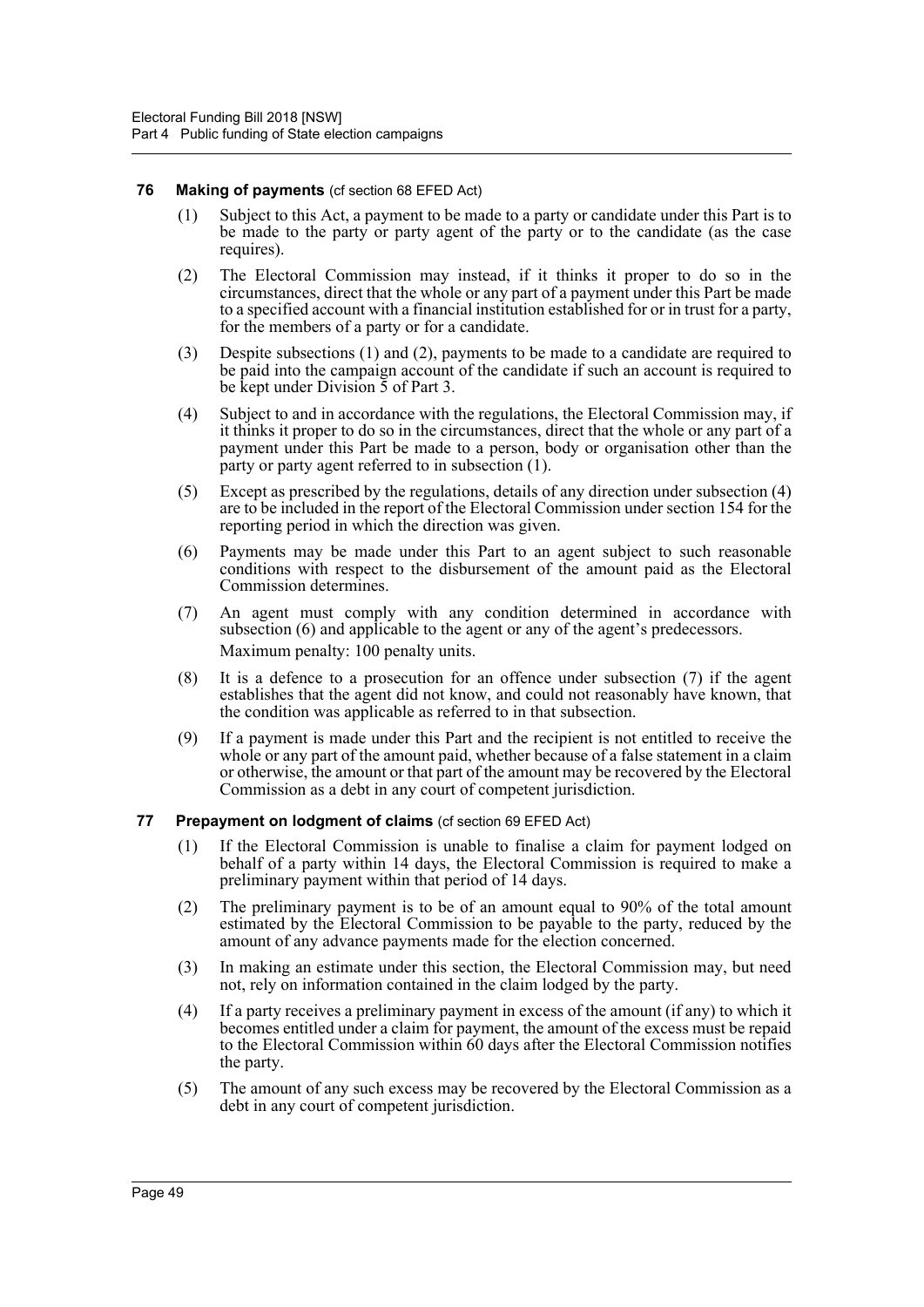### **78 Payments conditional on disclosure of political donations etc** (cf section 70 EFED Act)

- (1) A party or candidate is not eligible for any payment (other than advance payments) under this Part in respect of a general election or a by-election while any failure to lodge a declaration under Part  $3$  (Political donations and electoral expenditure) or any annual financial statements under Part 6 (Obligations of registered parties and senior office holders) for a past period continues in respect of the party or candidate (or of any group of which the candidate is a member).
- (2) If the Electoral Commission is authorised under section 58 to recover an amount from a party (or party agent of the party) or a candidate, the Electoral Commission may deduct the amount from any payment (other than an advance payment) under this Part.

### **79 Death of a candidate** (cf section 71 EFED Act)

If a candidate dies and would, but for that death, have been entitled to a payment under this Part, the Electoral Commission may make the payment to the candidate's legal personal representative or otherwise in accordance with section 76.

### **80 Deductions from payment for debts owed** (cf section 72 EFED Act)

The Electoral Commission may deduct from any payment due under this Part in respect of a party or candidate all or any overpayment or excess amount that the Electoral Commission is authorised by this Part to recover as a debt from the party or candidate.

### **81 Special provisions relating to groups** (cf section 73 EFED Act)

- (1) If there is an alteration in the composition of a group at a periodic Council election and the Electoral Commission is satisfied that the identity of the group is substantially unaltered, payments may be made under this Part as if its composition had not altered.
- (2) A reference in this Part to the party agent of a candidate or to the campaign account of a candidate is (if a candidate at a periodic Council election) a reference to the party agent or campaign account of the group.

## **82 Public access to claims and related documents** (cf section 74 EFED Act)

- (1) The Electoral Commission must keep a copy of each claim made for a payment under this Part lodged with the Electoral Commission, together with any documents relating to the assessment of the claim by the Electoral Commission, for at least 6 years after the election day for the election to which it or they relate.
- (2) The Electoral Commission:
	- (a) must publish a copy of any claim referred to in subsection (1) on its website, and
	- (b) may, on application, provide copies of or extracts from any other document relating to the assessment of such a claim by the Electoral Commission for public inspection.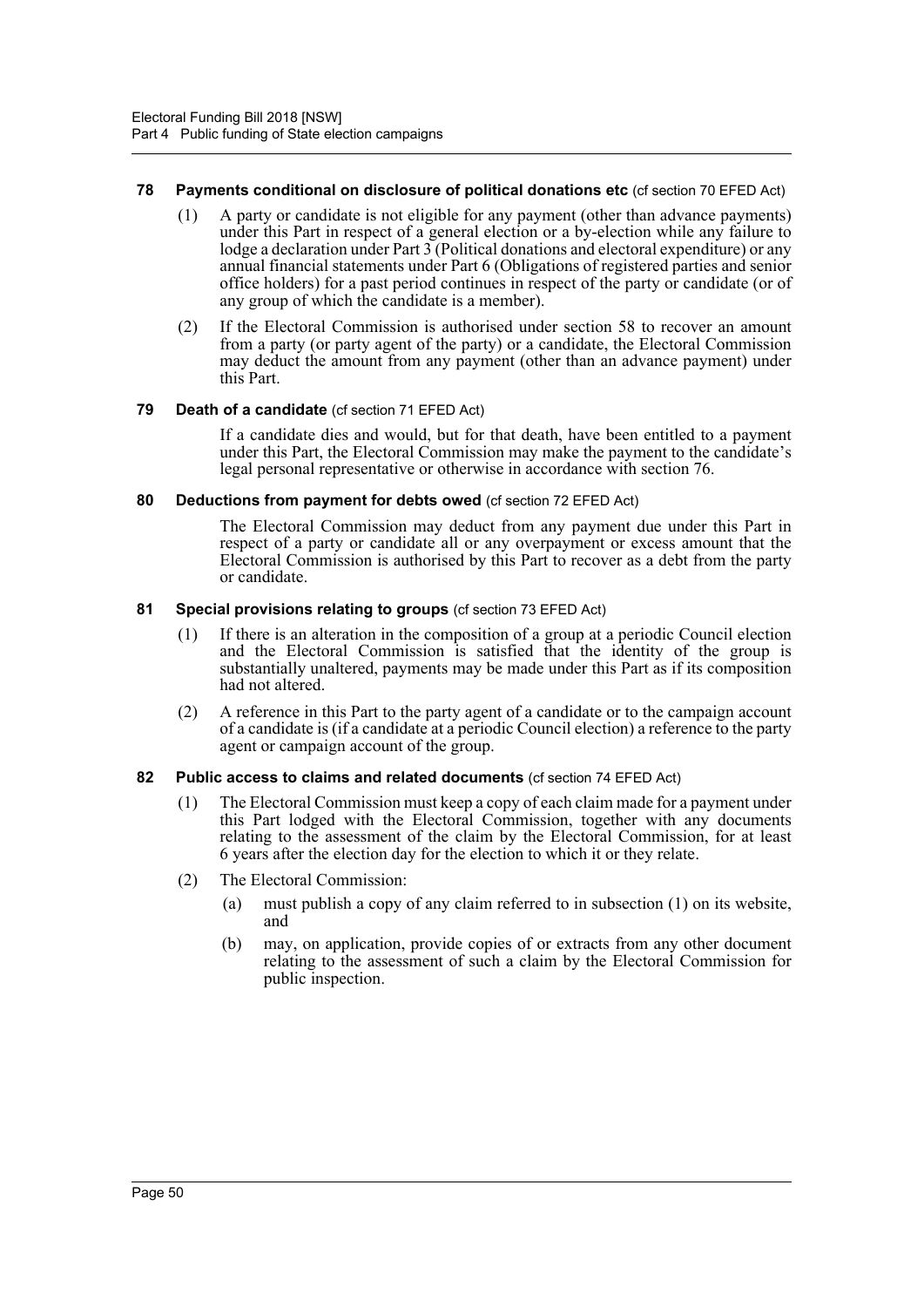## **Part 5 Administrative and New Party policy development funding** (cf Part 6A EFED Act)

## **Division 1 Preliminary** (cf Division 1, Part 6A EFED Act)

### **83 Application to State members and parties only** (cf section 97A EFED Act)

- (1) This Part does not apply in relation to councillors.
- (2) Accordingly, a reference in this Part to an elected member (or a party with endorsed elected members) or to an election is a reference that relates to a member of either House of Parliament or to a State election.

### **84 Administrative expenditure—payments from Administration Fund**  (cf section 97B EFED Act)

- (1) For the purposes of Division 2, a reference to administrative expenditure is a reference to expenditure for administrative and operating expenses and:
	- (a) includes a reference to the following:
		- (i) expenditure for the administration or management of the activities of the eligible party or elected member,
		- (ii) expenditure for conferences, seminars, meetings or similar functions at which the policies of the eligible party or elected member are discussed or formulated,
		- (iii) expenditure on providing information to the public or a section of the public about the eligible party or elected member,
		- (iv) expenditure on providing information to members and supporters of the eligible party or elected member,
		- (v) expenditure in respect of the audit of the financial accounts of the eligible party or elected member,
		- (vi) expenditure on equipment and training to ensure compliance by the eligible party, elected members or endorsed candidates of the eligible party with the obligations under this Act,
		- (vii) expenditure on the reasonable remuneration of staff engaged in the above activities for the eligible party or elected member (being the proportion of that remuneration that relates to the time spent on those activities),
		- (viii) reasonable expenditure on equipment or vehicles used for the purposes of the above activities (being the proportion of the cost of their acquisition and operation that relates to the use of the equipment or vehicles for those activities),
		- (ix) expenditure on office accommodation for the above staff and equipment,
		- (x) expenditure on interest payments on loans, but
	- (b) does not include a reference to the following:
		- (i) electoral expenditure,
		- (ii) expenditure for which a member may claim a parliamentary allowance as a member,
		- (iii) expenditure incurred substantially in respect of operations or activities that relate to the election of members to a Parliament other than the NSW Parliament,
		- (iv) expenditure prescribed by the regulations.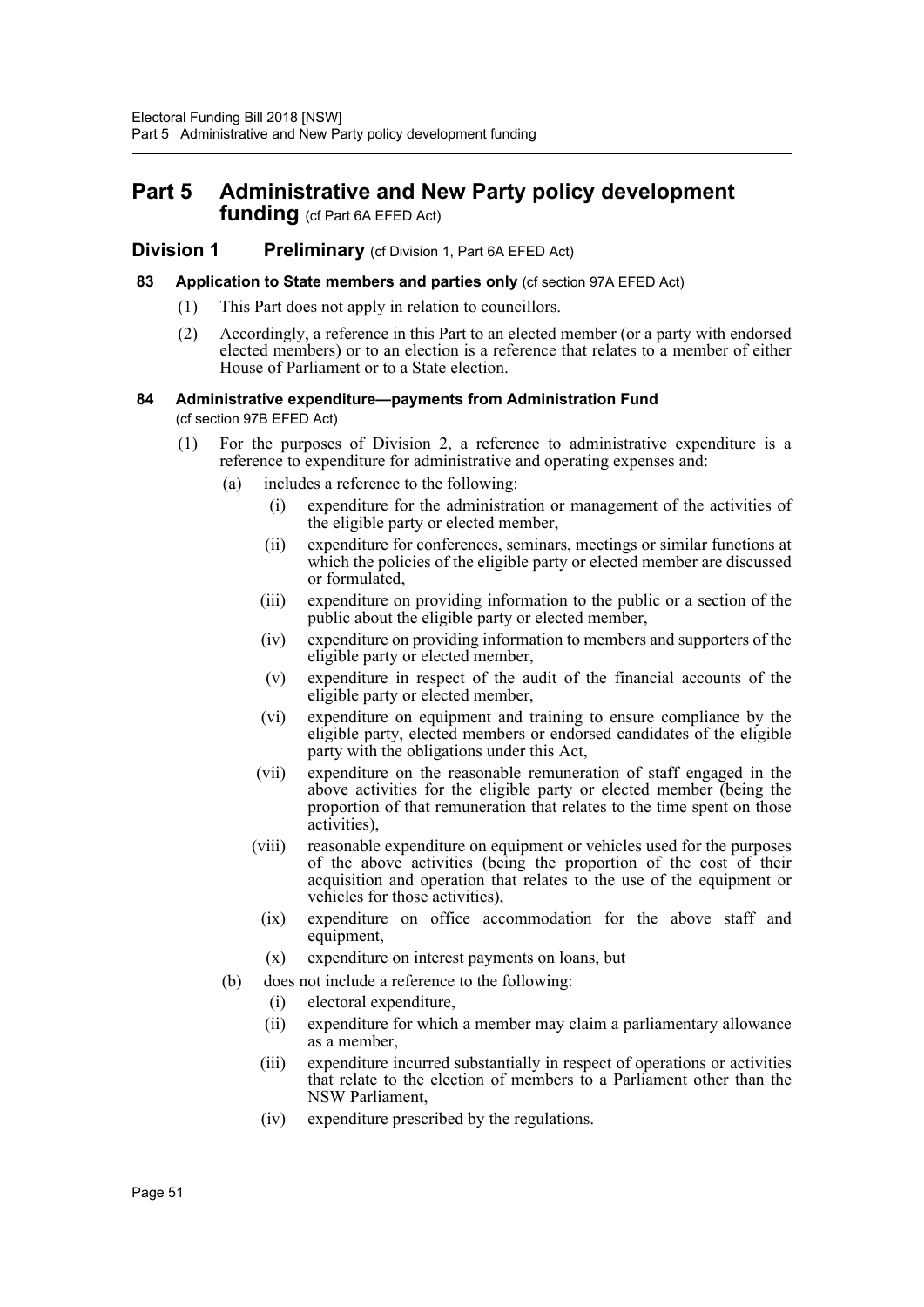(2) The decision of the Electoral Commission as to whether any expenditure is or is not administrative expenditure in accordance with this Act, the regulations and the guidelines determined under section 152 is final. The Auditor-General or an auditor is, for the purposes of this Act, entitled to rely on any such decision of the Electoral Commission.

### **85 Policy development expenditure—payments from New Parties Fund** (cf section 97C EFED Act)

- (1) For the purposes of Division 3, a reference to policy development expenditure:
	- (a) includes a reference to the following:
		- (i) expenditure for providing information to the public or a section of the public about the eligible party,
		- (ii) expenditure for conferences, seminars, meetings or similar functions at which the policies of the eligible party are discussed or formulated,
		- (iii) expenditure on providing information to members and supporters of the eligible party,
		- (iv) expenditure in respect of the audit of the financial accounts of the eligible party,
		- (v) expenditure on the reasonable remuneration of staff engaged in the above activities for the eligible party (being the proportion of that remuneration that relates to the time spent on those activities),
		- (vi) reasonable expenditure on equipment or vehicles used for the purposes of the above activities (being the proportion of the cost of their acquisition and operation that relates to the use of the equipment or vehicles for those activities),
		- (vii) expenditure on office accommodation for the above staff and equipment,
		- (viii) expenditure on interest payments on loans,
		- (ix) electoral expenditure incurred during a capped State expenditure period, but
	- (b) does not include a reference to the following:
		- (i) electoral expenditure incurred outside a capped State expenditure period,
		- (ii) expenditure incurred substantially in respect of activities that relate to the election of members to a Parliament other than the NSW Parliament,
		- (iii) expenditure prescribed by the regulations.
- (2) The decision of the Electoral Commission as to whether any expenditure is or is not policy development expenditure in accordance with this Act, the regulations and the guidelines determined under section 152 is final. The Auditor-General or an auditor is, for the purposes of this Act, entitled to rely on any such decision of the Electoral Commission.

## **Division 2 Administrative funding for parties and independent members** (cf Division 2, Part 6A EFED Act)

**Note.** The dollar amounts set out in this Division (other than section 87) are the equivalent of the adjusted amounts for the calendar year beginning 1 January 2018 set out in the *Election Funding, Expenditure and Disclosures (Adjustable Amounts) Notice* under the *Election Funding, Expenditure and Disclosures Act 1981*. The dollar amounts in section 87 have been increased as compared to the amounts that would have been payable under the *Election Funding, Expenditure and Disclosures Act 1981*.

The amounts have been expressed as quarterly amounts instead of annual amounts.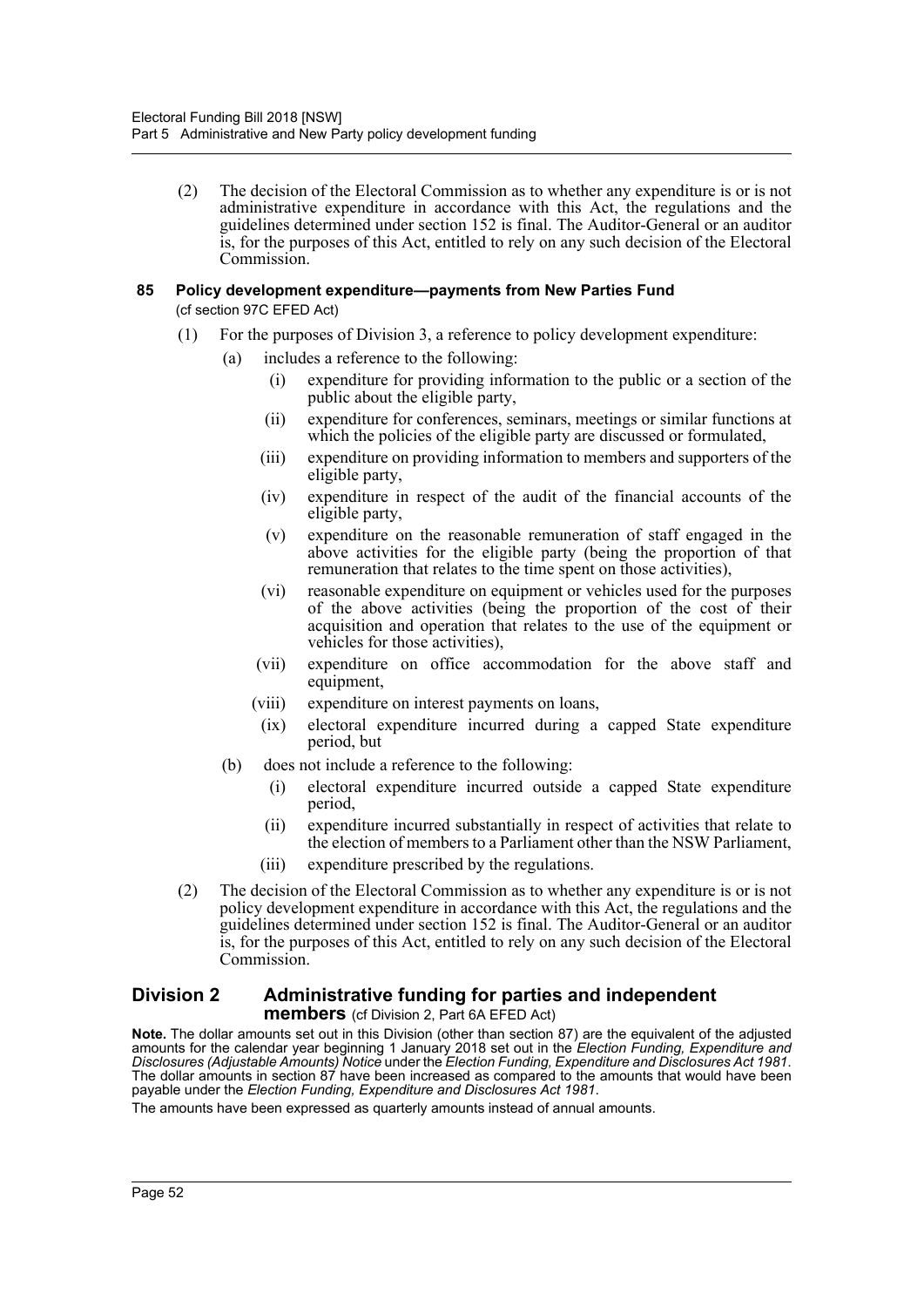## **86 Establishment of Administration Fund** (cf section 97D EFED Act)

- (1) There is to be an Administration Fund to be kept by the Electoral Commission in respect of parties and elected members.
- (2) Payments from the Administration Fund are to be distributed in accordance with this Division.

### **87 Public funding of eligible parties for administrative expenditure**  (cf section 97E EFED Act)

- (1) Parties are, subject to and in accordance with this Act, eligible for quarterly payments from the Administration Fund.
- (2) A party is eligible for payments from the Administration Fund if:
	- (a) it was a registered party on the election day for the previous State election and continues to be a registered party on the date that the entitlement for a quarterly payment is determined under this Division, and
	- (b) candidates endorsed by the party were elected at a State election (including at a joint sitting to fill a vacancy in the Council) and the Electoral Commission is satisfied that the elected members claimed to be endorsed by the party, and
	- (c) the Electoral Commission is satisfied that the elected members continue to be members or representatives of the party on the date that the entitlement for a quarterly payment is determined under this Division.
- (3) The quarterly amount to be distributed from the Administration Fund to any such eligible party is the amount of actual administrative expenditure incurred by or on behalf of the party during the quarter to which the payment relates, but not exceeding:
	- (a) \$87,500 if there is only one elected member endorsed by the party, or
	- (b) \$150,000 if there are only 2 elected members endorsed by the party, or
	- (c) \$187,500 if there are only 3 elected members endorsed by the party, or
	- (d) \$187,500 if there are more than 3 elected members endorsed by the party plus \$30,000 for each such member in excess of 3 up to a maximum of 22 members in excess of 3.
- (4) The number of endorsed elected members of a party in relation to any quarterly payment is to be determined as at the date that the entitlement for a quarterly payment is determined under this Division.
- (5) Each of the amounts referred to in subsection (3) is an adjustable amount that is to be adjusted for inflation as provided by Schedule 1.

## **88 Public funding of independent members for administrative expenditure**  (cf section 97F EFED Act)

- (1) Elected members are, subject to and in accordance with this Act, eligible for quarterly payments from the Administration Fund.
- (2) An elected member is eligible for payments from the Administration Fund if:
	- (a) the elected member was not an endorsed candidate of any party at the State election at which the member was elected, and
	- (b) the Electoral Commission is satisfied that the elected member is not a member or representative of any party on the date that the entitlement for a quarterly payment is determined under this Division.
- (3) The quarterly amount to be distributed from the Administration Fund to any such eligible elected member is the amount of actual administrative expenditure incurred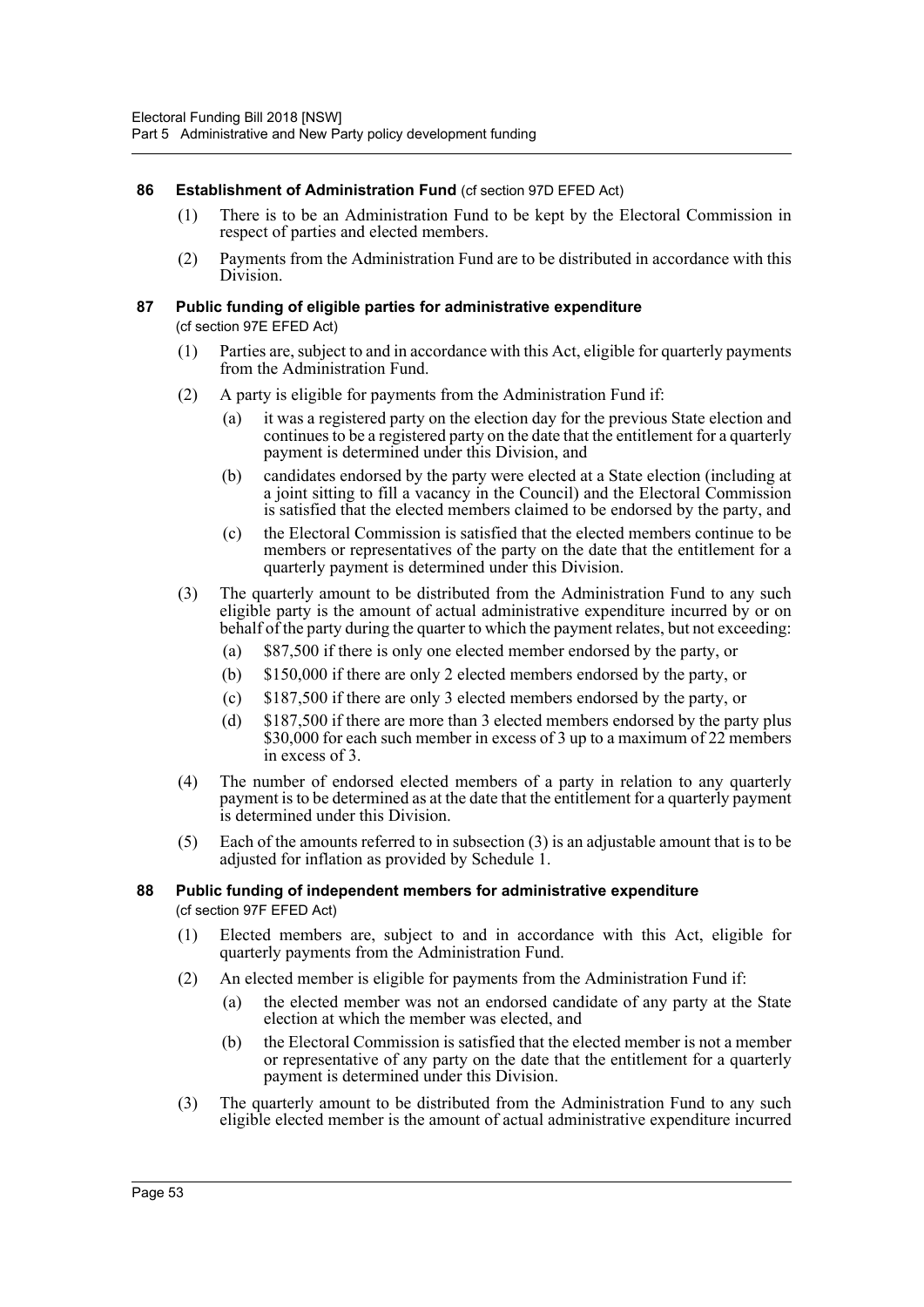by or on behalf of the elected member during the quarter to which the payment relates, but not exceeding \$56,450.

(4) The amount referred to in subsection (3) is an adjustable amount that is to be adjusted for inflation as provided by Schedule 1.

### **89 Parties with the same endorsed elected members** (cf section 97G EFED Act)

- (1) If the Electoral Commission is satisfied that 2 or more registered parties endorsed the same elected members for the State election at which the members were elected and that the members each claim to be endorsed by those parties:
	- (a) those parties are taken, for the purposes of this Division, to constitute one registered party instead of 2 or more registered parties in relation to those elected members, and
	- (b) the amount that would otherwise be payable from the Administration Fund to that one registered party in respect of the members for the election is payable instead to those 2 or more registered parties as shared funding.
- (2) An amount payable to 2 or more parties as shared funding is payable to them:
	- (a) in equal shares, or
	- (b) in such other shares as the party agents of those parties agree on and as are specified in a direction in writing (a *shared funding direction*) signed by them and served on the Electoral Commission.
- (3) If a registered party would, but for this subsection, be entitled to be paid 2 or more amounts by virtue of subsection (1), the party is entitled to be paid only one of those amounts, being the largest amount.
- (4) A shared funding direction remains effective until revoked by the party agents of the parties concerned and notice in writing of the revocation is served on the Electoral Commission.

## **90 Provisions relating to quarterly payments** (cf section 97GA EFED Act)

- (1) For the purposes of this Division, if actual administrative expenditure is incurred by or on behalf of a party or elected member in a quarter in excess of the amount (if any) to which the party or elected member is eligible under section 87 or 88 in respect of that quarter, the amount of the excess may be carried over to a subsequent quarter in the same calendar year and is to be taken to be actual administrative expenditure incurred in that subsequent quarter.
- (2) If a party or elected member receives amounts by way of quarterly payment in excess of the amount (if any) to which the party or elected member becomes eligible under section 87 or 88 in respect of that quarter, the amount of the excess must be repaid to the Electoral Commission within 60 days after the party or elected member (or agent of the party or elected member) receives notice in writing from the Electoral Commission of the amount of the excess payment.
- (3) All amounts received by a party or elected member by way of quarterly payments must be repaid, on demand by the Electoral Commission, to the Electoral Commission if the party or elected member is not eligible under section 87 or 88 for a quarterly payment from the Administration Fund in relation to that quarter.

## **91 Quarterly advance payments** (cf section 97GB EFED Act)

(1) A party or elected member is, subject to and in accordance with this Act, eligible for a quarterly advance payment from the Administration Fund in respect of each quarter (a *relevant quarter*) of an amount determined in accordance with this section.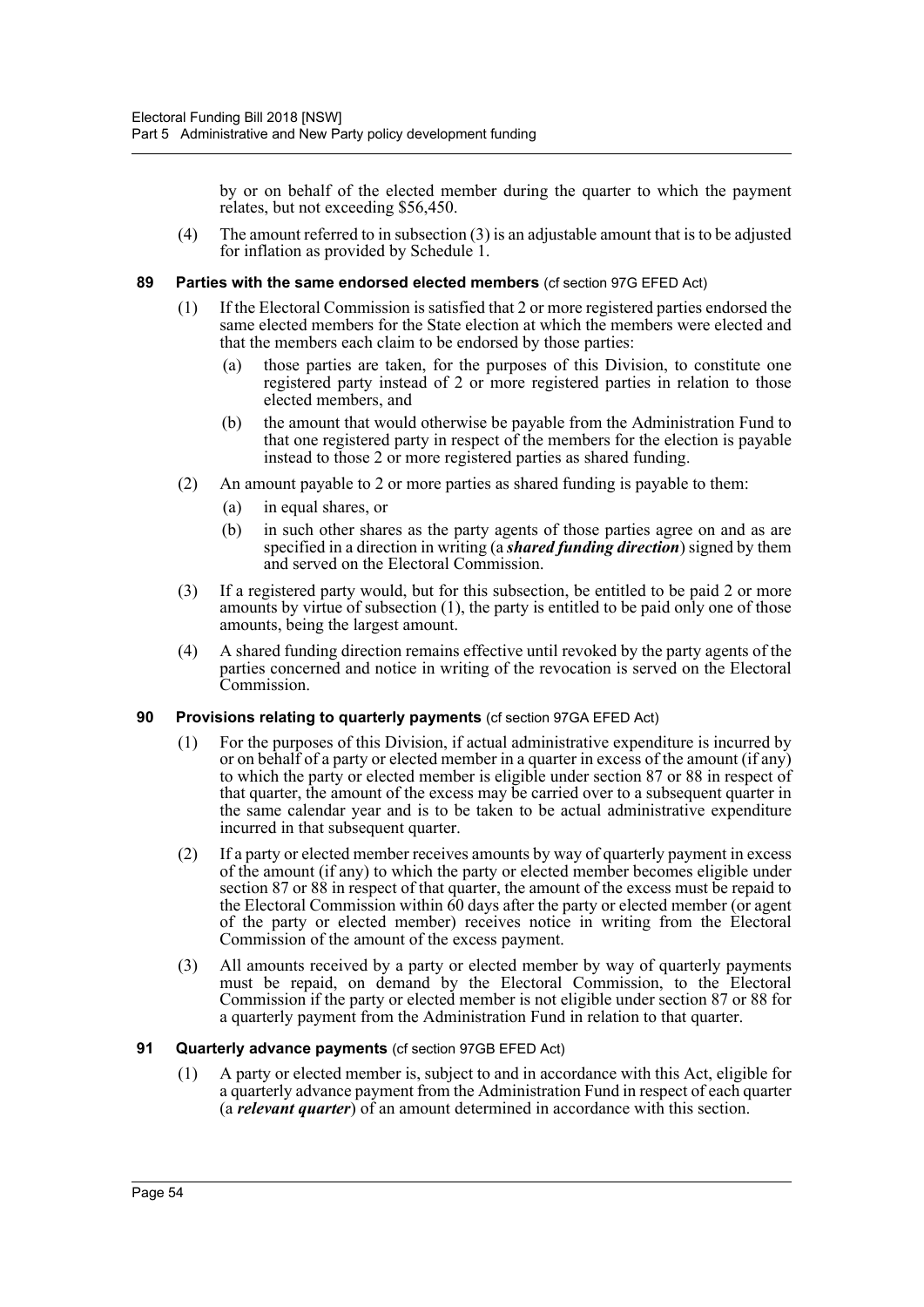- (2) The amount payable, by way of a quarterly advance payment in respect of a relevant quarter, is payable at the beginning of the relevant quarter and is an amount equal to 50% of the total amount to which the party or elected member would be entitled under section 90 in respect of that relevant quarter.
- (3) The amount is to be determined on the assumption that:
	- (a) in the case of a party, the number of elected members endorsed by the party at the end of the quarter will be the same as the number of elected members endorsed by the party at the date on which the claim for the quarterly advance payment is determined, and
	- (b) in the case of a person who is an elected member, the person will continue to be an elected member at the end of the quarter,

and on the assumption that the party or elected member will incur in the quarter the maximum amount that can be payable to the party or member from the Administration Fund for the quarter based on those assumptions.

- (4) Any amount paid to a party or elected member by way of a quarterly advance payment under this section in respect of a relevant quarter is to be deducted from any amount payable under section 90 to the party or elected member from the Administration Fund in respect of that quarter.
- (5) If a party or elected member receives amounts by way of a quarterly advance payment under this section in respect of a relevant quarter in excess of the amount (if any) to which the party or member becomes entitled under section 90 from the Administration Fund in respect of that quarter, the amount of the excess must be deducted from any amount payable in respect of the next quarter under section 90.
- (6) Any quarterly advance payment that is in excess of the amount payable to the party or elected member under this Part in respect of the quarter is to be repaid within 60 days after the Electoral Commission notifies the party or elected member that the amount is repayable.
- (7) A claim for a quarterly advance payment under this section is to be made:
	- (a) at least 2 weeks before the beginning of the relevant quarter, and
	- (b) in the manner and form determined by the Electoral Commission.
- (8) An advance payment is to be made to the party agent of the party or the elected member. Section 94 does not apply to any such advance payment.

## **Division 3 Policy development funding for parties not entitled to administrative funding** (cf Division 3, Part 6A EFED Act)

**Note.** The amounts set out in this Division are the adjusted amounts for the calendar year beginning 1 January 2018 (see the *Election Funding, Expenditure and Disclosures (Adjustable Amounts) Notice* under the *Election Funding, Expenditure and Disclosures Act 1981*).

### **92 Establishment of New Parties Fund** (cf section 97H EFED Act)

- (1) There is to be a New Parties Fund to be kept by the Electoral Commission in respect of parties that are not eligible for payments from the Administration Fund.
- (2) Payments from the New Parties Fund are to be distributed in accordance with this Division.

#### **93 Public funding of eligible parties for policy development expenditure—payment from New Parties Fund** (cf section 97I EFED Act)

(1) Parties that are not eligible for payments from the Administration Fund are, subject to and in accordance with this Act, eligible for annual payments, on a calendar year basis, from the New Parties Fund.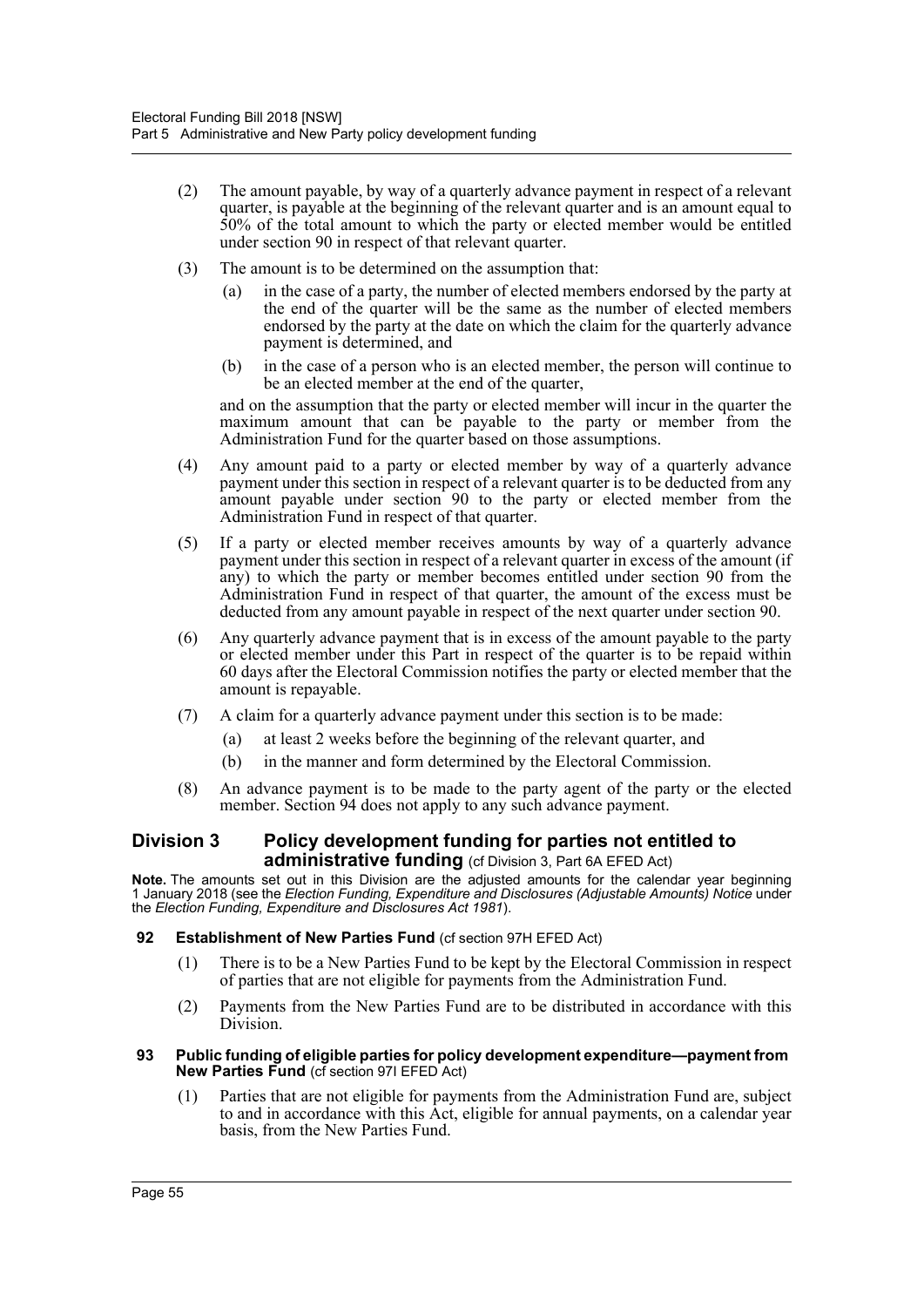- (2) A party is eligible for payments from the New Parties Fund if:
	- (a) it is a registered party and has been a registered party for at least 12 months on the date the entitlement to an annual payment is determined under this Division, and
	- (b) the Electoral Commission is satisfied that it operates as a genuine political party, and
	- (c) it is not entitled to payments from the Administration Fund.
- (3) The annual amount to be distributed from the New Parties Fund to any such eligible party is the amount of actual policy development expenditure incurred by or on behalf of the party during the calendar year to which the payment relates, but not exceeding the relevant maximum amount of payment in relation to the party.
- (4) The relevant maximum amount of an annual payment in relation to an eligible party is the amount of 63 cents for each first preference vote received by any candidate at the previous State election who was endorsed by the party, being either:
	- (a) votes received by any such candidate at the previous Assembly general election, or
	- (b) votes received by any such candidate (or any candidate included in the same group) at the previous periodic Council election.

The relevant maximum amount is zero if no such first preference votes were received.

- (5) Despite subsection (4), during the first 8 calendar years after a party first becomes a registered party, the relevant maximum amount is \$12,300 if the amount referred to in subsection  $(4)$  is less than \$12,300.
- (6) The amounts referred to in subsections (4) and (5) are adjustable amounts that are to be adjusted for inflation as provided by Schedule 1.

## **Division 4 General provisions relating to funding**

(cf Division 4, Part 6A EFED Act)

- **94 Claims for payment** (cf section 97J EFED Act)
	- (1) A party or elected member is entitled to receive an annual payment for a calendar year, or a quarterly payment, under this Part only if the party agent of the party or member concerned makes a claim for the payment in accordance with this Division.
	- (2) A claim must:
		- (a) be lodged with the Electoral Commission and be in writing, and
		- (b) be accompanied by a declaration and such information or evidence as the Electoral Commission may require under this Division, including (but not limited to) information or evidence that the Electoral Commission requires to establish the eligibility of the party or elected member to make the claim, and
		- (c) in relation to a claim for a quarterly payment—be made within 3 months after the end of the quarter for which payment is to be made, and
		- (d) in any other case—be made within 6 months after the end of the calendar year for which payment is to be made.
	- (3) Entitlement to an annual or quarterly payment under this Part is to be determined as at the end of the calendar year or quarter for which the payment is to be made.
	- (4) Payments under this Part are to be made to the party agent of the party or the elected member concerned.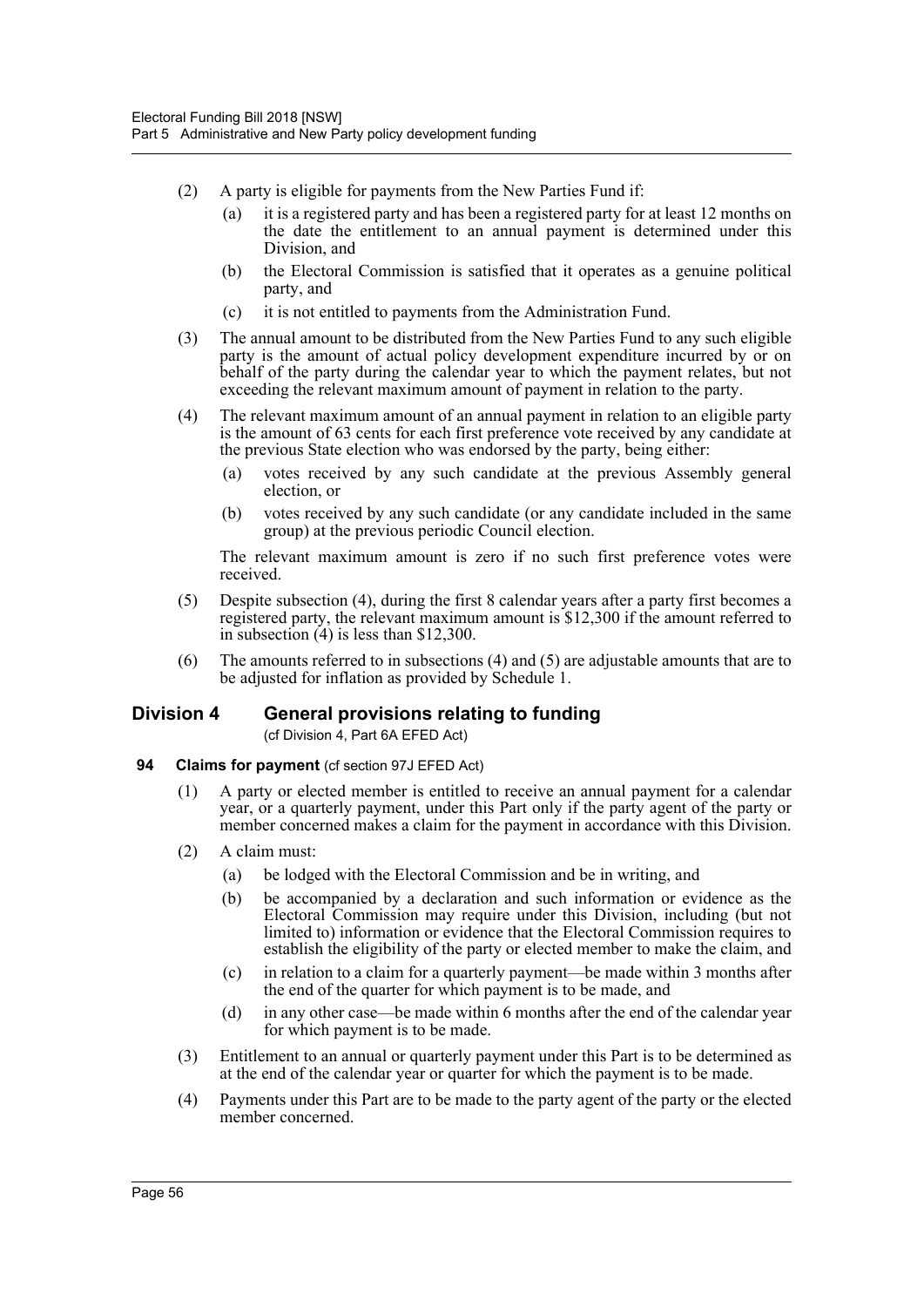- (5) A payment under this Part for which a party or elected member is eligible is required to be made within the period of 30 days after the Electoral Commission receives all of the following:
	- (a) a claim for the payment that complies with this Division,
	- (b) all other documentation that is required to be provided under this Division in connection with the claim,
	- (c) information or evidence required by the Electoral Commission under this Division in connection with the claim.
- (6) Any amount required to be repaid to the Electoral Commission under this Part or to which the recipient is not entitled may be recovered by the Electoral Commission as a debt in any court of competent jurisdiction.
- (7) The Electoral Commission may deduct from any payment due under this Part in respect of a party or elected member any amount that the Electoral Commission is authorised by this Part to recover as a debt from the party or elected member or agent of the party or elected member.

#### **95 Declarations to be made and documents to be provided by agents and elected members** (cf section 97K EFED Act)

- (1) A party agent of a party, or an elected member, who makes a claim for a payment under this Part is required to make the declaration and provide:
	- (a) the information required by the regulations in connection with the claim (if any), and
	- (b) such other information that the Electoral Commission requires in connection with the payment (if any).
- (2) The Electoral Commission:
	- (a) must publish a copy of any claim for a payment under this Part referred to in subsection (1) on its website, and
	- (b) may, on application, provide copies of or extracts from any other document received in connection with such a claim by the Electoral Commission for public inspection.

### **96 Payments conditional on compliance with other obligations under this Act**  (cf section 97L EFED Act)

- (1) A party or elected member is not eligible for any payment under this Part while any failure to lodge a declaration under Part 3 (Political donations and electoral expenditure) or any annual financial statements under Part 6 (Obligations of registered parties and senior office holders) for a past period continues in respect of the party or member.
- (2) If the Electoral Commission is authorised under section 58 to recover an amount from a party (or party agent of the party) or an elected member, the Electoral Commission may deduct the amount from any payment under this Part.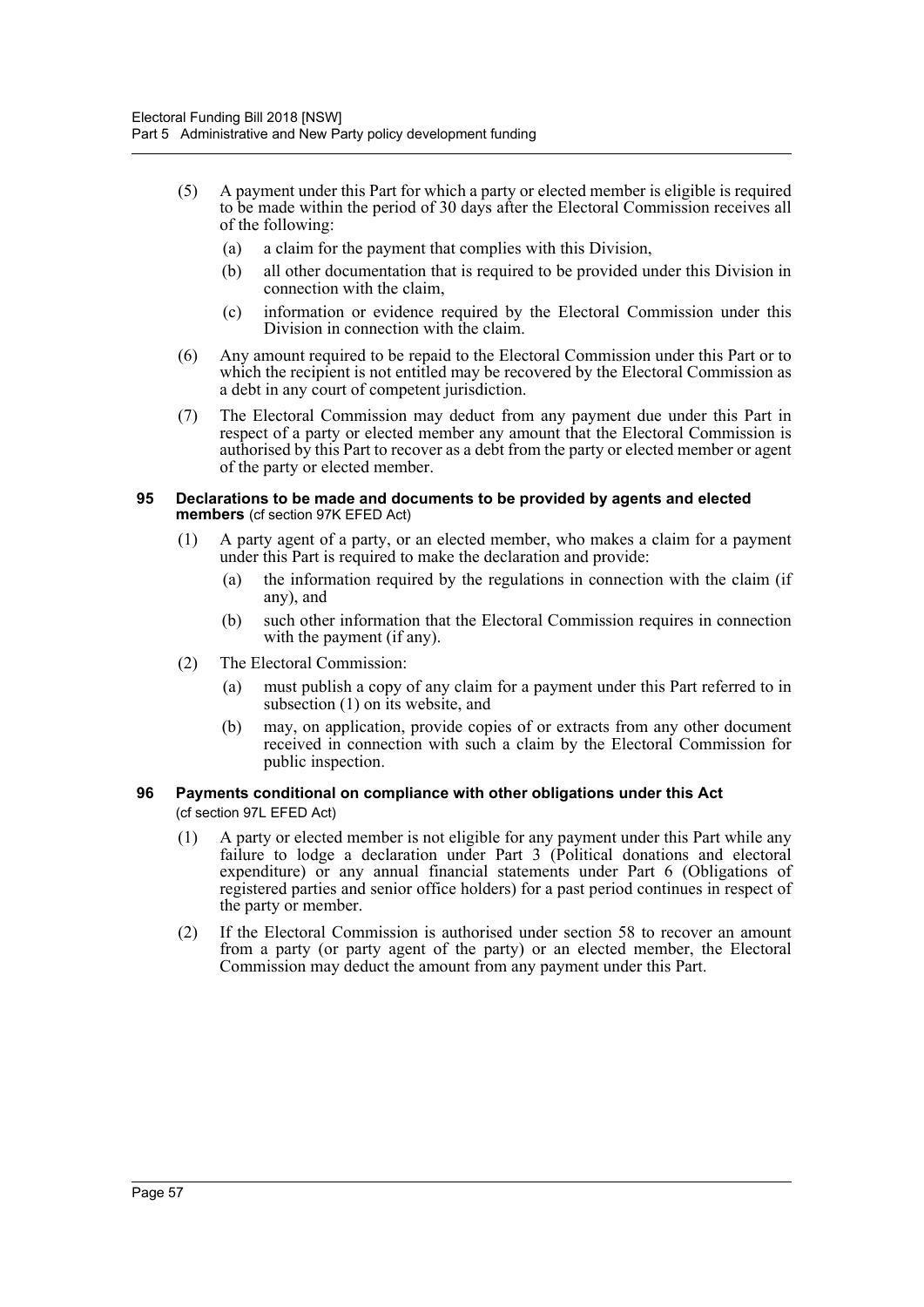# **Part 6 Obligations of registered parties and senior office holders**

## **Division 1 Annual financial statements**

### **97 Annual financial statements of registered parties** (cf section 96N EFED Act)

(1) A registered party must, within 16 weeks after the end of each financial year (or within such longer period as may be prescribed by the regulations), provide the Electoral Commission with a copy of the audited annual financial statements of the party in a form approved by the Electoral Commission.

**Note.** Section 78 provides that a party or candidate is not eligible for any payment (other than advance payments) under Part 4 (Public funding of State election campaigns) in respect of a general election while any failure to lodge annual financial statements under this Part for a past period continues in respect of the party or candidate (or of any group of which the candidate is a member).

Section 96 provides that a party or elected member is not eligible for any payment under Part 5 (Administrative and New Party policy development funding) while any failure to lodge annual financial statements under this Part for a past period continues in respect of the party or member.

- (2) The annual financial statements must be prepared in accordance with the Australian Accounting Standards and must deal with such matters as are prescribed by the regulations.
- (3) The annual financial statements must set out the following:
	- (a) the total amount received by, or on behalf of, the party during the financial year,
	- (b) the total amount paid by, or on behalf of, the party during the financial year,
	- (c) the total outstanding amount, as at the end of the financial year, of all debts incurred by, or on behalf of, the party,
	- (d) such other details about the amounts (or about particular kinds of the amounts) so received or paid, or debts so incurred, as the regulations require.
- (4) The Electoral Commission may waive compliance with this section in any of the following cases:
	- (a) where the party to which the annual financial statements relate is not eligible to receive a payment under Part 4 (Public funding of State election campaigns) or Part 5 (Administrative and New Party policy development funding),
	- (b) where the Electoral Commission considers the cost of compliance would be unreasonable.
- (5) In this section, *Australian Accounting Standards* means Accounting Standards issued by the Australian Accounting Standards Board (as in force from time to time).

## **Division 2 Electoral Commission to be provided with list of senior office holders**

## **98 Parties to provide Electoral Commission with list of senior office holders**

- (1) A party is not eligible for any payment under Part 4 or 5 unless the party:
	- (a) provides to the Electoral Commission a list of its senior office holders and a summary of the roles and responsibilities of those senior office holders, and
	- (b) promptly notifies the Electoral Commission, in writing, of any changes to those senior office holders or their roles and responsibilities.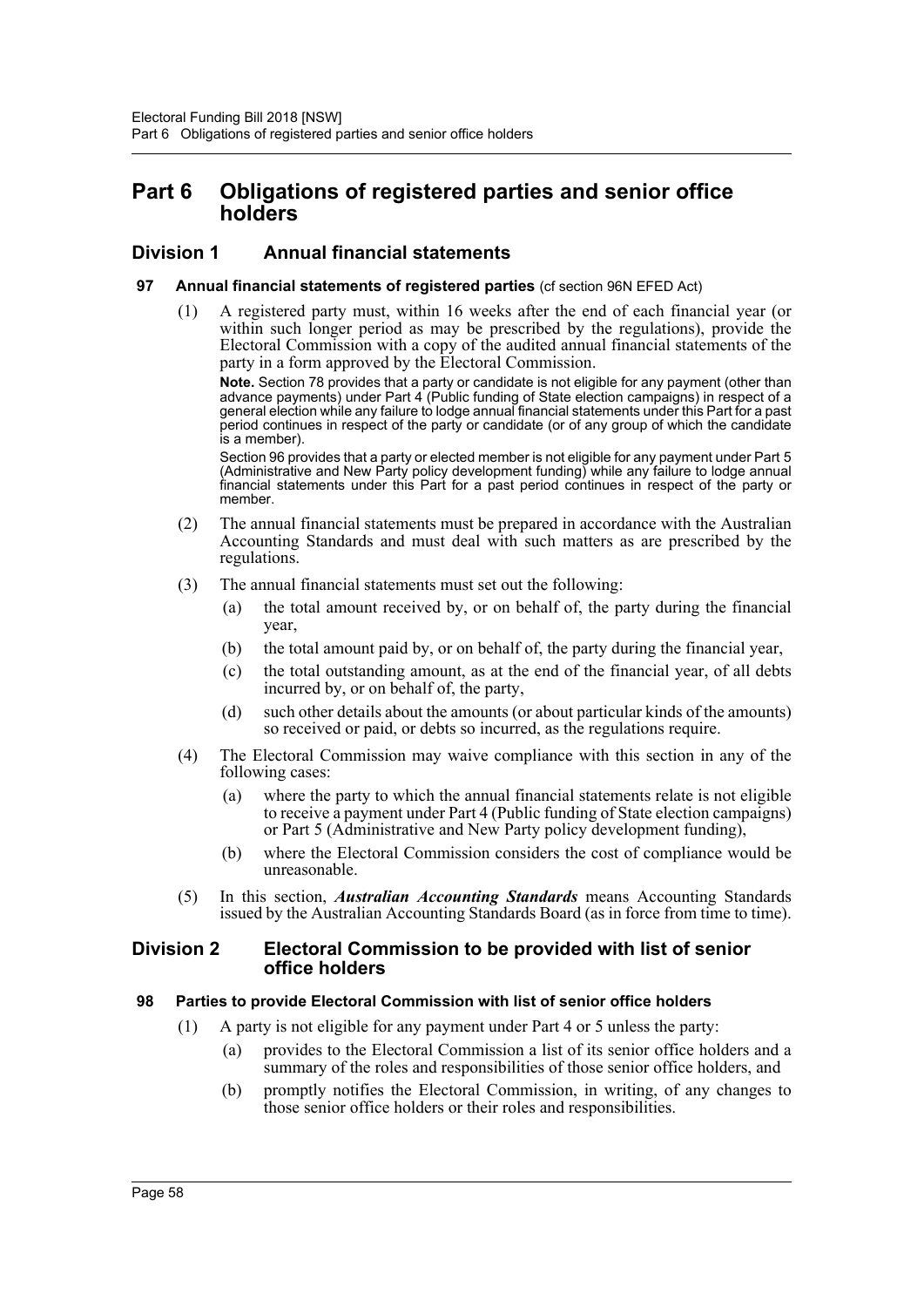- (2) The list of senior office holders is to be provided in the manner and form approved by the Electoral Commission.
- (3) The Electoral Commission is to cause the following to be published on the Electoral Commission's website:
	- (a) the names of senior office holders provided under this section, and
	- (b) the summary of the role and responsibilities of a senior office holder under this Act.

## **Division 3 Duties of senior office holders of registered parties**

## **99 Definition**

In this Division, *registered party* includes a party registered under the *Local Government Act 1993*.

### **100 Duties of senior office holders of registered parties to report alleged contraventions of this Act**

- (1) A senior office holder of a registered party who fails, without reasonable excuse, to report to the Electoral Commission any conduct in connection with the party that the office holder knows or reasonably believes constitutes a contravention of this Act, the senior office holder is guilty of an offence. Maximum penalty: 50 penalty units.
- (2) Without limiting subsection (1), it is a reasonable excuse for a person to fail to report conduct under that subsection if the person knows or reasonably believes a report of the conduct has already been made to the Electoral Commission.
- (3) A report made to the Electoral Commission under subsection (1) must be in writing.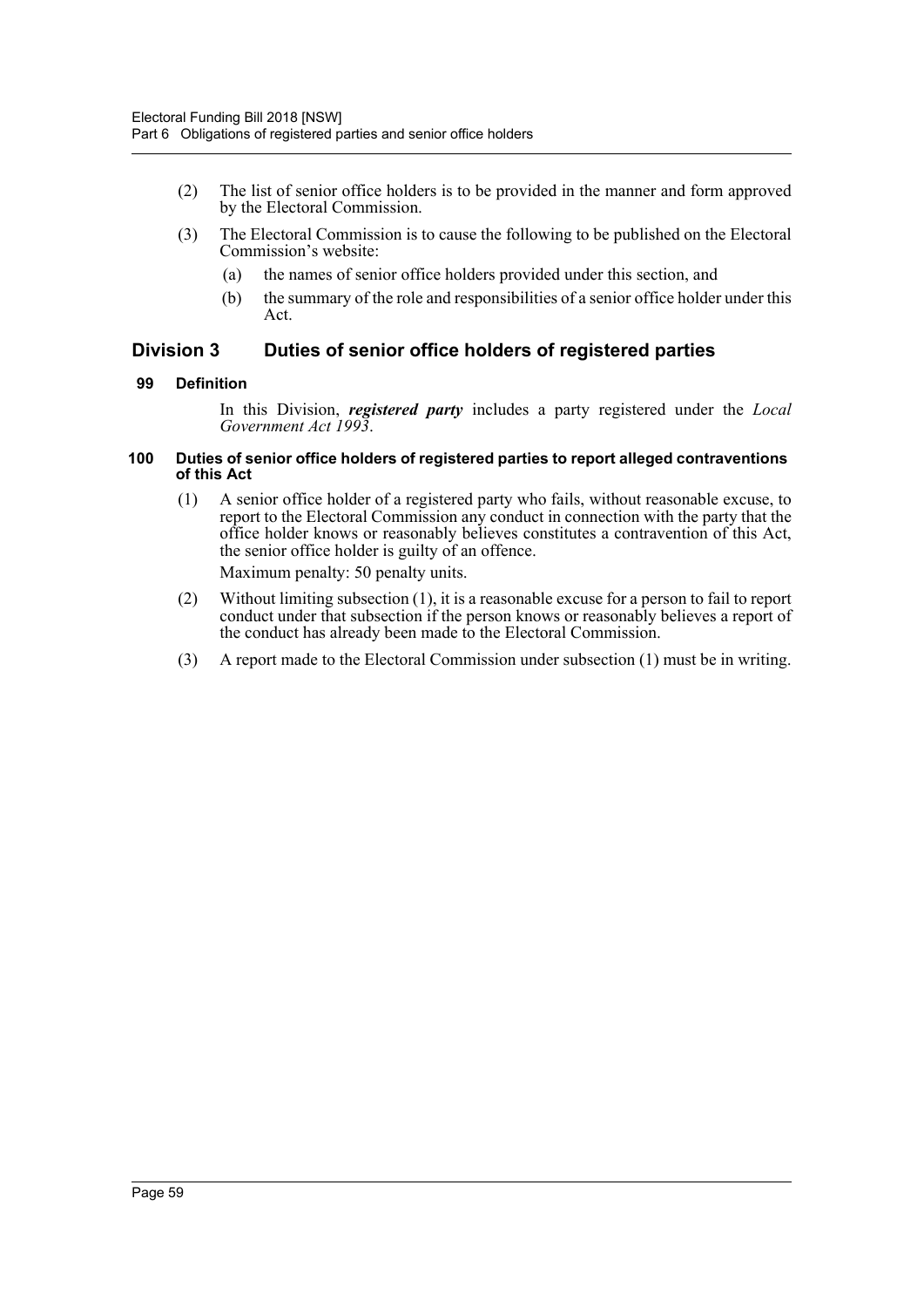# **Part 7 Registration of electoral participants** (cf Part 4 EFED Act)

## **Division 1 Preliminary** (cf Division 1, Part 4 EFED Act)

### **101 Application to registration for State and local government elections**  (cf section 26 EFED Act)

This Part applies to the registration of candidates, groups, third-party campaigners, associated entities and agents for State elections and local government elections.

# **102 Qualification of persons to be appointed as party or official agents**

(cf section 27 EFED Act)

- (1) The following persons are not qualified to be appointed as party agents or official agents:
	- (a) a corporation,
	- (b) a person who is not enrolled to vote at State elections,
	- (c) a person who has been sentenced to a term of imprisonment of 30 months or more or has been convicted of an indictable offence, an offence against this Act, an electoral offence, or, within the previous 10 years, an offence committed as an adult involving fraud or dishonesty,
	- (d) a person whom the Electoral Commission determines is not a fit and proper person to be such an agent,
	- (e) a person who has not completed the training prescribed by the regulations for appointment as such an agent (unless the person is of a class of persons recognised by the regulations as a person eligible for appointment without further training).
- (2) A person may be appointed as the official agent of more than one person or entity.
- (3) The Electoral Commission may cancel the registration under this Part of a person as a party agent or an official agent if the person is no longer qualified to be appointed as such an agent.

## **Division 2 Register of Candidates** (cf Division 2, Part 4 EFED Act)

## **103 Register of Candidates** (cf section 31 EFED Act)

- (1) The Electoral Commission is to keep a register of candidates and groups for each general election called the *Register of Candidates*.
- (2) The Electoral Commission is to keep separate Registers of Candidates for State and local government elections. The register for State elections is to be called the *State Register of Candidates* and the register for local government elections is to be called the *Local Government Register of Candidates*.
- (3) The Register of Candidates for a general election is to be kept as from the election day for the previous general election.
- (4) The Register of Candidates is to include the following particulars in relation to a candidate:
	- (a) the full name and enrolled address of the candidate,
	- (b) the candidate's party or group affiliation (if any),
	- (c) in the case of a State election, the House of Parliament for which the candidate is a candidate,
	- (d) in the case of a local government election, the council for which the candidate is a candidate,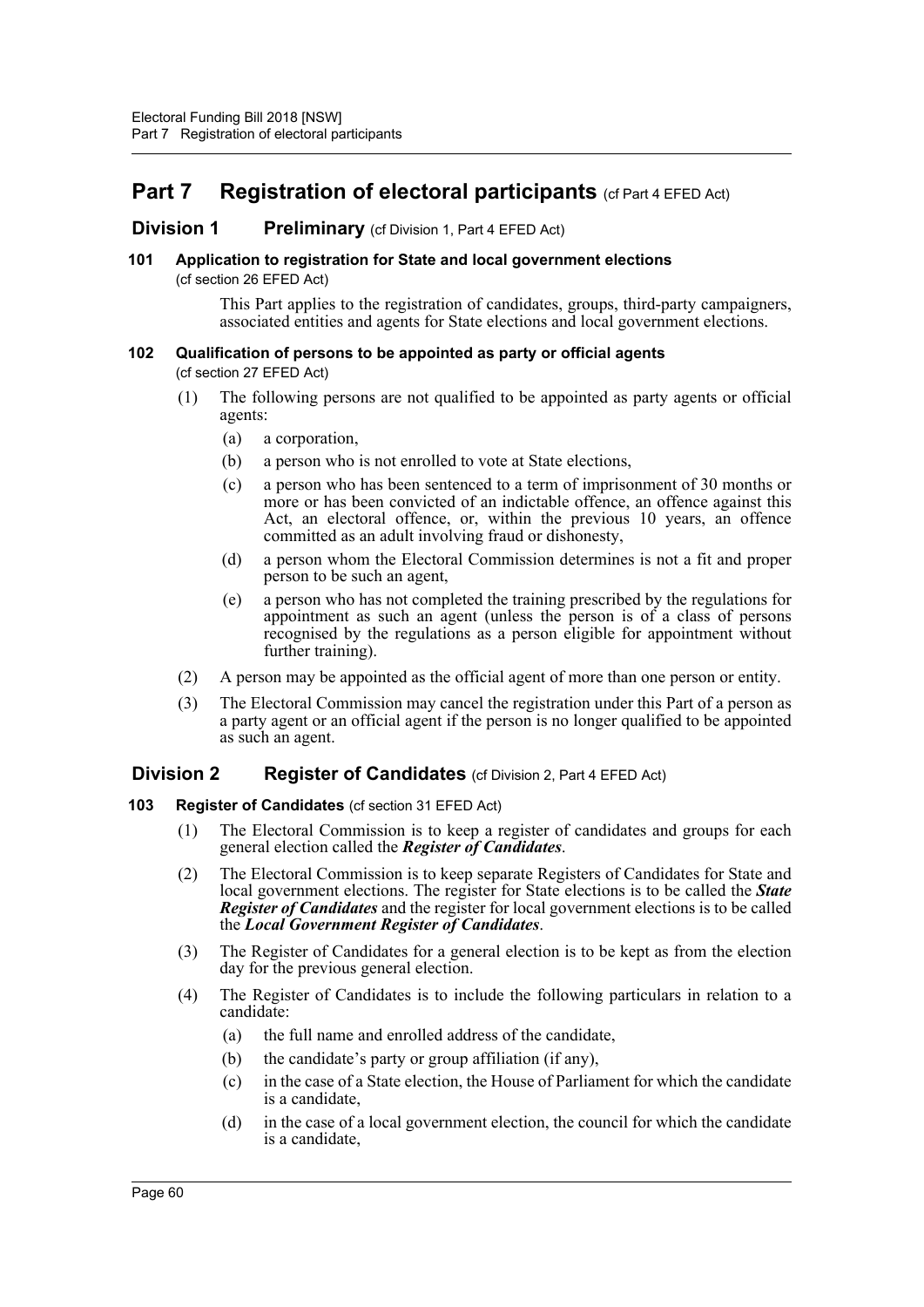- (e) the address of the candidate's campaign headquarters in New South Wales,
- (f) particulars of the platform or objectives of the candidate, if the candidate requests the Electoral Commission to include those particulars,
- (g) such other particulars as may be prescribed by the regulations,
- (h) such other particulars as the Electoral Commission thinks fit.
- (5) The Register of Candidates is to include the following particulars in relation to a group:
	- (a) the name of the group (if any),
	- (b) the names of the candidates comprising the group,
	- (c) the order of the names of the candidates comprising the group,
	- (d) the party affiliation of the group (if any),
	- (e) particulars of the platform or objectives of the group, if the group requests the Electoral Commission to include those particulars,
	- (f) such other particulars as may be prescribed by the regulations,
	- (g) such other particulars as the Electoral Commission thinks fit.
- (6) The Register of Candidates is to be kept in the manner and form determined by the Electoral Commission.

### **104 Deemed registration of nominated candidates and groups** (cf section 32A EFED Act)

- (1) A person nominated as a candidate at an election in accordance with the *Electoral Act 2017* or in accordance with the *Local Government Act 1993* is taken to be registered under this Act as a candidate for the election.
- (2) The candidates who comprise a group at an election are taken to be registered under this Act as a group for the election.
- (3) The Electoral Commission is to make appropriate recordings in the Register of Candidates for an election to give effect to the deemed registration of a candidate or group under this section for the election.

### **105 Applications for registration of candidates** (cf section 33 EFED Act)

- (1) An application to register a person as a candidate in the Register of Candidates for a general election is to be made to the Electoral Commission by the person.
- (2) An application for registration must:
	- (a) be made in the manner and form approved by the Electoral Commission, and
	- (b) be received by the Electoral Commission on or before the day of nomination for the general election and after the election day for the previous general election, and
	- (c) set out the following particulars:
		- (i) the full name and enrolled address of the candidate,
		- (ii) the candidate's party or group affiliation (if any),
		- (iii) in the case of a State election, the House of Parliament for which the candidate is a candidate,
		- (iv) in the case of a local government election, the council for which the candidate is a candidate,
		- (v) the address of the candidate's campaign headquarters in New South Wales,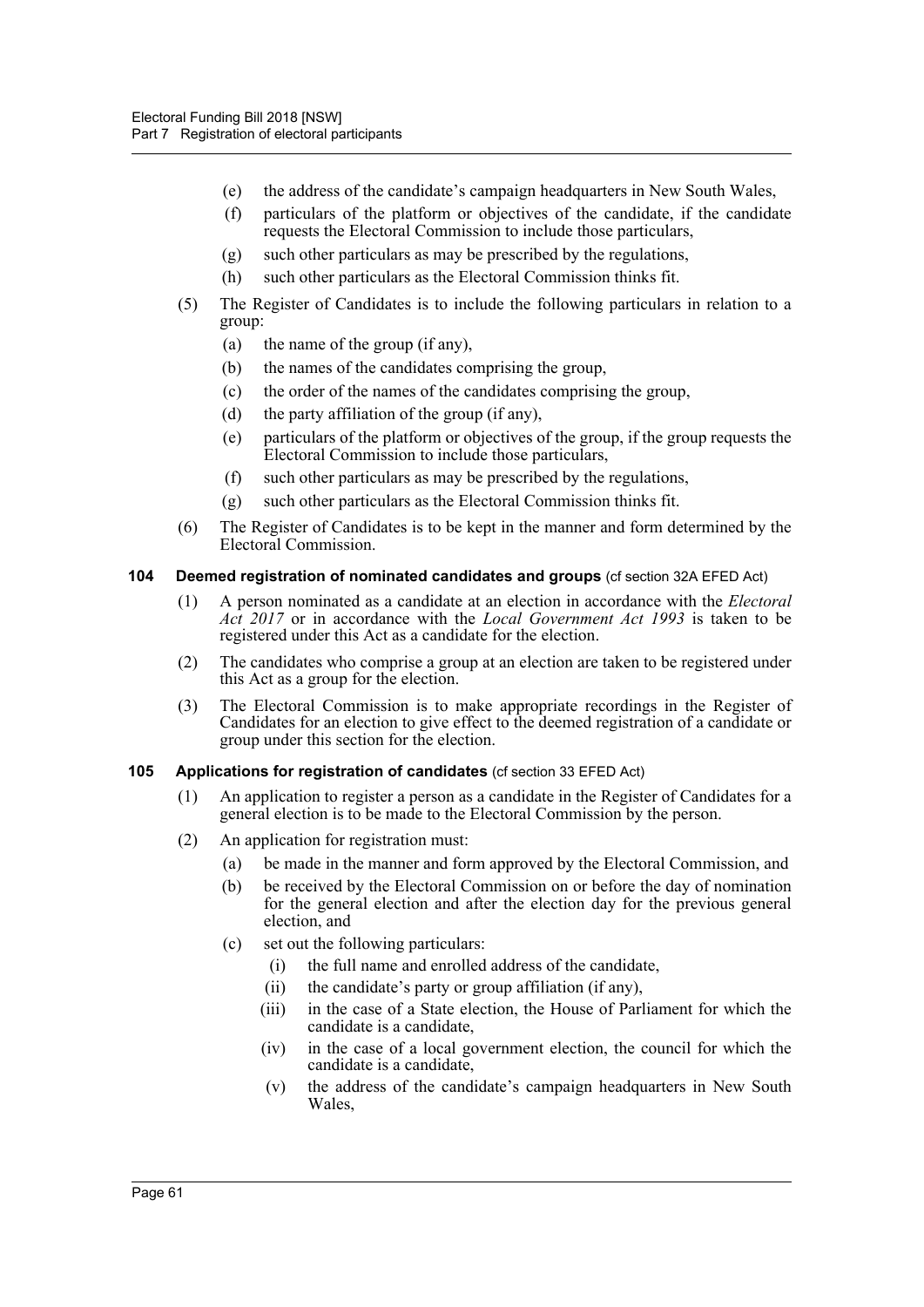- (vi) particulars of the platform or objectives of the candidate, if the candidate requests the Electoral Commission to include those particulars in the Register of Candidates,
- (vii) such other particulars as may be prescribed by the regulations,
- (viii) such other particulars as the Electoral Commission thinks fit.

### **106 Application for registration of groups** (cf section 34 EFED Act)

- (1) An application to register a group of candidates in the Register of Candidates for a general election is to be made to the Electoral Commission by the candidates.
- (2) An application for registration must:
	- (a) be made in the manner and form approved by the Electoral Commission, and
	- (b) be received by the Electoral Commission on or before the day of nomination for the general election and after the election day for the previous general election, and
	- (c) set out the following particulars:
		- (i) the name of the group (if any),
		- (ii) the names of the candidates comprising the group,
		- (iii) the order of the names of the candidates comprising the group,
		- (iv) the party affiliation of the group (if any),
		- (v) particulars of the platform or objectives of the group, if the group requests the Electoral Commission to include those particulars in the Register of Candidates,
		- (vi) such other particulars as may be prescribed by the regulations,
		- (vii) such other particulars as the Electoral Commission thinks fit.

### **107 Determination of application to register candidates** (cf section 36 EFED Act)

- (1) The Electoral Commission may:
	- (a) register a person as a candidate in the Register of Candidates for a general election, or
	- (b) refuse to register the person.
- (2) The Electoral Commission must not register a candidate in the Register of Candidates for a general election if the application for registration of the candidate was received by the Electoral Commission after the day of nomination for the general election.
- (3) Without limiting subsection (1), the Electoral Commission may refuse to register a candidate if the Electoral Commission believes on reasonable grounds that any particulars in the application for registration of the candidate are incomplete or not correct, but may, if the Electoral Commission thinks fit, register the candidate notwithstanding any such defect.
- (4) If the Electoral Commission refuses to register a candidate under subsection (3):
	- (a) the Electoral Commission is, as soon as is reasonably practicable, to notify the candidate of the refusal and of the reasons for the refusal, and
	- (b) the candidate may, within 30 days after the date of the notification by the Electoral Commission, amend the application for registration by substituting the relevant particulars, and
	- (c) the amended application is taken to have been received by the Electoral Commission when the original application was received by it.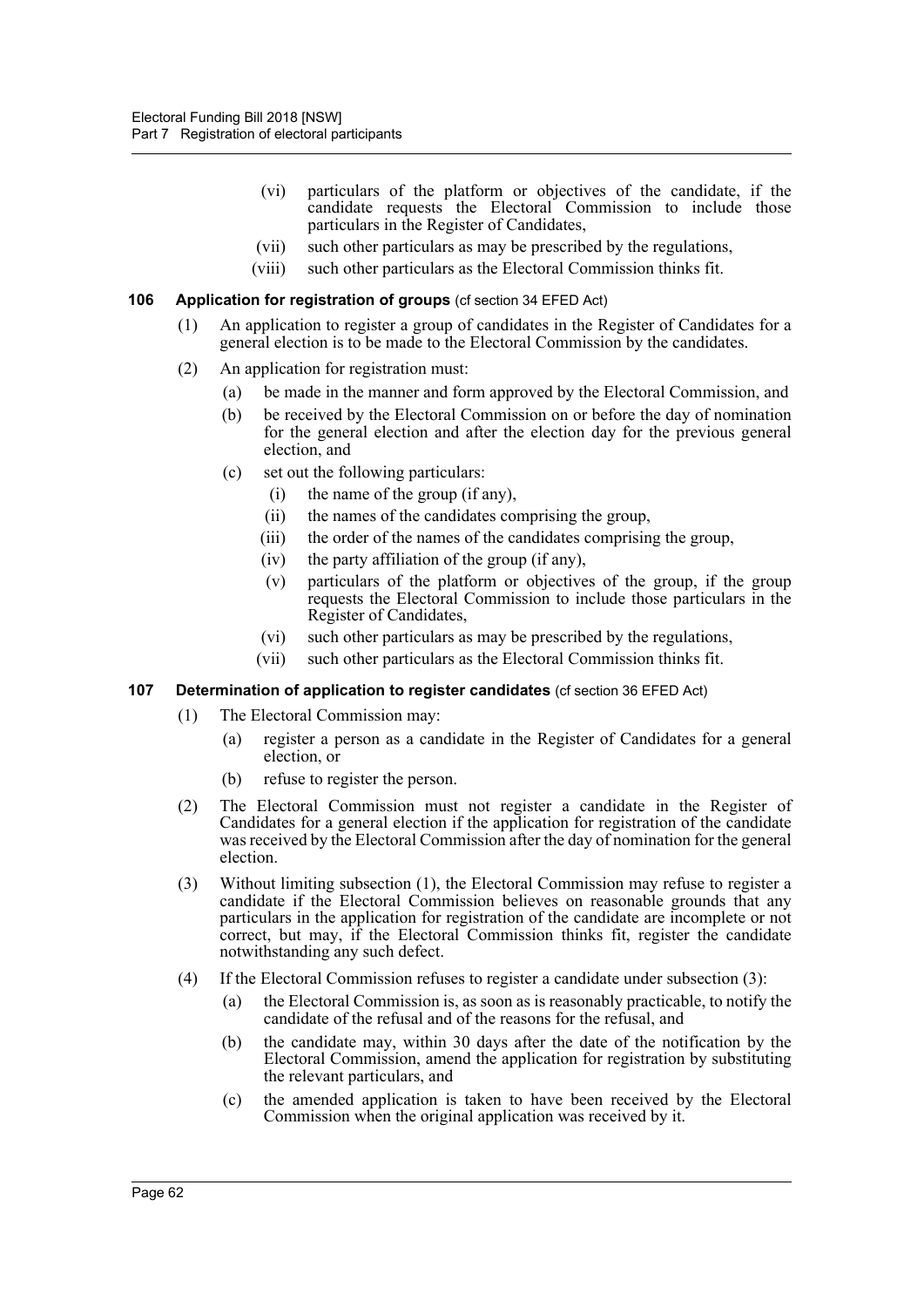### **108** Determination of application to register groups (cf section 37 EFED Act)

- (1) The Electoral Commission may:
	- (a) register a group in the Register of Candidates for a general election, or
	- (b) refuse to register the group.
- (2) The Electoral Commission must not register a group in the Register of Candidates for a general election if the application for registration of the group was received by the Electoral Commission after the day of nomination for the general election.
- (3) Without limiting subsection (1), the Electoral Commission may refuse to register a group if the Electoral Commission believes on reasonable grounds that any particulars in the application for registration of the group are incomplete or not correct, but may, if the Electoral Commission thinks fit, register the group despite any such defect.
- (4) If the Electoral Commission refuses to register a group under subsection (3):
	- (a) the Electoral Commission is, as soon as is reasonably practicable, to notify the group of the refusal and of the reasons for the refusal, and
	- (b) the group may, within 30 days after the date of the notification by the Electoral Commission, amend the application for registration by including or substituting the relevant particulars, and
	- (c) the amended application is taken to have been received by the Electoral Commission when the original application was received by it.
- (5) The Electoral Commission may refuse to register a group if, in the opinion of the Electoral Commission, the name of the group is obscene or offensive.
- (6) If the Electoral Commission refuses to register a group under subsection (5):
	- (a) the Electoral Commission is, as soon as is reasonably practicable, to notify the group of the refusal and of the reasons for the refusal, and
	- (b) the group may, within 30 days after the date of the notification by the Electoral Commission, amend the application for registration by substituting the name of the group, and
	- (c) the amended application is taken to have been received by the Electoral Commission when the original application was received by it.

### **109 Requirement to notify Electoral Commission of changes in registered particulars**  (cf section 38 EFED Act)

- (1) If a change occurs in any of the particulars stated in the Register of Candidates in relation to a candidate or group (being particulars of the kind required to be stated in an application for registration of the candidate or group), the candidate or group must, within 30 days after the date of the change, notify the Electoral Commission of the change in the manner and form approved by the Electoral Commission.
	- Maximum penalty: 2 penalty units.
- (2) If the Electoral Commission believes on reasonable grounds that a candidate or group has not notified the Electoral Commission of a change in particulars as referred to in subsection (1), the Electoral Commission may, by notice in writing served on the candidate or group, require the candidate or group to notify the Electoral Commission of the change before the date specified in the notice, or before the date of expiry of the period of 30 days after service of the notice, whichever is later.
- (3) If a candidate or group fails to notify the Electoral Commission in accordance with subsection (2), the Electoral Commission may cancel the registration of the candidate or group.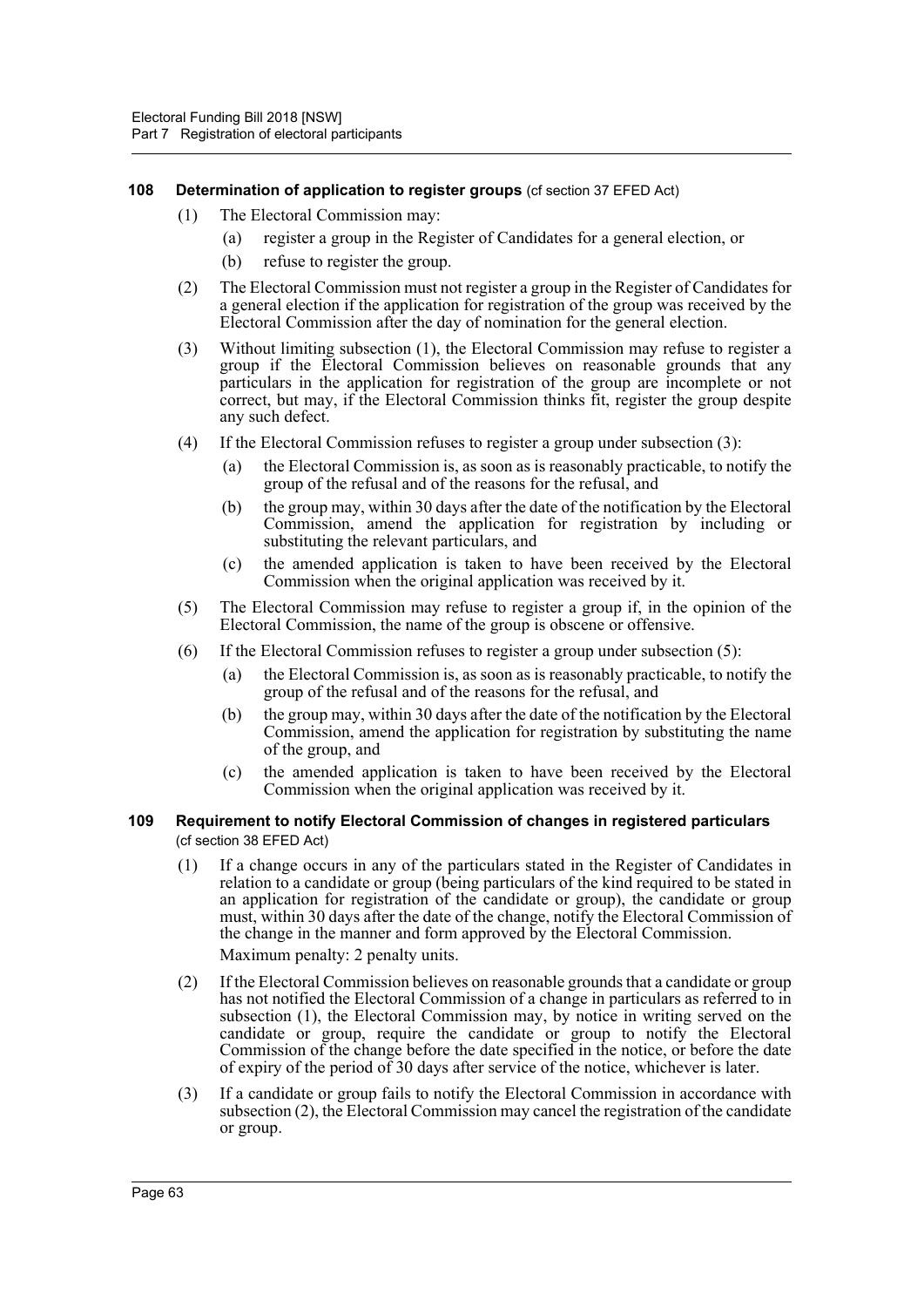(4) The regulations may provide that this section does not apply to particulars or variations of a class or description specified in the regulations for the purposes of this subsection.

## **110 Variation and cancellation of registration**

- (1) The Electoral Commission is to vary the particulars set out in the Register of Candidates in relation to a candidate or group in accordance with a notification provided by, or in accordance with the written request of, the candidate or group, unless the Electoral Commission believes on reasonable grounds that the varied particulars are not correct.
- (2) The Electoral Commission may cancel the registration of a candidate or group at the written request of the candidate or group.
- (3) The Electoral Commission may, of its own accord or on request, omit any particulars from the Register of Candidates if it is satisfied that the particulars are not correct.
- (4) The Electoral Commission may, of its own accord or on request, include any particulars in the Register of Candidates if it is satisfied that the particulars are correct.
- (5) The Electoral Commission is to notify the relevant candidate or group of any variations made to the Register of Candidates under this section.
- (6) The regulations may provide that subsection (1) does not apply to particulars or variations of a class or description specified in the regulations for the purposes of this subsection.

## **Division 3 Register of Associated Entities**

### **111 Register of Associated Entities**

- (1) The Electoral Commission is to keep a register of associated entities called the *Register of Associated Entities*.
- (2) The Register of Associated Entities is to include:
	- (a) the full name and address of the associated entity, and
	- (b) such other particulars as may be prescribed by the regulations, and
	- (c) any other particulars that the Electoral Commission thinks fit to include in the Register.
- (3) The Register of Associated Entities is to be kept on a continuous basis.
- (4) The Register of Associated Entities is to be kept in the manner and form determined by the Electoral Commission.

### **112 Applications for registration**

- (1) An application for registration in the Register of Associated Entities may be made to the Electoral Commission by the associated entity or the associated entity's official agent.
- (2) An application for registration must:
	- (a) be made in the manner and form approved by the Electoral Commission, and
	- (b) set out the following particulars:
		- (i) the full name and address of the associated entity,
		- (ii) such other particulars as may be prescribed by the regulations, and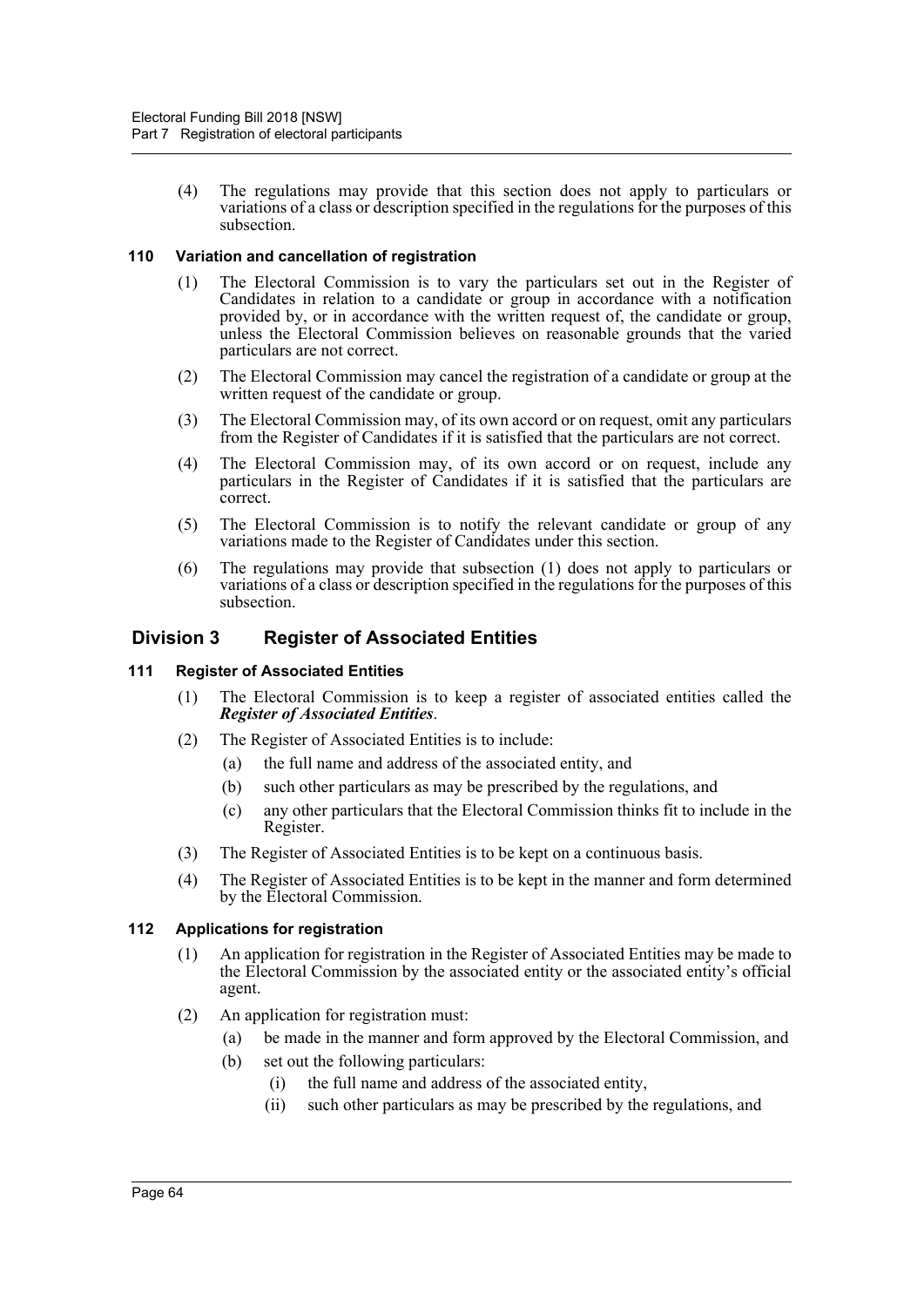(c) be accompanied by an appointment of the official agent of the associated entity.

## **113 Determination of application**

- (1) The Electoral Commission may:
	- (a) register the associated entity, or
	- (b) refuse to register the associated entity.
- (2) Without limiting subsection (1), the Electoral Commission may refuse to register an associated entity if the Electoral Commission is of the opinion, on reasonable grounds, that any particulars in the application for registration are incomplete or not correct, but may, if the Electoral Commission thinks fit, register the associated entity despite any such defect.
- (3) If the Electoral Commission refuses to register a person as an associated entity:
	- (a) the Electoral Commission is, as soon as is reasonably practicable, to notify the associated entity's official agent of the refusal and of the reasons for the refusal, and
	- (b) the official agent may, within 30 days after the date of the notification by the Electoral Commission, amend the application for registration by substituting the relevant particulars, and
	- (c) the amended application is taken to have been received by the Electoral Commission when the original application was received by it.

### **114 Requirement to notify Electoral Commission of changes in registered particulars**

(1) If a change occurs in any of the particulars stated in the Register of Associated Entities in relation to a registered associated entity (being particulars of the kind required to be stated in an application for registration of an associated entity), the associated entity's official agent must, within 30 days after the date of the change, notify the Electoral Commission of that change in the manner and form approved by the Electoral Commission.

Maximum penalty: 2 penalty units.

- (2) If the Electoral Commission believes on reasonable grounds that an associated entity's official agent has not notified the Electoral Commission of a change in particulars as referred to in subsection (1), the Electoral Commission may, by notice in writing served on the official agent, require the official agent to notify the Electoral Commission of the change before the date specified in the notice, or before the date of expiry of the period of 30 days after service of the notice, whichever is later.
- (3) If an associated entity's official agent fails to notify the Electoral Commission in accordance with subsection (2), the Electoral Commission may cancel the registration of the associated entity.

### **115 Variation and cancellation of registration**

- (1) The Electoral Commission is to vary the particulars set out in the Register of Associated Entities in relation to a registered associated entity in accordance with a notification provided by, or in accordance with the written request of, the associated entity's official agent, unless the Electoral Commission believes on reasonable grounds that the varied particulars are not correct.
- (2) The Electoral Commission may cancel the registration of an associated entity at the written request of the associated entity's official agent.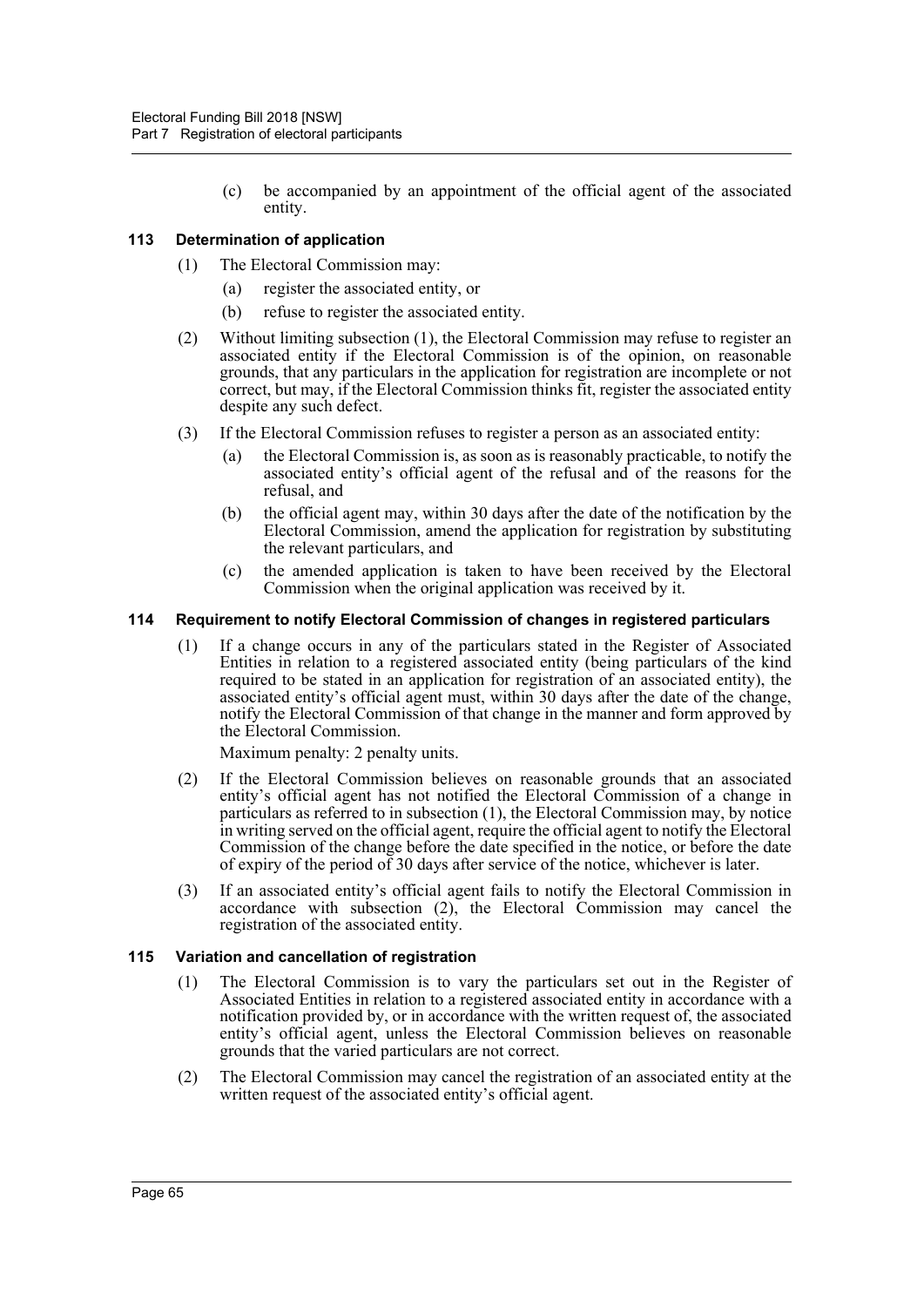- (3) The Electoral Commission may, of its own accord or on request, omit any particulars from the Register of Associated Entities if it is satisfied that the particulars are not correct.
- (4) The Electoral Commission may, of its own accord or on request, include any particulars in the Register of Associated Entities if it is satisfied that the particulars are correct.
- (5) The Electoral Commission is to notify the relevant official agent of any variations made to the Register of Associated Entities under this section.

## **Division 4 Register of Third-party Campaigners** (cf Division 2A, Part 4 EFED Act)

### **116 Register of Third-party Campaigners** (cf section 38A EFED Act)

- (1) The Electoral Commission is to keep a register of third-party campaigners for each general election to be called the *Register of Third-party Campaigners*.
- (2) The Electoral Commission is to keep separate Registers of Third-party Campaigners for State and local government elections. The register for State elections is to be called the *State Register of Third-party Campaigners* and the register for local government elections is to be called the *Local Government Register of Third-party Campaigners*.
- (3) The Register of Third-party Campaigners for a general election is to be kept as from the election day for the previous general election.
- (4) The Register of Third-party Campaigners is to include:
	- (a) the full name and address of the third-party campaigner, and
	- (b) such other particulars as may be prescribed by the regulations, and
	- (c) such other particulars as the Electoral Commission thinks fit.
- (5) Subject to this Act, the Register of Third-party Campaigners is to be kept in the form and manner determined by the Electoral Commission.

### **117 Applications for registration** (cf section 38C EFED Act)

- (1) An application to register a person as a third-party campaigner in the Register of Third-party Campaigners for a general election may be made to the Electoral Commission by the person or the person's official agent.
- (2) An application for registration must:
	- (a) be made in the manner and form approved by the Electoral Commission, and
	- (b) be made during the period beginning on the election day for the previous general election and ending on the  $\bar{\gamma}$ th day before the election day for the general election concerned, and
	- (c) set out the following particulars:
		- (i) the full name and address of the person,
		- (ii) such other particulars as may be prescribed by the regulations, and
	- (d) be accompanied by an appointment of the official agent of the third-party campaigner.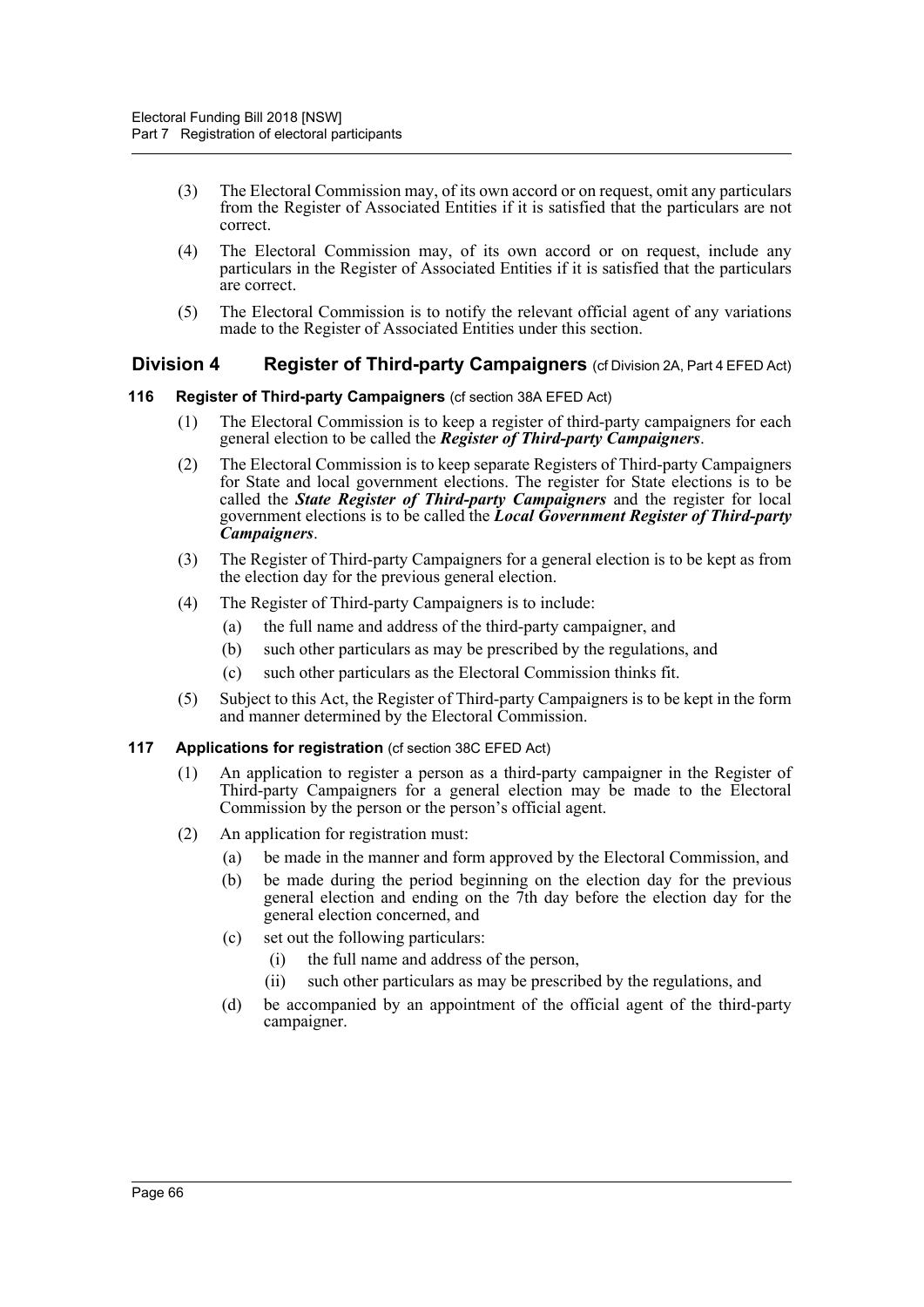### **118** Determination of application (cf section 38E EFED Act)

- (1) The Electoral Commission may:
	- (a) register a person as a third-party campaigner in the Register of Third-party Campaigners for a general election, or
	- (b) refuse to register the person.
- (2) The Electoral Commission must not register a person if the application for registration was received by the Electoral Commission after the 7th day before the election day for the general election concerned.
- (3) Without limiting subsection (1), the Electoral Commission may refuse to register a person if the Electoral Commission believes on reasonable grounds that any particulars in the person's application for registration are incomplete or not correct, but may, if the Electoral Commission thinks fit, register the person despite any such defect.
- (4) If the Electoral Commission refuses to register a person as a third-party campaigner under subsection (3):
	- the Electoral Commission is, as soon as is reasonably practicable, to notify the person's official agent of the refusal and of the reasons for the refusal, and
	- (b) the official agent may, within 30 days after the date of the notification by the Electoral Commission, amend the application for registration by substituting the relevant particulars, and
	- (c) the amended application is taken to have been received by the Electoral Commission when the original application was received by it.

### **119 Requirement to notify Electoral Commission of changes in registered particulars**  (cf section 38F EFED Act)

- (1) If a change occurs in any of the particulars stated in the Register of Third-party Campaigners in relation to a person (being particulars of the kind required to be stated in an application for registration of the person), the person's official agent must, within 30 days after the date of the change, notify the Electoral Commission of the change in the manner and form approved by the Electoral Commission. Maximum penalty: 2 penalty units.
- (2) If the Electoral Commission believes on reasonable grounds that a third-party campaigner's official agent has not notified the Electoral Commission of a change in particulars as referred to in subsection (1), the Electoral Commission may, by notice in writing served on the official agent, require the official agent to notify the Electoral Commission of the change before the date specified in the notice, or before the date of expiry of the period of 30 days after service of the notice, whichever is later.
- (3) If a third-party campaigner's official agent fails to notify the Electoral Commission in accordance with subsection (2), the Electoral Commission may cancel the registration of the third-party campaigner.
- (4) The regulations may provide that this section does not apply to particulars or variations of a class or description specified in the regulations for the purposes of this subsection.

#### **120 Variation and cancellation of registration**

(1) The Electoral Commission is to vary the particulars set out in the Register of Third-party Campaigners in relation to a person in accordance with a notification provided by, or in accordance with the written request of, the person's official agent, unless the Electoral Commission believes on reasonable grounds that the varied particulars are not correct.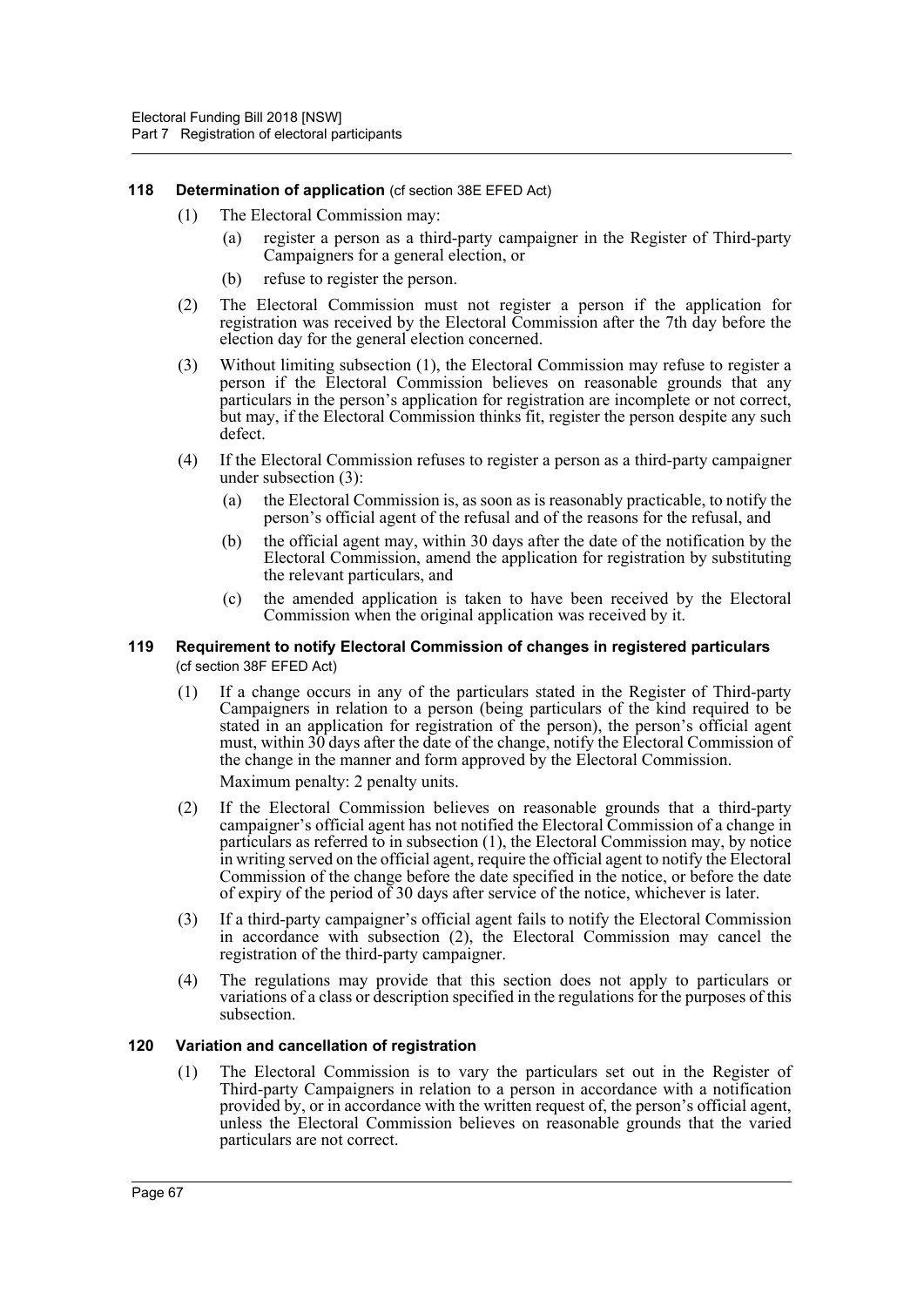- (2) The Electoral Commission may cancel the registration of a third-party campaigner at the written request of the person's official agent.
- (3) The Electoral Commission may, of its own accord or on request, omit any particulars from the Register of Third-party Campaigners if it is satisfied that the particulars are not correct.
- (4) The Electoral Commission may, of its own accord or on request, include any particulars in the Register of Third-party Campaigners if it is satisfied that the particulars are correct.
- (5) The Electoral Commission is to notify the relevant official agent of any variations made to the Register of Third-party Campaigners under this section.
- (6) The regulations may provide that subsection (1) does not apply to particulars or variations of a class or description specified in the regulations for the purposes of this subsection.

## **Division 5** Register of Party Agents (cf Division 3, Part 4 EFED Act)

### **121 Register of Party Agents** (cf sections 39 and 40 EFED Act)

- (1) The Electoral Commission is to keep a register of party agents called the *Register of Party Agents*.
- (2) The Electoral Commission is to keep separate Registers of Party Agents for State and local government elections. The register for State elections is to be called the *State Register of Party Agents* and the register for local government elections is to be called the *Local Government Register of Party Agents*.
- (3) The Register of Party Agents is to include the following particulars in relation to each party agent:
	- (a) the name of the party agent,
	- (b) the name of the party that appointed the party agent,
	- (c) the address and occupation of the party agent,
	- (d) such other particulars as the Electoral Commission thinks fit.
- (4) The Register of Party Agents is to be kept on a continuous basis.
- (5) The Register of Party Agents is to be kept in the manner and form determined by the Electoral Commission.

#### **122 Appointment and revocation of appointment of party agents** (cf section 41 EFED Act)

- (1) A party must appoint one party agent.
- (2) A party agent must be a senior office holder of the party. **Note.** See section 102 (Qualification of persons to be appointed as party or official agents), which provides that certain persons are not qualified to be appointed as party agents.
- (3) The appointment of a party agent may be revoked.
- (4) If a party agent dies or resigns or the party agent's appointment is revoked, the party that appointed the party agent must, within 30 days of the death, resignation or revocation, give notice of that fact in writing to the Electoral Commission.
- (5) If a party agent dies or resigns or the party agent's appointment is revoked, the party that appointed the party agent must, within 30 days of the death, resignation or revocation, appoint another party agent in his or her place.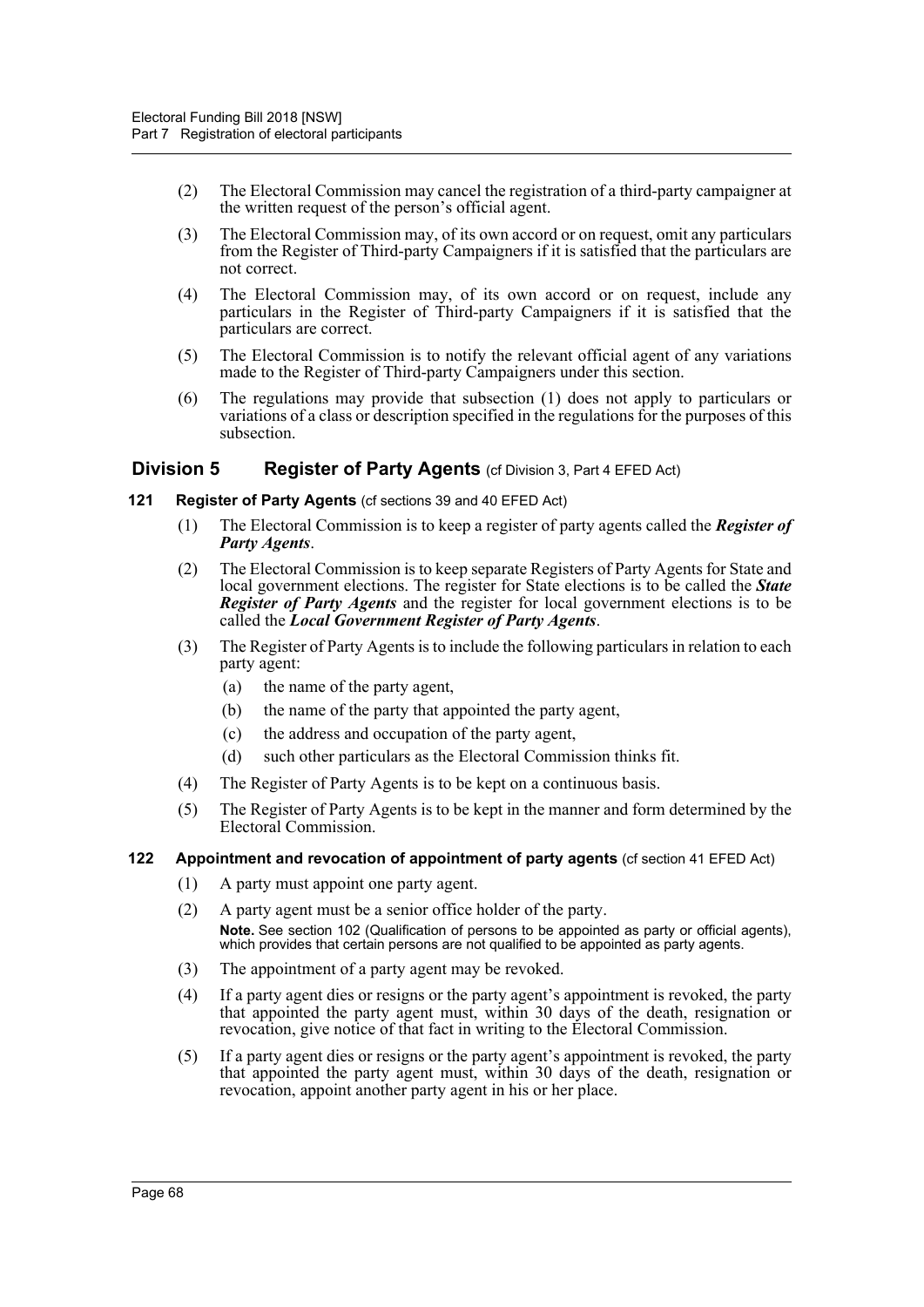- (6) If a party fails to comply with a provision of this section:
	- (a) the party is guilty of an offence and liable to a penalty not exceeding 200 penalty units, and
	- (b) each person who, at the time the failure occurred, was an officer of the party is guilty of an offence and liable to a penalty not exceeding 100 penalty units.
- (7) If at any time a party does not have a party agent appointed under this section, the party agent is the person who holds office at that time as the registered officer of the party under the *Electoral Act 2017* or under the *Local Government Act 1993*, as the case requires.

### **123 Procedure for appointing or revoking appointment of party agents**

- (1) The appointment, or the revocation of the appointment, of a party agent is to be made by notice in writing to the Electoral Commission.
- (2) The appointment, or the revocation of the appointment, of a party agent does not take effect until the appropriate action has been taken under section 124.
- (3) The giving of notice under this Division is to be in the manner and form approved by the Electoral Commission.
- (4) A notice of the appointment of a party agent is not properly given unless it is accompanied by the signed acceptance of appointment of the person appointed.
- (5) A person appointed to any office or position under the *Electoral Act 2017* is not eligible to be a party agent.
- **124 Amendment of Register** (cf sections 42 and 43 EFED Act)
	- (1) On receipt of a notice of the appointment of a party agent provided under this Division, the Electoral Commission is to register the party agent.
	- (2) On receipt of a notice of the death or resignation, or the revocation of the appointment, of a party agent, the Electoral Commission is to cancel the registration of the party agent.
	- (3) The Electoral Commission may reject a notice referred to in subsection (1) or (2) if, in its opinion, the notice is not in accordance with this Act.
	- (4) The Electoral Commission may amend the Register of Party Agents by:
		- (a) recording a registration of a party agent, or
		- (b) recording a cancellation of the registration of a party agent, or
		- (c) correcting a mistake or omission, or
		- (d) recording a change in the name, address or occupation of a party agent or a change in the name of the party by which a party agent was appointed.

## **Division 6** Register of Official Agents (cf Division 4, Part 4 EFED Act)

- **125 Register of Official Agents** (cf sections 44 and 45 EFED Act)
	- (1) The Electoral Commission is to keep a register of official agents for each general election called the *Register of Official Agents*.
	- (2) The Register of Official Agents for a general election is to be kept as from the election day for the previous general election.
	- (3) Subject to this Act, the Register of Official Agents is to be kept in the manner and form determined by the Electoral Commission.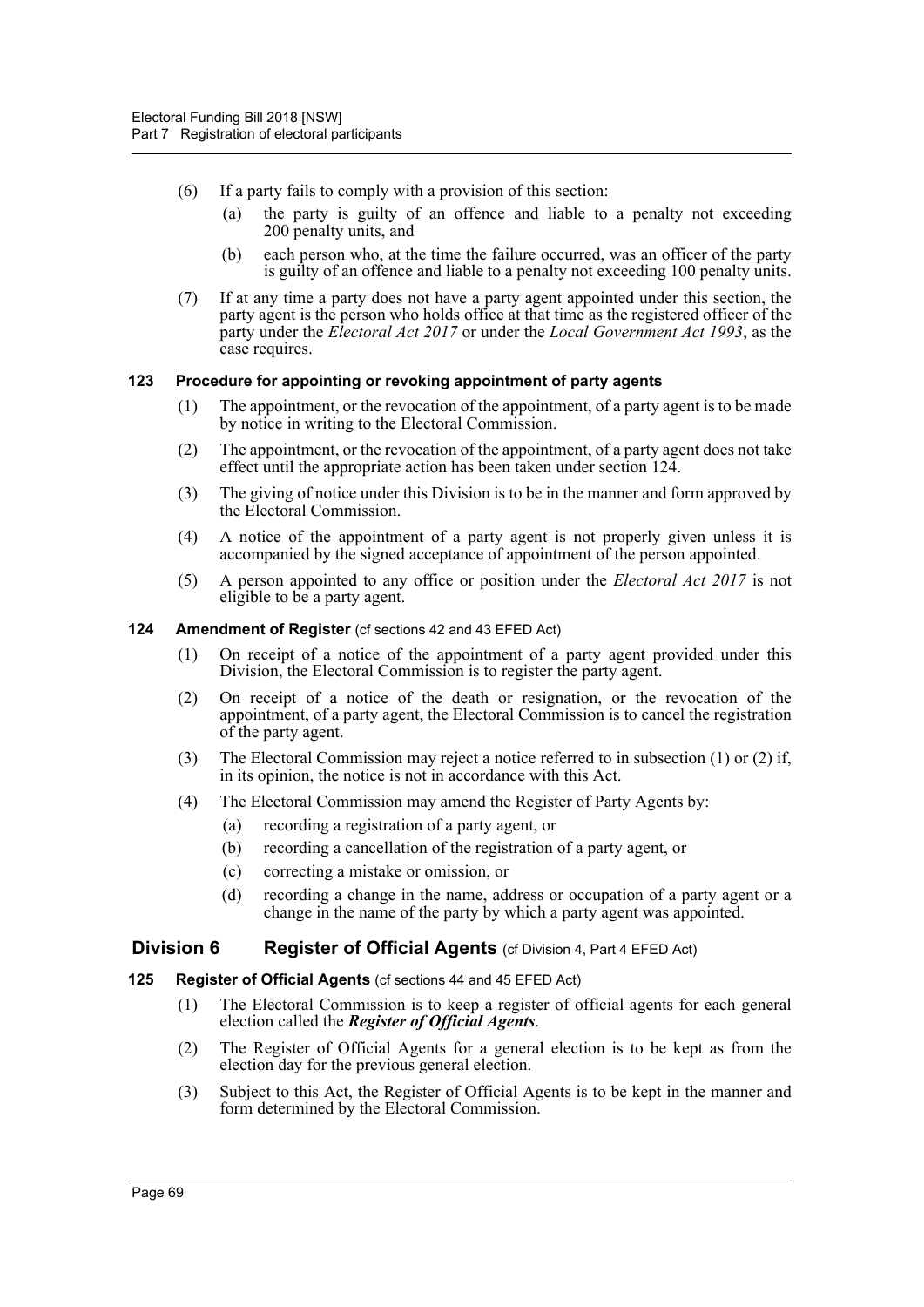- (4) The Register of Official Agents is to include the following particulars:
	- (a) the name, address and occupation of the official agent,
	- (b) the name of the associated entity or third-party campaigner that appointed the official agent,
	- (c) such other particulars as may be prescribed by the regulations,
	- (d) such other particulars as the Electoral Commission thinks fit.

# **126 Official agents of associated entities and third-party campaigners**

(cf section 46B EFED Act)

(1) An associated entity or a third-party campaigner may appoint one official agent (an *appointed official agent*).

**Note.** See section 102 (Qualification of persons to be appointed as party or official agents) which provides that certain persons are not qualified to be appointed as official agents.

If an associated entity or third-party campaigner does not appoint an official agent, the Electoral Commission can designate a person as official agent. See paragraph (b) of the definition of *official agent* in section 4.

- (2) The appointment of an official agent may be revoked.
- (3) If the appointed official agent of an associated entity or a third-party campaigner dies or resigns, the associated entity or third-party campaigner must, within 30 days of the death or resignation, give notice of that fact in writing to the Electoral Commission.
- (4) If an appointed official agent of an associated entity or a third-party campaigner dies or resigns or his or her appointment is revoked, the associated entity or third-party campaigner may appoint another official agent in his or her place.

#### **127 Procedure for appointing or revoking appointment of official agents**  (cf section 46C EFED Act)

- (1) The appointment, or the revocation of the appointment, of an official agent is to be made by notice in writing to the Electoral Commission.
- (2) The giving of a notice under this Division is to be in the manner and form approved by the Electoral Commission.
- (3) A notice of the appointment of an official agent is not properly given unless it is accompanied by the signed acceptance of appointment of the person appointed.
- (4) A person appointed to any office or position under the *Electoral Act 2017* is not eligible to be an official agent.
- **128 Entries in register** (cf section 47 EFED Act)
	- (1) On receipt of a notice of the appointment of an official agent under this Division, the Electoral Commission is to register the official agent.
	- (2) On receipt of a notice of the death or resignation, or the revocation of the appointment, of an official agent, the Electoral Commission is to cancel the registration of the official agent.
	- (3) The Electoral Commission may reject a notice referred to in subsection (1) or (2) if, in its opinion, the notice is not in accordance with this Act.
	- (4) The Electoral Commission may include in the Register of Official Agents particulars of the persons who are official agents because of the office they hold and not because of an appointment under this Division.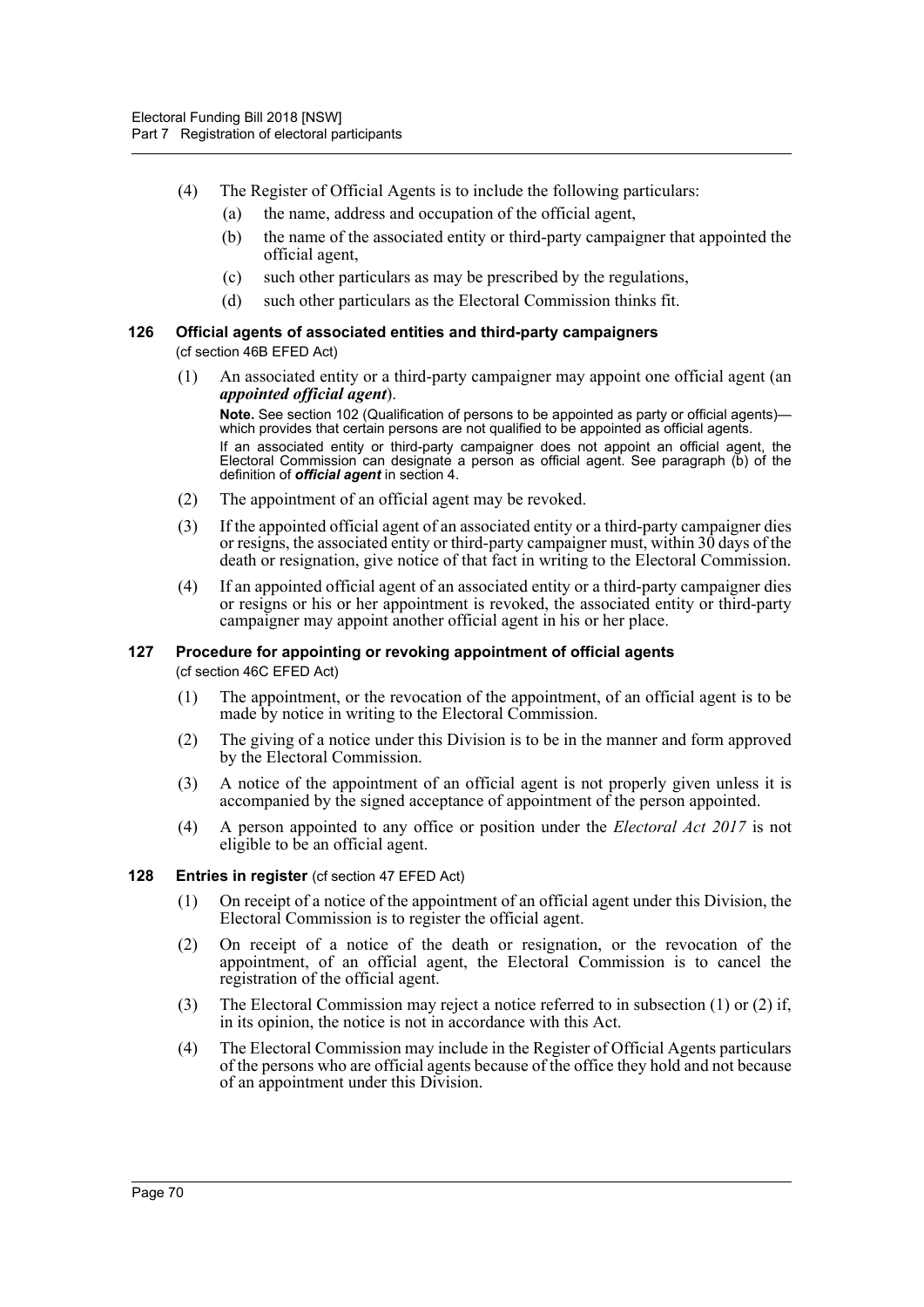## **129 Amendment of Register** (cf section 48 EFED Act)

The Electoral Commission may amend the Register of Official Agents by:

- (a) recording the registration of an official agent, or
- (b) recording the cancellation of the registration of an official agent, or
- (c) correcting a mistake or omission, or
- (d) recording a change in the name, address or occupation of an official agent or, in the case of an official agent appointed by a group, a change in the composition or name of the group.

## **Division 7** Registers for by-elections (cf Division 5, Part 4 EFED Act)

**130 Application of this Division** (cf section 50 EFED Act)

This Division applies to and in respect of each by-election (referred to in this Division as *the by-election*) at which there are 2 or more candidates for election.

- **131 Registers for by-elections** (cf section 51 EFED Act)
	- (1) The Electoral Commission is to keep 3 registers, to be called the *Register of Candidates*, the *Register of Third-party Campaigners* and the *Register of Official Agents* respectively, for the by-election.
	- (2) The registers may be established on a date determined by the Electoral Commission and published on its website but must be established by the following days:
		- (a) in the case of a State election—the day of the issue of the writ for the by-election,
		- (b) in the case of a local government election—the day for the close of the roll of electors for the by-election.
	- (3) Subject to this Act, the registers are to be kept in the manner and form determined by the Electoral Commission.
	- (4) The provisions of Divisions 2, 4 and 6 apply to and in respect of the Register of Candidates, the Register of Third-party Campaigners and the Register of Official Agents for the by-election in the same way as they apply to and in respect of the Register of Candidates, the Register of Third-party Campaigners and the Register of Official Agents under those Divisions, and apply as if:
		- (a) in the case of a State election, references to groups were omitted, and
		- (b) references to a general election were references to the by-election, and
		- (c) any other necessary adaptations were made.

## **Division 8 Miscellaneous** (cf Division 6, Part 4 EFED Act)

### **132 Public access to registers** (cf section 52 EFED Act)

The registers kept under this Part are to be retained by the Electoral Commission and are to be made available for public inspection on its website.

### **133 Statutory declarations** (cf section 53 EFED Act)

The Electoral Commission may require any particulars in an application or notice under this Part to be verified by statutory declaration.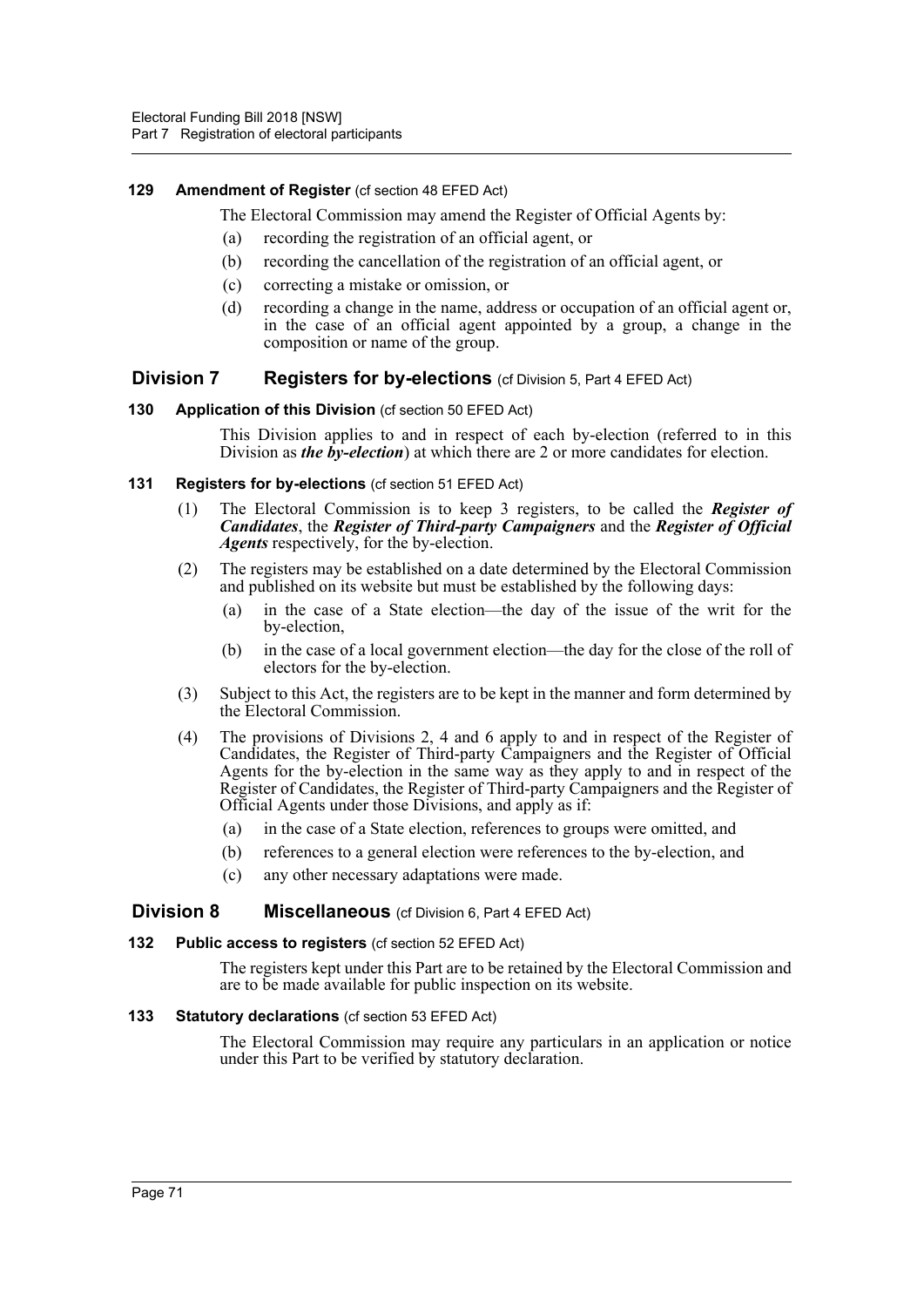# **Part 8 Financial provisions** (cf Part 7 EFED Act)

## **134 Appropriation of Consolidated Fund for electoral funding** (cf section 98 EFED Act)

The Consolidated Fund is appropriated to the extent necessary for the payment of amounts in accordance with Part 4 (Public funding of State election campaigns) and Part 5 (Administrative and New Party policy development funding).

### **135 Money received by Electoral Commission** (cf section 100 EFED Act)

Any money received or recovered by the Electoral Commission is to be paid to the Consolidated Fund.

### **136 Financial year of the Electoral Commission** (cf section 101 EFED Act)

The financial year of the Electoral Commission is:

- (a) where no period is prescribed as referred to in paragraph (b)—the year commencing on 1 July, or
- (b) the period (not exceeding 2 years) prescribed by the regulations for the purposes of this section.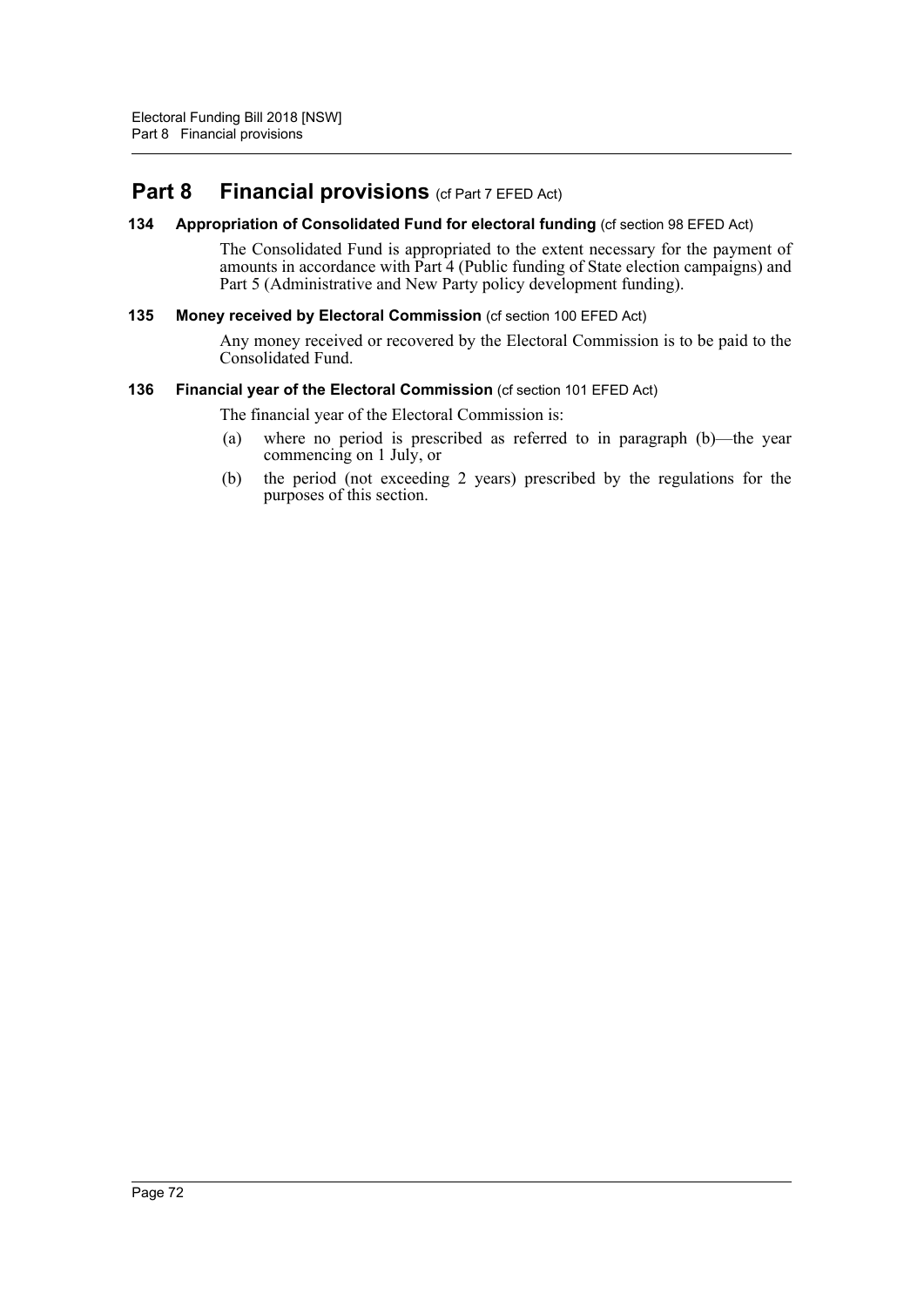# **Part 9 Investigation powers**

### **137 Inspection of documents** (cf section 110 EFED Act)

- (1) For the purpose of ascertaining whether this Act is being or has been contravened, an inspector may:
	- (a) enter at any reasonable time any place at which the inspector has reasonable grounds to believe that relevant documents are kept, and
	- (b) request, by notice in writing, the owner or occupier of the place to produce for inspection any relevant documents at the place, and
	- (c) request, by notice in writing, any person employed or engaged at the place to produce for inspection any relevant documents that are in the custody or under the control of that person, and
	- (d) examine any person at a place entered with respect to matters under this Act, and
	- (e) examine and inspect any relevant documents at the place, and
	- (f) copy, or take extracts from, any relevant documents at the place, and
	- (g) make such examinations and inquiries as the inspector considers necessary.
- (2) A person being examined by an inspector under subsection (1) is entitled to be represented by an Australian legal practitioner.
- (3) A person must not:
	- (a) refuse or intentionally delay the admission to any place of an inspector in the exercise of the inspector's functions under this section, or
	- (b) intentionally obstruct an inspector in the exercise of the inspector's functions under this section, or
	- (c) fail to comply with a request of an inspector made under this section.

Maximum penalty: 200 penalty units.

(4) In this section:

*relevant document* means a document (whether in writing, in electronic form or otherwise) held by or on behalf of, or a financial document that relates to, any of the following:

- (a) a party, elected member, group, candidate, third-party campaigner, associated entity, party agent or official agent,
- (b) a former party, elected member, group, candidate, third-party campaigner, associated entity, party agent or official agent.

### **138 Power to require provision of documents and information** (cf section 110A EFED Act)

- (1) The Electoral Commission may, by notice in writing to a person, require the person:
	- (a) to provide such information as the Electoral Commission reasonably requires for the purposes of the enforcement of this Act, or
	- (b) to produce to the Electoral Commission, at the place and time specified in the notice, any document that the Electoral Commission reasonably requires for the purposes of the enforcement of this Act, or
	- (c) to answer questions about any matters in respect of which information is reasonably required for the purposes of the enforcement of this Act, or
	- (d) to attend at a specified place and time to answer questions under this section if attendance at that place is reasonably required in order that the questions can be properly put and answered.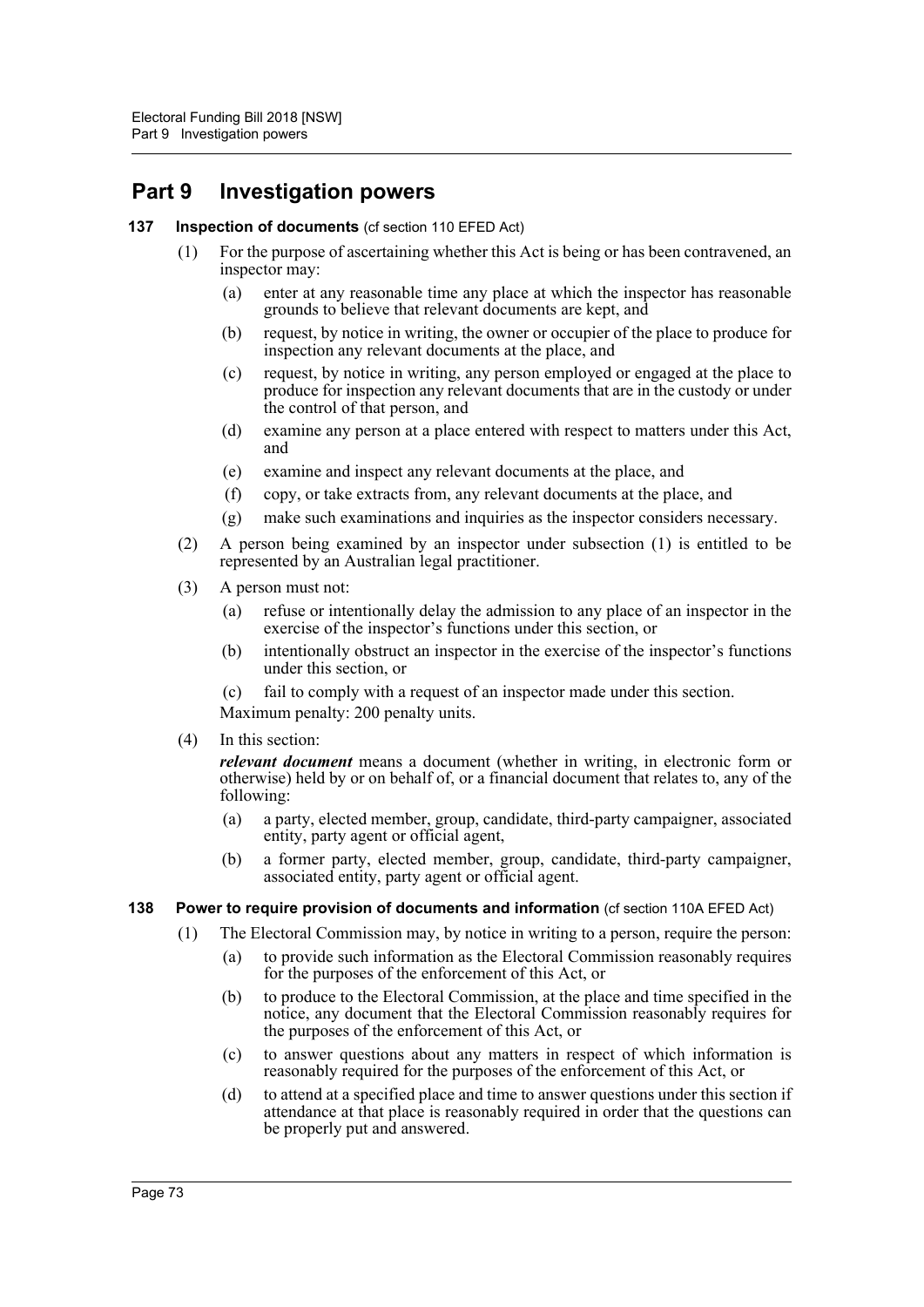- (2) The place and time at which a person may be required to produce a document, or to attend and answer questions, is to be a place and time nominated by the Electoral Commission that is reasonable in the circumstances.
- (3) A notice under this section that requires a person to produce a document may only require a person to produce existing documents that are in the person's possession or that are within the person's power to obtain lawfully.
- (4) The Electoral Commission may take copies of any documents provided under this section.
- (5) If the Electoral Commission has reason to believe that any documents provided under this section are evidence of an offence against this Act or the regulations, the Electoral Commission may retain the documents until proceedings for the offence have been heard and determined.
- (6) A person who, without reasonable excuse, fails to comply with a requirement made of the person under this section is guilty of an offence. Maximum penalty: 200 penalty units.
- (7) A person who provides any document or information, or answers any question, in purported compliance with a requirement made under this section, knowing that the document, information or answer is false or misleading in a material particular, is guilty of an offence.

Maximum penalty: 400 penalty units or imprisonment for 2 years, or both.

- (8) A function conferred on the Electoral Commission by this section may be exercised by an inspector authorised by the Electoral Commission to exercise its functions under this section.
- (9) A notice may be given under this section to a person in respect of a matter even though the person is (or the document or information is held) outside the State or the matter occurred or is located outside the State, so long as the matter affects a matter to which this Act relates.

### **139 Appointment and identification of inspectors**

- (1) The Electoral Commission may appoint any of the following persons as an inspector for the purposes of this Act:
	- (a) a member of staff of the Electoral Commission,
	- (b) a person belonging to a class of persons prescribed by the regulations.
- (2) The Electoral Commission is to cause each inspector to be issued with a means of identification in the form approved by the Electoral Commission.
- (3) In the course of exercising the functions of an inspector under this Act, the inspector must, if requested to do so by any person affected by the exercise of any such function, produce the inspector's identification for inspection by the person unless to do so would defeat the purpose for which the functions are to be exercised.

### **140 Arrangements with NSW Police Force**

- (1) The Electoral Commission may enter into an arrangement with the Commissioner of Police for a police officer to exercise the functions of an inspector under this Part.
- (2) A police officer who exercises the functions of an inspector in accordance with the arrangement is taken to be an inspector for the purposes of this Act.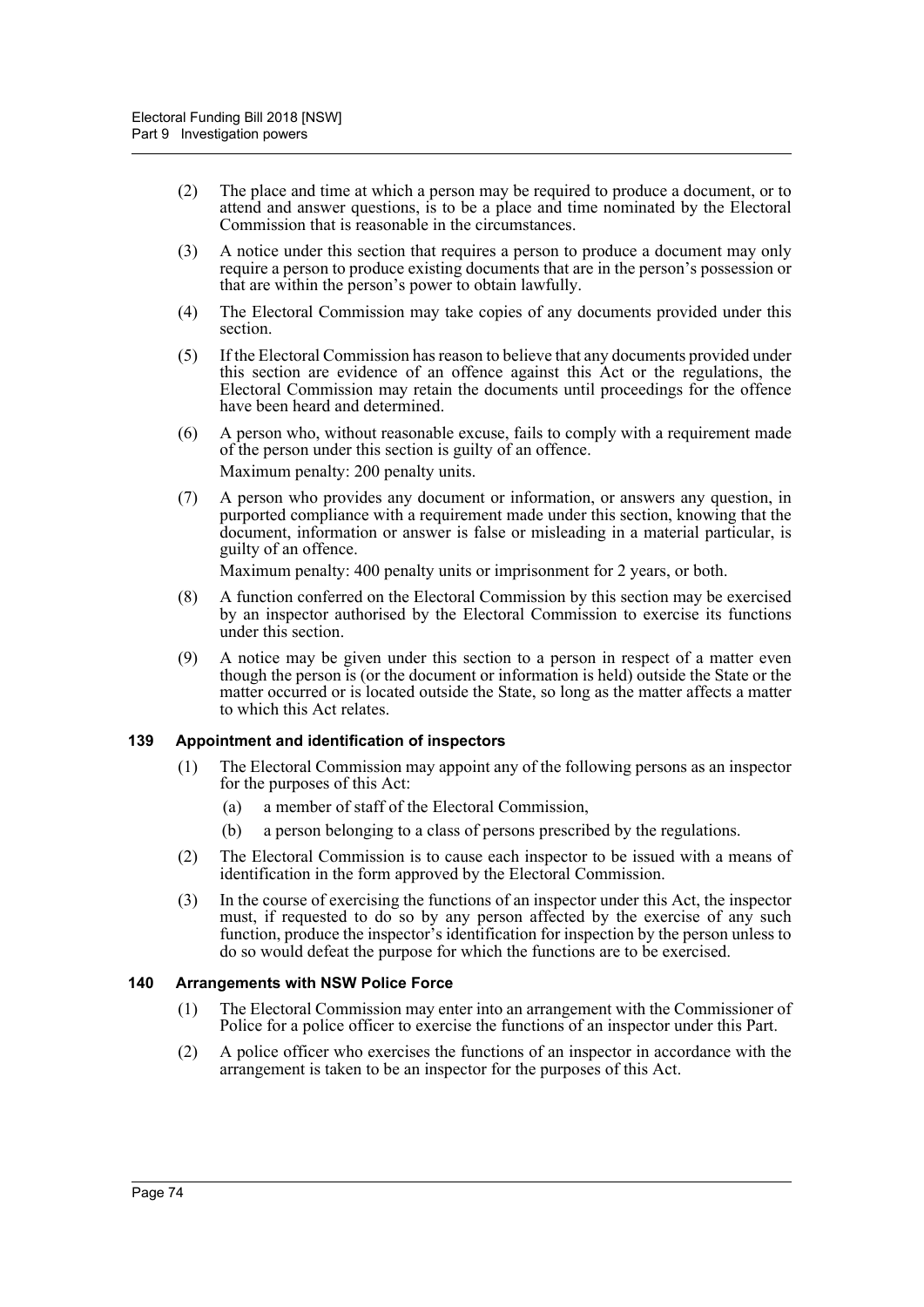# **Part 10 Criminal and other proceedings**

# **Division 1 Offences**

- **141 Offences relating to disclosures of political donations and electoral expenditure**  (cf section 96H EFED Act)
	- (1) A person who is required to lodge a declaration under Division 2 of Part 3 must do so within the time required.

Maximum penalty: 200 penalty units.

(2) A person who, without reasonable excuse, lodges an incomplete declaration under Division 2 of Part 3 is guilty of an offence. Maximum penalty: 200 penalty units.

## **142 Offences relating to assisting others lodging claims or disclosures**

- (1) An official agent or party agent must, in relation to a matter permitted or required to be disclosed under Division 2 of Part 3 by the official agent or party agent, use his or her best endeavours to ensure that the statements in a declaration of disclosures or request under this Act by the agent are not false or misleading in a material particular.
- (2) A member of a group must, in relation to a matter permitted or required to be disclosed under Division 2 of Part 3 by the member on behalf of the group, use his or her best endeavours to ensure that the statements in a declaration of disclosures or request under this Act by the member are not false or misleading in a material particular.
- (3) An elected member, member of a group or candidate must not, in relation to a matter required to be disclosed under Division 2 of Part 3 by a party agent, give or withhold information to or from the party agent knowing that it will result in the making of a false statement in a declaration of disclosures or request under this Act by the party agent.
- (4) An associated entity or third-party campaigner must not, in relation to a matter required to be disclosed under Division 2 of Part 3 by the official agent of the associated entity or third-party campaigner, give or withhold information to or from the official agent knowing that it will result in the making of a false statement in a declaration of disclosures or request under this Act by the official agent.
- (5) A candidate must not, in relation to any matter to be included in a claim for a payment under Part 4 (Public funding of State election campaigns) or Part 5 (Administrative and New Party policy development funding), give or withhold information to or from the party agent of the candidate knowing that it will result in the making of a false or misleading claim by the party agent.

Maximum penalty: 400 penalty units or imprisonment for 2 years, or both.

- **143 Offences relating to caps on donations and expenditure** (cf section 96HA EFED Act)
	- (1) A person who does any act that is unlawful under Division 3 or 4 of Part 3 is guilty of an offence if the person was, at the time of the act, aware of the facts that result in the act being unlawful.
	- (2) A person who makes a donation with the intention of causing the donation to be accepted in contravention of Division 3 of Part 3 is guilty of an offence. Maximum penalty: 400 penalty units or imprisonment for 2 years, or both.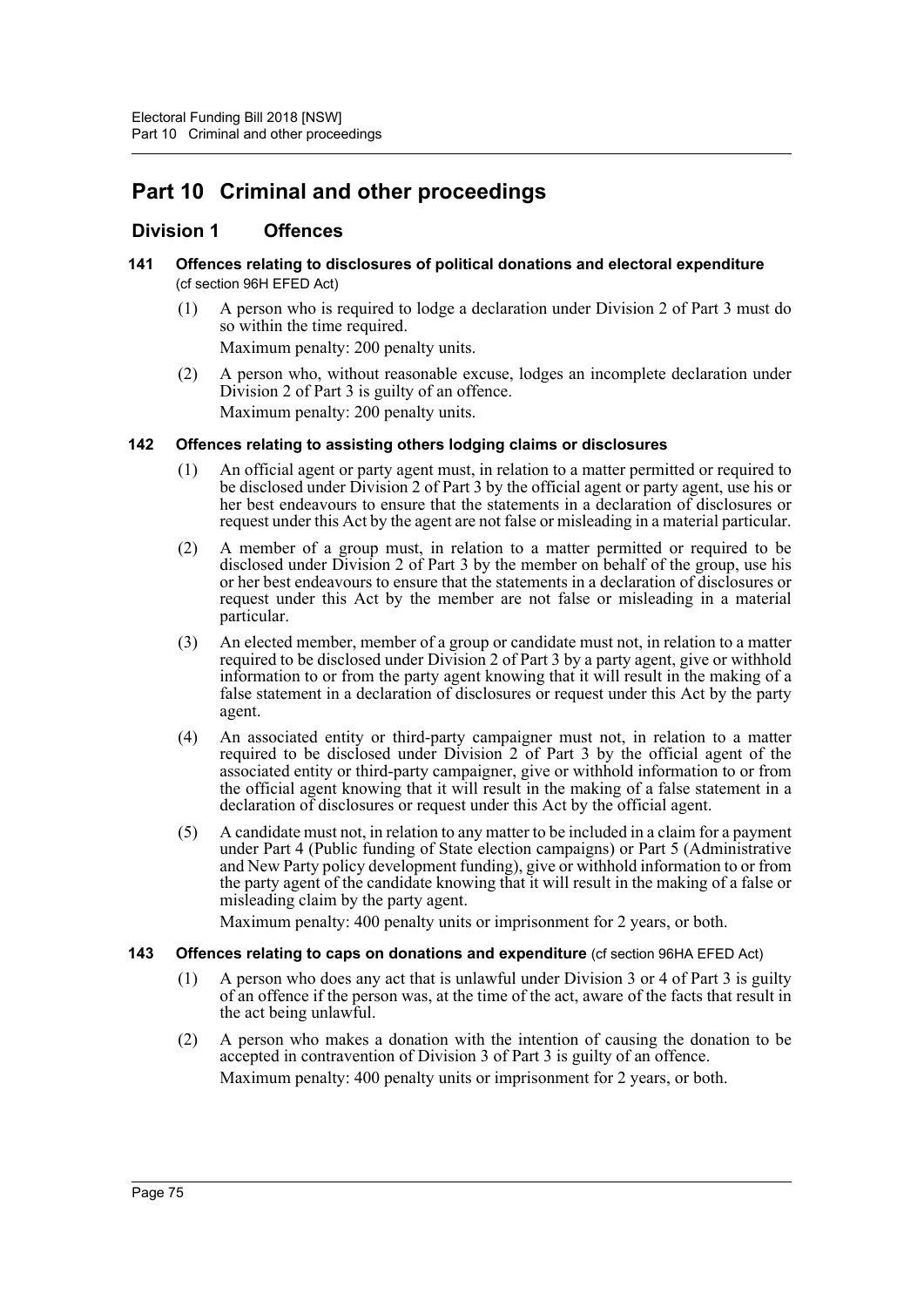#### **144 Offence relating to scheme to circumvent political donation or expenditure prohibitions or restrictions** (cf section 96HB EFED Act)

- (1) A person who enters into or carries out a scheme (whether alone or with others) for the purpose of circumventing a prohibition or requirement of Part 3 with respect to political donations or electoral expenditure is guilty of an offence. Maximum penalty (on conviction on indictment): Imprisonment for 10 years.
	-
- (2) It does not matter that the person also enters into or carries out the scheme for other purposes.
- (3) In this section: *scheme* includes an arrangement, an understanding or a course of conduct.

### **145 Other offences relating to political donations and electoral expenditure**  (cf section 96I EFED Act)

(1) A person who does any act that is unlawful under Division 5, 6 or 7 of Part 3 is guilty of an offence if the person was, at the time of the act, aware of the facts that result in the act being unlawful.

Maximum penalty: 400 penalty units or imprisonment for 2 years, or both.

- (2) A person must keep the following for a period of at least 3 years:
	- (a) a record made by the person under section 45 relating to a reportable political donation,
	- (b) any other record that is required by the regulations to be kept by the person for the purposes of this subsection.

Maximum penalty: In the case of a party, 200 penalty units or in any other case, 100 penalty units.

### **146 False or misleading information**

- (1) A person who provides information to the Electoral Commission that the person knows to be false or misleading in a material particular:
	- (a) in or in connection with any application, claim, request, notice, declaration or other disclosure under this Act, or
	- (b) in purported compliance with any requirement imposed by or under this Act, is guilty of an offence.
- (2) A person who, in a document required to be lodged by or for the purposes of this Act, makes, or causes or permits the making of, a statement that is false or misleading in a material particular, without having taken reasonable steps to ensure that the statement was not false or misleading in a material particular, is guilty of an offence.
- (3) A person who, in a document required to be lodged by or for the purposes of this Act, omits, or causes or permits the omission of, any matter or thing without which the document is misleading in a material particular, without having taken reasonable steps to ensure that the document did not omit any matter or thing without which the document would be misleading in a material particular, as the case may be, is guilty of an offence.
- (4) A person who, in relation to any matter to be included in a document required to be lodged by or for the purposes of this Act, gives or withholds giving information to the person who is to lodge the document knowing that it will result in the making of a false or misleading statement in whole or in part is guilty of an offence. Maximum penalty: 400 penalty units or imprisonment for 2 years, or both.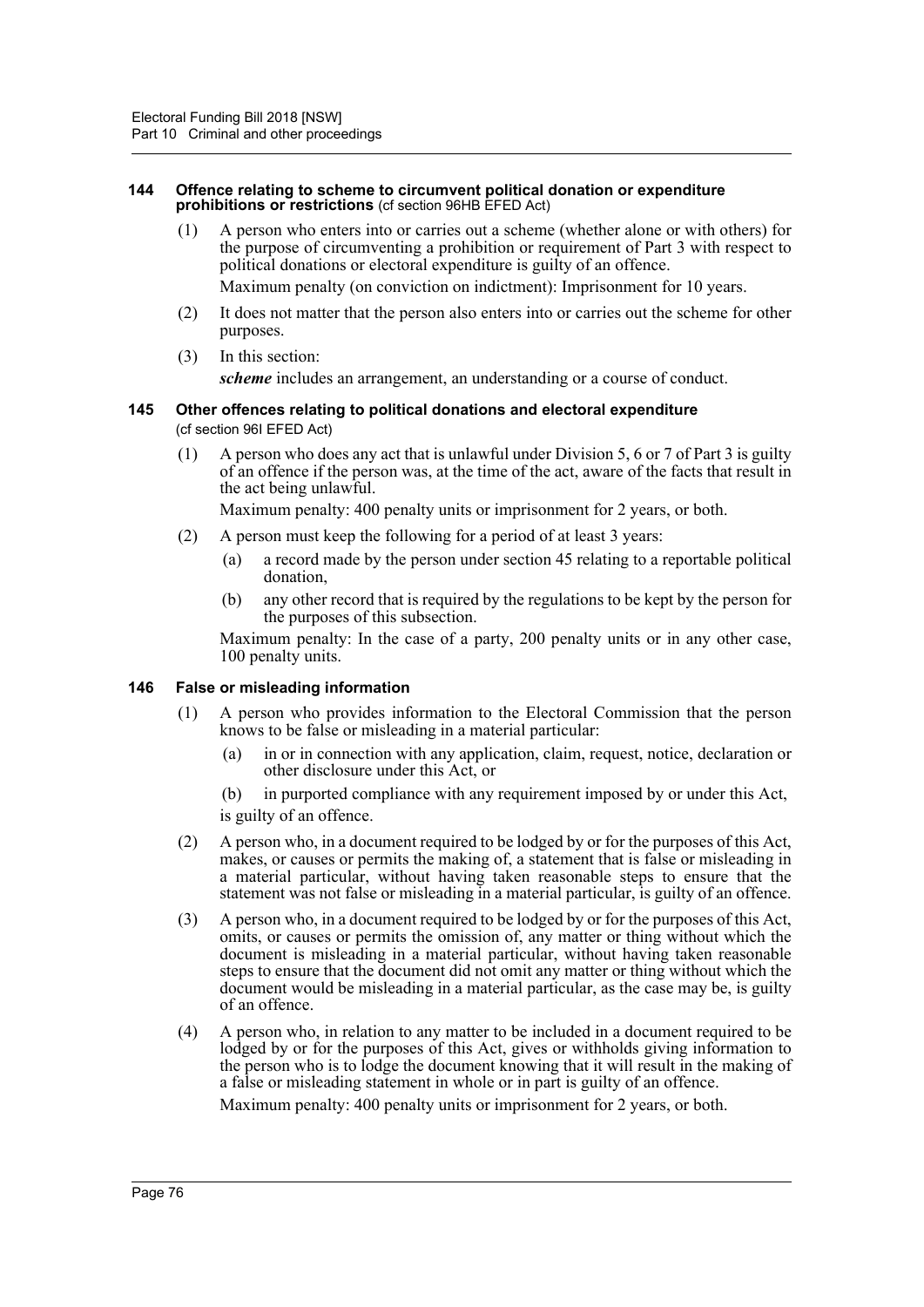# **Division 2 Proceedings generally**

### **147 Nature of proceedings for offences** (cf section 111 EFED Act)

- (1) Proceedings for an offence against this Act or the regulations may be dealt with:
	- (a) summarily before the Local Court, or
	- (b) summarily before the Supreme Court in its summary jurisdiction.
- (2) If proceedings are brought in the Local Court, the maximum monetary penalty that the Local Court may impose for the offence is 200 penalty units, despite any higher maximum monetary penalty provided in respect of the offence.
- (3) Proceedings in respect of an offence against this Act or the regulations may only be commenced within 10 years after the offence was committed.
- (4) Proceedings in respect of an offence against this Act or the regulations may only be commenced with the consent of the Electoral Commission.
- (5) This section (other than subsection (4)) does not apply to proceedings for an offence against section 144 (Offence relating to scheme to circumvent political donation or expenditure prohibitions or restrictions).

#### **148 Penalty notices** (cf section 111A EFED Act)

- (1) An authorised officer may issue a penalty notice to a person if it appears to the officer that the person has committed a penalty notice offence.
- (2) A penalty notice offence is an offence against this Act or the regulations that is prescribed by the regulations as a penalty notice offence.
- (3) The *Fines Act 1996* applies to a penalty notice issued under this section. **Note.** The *Fines Act 1996* provides that, if a person issued with a penalty notice does not wish to have the matter determined by a court, the person may pay the amount specified in the notice and is not liable to any further proceedings for the alleged offence.
- (4) The amount payable under a penalty notice issued under this section is the amount prescribed for the alleged offence by the regulations (not exceeding the maximum amount of penalty that could be imposed for the offence by a court).
- (5) This section does not limit the operation of any other provision of, or made under, this or any other Act relating to proceedings that may be taken in respect of offences.
- (6) In this section, *authorised officer* means an inspector within the meaning of section 139.

### **149 Civil and criminal proceedings against parties that are unincorporated associations**  (cf sections 112 and 113 EFED Act)

- (1) The following proceedings under a provision of this Act against a party that is an unincorporated association (whether the subject of the provision is described as a party or a person) may be brought against the party in its own name (and not in the name of any of its members), and, for the purposes of those proceedings, any rules of court relating to the service of documents, are taken to have effect as if the party were a corporation:
	- (a) proceedings for an offence under this Act alleged to have been committed by a party,
	- (b) proceedings for the recovery of any amount from a party under this Act.
- (2) If a fine is imposed on a party that is an unincorporated association for an offence under this Act or such a party is required in proceedings under this Act to make a payment of an amount, the fine or amount: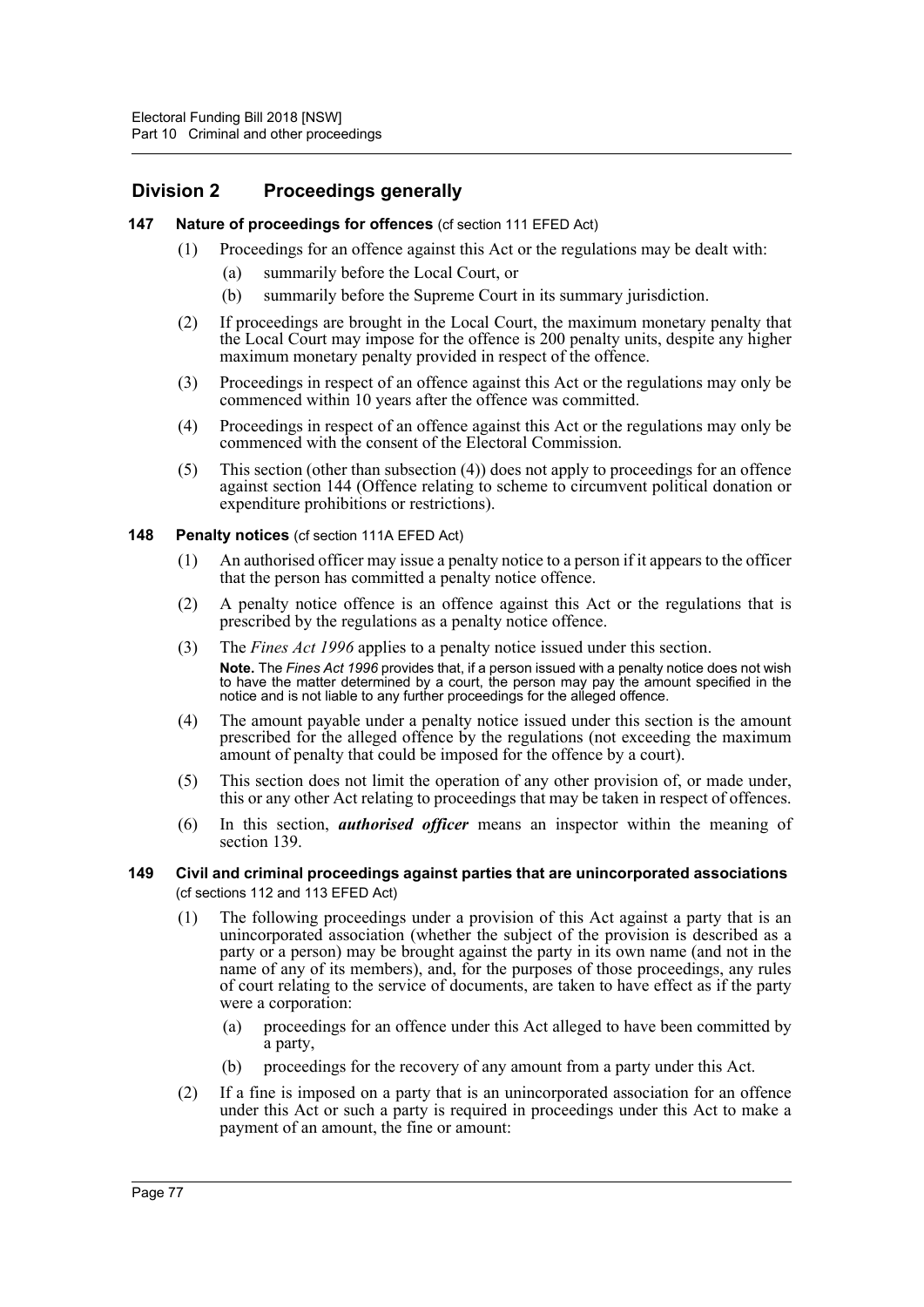- (a) is payable out of the property of the party, and
- (b) is not payable out of the property of a member or officer of the party unless the property is held for or on behalf of the party.
- (3) The *Criminal Procedure Act 1986* has effect in a case in which a party that is an unincorporated association is charged with an offence under this Act in the same manner as it has effect in the case of a corporation charged with such an offence.

#### **150 Evidence** (cf section 114 EFED Act)

A certificate signed by a person authorised by the Electoral Commission for the purposes of this section certifying any one or more of the following matters is admissible in criminal or civil proceedings under this Act and (in the absence of evidence to the contrary) is evidence of the matters so certified:

- (a) that a specified group, candidate, third-party campaigner or associated entity was or was not registered in a specified register kept under this Act at a specified time or during a specified period,
- (b) that a specified party was or was not registered under the *Electoral Act 2017* or the *Local Government Act 1993* at a specified time or during a specified period,
- (c) that a specified person was or was not registered as an agent in a specified register kept under this Act at a specified time or during a specified period,
- (d) that there was no person registered at a specified time or during a specified period as the agent of a specified party, third-party campaigner or associated entity.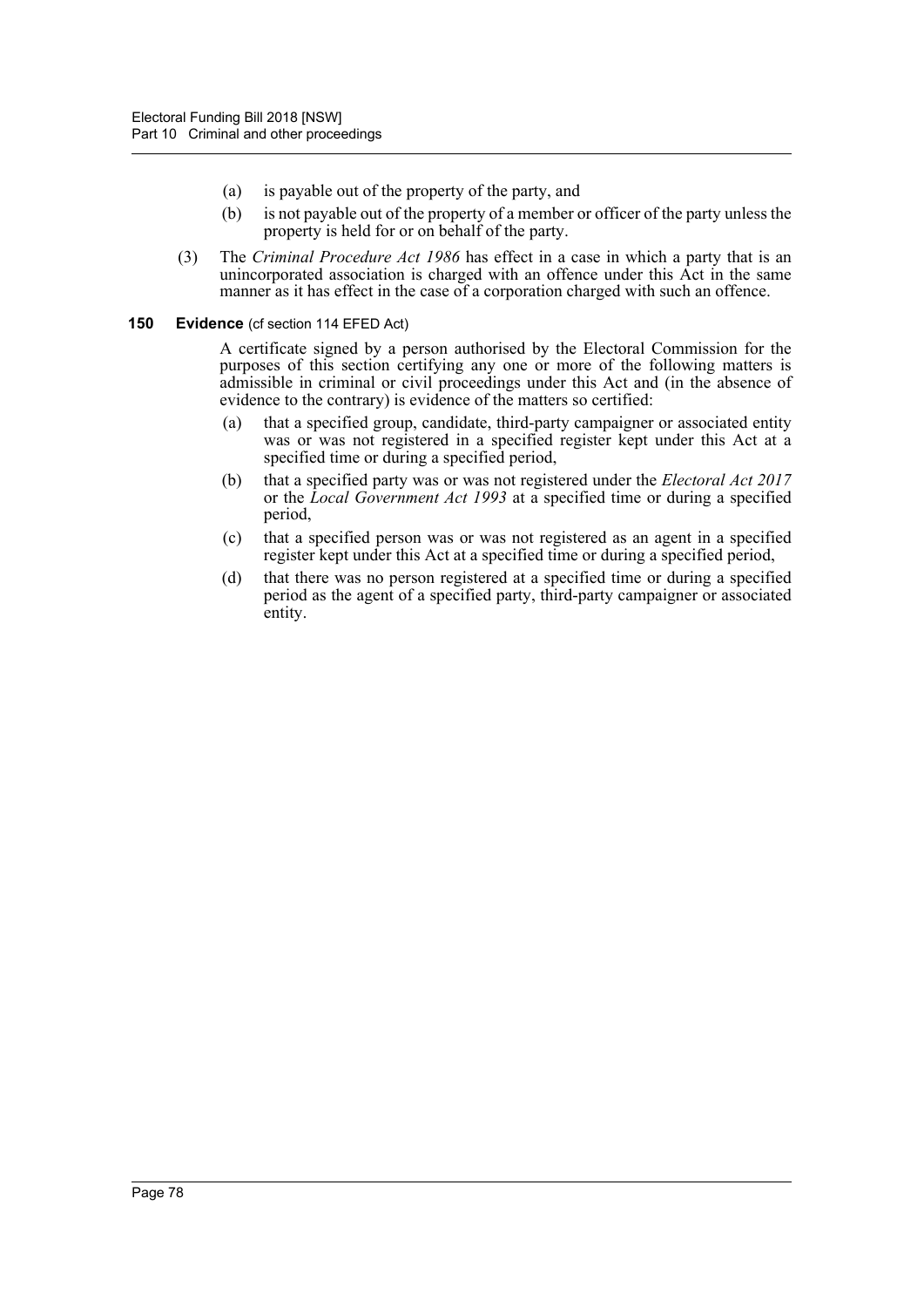# **Part 11 Miscellaneous** (cf Part 8 EFED Act)

### **151 Electoral Commission may educate and inform elected members and candidates**

The Electoral Commission may undertake educational and information programs to educate and inform parties, elected members, candidates, groups, third-party campaigners, associated entities, party agents, official agents and donors of their obligations under this Act.

### **152 Guidelines** (cf section 24 EFED Act)

- (1) The Electoral Commission may, from time to time, determine and issue guidelines, not inconsistent with this Act or the regulations, for or with respect to any matters dealt with in this Act.
- (2) In the operation and application of this Act, regard is to be had not only to the provisions of this Act and the regulations but also to the guidelines determined under subsection (1), and, in particular, the Electoral Commission is to have regard to those guidelines when dealing with applications, claims, caps and disclosures under this Act and the enforcement of this Act.

## **153 Extensions of time** (cf section 106 EFED Act)

- (1) The Electoral Commission may, in any particular case, extend the time for doing anything under this Act, if it is satisfied that proper reasons exist justifying the extension.
- (2) This section has effect:
	- (a) despite any other provision of this Act (other than section 60), and
	- (b) whether or not the time for doing the thing under the provision has expired.

### **154 Reports to Parliament** (cf section 107 EFED Act)

- (1) As soon as practicable after, but within 4 months after, each reporting period, the Electoral Commission is to prepare and forward to the President of the Council and the Speaker of the Assembly a report of its work and activities under this Act for that reporting period.
- (2) The Electoral Commission is required to include in the reports required by subsection (1) statistical information about the use of its enforcement powers under this Act.
- (3) The Electoral Commission may prepare and forward to the President of the Council and the Speaker of the Assembly reports of its work and activities under this Act for such periods and at such times as the Electoral Commission thinks fit, in addition to the reports required by subsection (1).
- (4) The President of the Council is to cause each such report to be laid before the Council as soon as practicable after the receipt by the President of the report.
- (5) The Speaker of the Assembly is to cause each such report to be laid before the Assembly as soon as practicable after the receipt by the Speaker of the report.
- (6) A reference in this section to a reporting period is a reference to each year ending on 30 June or to such other periods (each not exceeding 2 years) as the Governor may from time to time determine.

### **155 Compliance agreements** (cf section 110B EFED Act)

(1) The Electoral Commission may enter into a written agreement (a *compliance agreement*) with any person affected by this Act for the purpose of ensuring that the person complies with this Act or remedies an apparent contravention of this Act.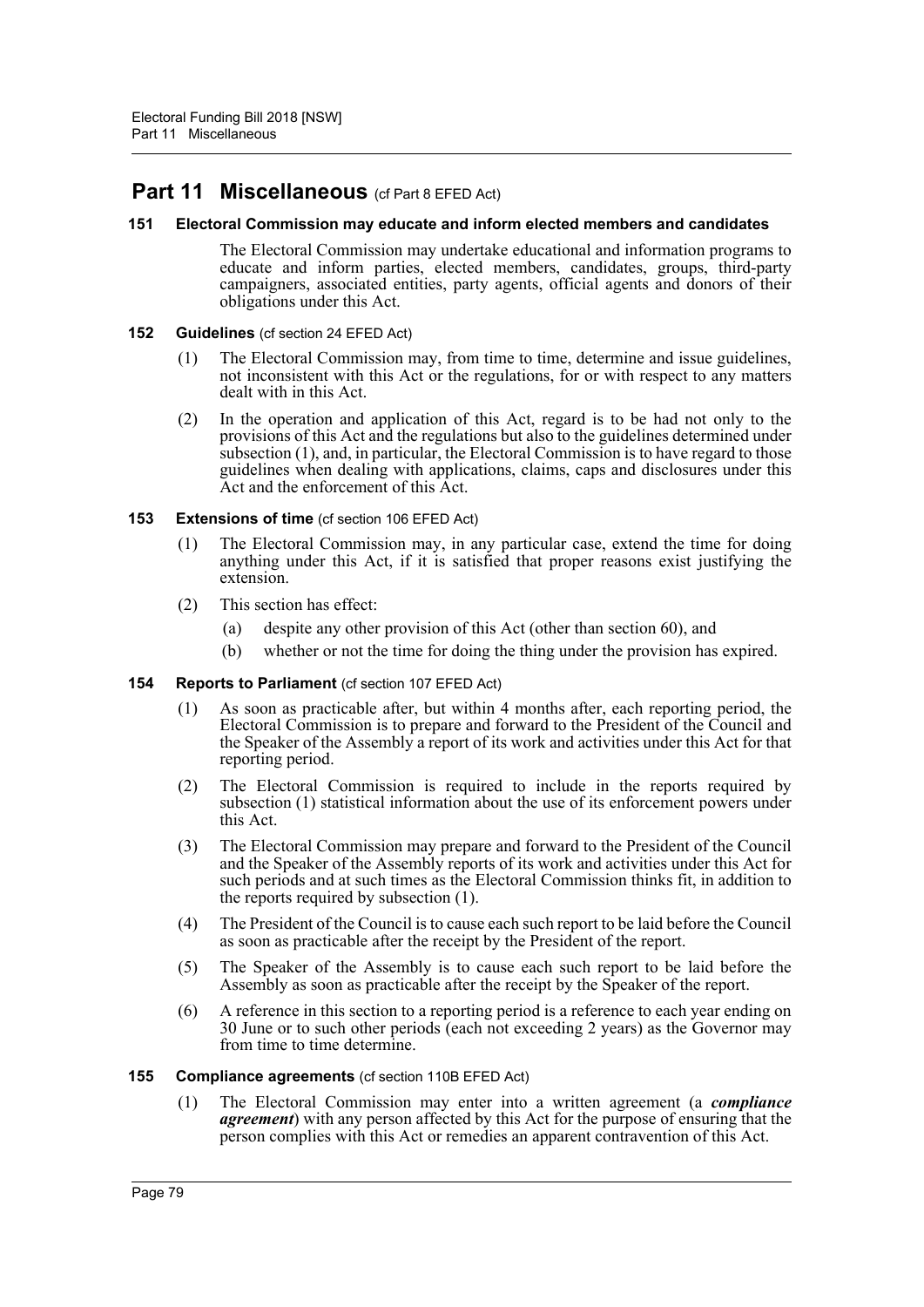- (2) A person affected by this Act includes a party, a group, an elected member, a candidate, a third-party campaigner and an associated entity.
- (3) A compliance agreement may specify the measures to be taken by the person affected by this Act to ensure that the person complies with this Act or remedies an apparent contravention of this Act.
- (4) A compliance agreement may be varied or terminated by further agreement between the parties.
- (5) The Supreme Court may, on application by the Electoral Commission, make a declaration that a person has contravened a compliance agreement, and may make ancillary orders to enforce the compliance agreement.
- (6) This section does not affect proceedings for an offence in relation to a contravention of this Act.

#### **156 Regulations** (cf section 117 EFED Act)

- (1) The Governor may make regulations, not inconsistent with this Act, for or with respect to any matter that by this Act is required or permitted to be prescribed or that is necessary or convenient to be prescribed for carrying out or giving effect to this Act.
- (2) The Minister, before a regulation is made under this Act, is to certify to the Governor that the regulation is not unfairly biased against or in favour of any particular parties, elected members, groups, candidates or other persons, bodies or organisations, but nothing in this subsection affects the validity of that or any other regulation.
- (3) Without limiting subsection (1), regulations may be made for or with respect to the following:
	- (a) requiring the making, keeping and auditing of records of political donations made or received, and electoral expenditure incurred, by parties, elected members, groups, candidates and other persons, and requiring and otherwise providing for the production, examination and copying of those records,
	- (b) requiring parties, elected members, groups, candidates, associated entities, third-party campaigners, party agents and official agents to obtain valuations from a valuer approved by the Electoral Commission of political donations that are not gifts of money (or enabling the Electoral Commission to obtain any such valuations),
	- (c) requiring parties and third-party campaigners to make disclosures about the receipt of indirect campaign contributions of the kind referred to in section 47 $(3)$ ,
	- (d) compliance audits by or on behalf of the Electoral Commission in connection with disclosures under Part 3 (Political donations and electoral expenditure),
	- (e) matters of a savings or transitional nature consequent on elected members, candidates or groups of candidates becoming or ceasing to be members of political parties (such as matters relating to disclosures of political donations and electoral expenditure under Division 2 of Part 3 and the application of management requirements under Division 5 of Part 3),
	- (f) the exemption of any class or description of persons, organisations or bodies, or of acts, matters or things, from all or any of the provisions of this Act.
- (4) The regulations may create offences punishable by a penalty not exceeding 20 penalty units.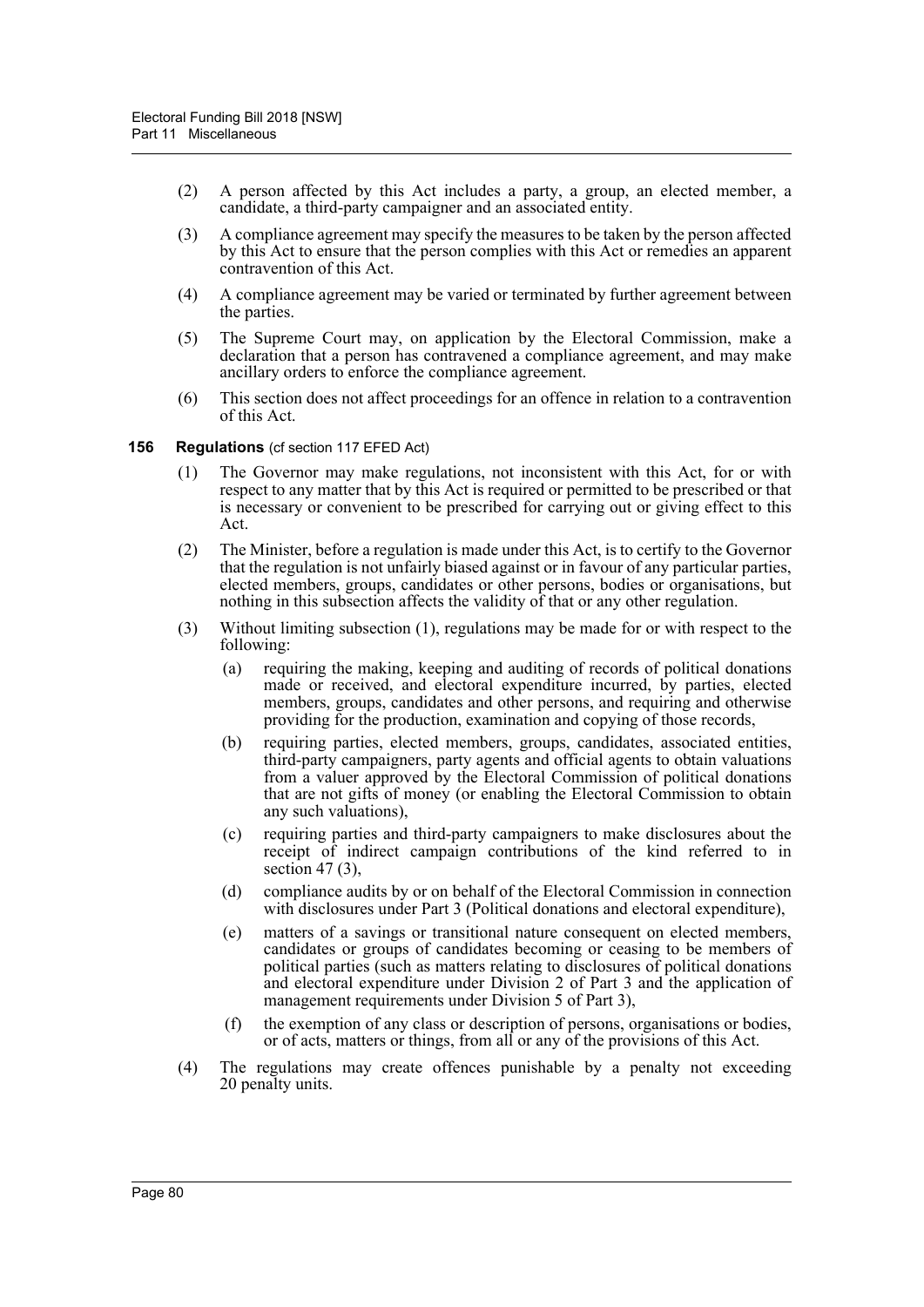## **157 Repeal**

The *Election Funding, Expenditure and Disclosures Act 1981* and the regulations made under that Act are repealed.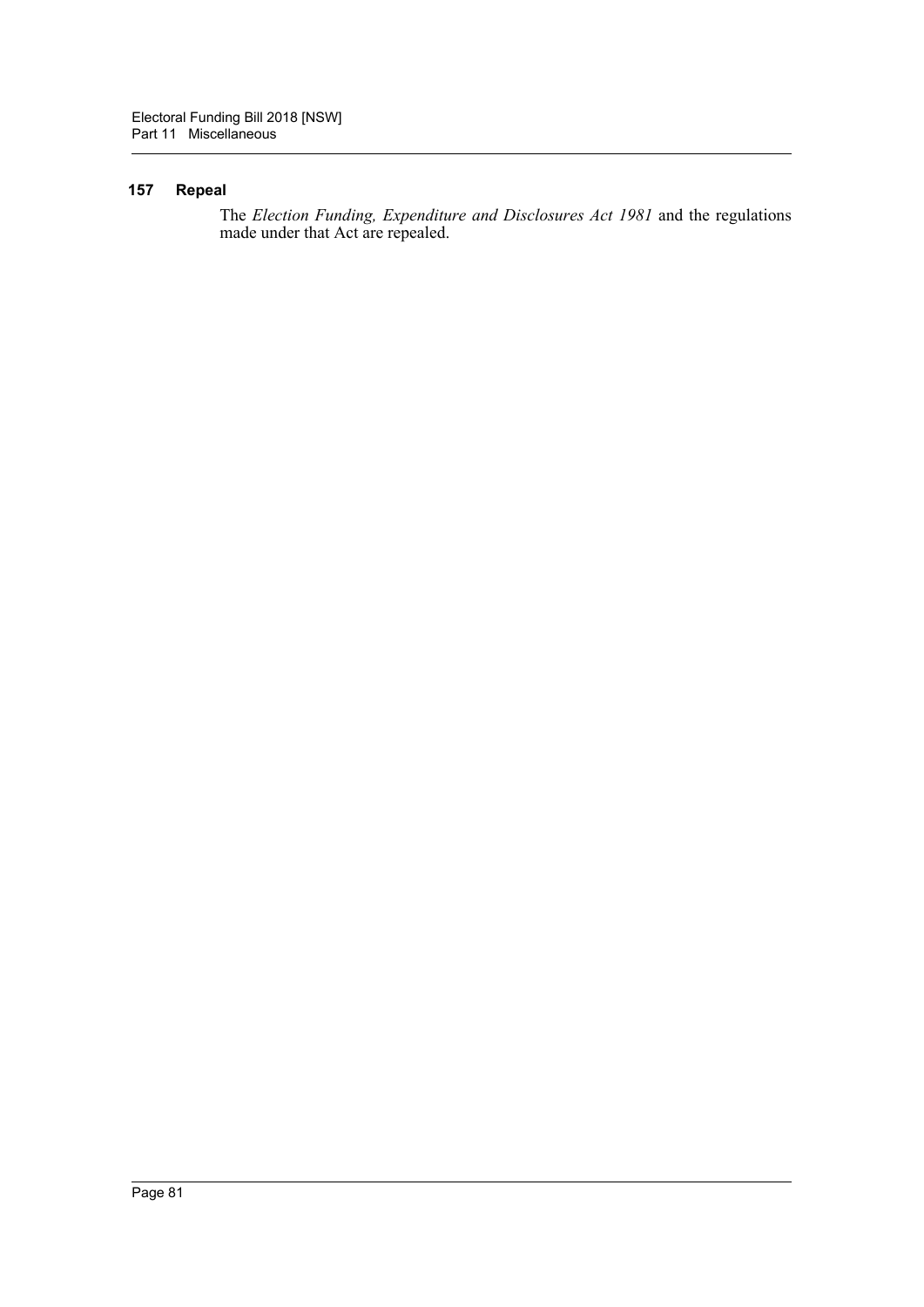# **Schedule 1 Adjustment for inflation of monetary caps**

(cf Schedule 1 EFED Act)

## **1 Definitions**

In this Schedule:

*adjustable amount* means an amount that a provision of this Act provides is to be adjusted for inflation under this Schedule.

*Consumer Price Index* means the Consumer Price Index (All Groups Index) for Sydney published by the Australian Statistician.

*Consumer Price Index number*, in relation to a quarter, means the number for that quarter appearing in the Consumer Price Index.

## **2 Adjustment of political donation caps**

- (1) Each of the adjustable amounts specified in a provision of Division 3 (Caps on political donations) of Part 3 (Political donations and electoral expenditure) and in section 47 (Prohibition on certain indirect campaign contributions) is to be adjusted for inflation for the 2018–2019 financial year and each subsequent financial year as provided by this clause.
- (2) The adjustable amounts that are to apply for the 2018–2019 financial year are to be determined by multiplying the adjustable amounts specified in Division 3 (Caps on political donations) of Part 3 (Political donations and electoral expenditure) and in section 47 (Prohibition on certain indirect campaign contributions) by the annual increase in the Consumer Price Index during the previous financial year.
- (3) The adjustable amounts that are to apply for a subsequent financial year are to be determined by multiplying the adjustable amounts that applied for the previous financial year by the annual increase in the Consumer Price Index during that previous financial year.
- (4) The annual increase in the Consumer Price Index during a financial year is to be calculated as B/A where:

*A* is the Consumer Price Index number for the last quarter for which such a number was published before the start of the financial year.

*B* is the Consumer Price Index number for the last quarter for which such a number was published before the end of the financial year.

- (5) If B/A is less than 1 (as a result of deflation), B/A is deemed to be 1.
- (6) The Electoral Commission is to publish notice on the NSW legislation website and its website of the amount of each adjustable amount for a financial year (as adjusted under this Schedule):
	- (a) in relation to the 2018–2019 financial year—as soon as possible after the commencement of this clause, and
	- (b) in relation to any subsequent financial year—before the start of the financial year.

### **3 Adjustment of electoral expenditure caps**

(1) Each of the adjustable amounts specified in a provision of Division 4 (Caps on electoral expenditure for election campaigns) of Part 3 (Political donations and electoral expenditure) applies for the first election period that is current when the provision commences and is then to be adjusted for inflation for subsequent election periods as provided by this clause.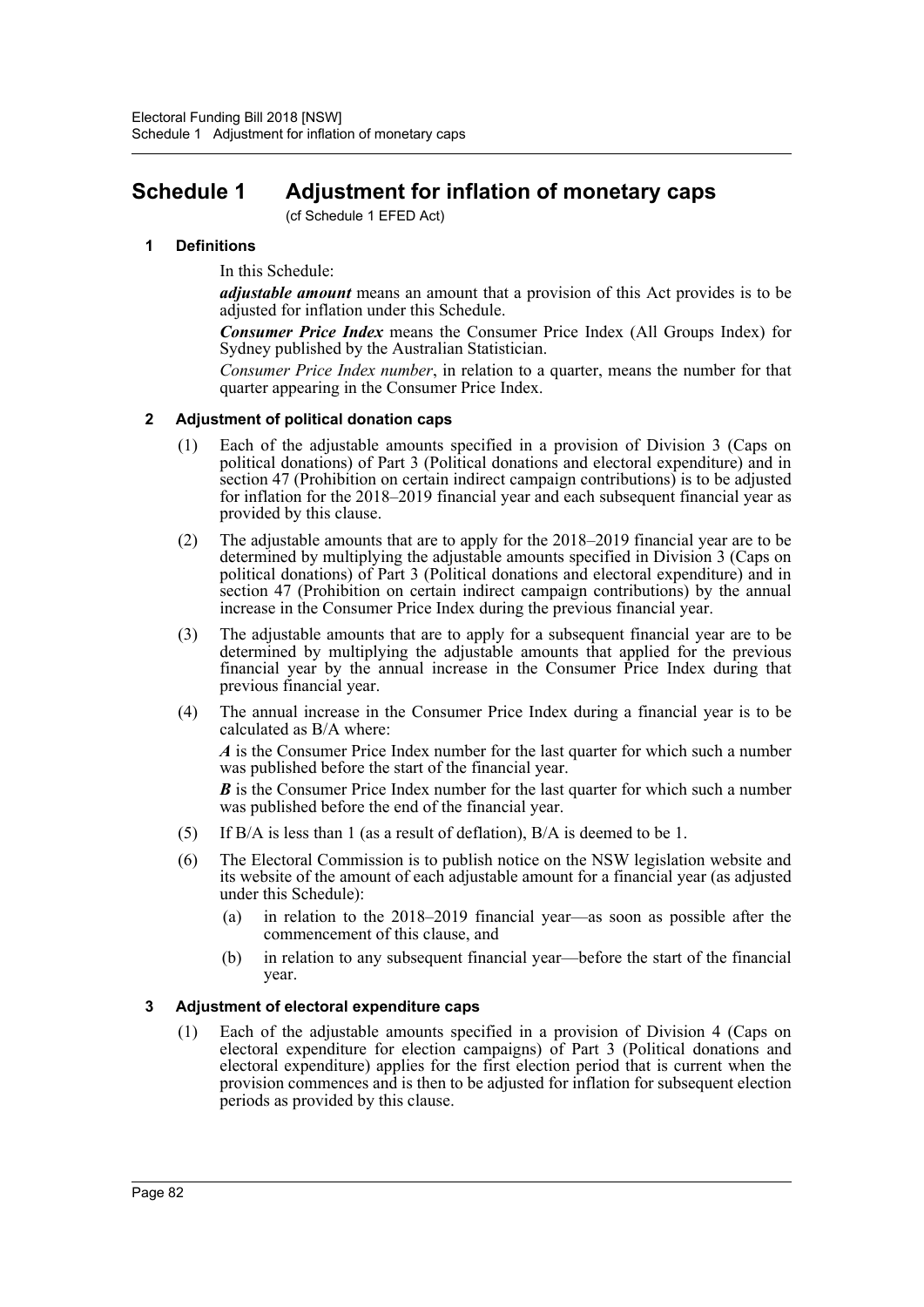- (2) An *election period* is the period between the end of an election day and the end of the election day of a successive general election. **Note.** State general elections and local government general elections have different election periods.
- (3) For the purposes of subclause (2), any local government general election held on a day other than a day specified by section 287 (1) of the *Local Government Act 1993* is to be disregarded. **Note.** The election period for local government general elections is the ordinary 4-year cycle and is to disregard early elections caused by mergers or other causes.
- (4) The adjustable amounts that are to apply for a subsequent election period are to be determined by multiplying the adjustable amounts that applied for the previous election period by the increase in the Consumer Price Index during that previous election period.
- (5) The increase in the Consumer Price Index during an election period is to be calculated as B/A where:

*A* is the Consumer Price Index number for the last quarter for which such a number was published before the start of the election period.

*B* is the Consumer Price Index number for the last quarter for which such a number was published before the end of the election period.

- (6) If B/A is less than 1 (as a result of deflation), B/A is deemed to be 1.
- (7) Before the start of each election period after the election period that is current when this clause commences, the Electoral Commission is to publish notice on the NSW legislation website and its website of the amount of each adjustable amount for the election period that results from an adjustment under this clause.

## **4 Adjustment of public funding amounts**

- (1) Each of the adjustable amounts specified in sections 67 and 69 is to be adjusted for inflation for the 2019 State general election and each subsequent State general election as provided by this clause.
- (2) An *election period* means the period between the dates of the return of the writs of successive State general elections.
- (3) The adjustable amounts that are to apply for the 2019 State general election are to be determined by multiplying the adjustable amounts specified in sections 67 and 69 by the increase in the Consumer Price Index during the election period commencing on the date of the return of the writs of the 2015 State general election and ending on the date of the return of the writs of the 2019 State general election.
- (4) The adjustable amounts that are to apply for a subsequent election period are to be determined by multiplying the adjustable amounts that applied for the previous election period by the increase in the Consumer Price Index during the previous election period.
- (5) The increase in the Consumer Price Index during an election period is to be calculated as B/A where:

*A* is the Consumer Price Index number for the last quarter for which such a number was published before the start of the election period.

*B* is the Consumer Price Index number for the last quarter for which such a number was published before the end of the election period.

(6) If B/A is less than 1 (as a result of deflation), B/A is deemed to be 1.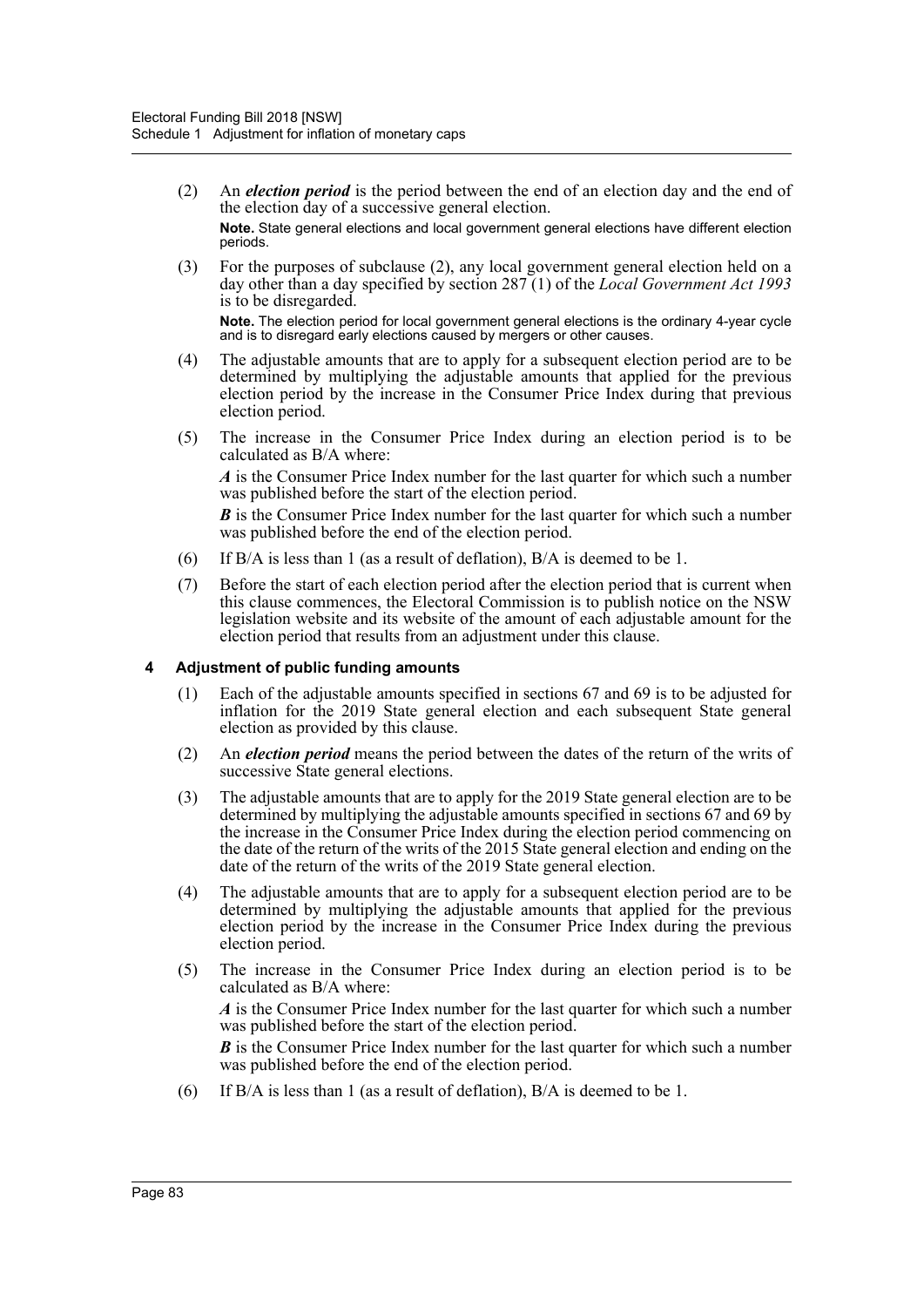(7) The Electoral Commission is to publish notice on the NSW legislation website and its website of the amount of each adjustable amount for a State general election (as adjusted under this Schedule) before the start of the State election period concerned.

### **5 Adjustment of administrative funding and new party policy development amounts**

- (1) Each of the adjustable amounts specified in a provision of Divisions 2 and 3 of Part 5 is to be adjusted for inflation as provided by this clause.
- (2) The adjustable amounts that are to apply for the 2019 calendar year are to be determined by multiplying the adjustable amounts specified in a provision of Divisions 2 and 3 of Part 5 by the annual increase in the Consumer Price Index during the previous calendar year.
- (3) The adjustable amounts that are to apply for a subsequent calendar year are to be determined by multiplying the adjustable amounts that applied for the previous calendar year by the annual increase in the Consumer Price Index during that previous calendar year.
- (4) The annual increase in the Consumer Price Index during a calendar year is to be calculated as B/A where:

*A* is the Consumer Price Index number for the last quarter for which such a number was published before the start of the calendar year.

*B* is the Consumer Price Index number for the last quarter for which such a number was published before the end of the calendar year.

- (5) If B/A is less than 1 (as a result of deflation), B/A is deemed to be 1.
- (6) The Electoral Commission is to publish notice on the NSW legislation website and its website of the amount of each adjustable amount for a calendar year (as adjusted under this Schedule) before the start of the calendar year.

### **6 Rounding of adjustments**

- (1) If the determination of an adjustable amount for a year or election period under this Schedule results in an amount that is not a whole number multiple of \$100, the amount determined is to be rounded up to the nearest whole number multiple of \$100 and that amount as so rounded is the adjustable amount for that year or election period.
- (2) Despite subclause (1), in the case of an adjustment of the amounts specified in sections 67, 69 and 93 (4), the amount is to be rounded up to the nearest cent if the determination results in an amount that is not a multiple of \$0.01 and that amount as so rounded is the adjustable amount for that year or election period.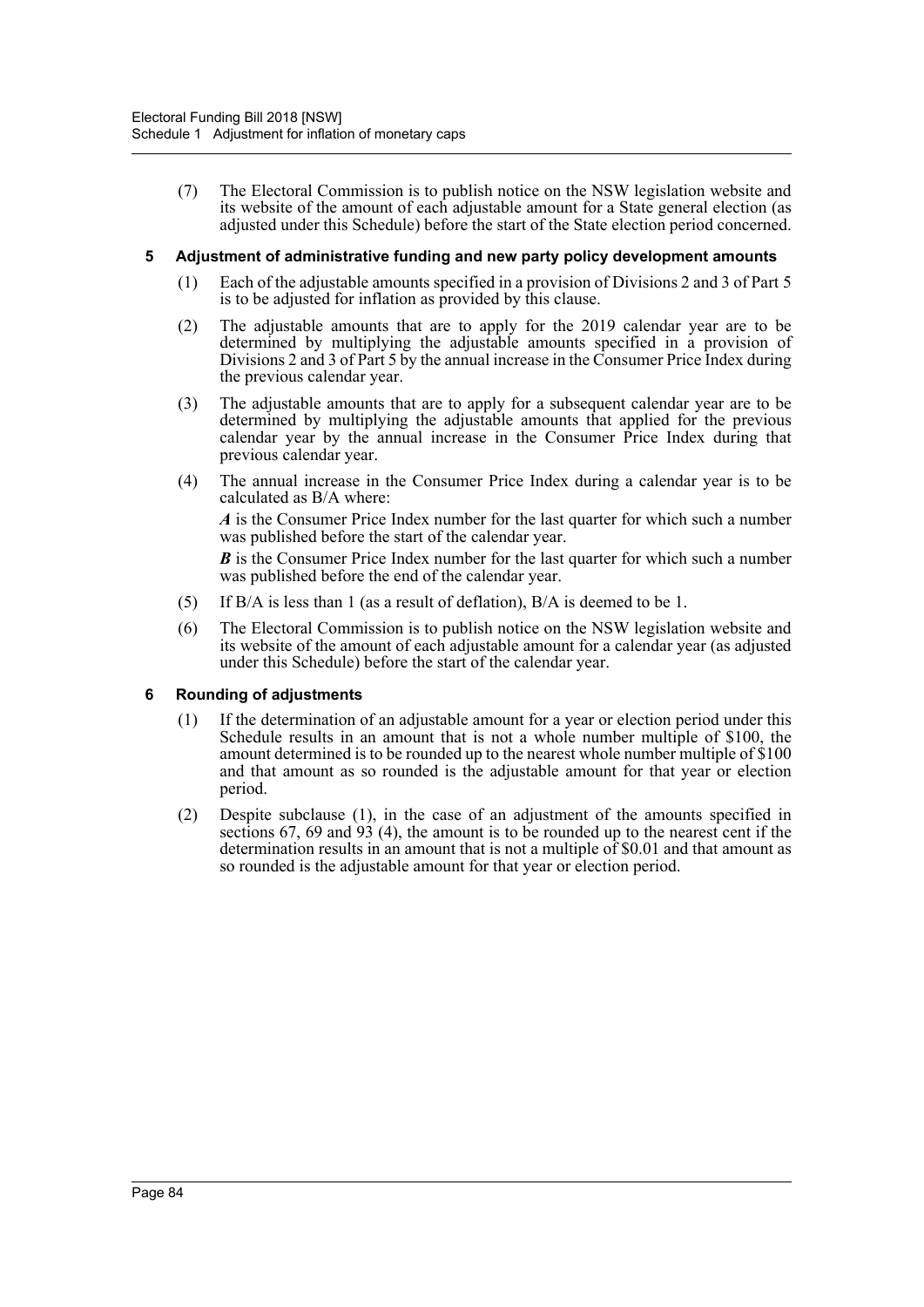# **Schedule 2 Savings, transitional and other provisions**

# **Part 1 General**

## **1 Regulations**

- (1) The regulations may contain provisions of a savings or transitional nature consequent on the enactment of this Act or any Act that amends this Act.
- (2) Any such provision may, if the regulations so provide, take effect from the date of assent to the Act concerned or a later date.
- (3) To the extent to which any such provision takes effect from a date that is earlier than the date of its publication on the NSW legislation website, the provision does not operate so as:
	- (a) to affect, in a manner prejudicial to any person (other than the State or an authority of the State), the rights of that person existing before the date of its publication, or
	- (b) to impose liabilities on any person (other than the State or an authority of the State) in respect of anything done or omitted to be done before the date of its publication.
- (4) To avoid doubt, a regulation made for the purposes of this clause may exclude or otherwise modify the operation of any provision of this Schedule as well as any other provision of this Act.
- (5) Without limiting subclause (4), a regulation made for the purposes of this clause may make separate savings and transitional provisions or amend this Schedule to consolidate the savings and transitional provisions.

# **Part 2 Provisions consequent on enactment of this Act**

## **2 Definition**

In this Part:

*former Act* means the *Election Funding, Expenditure and Disclosures Act 1981*.

## **3 Continuation of Funds**

- (1) The Administration Fund is a continuation of the Administration Fund established under the former Act as in force immediately before the commencement of this clause.
- (2) The Election Campaigns Fund is a continuation of the Election Campaigns Fund established under the former Act as in force immediately before the commencement of this clause.
- (3) The New Parties Fund is a continuation of the Policy Development Fund established under the former Act as in force immediately before the commencement of this clause.

### **4 Former Act continues to apply to donations and expenditure made before commencement**

The former Act continues to apply, as if it had not been repealed, to political donations made and received and electoral expenditure incurred before the commencement of this clause.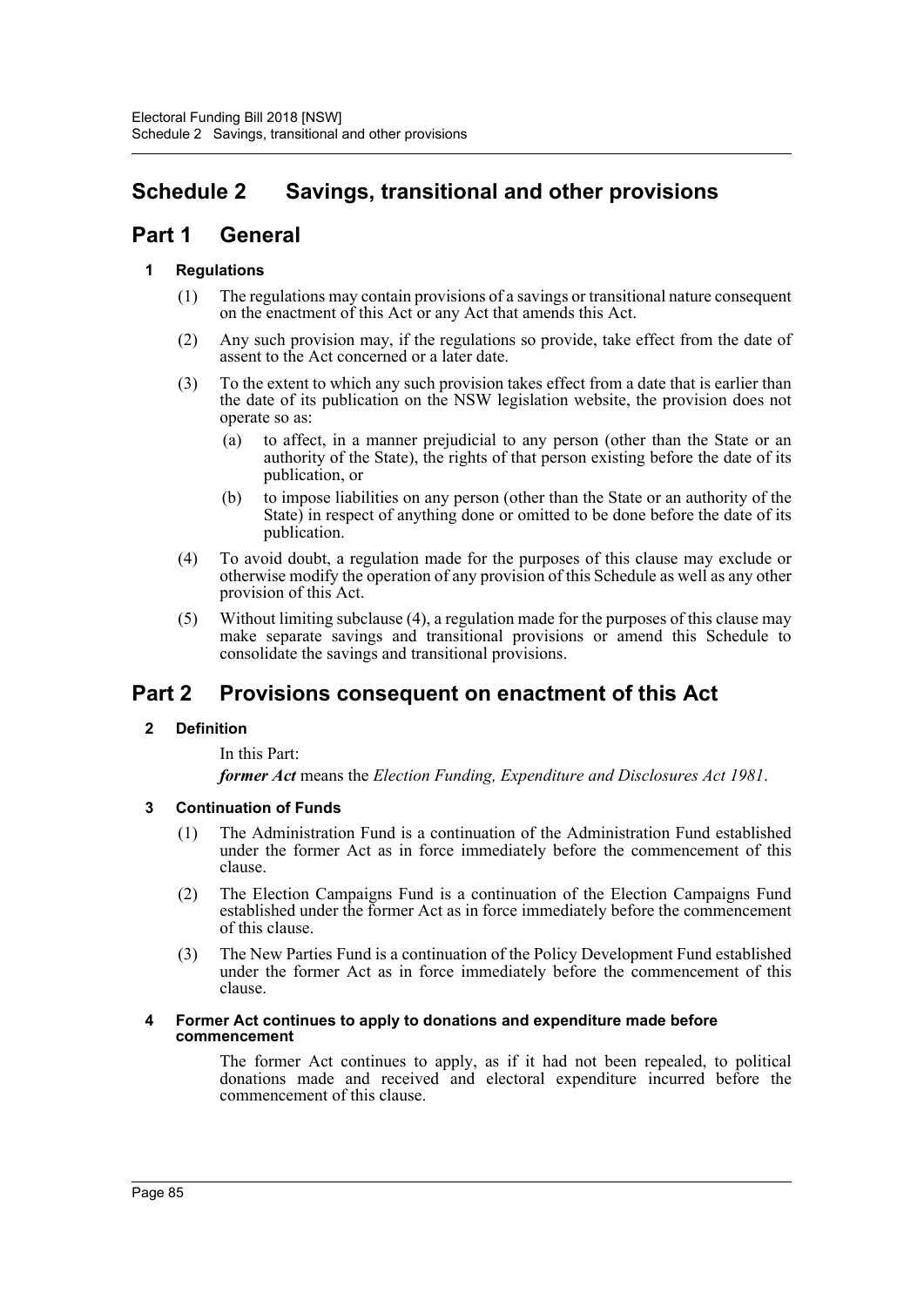## **5 Commencement of new administrative and policy development funding provisions**

### (1) **General**

On and from the commencement of this clause:

- (a) Part 5 (Administrative and New Party policy development funding) of this Act is taken to have commenced on 1 January 2018, and
- (b) Part 6A (Administrative and policy development funding) of the former Act is taken to have been repealed on that date.
- (2) A claim, payment or statement made under Part 6A (Administrative and policy development funding) of the former Act in relation to the 2018 calendar year is taken to have been made under Part 5 of this Act.
- (3) Without limiting clause 1, the regulations may make further provision of a savings or transitional nature consequent on the commencement of Part 5 of this Act.

### (4) **Maximum policy development expenditure funding from New Parties Fund in 2018**

For the avoidance of doubt, until the end of calendar year 2018, in the case of a party that was a registered party on 1 January 2011, the relevant maximum amount for the purposes of section  $\overline{93}$  (4) is the amount referred to in section 93 (5), if the amount referred to in section  $93(4)$  is less than that amount.

**Note.** This provision saves the operation of section 97I (5) (a) of the former Act until the end of 2018.

### **6 Timing of disclosures of reportable political donations of certain kinds: section 15 (1) (a)**

Despite section 15 (1) (a), a regulation made under clause 1 may provide that a disclosure of a reportable political donation of a specified kind received or made during the pre-election period for an Assembly general election is to be disclosed within such other period as is specified by the regulation.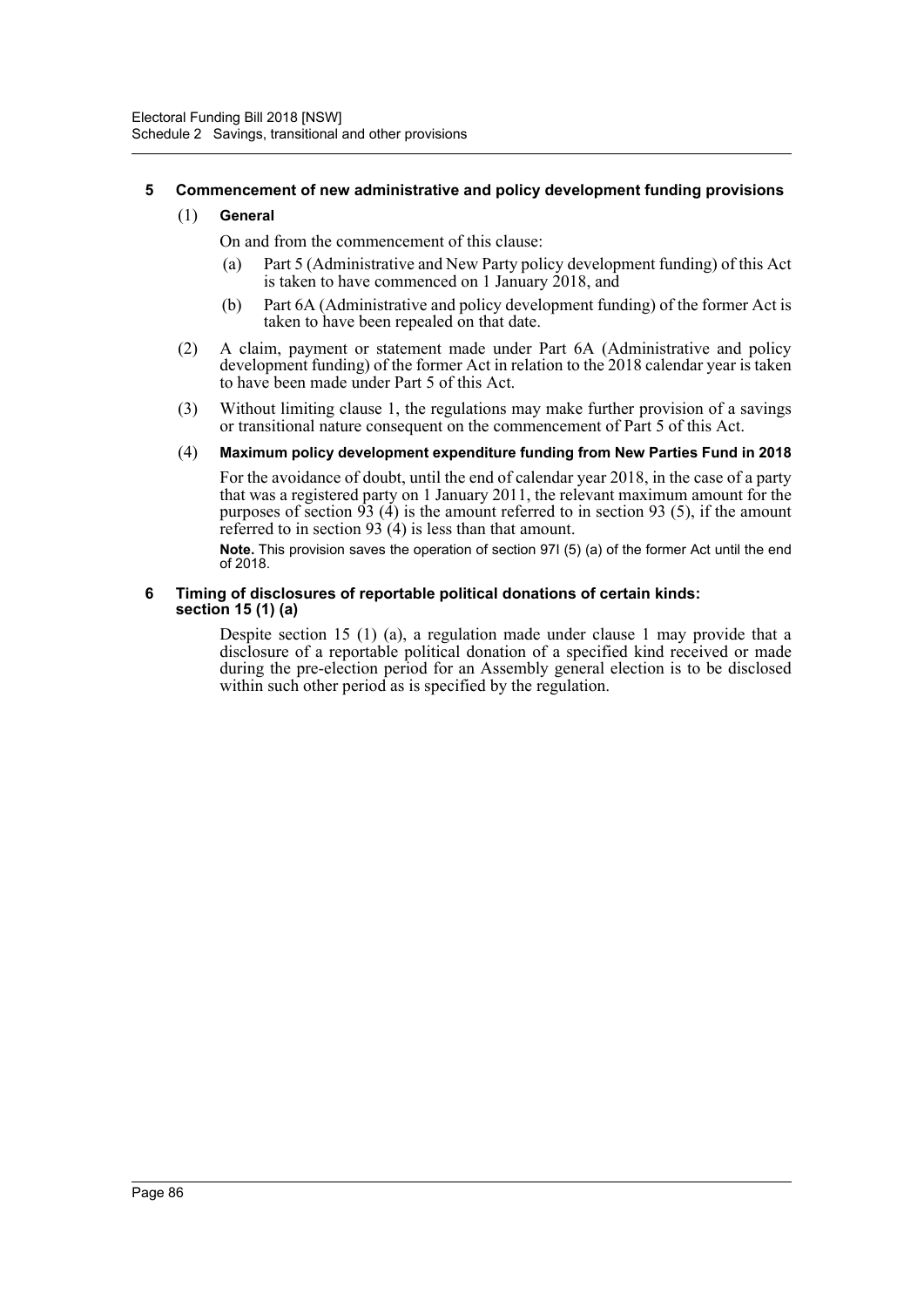# **Schedule 3 Amendment of other legislation**

# **3.1 Criminal Procedure Act 1986 No 209**

## **Schedule 1 Indictable offences triable summarily**

Insert after clause 18C in Part 4 of Table 1 (Indictable offences that are to be dealt with summarily unless prosecutor or person charged elects otherwise):

## **18D Electoral Funding Act 2018**

An offence under section 144 of the *Electoral Funding Act 2018*.

# **3.2 Electoral Act 2017 No 66**

## **[1] Whole Act**

Omit "*Election Funding, Expenditure and Disclosures Act 1981*" wherever occurring. Insert instead "*Electoral Funding Act 2018*".

## **[2] Section 4 Definitions**

Insert "and 200" after "sections 186–188" in section 4 (3) (a).

## **[3] Section 57 Interpretation**

Omit "Electoral Commission" wherever occurring in section 57 (2) (a) and (c). Insert instead "Electoral Commissioner".

## **[4] Section 63 Entitlements resulting from party registration not available until 12 months after registration**

Omit "sections 60 and 61 of that Act" from section 63 (2) (b). Insert instead "Division 2 of Part 4 of that Act".

## **[5] Section 191 Display of posters on early voting days at early voting centres**

Omit "3 metres" from section 191 (b). Insert instead "6 metres".

## **[6] Section 192 Canvassing on early voting days at early voting centres**

Insert "or within 6 metres of an entrance to an early voting centre" after "within an early voting centre" in section 192 (1).

## **[7] Section 200 Consideration of application for registration**

Omit section 200 (3) (c). Insert instead:

- (c) the material does not include in visible, legible characters:
	- (i) the name of an individual on whose instructions the material was produced, and
	- (ii) the address of that individual or, if the material was produced on behalf of a registered party, the name and address of the registered party as it appears on the Register of Parties, and
	- (iii) if the material is printed material, the name of the printer and address at which it is printed, or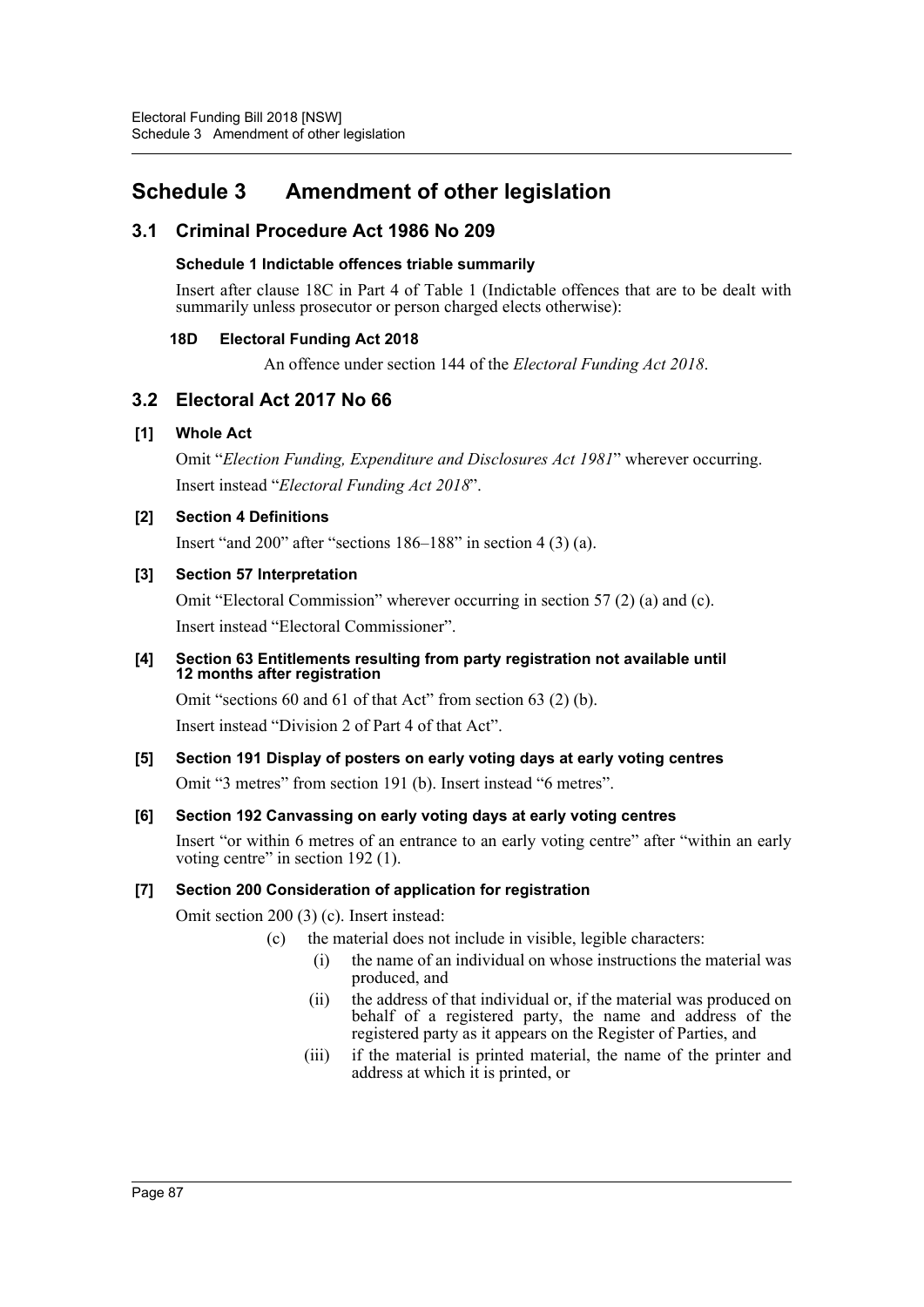## **[8] Section 223 Signatures and marks on electoral papers and ballot papers**

Insert after section 223 (2):

(3) If a person is unable to mark a ballot paper or sign and complete an electoral paper without assistance or is under a religious obligation not to mark a ballot paper or sign and complete an electoral paper with his or her own hand, the person may appoint another person to mark the ballot paper or sign and complete the electoral paper on that person's behalf.

## **[9] Section 258 Enforcement powers of Electoral Commission**

Omit "sections 110, 110A and 110B of that Act" from section 258 (2). Insert instead "Part 9 of that Act".

### **[10] Section 263 Penalty notices**

Omit "section 110 of" from section 263 (6).

## **3.3 Environmental Planning and Assessment Act 1979 No 203**

### **[1] Section 2.13 Members of Sydney district and regional planning panels**

Omit section 2.13 (3) (a). Insert instead:

(a) a property developer within the meaning of section 53 of the *Electoral Funding Act 2018*, or

**Note.** Section 53 of the *Electoral Funding Act 2018* provides that *property developer* includes a person who is a close associate of a property developer.

### **[2] Section 2.18 Members of local planning panels**

Omit section 2.18 (3) (b). Insert instead:

(b) a property developer within the meaning of section 53 of the *Electoral Funding Act 2018*, or

**Note.** Section 53 of the *Electoral Funding Act 2018* provides that *property developer* includes a person who is a close associate of a property developer.

### **[3] Section 10.4 Disclosure of political donations and gifts**

Omit "Part 6 of the *Election Funding and Disclosures Act 1981*" wherever occurring in the definitions of *gift* and *reportable political donation* in section 10.4 (2), the note to section 10.4 (9) and section 10.4 (11).

Insert instead "the *Electoral Funding Act 2018*".

### **[4] Section 10.4 (2), definition of "reportable political donation", and (11)**

Omit "that Part" wherever occurring. Insert instead "that Act".

### **[5] Section 10.4 (9)**

Insert after section 10.4 (9) (f):

(g) in relation to the disclosure of a political donation that is a reportable political donation by operation of section 6 (2) of the *Electoral Funding Act 2018*—details that separately identify that political donation and the earlier political donation or donations with which it is aggregated under that subsection.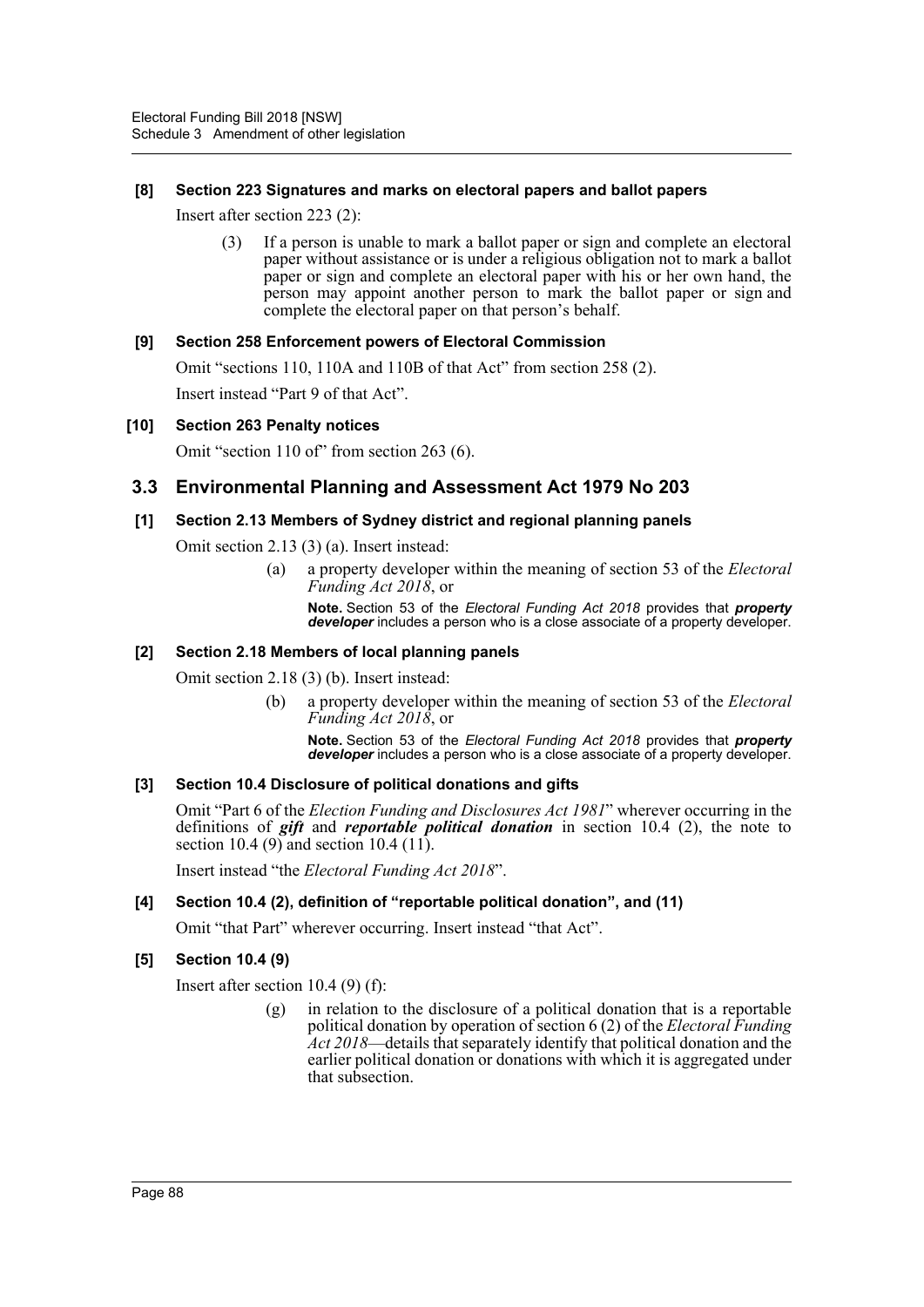## **[6] Schedule 2 Provisions relating to planning bodies**

Insert "a Sydney district planning panel, a regional planning panel or" before "a local planning panel" in clause  $17(1)(i)$ .

## **3.4 Government Advertising Act 2011 No 35**

**Section 12 Arrangements for payment of recoverable cost**

Omit "*Election Funding, Expenditure and Disclosures Act 1981*". Insert instead "*Electoral Funding Act 2018*".

## **3.5 Independent Commission Against Corruption Act 1988 No 35**

## **[1] Section 13A Function of investigating matters referred by Electoral Commission**

Omit "*Election Funding, Expenditure and Disclosures Act 1981*" from section 13A (1). Insert instead "*Electoral Funding Act 2018*".

## **[2] Section 13A (9) (a)**

Omit the paragraph. Insert instead:

(a) *Electoral Funding Act 2018*:

section 138 (7) (Provision of false or misleading documents and information),

section 141 (Offences relating to disclosures of political donations and electoral expenditure),

section 142 (Offences relating to assisting others lodging claims or disclosures),

section 143 (Offences relating to caps on donations and expenditure), section 144 (1) (Offence relating to scheme to circumvent the donation or expenditure prohibitions or restrictions),

section 145 (1) (Unlawful acts relating to donations etc), section 146 (False or misleading information),

# **3.6 Lobbying of Government Officials Act 2011 No 5**

## **[1] Section 2A**

Insert after section 2:

### **2A Objects of Act**

The objects of this Act are to promote transparency, integrity and honesty by:

- (a) ensuring that lobbyists comply with ethical standards of conduct and other requirements set out in the Lobbyists Code, and
- (b) conferring on the Electoral Commission the function of enforcing compliance with the Lobbyists Code and the provisions of this Act, and
- (c) enabling the Electoral Commission to investigate alleged breaches of the Lobbyists Code, this Act and the regulation and impose sanctions, and
- (d) banning success fees for lobbying, and
- (e) restricting lobbying by former Ministers and Parliamentary Secretaries.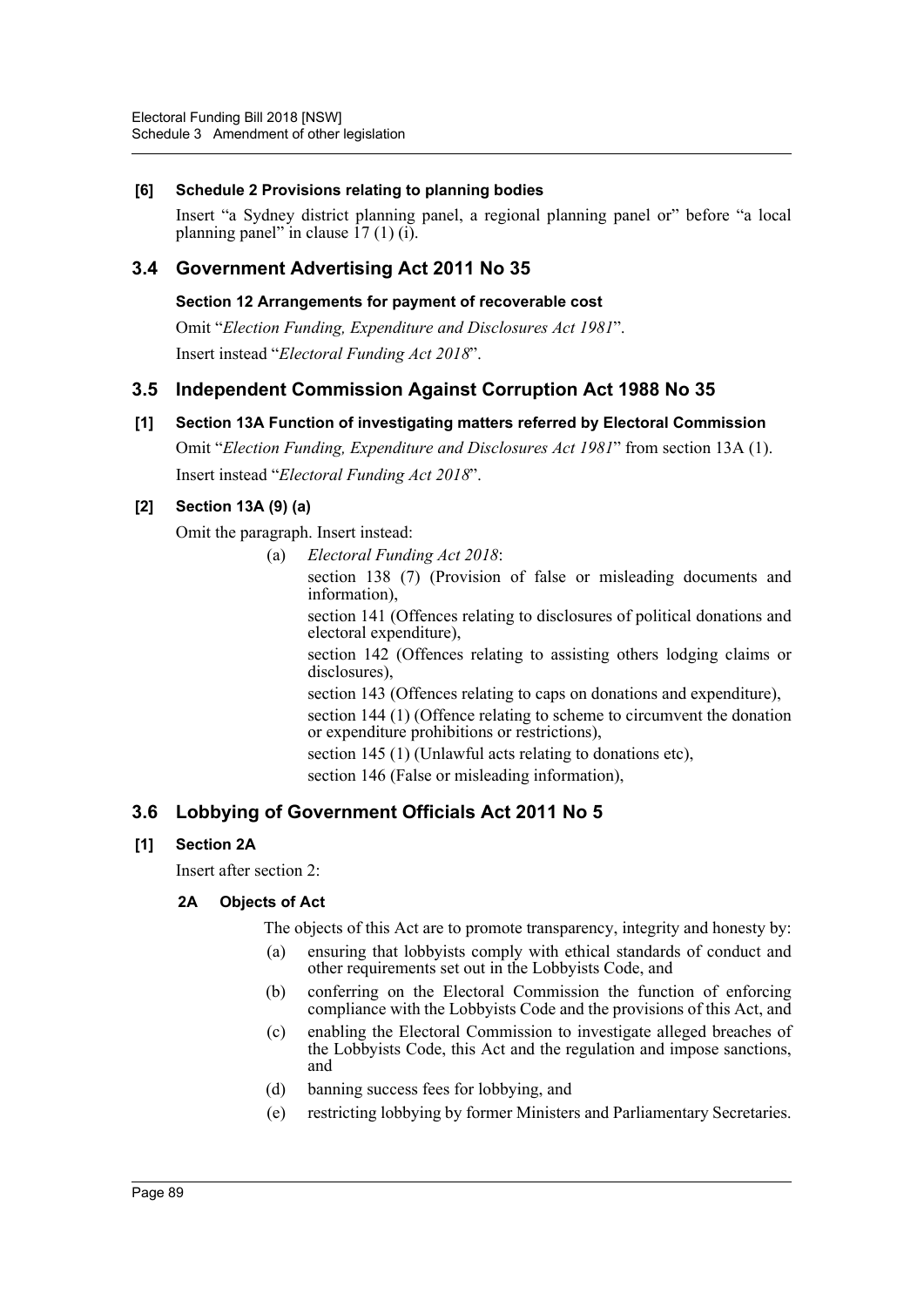## **[2] Section 3 Definitions**

Insert in alphabetical order in section 3 (1):

*Commonwealth public official* means any of the following:

- (a) a Minister or Parliamentary Secretary of the Commonwealth Government,
- (b) a staff member of a Minister or Parliamentary Secretary of the Commonwealth Government (including a staff member in an electorate office),
- (c) a person employed in the Commonwealth Public Service (including the head of any department, division, branch or agency of that Service),
- (d) an individual who is engaged under a contract to provide services to or on behalf of the Commonwealth Public Service or any other service of the Crown in right of the Commonwealth,
- (e) a member (however expressed) of, or of the governing body of, a statutory body established under a law of the Commonwealth.

### **[3] Section 9 Registration of third-party lobbyists and those undertaking lobbying for third-party lobbyists**

Insert after section 9 (7) (a):

(a1) the lobbyist (or an individual so engaged) ceases to be eligible to be registered in the Lobbyists Register, or

## **[4] Section 9 (9)**

Insert after section 9 (8):

- A person is taken for the purposes of this section not to be a fit and proper person to be registered in the Lobbyists Register (without limiting any other circumstances) if the person:
	- (a) has been sentenced to a term of imprisonment of 30 months or more, or
	- (b) has been convicted, within the previous 10 years, of an offence committed as an adult involving fraud or dishonesty.

### **[5] Section 18 Cooling-off period for former-Ministers and former-Parliamentary Secretaries**

Omit section 18 (2). Insert instead:

- (2) This section does not apply to the lobbying of a Government official by a former Minister or Parliamentary Secretary who is lobbying as:
	- (a) a member of Parliament, or
	- (b) a member of the Parliament of the Commonwealth, or
	- (c) a Government official, or
	- (d) a Commonwealth public official.

## **[6] Section 19 Enforcement of Lobbyists Code and this Act**

Omit "*Election Funding, Expenditure and Disclosures Act 1981*" from section 19 (2). Insert instead "*Electoral Funding Act 2018*".

## **[7] Section 19 (3)**

Omit "sections 110, 110A and 110B". Insert instead "Part 9".